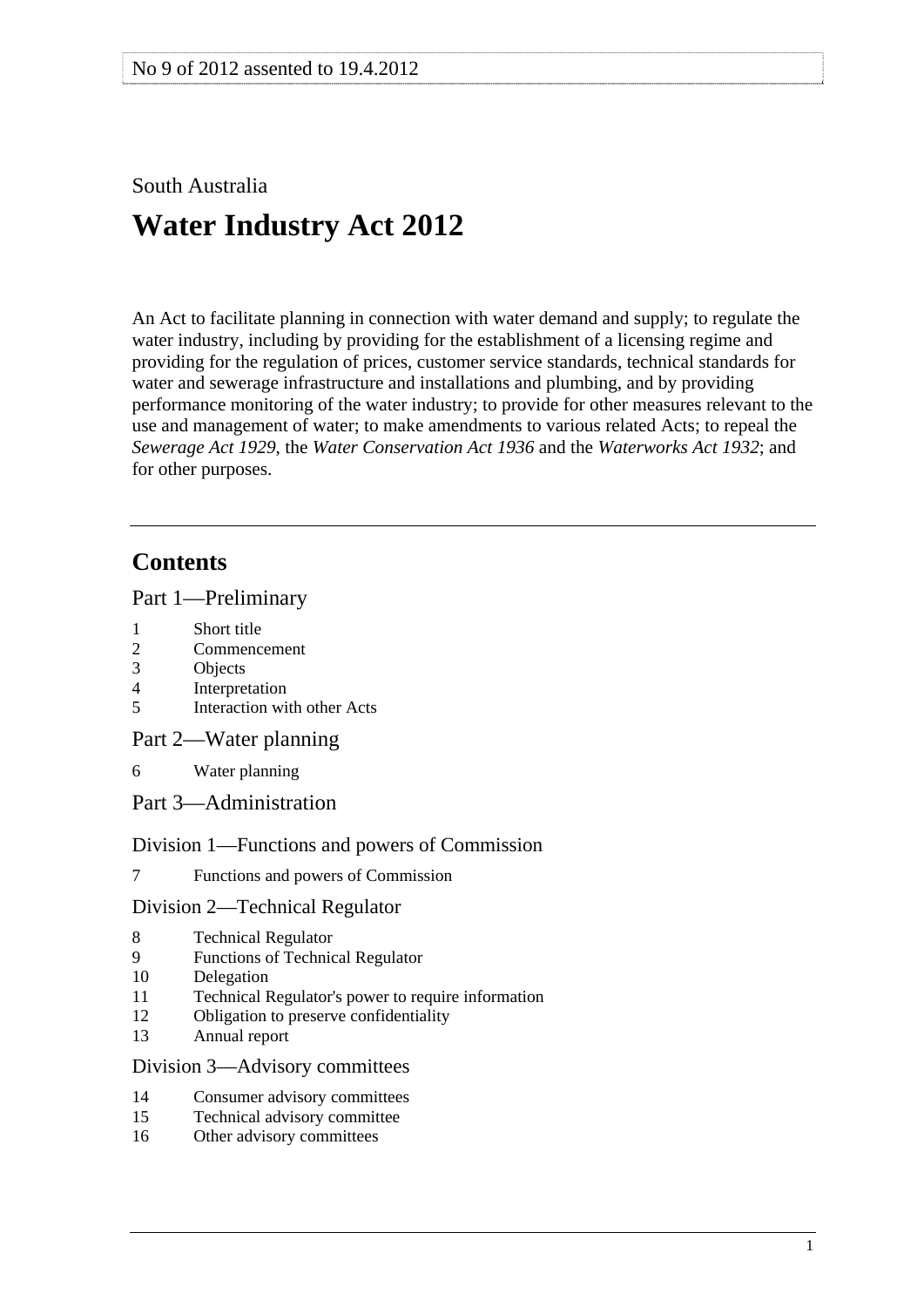## [Part 4—Water industry](#page-16-0)

## [Division 1—Declaration as regulated industry](#page-16-0)

[17 Declaration as regulated industry](#page-16-0)

#### [Division 2—Licensing of water industry entities](#page-16-0)

- [18 Requirement for licence](#page-16-0)
- [19 Application for licence](#page-17-0)
- [20 Consideration of application](#page-17-0)
- [21 Licences may be held jointly](#page-18-0)
- 22 Authority conferred by licence<br>23 Term of licence
- Term of licence
- 24 Licence fees and returns
- [25 Licence conditions](#page-20-0)
- [26 Third party access regime](#page-22-0)
- [27 Offence to contravene licence conditions](#page-22-0)
- [28 Variation of licence](#page-22-0)
- [29 Transfer of licence](#page-23-0)
- [30 Consultation with consumer bodies](#page-23-0)
- [31 Notice of licence decisions](#page-23-0)
- [32 Surrender of licence](#page-23-0)
- [33 Suspension or cancellation of licences](#page-23-0)
- [34 Register of licences](#page-24-0)

#### [Division 3—Price regulation](#page-24-0)

[35 Price regulation](#page-24-0) 

### [Division 4—Standard terms and conditions for retail services](#page-25-0)

[36 Standard terms and conditions for retail services](#page-25-0)

#### [Division 5—Customer hardship policies](#page-26-0)

[37 Customer hardship policies](#page-26-0) 

#### [Division 6—Commission's powers to take over operations](#page-26-0)

- [38 Power to take over operations](#page-26-0)
- [39 Appointment of operator](#page-27-0)

#### [Division 7—Related matters](#page-27-0)

[40 Ministerial directions](#page-27-0)

## [Part 5—Powers and duties relating to land and infrastructure](#page-28-0)

#### [Division 1—Water industry officers](#page-28-0)

- [41 Appointment of water industry officers](#page-28-0)
- [42 Conditions of appointment](#page-28-0)
- [43 Identity cards](#page-28-0)

#### [Division 2—Management of land and infrastructure](#page-29-0)

- [44 Power to enter land to conduct investigations](#page-29-0)
- [45 Power to carry out work on land](#page-29-0)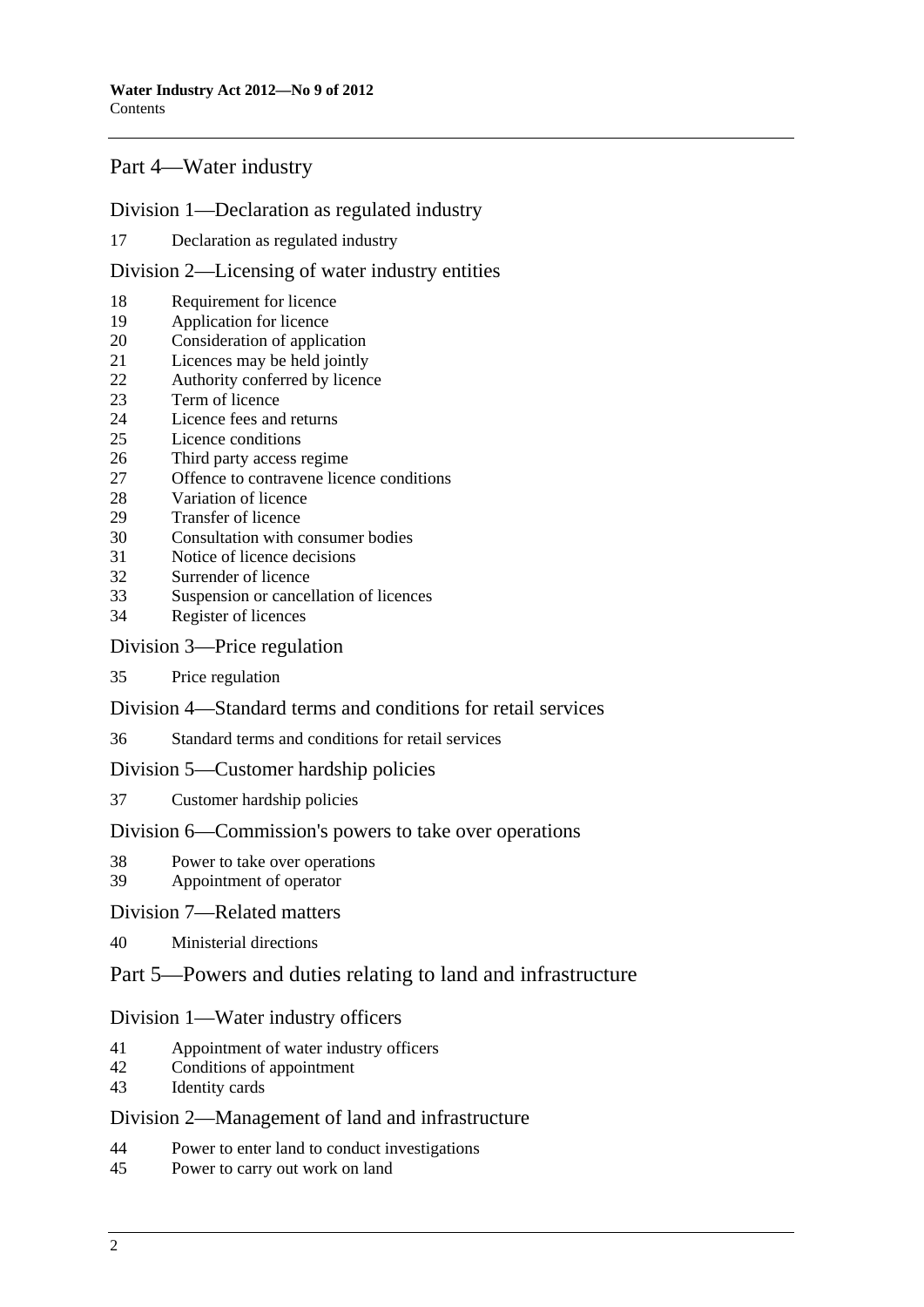- [46 Acquisition of land](#page-32-0)
- [47 Infrastructure does not merge with land](#page-32-0)
- [48 Requirement to connect to infrastructure](#page-32-0)

[Part 6—Protection and use of infrastructure, equipment and water and powers](#page-34-0)  [in relation to installations](#page-34-0) 

#### [Division 1—Protection of infrastructure, equipment and services](#page-34-0)

- [49 Encroachments](#page-34-0)
- [50 Protection of infrastructure and equipment](#page-35-0)
- [51 Notice of work that may affect water/sewerage infrastructure](#page-36-0)
- [52 Duty to give notice before paving a road etc](#page-36-0)
- [53 Unlawful abstraction, removal or diversion of water or sewage](#page-37-0)
- [54 Water meters](#page-38-0)
- [55 Discharge of unauthorised material into water infrastructure](#page-39-0)
- [56 Discharge of unauthorised material into sewerage infrastructure](#page-40-0)
- [57 Work to be carried out by owner at requirement of water industry entity with respect to](#page-41-0)  [sewerage infrastructure](#page-41-0)
- [58 Power to disconnect drains or to restrict services](#page-42-0)

#### [Division 2—Protection and use of water supply](#page-42-0)

- [59 Power to restrict or discontinue water supply](#page-42-0)
- [60 Power to require the use of devices to reduce flow](#page-43-0)
- [61 Power to test and protect water](#page-44-0)

#### [Division 3—Powers in relation to infrastructure and installations](#page-45-0)

- [62 Entry to land and related powers](#page-45-0)
- [63 Disconnection etc if entry refused](#page-46-0)
- [64 Disconnection in an emergency](#page-47-0)
- [65 Special legislation not affected](#page-47-0)

#### [Part 7—Technical and safety issues](#page-47-0)

- [66 Standards](#page-47-0)
- [67 Performance of regulated work](#page-49-0)
- [68 Responsibilities of water industry entity](#page-50-0)
- [69 Responsibilities of customers](#page-51-0)
- [70 Prohibition of sale or use of unsuitable items](#page-51-0)
- [71 Public warning statements about unsuitable components, practices etc](#page-52-0)

## [Part 8—Enforcement](#page-53-0)

#### [Division 1—Appointment of authorised officers](#page-53-0)

- [72 Appointment of authorised officers](#page-53-0)
- [73 Conditions of appointment](#page-53-0)
- [74 Identity cards](#page-53-0)

#### [Division 2—General powers of authorised officers](#page-54-0)

- [75 Power of entry](#page-54-0)
- [76 Inspection powers](#page-54-0)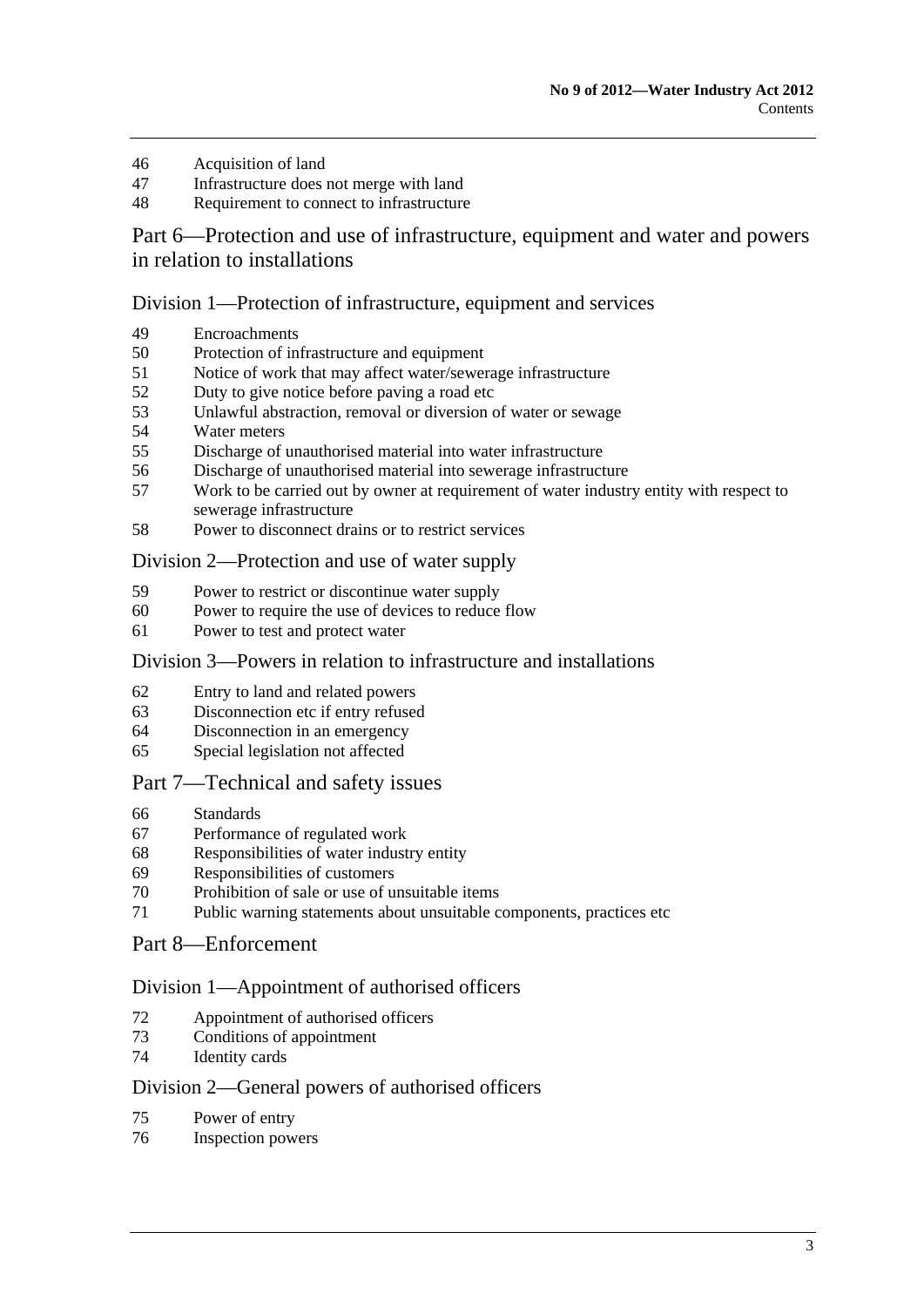### [Division 3—Specific powers in relation to infrastructure and equipment](#page-55-0)

- [77 Disconnection of supply](#page-55-0)
- [78 Power to make infrastructure etc safe](#page-56-0)

#### [Division 4—Related matters](#page-56-0)

- [79 Power to require information or documents](#page-56-0)
- [80 Enforcement notices](#page-57-0)
- [81 Self-incrimination](#page-59-0)
- [82 Warning notices and assurances](#page-59-0)
- [83 Injunctions](#page-60-0)

#### [Part 9—Reviews and appeals](#page-61-0)

- [84 Review of decisions by Commission or Technical Regulator](#page-61-0)<br>85 Appeals
- **Appeals**
- [86 Minister's power to intervene](#page-63-0)

### [Part 10—Miscellaneous](#page-63-0)

- [87 Consumer Advocacy and Research Fund](#page-63-0)
- [88 Minister's power to require information](#page-64-0)
- [89 Delegation by Minister](#page-65-0)
- [90 Consultation between agencies](#page-65-0)
- [91 Seizure and dismantling of infrastructure](#page-65-0)
- [92 Water conservation measures](#page-66-0)
- [93 Save the River Murray levy](#page-67-0)
- [94 Save the River Murray Fund](#page-69-0)
- [95 Immunity](#page-70-0)
- [96 Impersonation of officials etc](#page-71-0)
- [97 Obstruction of officials etc](#page-71-0)
- [98 Fire plugs](#page-71-0)
- [99 Report on installation of separate meters on properties](#page-71-0)
- [100 Obstruction of works by occupiers](#page-72-0)
- [101 False or misleading information](#page-72-0)
- [102 Offences](#page-72-0)
- [103 General defence](#page-73-0)
- [104 Offences by bodies corporate](#page-73-0)
- [105 Continuing offences](#page-73-0)
- [106 Order for payment of profit from contravention](#page-73-0)
- [107 Statutory declarations](#page-73-0)
- [108 Power of exemption](#page-74-0)
- [109 Application and issue of warrant](#page-74-0)
- [110 Urgent situations](#page-75-0)
- [111 Evidence](#page-76-0)
- [112 Service](#page-77-0)
- [113 Ventilators](#page-77-0)
- [114 Protection of tenants and lessees of residential premises](#page-77-0)
- [115 Regulations](#page-77-0)
- [116 Review of Act](#page-79-0)

## [Schedule 1—Appointment and selection of experts for District Court](#page-79-0)

[Schedule 2—Related amendments, repeals and transitional provisions](#page-80-0)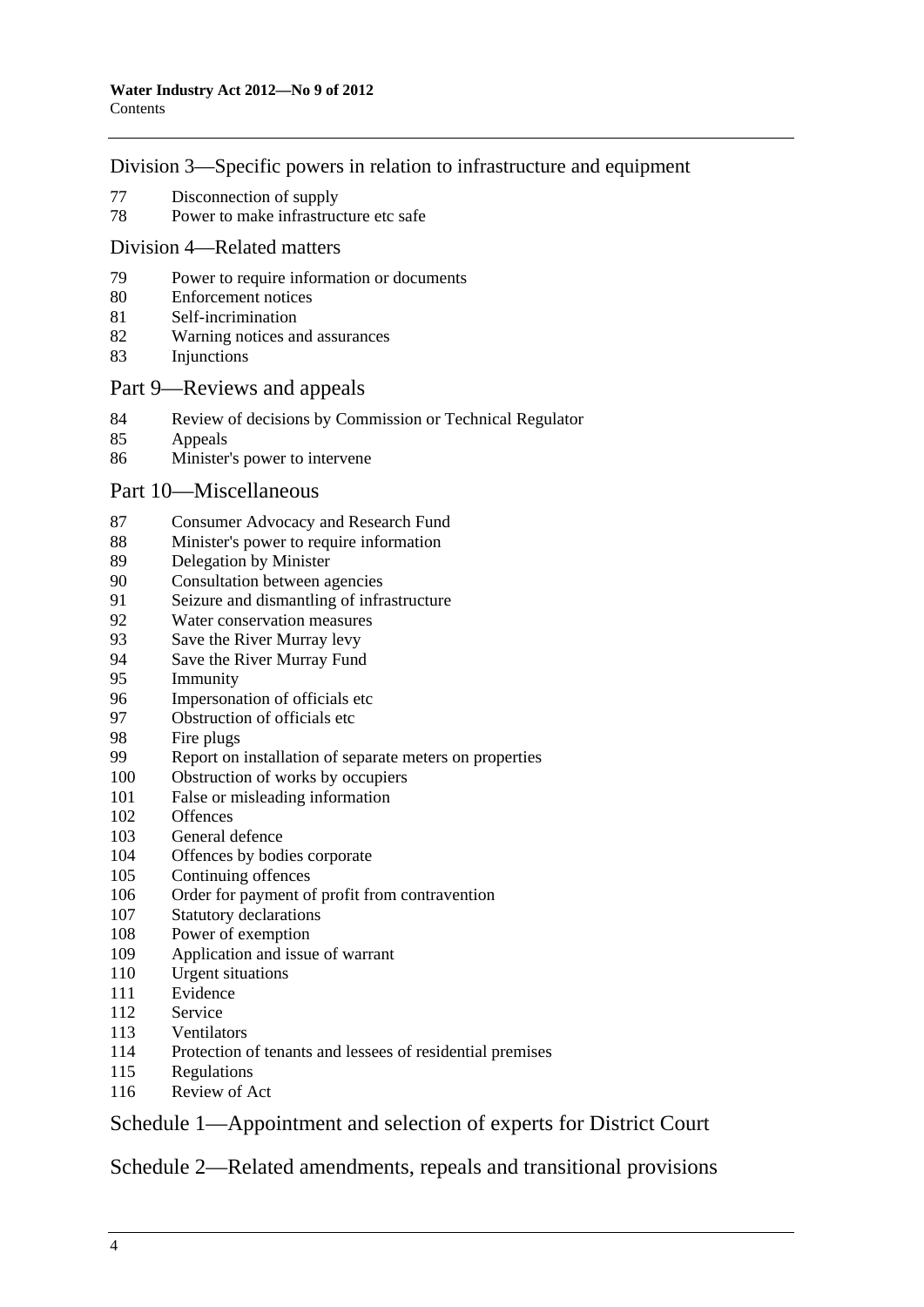#### [Part 1—Related amendments](#page-0-0)

[1 Amendment provisions](#page-80-0) 

## [Part 2—Amendment of](#page-0-0) *Development Act 1993*

[2 Amendment of section 33—Matters against which development must be assessed](#page-80-0) 

#### Part 3—Amendment of *[Essential Services Commission Act 2002](#page-0-0)*

[3 Amendment of section 31—Review by Commission](#page-80-0) 

### Part 4—Amendment of *[Local Government Act 1999](#page-0-0)*

- [4 Amendment of section 155—Service rates and service charges](#page-81-0)
- [5 Amendment of section 222—Permits for business purposes](#page-81-0)

#### Part 5—Amendment of *[Natural Resources Management Act 2004](#page-0-0)*

- [6 Amendment of section 82—Time for implementation of plans](#page-81-0)
- [7 Amendment of section 88—Associated Ministerial consents](#page-81-0)
- [8 Amendment of section 150—Transfer of water licences](#page-82-0)
- [9 Amendment of section 157—Transfer of water allocations](#page-82-0)
- [10 Amendment of section 164K—Transfer of delivery capacity entitlements](#page-82-0)
- [11 Amendment of section 173—Water recovery and other rights subject to board's functions](#page-82-0)  [and powers](#page-82-0)

### Part 6—Amendment of *[Rates and Land Tax Remission Act 1986](#page-0-0)*

- [12 Amendment of section 3—Interpretation](#page-82-0)
- [13 Amendment of section 4—Remission of rates](#page-82-0)
- [14 Amendment of Schedule 1](#page-82-0)

#### [Part 7—Amendment of](#page-0-0) *Real Property Act 1886*

- [15 Amendment of section 223LA—Interpretation](#page-82-0)
- [16 Amendment of section 223LG—Service easements](#page-83-0)

#### Part 8—Amendment of *[South Australian Water Corporation Act 1994](#page-0-0)*

- [17 Amendment of section 4—Interpretation](#page-83-0)
- 18 Insertion of sections 18A to 18D
	- [18A Entry onto land of the Corporation](#page-0-0)<br>18B Power to lease infrastructure
	- 18B Power to lease infrastructure<br>18C Recovery of amounts due to
	- Recovery of amounts due to Corporation
	- [18D Power to sell land](#page-0-0)

#### [Part 9—Repeals](#page-0-0)

[19 Repeals](#page-88-0) 

## [Part 10—Transitional provisions](#page-0-0)

#### [Division 1—Preliminary](#page-0-0)

[20 Preliminary](#page-88-0) 

#### [Division 2—Special provisions relating to repeal of](#page-0-0) *Sewerage Act 1929*

- [21 Interpretation](#page-88-0)
- [22 Rates—transitional financial year](#page-88-0)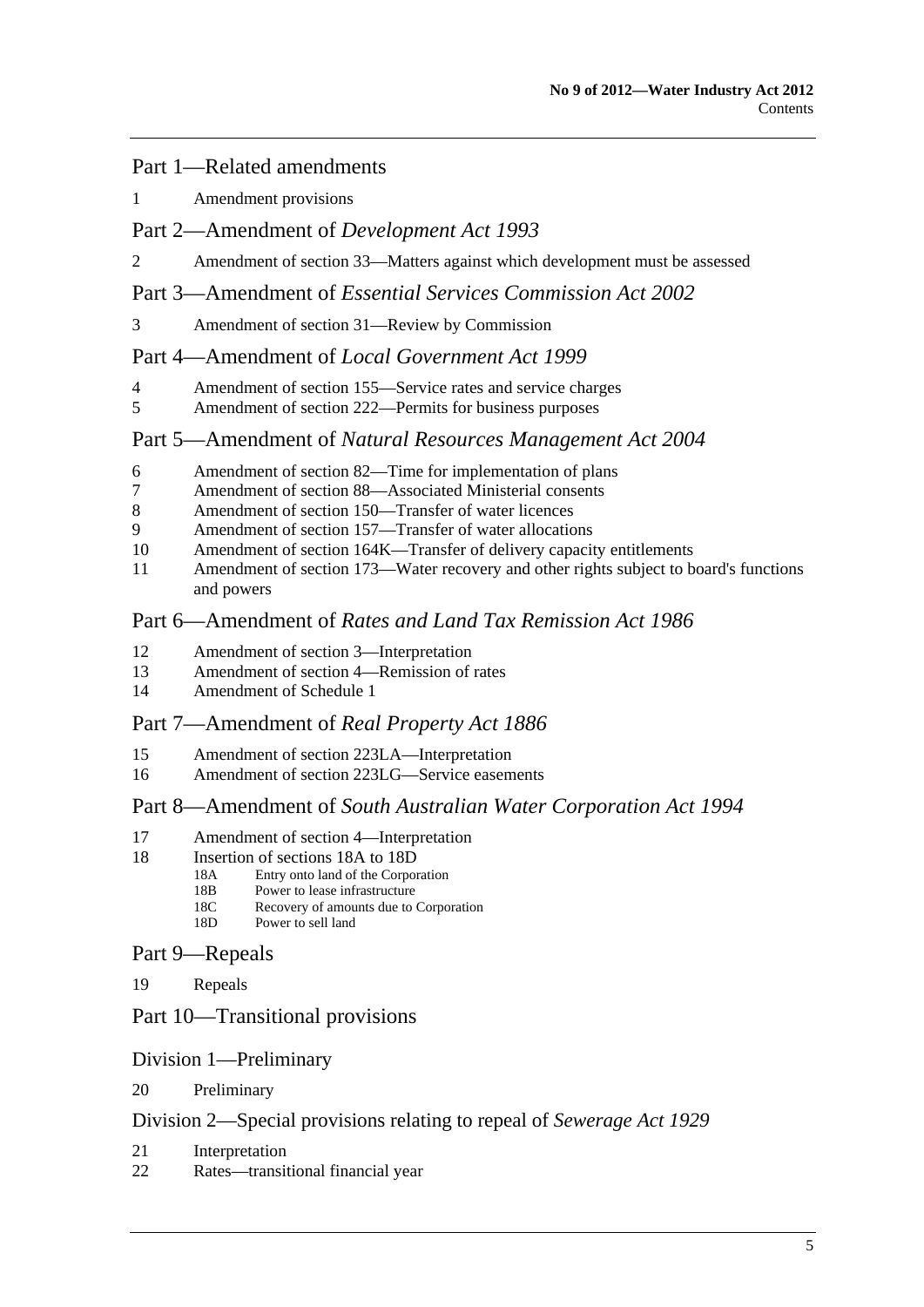- <span id="page-5-0"></span>[23 Rates—related provisions](#page-89-0)
- [24 Notices and authorisations](#page-90-0)
- [25 Vesting of undertaking in SA Water](#page-90-0)
- [26 Capital contribution where capacity of undertaking increased](#page-90-0)
- [27 Authorisation to discharge material into sewerage infrastructure](#page-91-0)
- [28 Requirement to carry out work](#page-91-0)
- [29 Power to disconnect drains](#page-91-0)
- [30 Exemption](#page-91-0)

[Division 3—Special provisions relating to repeal of](#page-0-0) *Water Conservation Act 1936*

- [31 Interpretation](#page-91-0)
- [32 Rates and charges—transitional financial year](#page-91-0)
- [33 Water rates—related provisions](#page-92-0)
- [34 Notices and authorisations](#page-92-0)
- [35 Land etc vested in Minister](#page-93-0)
- [36 Agreements to bind subsequent owners and occupiers](#page-93-0)
- [37 Water conservation reserves](#page-93-0)

#### [Division 4—Special provisions relating to repeal of](#page-0-0) *Waterworks Act 1932*

- [38 Interpretation](#page-93-0)
- [39 Rates and charges—transitional financial year](#page-94-0)
- [40 Rates and charges—related provisions](#page-95-0)
- [41 Notices and authorisations](#page-95-0)
- [42 Vesting of waterworks etc in SA Water](#page-96-0)
- [43 Fire plugs and pipes](#page-96-0)
- [44 Exemption](#page-96-0)
- [45 Capital contribution where capacity of waterworks increased](#page-96-0)

[Division 5—Other matters](#page-0-0) 

- [46 Approved schemes](#page-96-0)
- [47 References to rates](#page-97-0)
- [48 Regulations](#page-97-0)

## **The Parliament of South Australia enacts as follows:**

## **Part 1—Preliminary**

#### **1—Short title**

This Act may be cited as the *Water Industry Act 2012*.

#### **2—Commencement**

- (1) This Act will come into operation on a day to be fixed by proclamation.
- (2) Sections 18 and 26 must be brought into operation on the same day.

#### **3—Objects**

The objects of this Act are—

 (a) to promote planning associated with the availability of water within the State to respond to demand within the community; and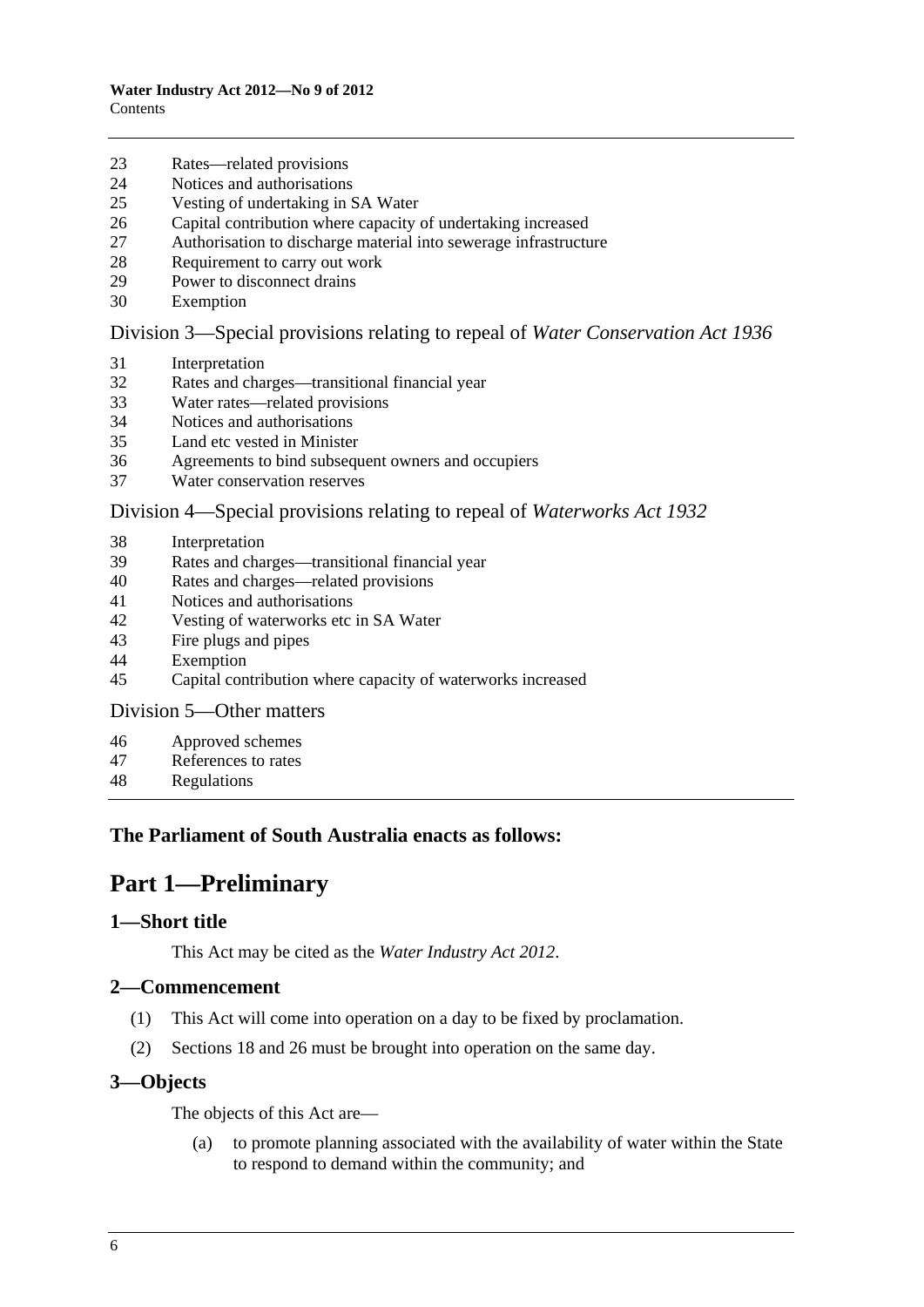- <span id="page-6-0"></span>(b) to promote efficiency, competition and innovation in the water industry; and
- (c) to provide mechanisms for the transparent setting of prices within the water industry and to facilitate pricing structures that reflect the true value of services provided by participants in that industry; and
- (d) to provide for and enforce proper standards of reliability and quality in connection with the water industry, including in relation to technical standards for water and sewerage infrastructure and installations and plumbing; and
- (e) to protect the interests of consumers of water and sewerage services; and
- (f) to promote measures to ensure that water is managed wisely.

#### **4—Interpretation**

(1) In this Act, unless the contrary intention appears—

*adjacent land*, in relation to other land, means land that abuts on the other land;

*authorised officer* means a person appointed under [Part 8](#page-53-0) as an authorised officer;

*Commission* means the Essential Services Commission established under the *[Essential Services Commission Act 2002](http://www.legislation.sa.gov.au/index.aspx?action=legref&type=act&legtitle=Essential%20Services%20Commission%20Act%202002)*;

*condition* includes a limitation or restriction;

*connection point* means—

- (a) the point at which a customer's pipes connect with any water infrastructure or sewerage infrastructure; or
- (b) in any prescribed circumstances—such other point as may be prescribed by the regulations;

*consumer* means a person supplied with retail services as a consumer or user of those services;

*contravention* includes a failure to comply;

*council* means a council within the meaning of the *[Local Government Act 1999](http://www.legislation.sa.gov.au/index.aspx?action=legref&type=act&legtitle=Local%20Government%20Act%201999)*;

*customer* means a person who owns land in relation to which a retail service is provided and includes—

- (a) where the context requires, a person seeking the provision of a retail service; and
- (b) in prescribed circumstances—a person supplied with retail services as a consumer or user of those services (without limiting the application of this definition to owners of land); and
- (c) a person of a class declared by the regulations to be customers;

*designated customers*—see [subsections \(2\)](#page-10-0) and [\(3\)](#page-10-0);

*District Court* means the Administrative and Disciplinary Division of the District Court;

*draining work* means the installation, alteration, repair, maintenance or disconnection of sanitary drains;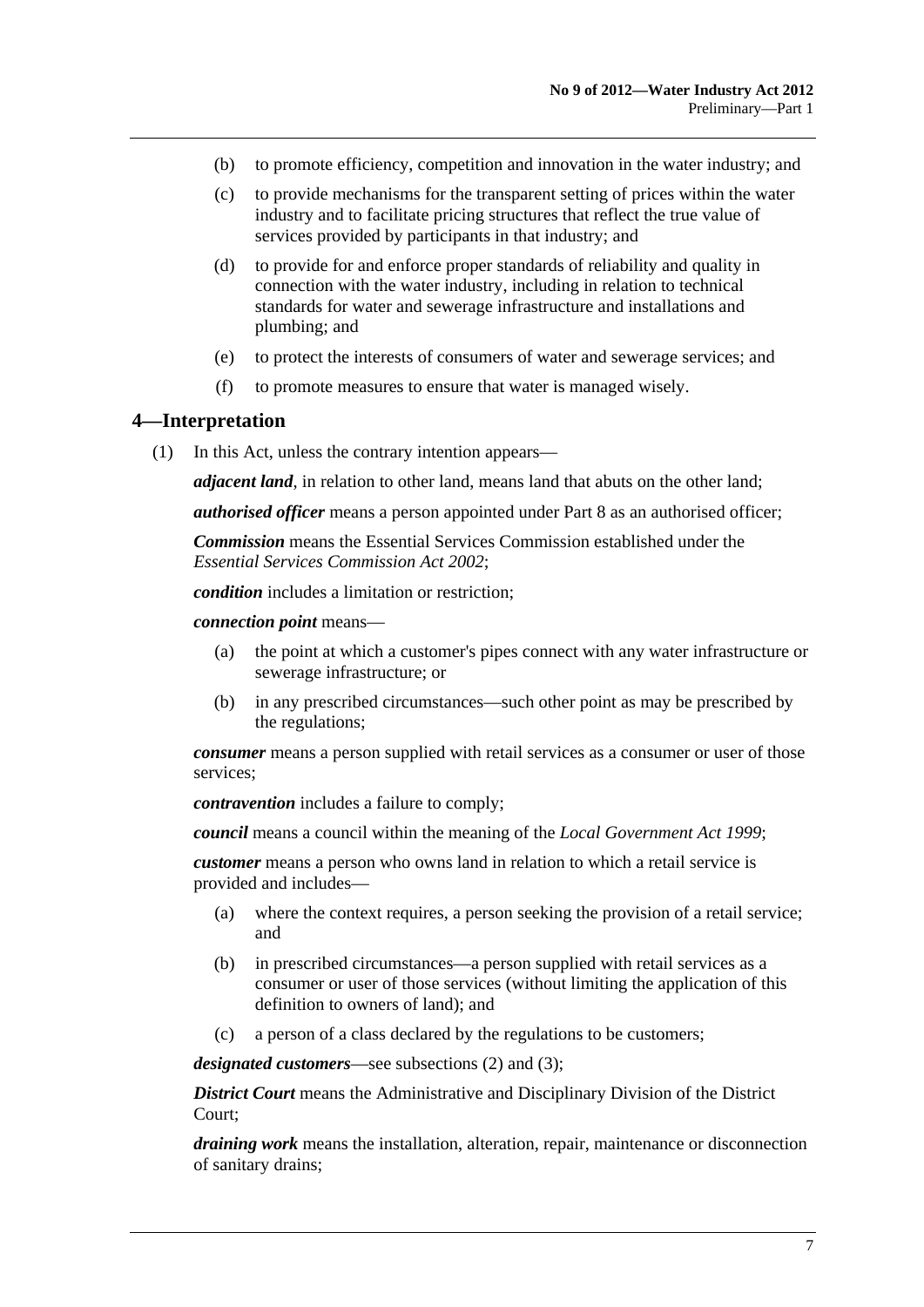*drains*—a drain may include a pressurised system for the removal of sewage;

*equipment* includes—

- (a) pipes, fittings and apparatus; and
- (b) any component of any equipment;

*Health Department* means the administrative unit of the Public Service that is, under a Minister, responsible for the administration of the *[South Australian Public Health](http://www.legislation.sa.gov.au/index.aspx?action=legref&type=act&legtitle=South%20Australian%20Public%20Health%20Act%202011)  [Act 2011](http://www.legislation.sa.gov.au/index.aspx?action=legref&type=act&legtitle=South%20Australian%20Public%20Health%20Act%202011)*;

*industry ombudsman scheme* means the scheme applying for the purposes of section  $25(1)(h)$ ;

*infrastructure* includes—

- (a) pipes, conduits and associated fittings and apparatus;
- (b) pumping stations;
- (c) storage tanks;
- (d) bores and wells;
- (e) dams, reservoirs and wetlands;
- (f) embankments, walls, channels, drains, drainage holes or other forms of works or earthworks;
- (g) treatment facilities;
- (h) testing or monitoring equipment;
- (i) roads and other works to provide for the movement of vehicles or equipment or to provide access to land, works or other forms of infrastructure;
- (j) bridges and culverts;
- (k) buildings and structures;
- (l) components of any infrastructure;
- (m) other items brought within the ambit of this definition by the regulations;

*land* includes—

- (a) an estate or interest in land (including an easement); or
- (b) a right or power over or in respect of land;

*Minister's Department* means the administrative unit of the Public Service that is, under the Minister, responsible for the administration of this Act;

*occupier* of land or a place means a person who has, or is entitled to, lawful possession or control of the land or place;

*owner* of land means—

- (a) if land is unalienated Crown land—the Crown; or
- (b) if the land is alienated from the Crown by grant in fee simple—the owner of the estate in fee simple; or
- (c) if the land is held from the Crown by lease or licence—the lessee or licensee,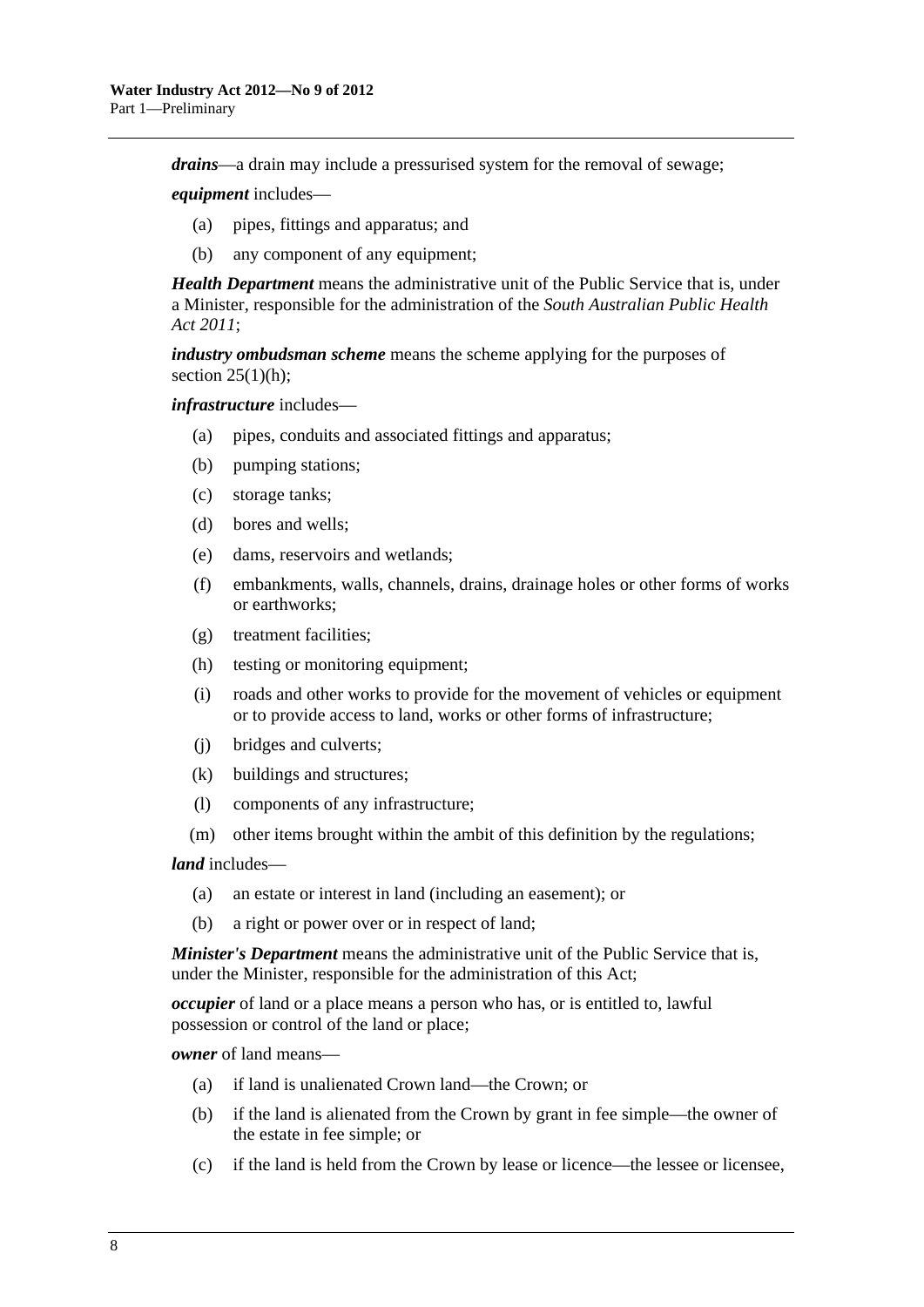and includes an occupier of the land;

#### *plumbing* means—

- (a) water plumbing work, sanitary plumbing work or draining work on the customer's side of any connection point; or
- (b) any other work brought within the ambit of this definition by the regulations;

*retail service* means a service constituted by—

- (a) the sale and supply of water to a person for use (and not for resale other than in prescribed circumstances (if any)) where the water is to be conveyed by a reticulated system; or
- (b) the sale and supply of sewerage services for the removal of sewage,

(even if the service is not actually used) but does not include any service, or any service of a class, excluded from the ambit of this definition by the regulations;

*River Murray* has the same meaning as in the *[River Murray Act 2003](http://www.legislation.sa.gov.au/index.aspx?action=legref&type=act&legtitle=River%20Murray%20Act%202003)*;

*road* means a street, road or thoroughfare to which public access is available on a continuous or substantially continuous basis by the use of vehicles or as pedestrians or both and includes—

- (a) a bridge, viaduct or subway; or
- (b) an alley, laneway or walkway;

*sanitary drain* means pipes and equipment to collect and convey sewage from a sanitary plumbing installation to an on-site treatment facility or a sewerage or effluent disposal system;

*sanitary plumbing work* means the installation, alteration, repair, maintenance or disconnection of pipes or equipment to receive and convey sewage to sanitary drains (including associated plumbing ventilation equipment);

*SA Water* means *South Australian Water Corporation* established under the *[South](http://www.legislation.sa.gov.au/index.aspx?action=legref&type=act&legtitle=South%20Australian%20Water%20Corporation%20Act%201994)  [Australian Water Corporation Act 1994](http://www.legislation.sa.gov.au/index.aspx?action=legref&type=act&legtitle=South%20Australian%20Water%20Corporation%20Act%201994)*;

*sewage* includes any form of waste that may be appropriately removed or dealt with through the use of a sewerage service;

*sewerage infrastructure* means—

- (a) any infrastructure that is, or is to be, used for—
	- (i) the collection or storage of sewage and includes the connection point; or
	- (ii) the conveyance or reticulation of sewage; or
	- (iii) the treatment of sewage, including any outfall pipe or other work that stores or conveys water leaving infrastructure used for the treatment of sewage; or
- (b) any other infrastructure used in connection with sewage and brought within the ambit of this definition by the regulations,

but does not include—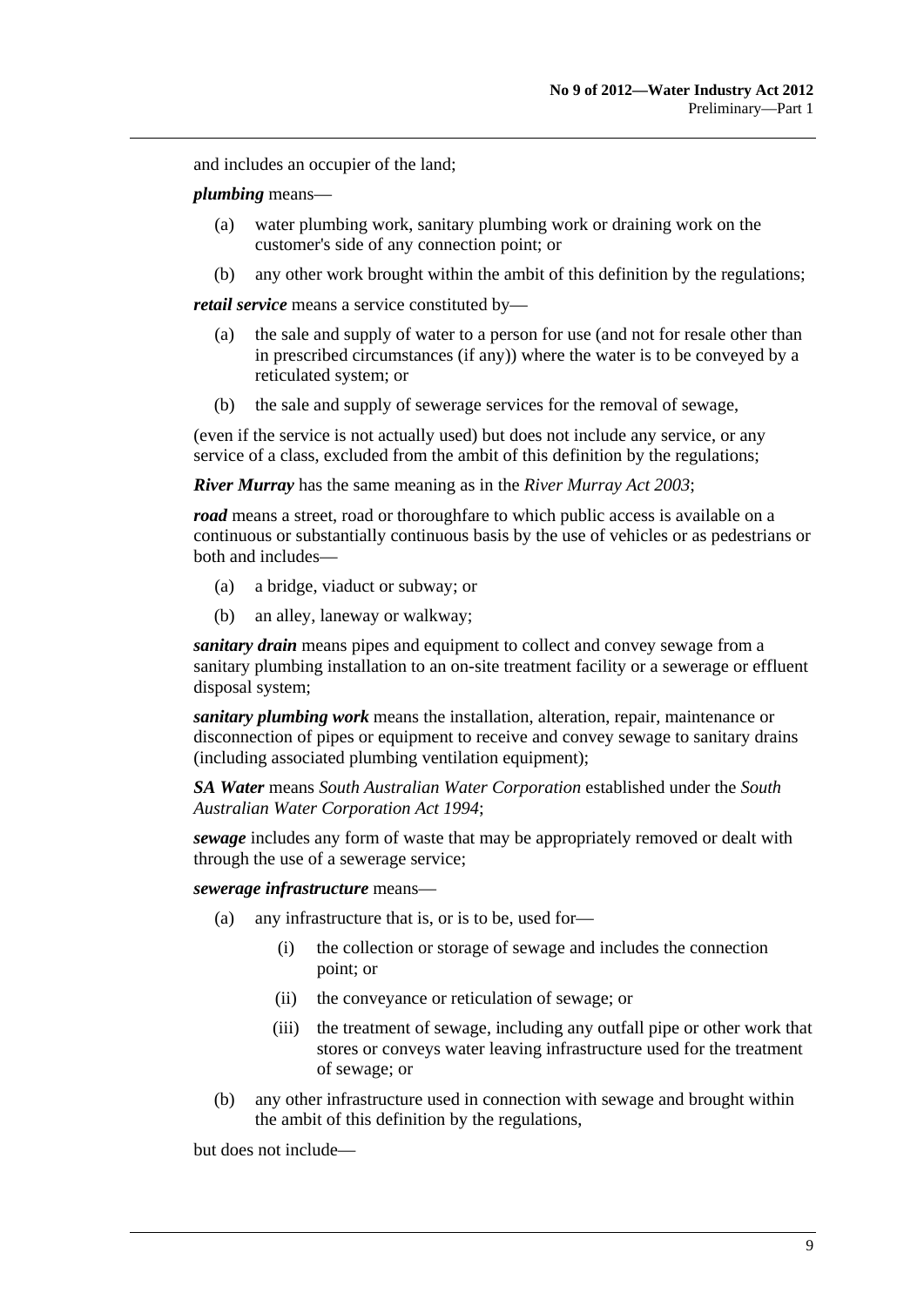- (c) any pipe, fitting or apparatus that is situated upstream of a customer's connection point; or
- (d) infrastructure situated entirely within one site and not connected to any other infrastructure situated within another site; or
- (e) any other infrastructure used in connection with sewage that is excluded from the ambit of this definition by the regulations;

*sewerage service* means—

- (a) a service constituted by the collection, storage, treatment or conveyance of sewage through the use of a reticulated system; or
- (b) any other service, or any service of a class, brought within the ambit of this definition by the regulations;

*site* means an area of land constituting a single land holding;

*stormwater drain* means pipes and equipment to collect and convey stormwater to a public stormwater disposal system;

*Technical Regulator* means the person holding the office of Technical Regulator under [Part 3;](#page-13-0)

*water* includes rainwater, stormwater, desalinated water, recycled water and water that may include any material or impurities, but does not include sewage;

*water industry* means any operations associated with the provision of water services or sewerage services;

*water industry entity* means—

- (a) a person licensed under [Part 4;](#page-16-0) or
- (b) a person recognised by the Minister under [subsection \(4\)](#page-10-0) as a water industry entity for the purposes of this Act,

and includes (where the context requires) a person who has been licensed under [Part 4](#page-16-0) whose licence has been suspended or cancelled or has expired or a person who is to be treated as a water industry entity under the regulations;

*water industry officer* means a person appointed under [Part 5](#page-28-0) as a water industry officer;

*water infrastructure* means—

- (a) any infrastructure that is, or is to be, used for—
	- (i) the collection or storage of water, including a dam or reservoir, a water production plant or a wetland; or
	- (ii) the treatment of water; or
	- (iii) the conveyance or reticulation of water and includes the connection point; or
- (b) any other infrastructure used in connection with water and brought within the ambit of this definition by the regulations,

but does not include—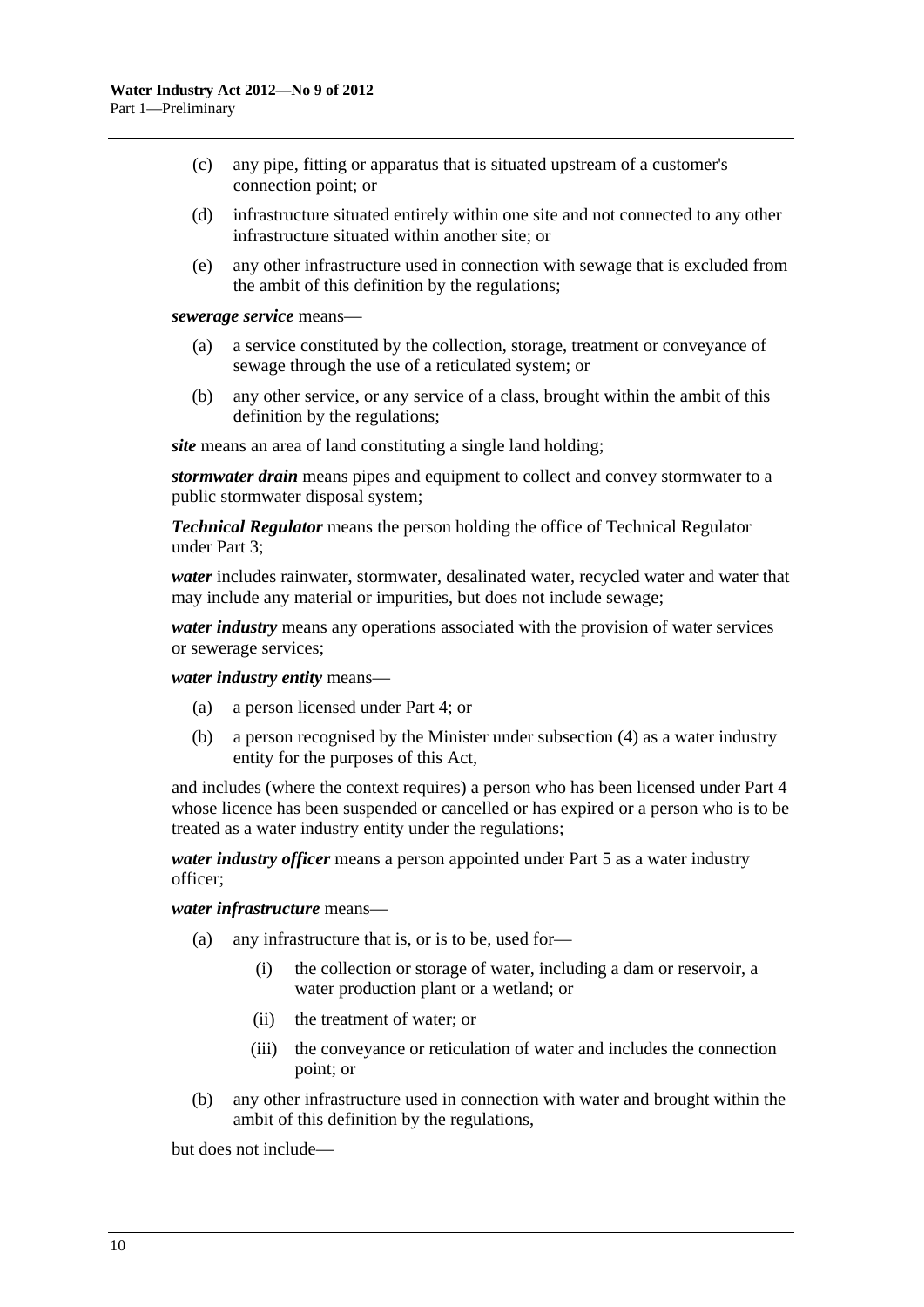- <span id="page-10-0"></span> (c) any pipe, fitting or apparatus that is situated downstream of a customer's connection point; or
- (d) any pipe, fitting or apparatus that is situated upstream of a customer's connection point to a stormwater drain; or
- (e) infrastructure situated entirely within one site and not connected to any other infrastructure situated within another site; or
- (f) any other infrastructure used in connection with water that is excluded from the ambit of this definition by the regulations;

*water plumbing work* means the installation, alteration, repair, maintenance or disconnection of pipes or equipment (including water heaters) to be connected directly or indirectly to a water supply system;

*water service* means—

- (a) a service constituted by the collection, storage, production, treatment, conveyance, reticulation or supply of water; or
- (b) any other service, or any service of a class, brought within the ambit of this definition by the regulation;

*water/sewerage infrastructure* means water infrastructure or sewerage infrastructure (or both).

- (2) A reference in this Act to designated customers, or designated classes of customers (or customers of a designated class), is a reference to customers, or classes of customers, designated by the Minister by notice in the Gazette.
- (3) The Minister may—
	- (a) in acting under [subsection \(2\)](#page-10-0), make different designations with respect to different sections of this Act;
	- (b) by further notice in the Gazette, vary or revoke a previous notice under [subsection \(2\)](#page-10-0).
- (4) The Minister may, for the purposes of the definition of *water industry entity*, by notice in the Gazette—
	- (a) recognise a person within the water industry as a water industry entity for the purposes of this Act, or specified provisions of this Act;
	- (b) vary or revoke the recognition of a particular person under [paragraph \(a\)](#page-10-0).
- (5) For the purposes of this Act, a right to the provision of a particular service by a water industry entity may be taken to constitute the supply of a service by that entity.

#### **5—Interaction with other Acts**

- (1) Subject to this section, this Act is in addition to and does not limit or derogate from the provisions of any other Act.
- (2) This Act does not apply to or in relation to—
	- (a) an irrigation trust, or any services provided or infrastructure held by an irrigation trust, under the *[Irrigation Act 2009](http://www.legislation.sa.gov.au/index.aspx?action=legref&type=act&legtitle=Irrigation%20Act%202009)*;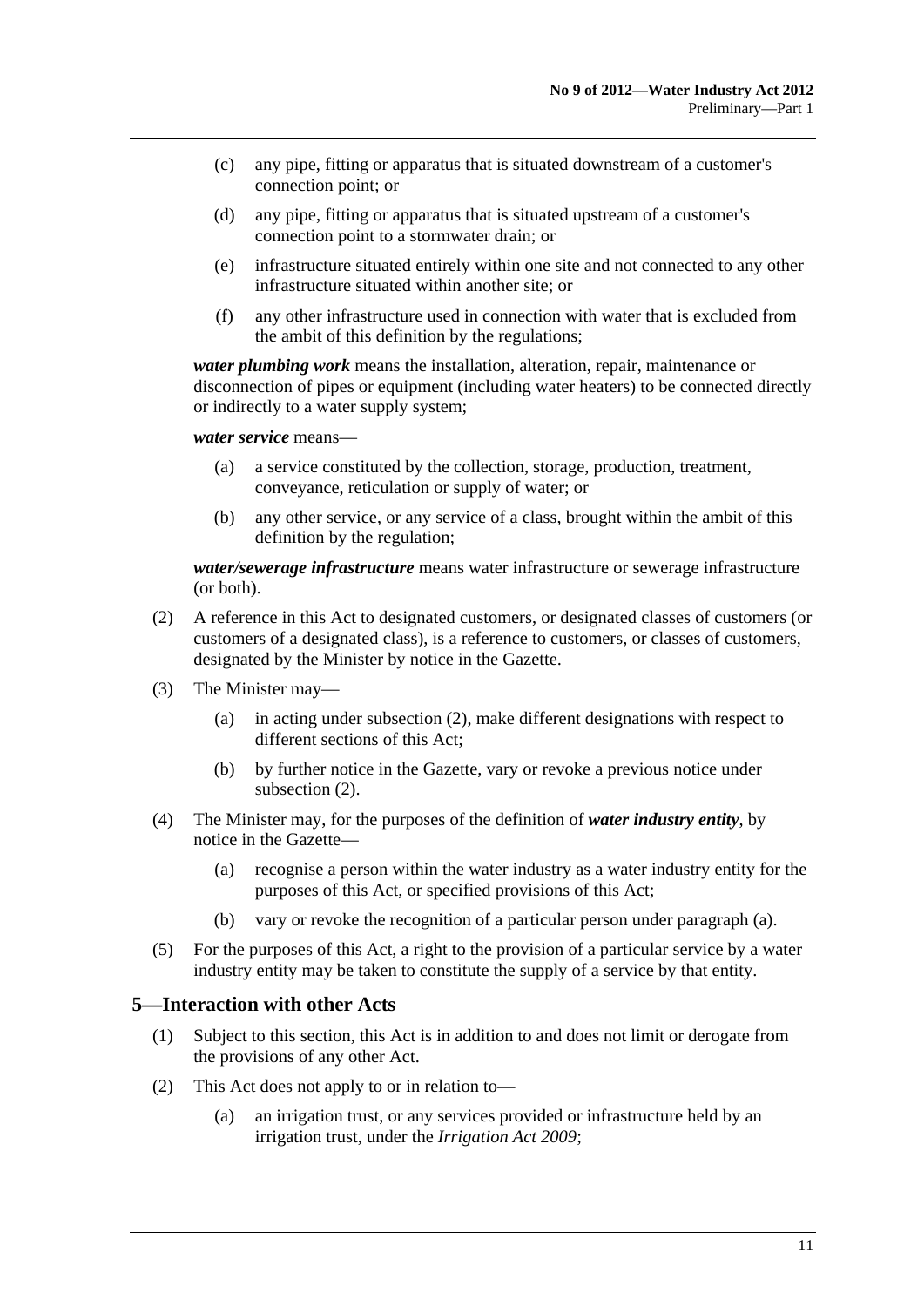- <span id="page-11-0"></span> (b) the Renmark Irrigation Trust, or any services provided or infrastructure held by the Renmark Irrigation Trust, under the *[Renmark Irrigation Trust](http://www.legislation.sa.gov.au/index.aspx?action=legref&type=act&legtitle=Renmark%20Irrigation%20Trust%20Act%202009)  [Act 2009](http://www.legislation.sa.gov.au/index.aspx?action=legref&type=act&legtitle=Renmark%20Irrigation%20Trust%20Act%202009)*;
- (c) any other person providing irrigation services designated by the Minister by notice in the Gazette,

except to the extent prescribed by the regulations.

- (3) The Minister may, by further notice, vary or revoke a previous notice under subsection  $(2)(c)$ .
- (4) This Act does not apply to any person or entity, or any circumstance, excluded from the operation of this Act by the regulations.

## **Part 2—Water planning**

#### **6—Water planning**

- (1) The Minister must prepare and maintain a document to be called the *State Water Demand and Supply Statement*.
- (2) The *State Water Demand and Supply Statement* must—
	- (a) assess the state of South Australia's water resources and the extent of water supplies available within the State; and
	- (b) assess current and future demand for water within the State; and
	- (c) outline policies, plans and strategies relevant to ensuring that the State's water supplies are secure and reliable and are able to sustain economic growth within the State.
- (3) The *State Water Demand and Supply Statement* may—
	- (a) address any other matter considered to be relevant by the Minister; and
	- (b) take into account any policy, plan or strategy determined to be relevant by the Minister.
- (4) The Minister must comprehensively review the *State Water Demand and Supply Statement* at least once in every 5 years.
- (5) The Minister may amend the *State Water Demand and Supply Statement* at any time.
- (6) The Minister must, in relation to a proposal—
	- (a) to create the *State Water Demand and Supply Statement*; or
	- (b) to undertake a comprehensive review of the *State Water Demand and Supply Statement*,

invite interested persons to make written representations on the proposal in such manner, and within a period, specified by the Minister.

 (7) The Minister must, within 14 days after the finalisation of the *State Water Demand and Supply Statement*, or the finalisation of a comprehensive review of the *State Water Demand and Supply Statement*, cause copies of the statement (or the Statement as revised) to be delivered to the President of the Legislative Council and the Speaker of the House of Assembly.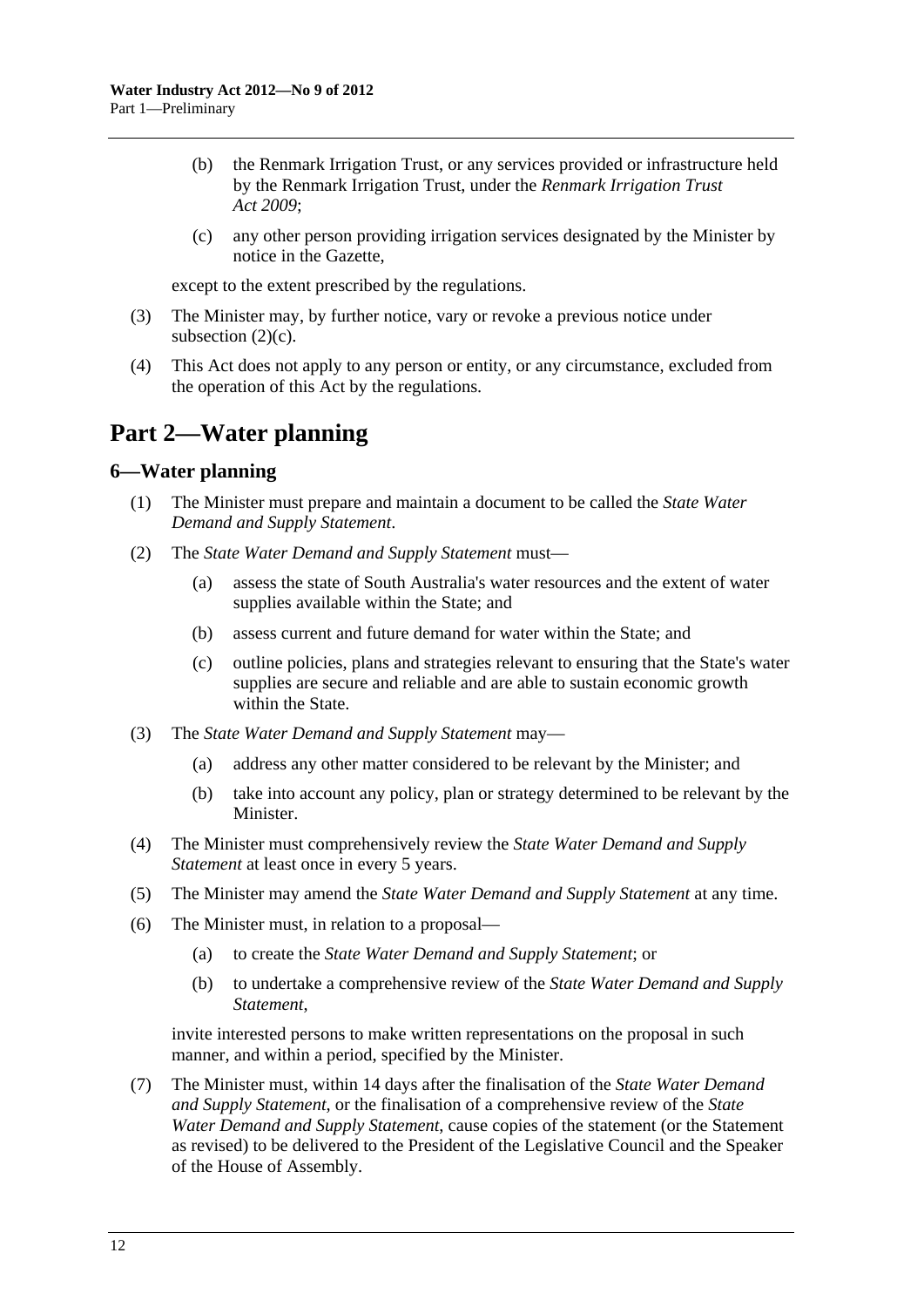- <span id="page-12-0"></span> (8) The Minister must—
	- (a) make appropriate provision for the publication of the *State Water Demand and Supply Statement*; and
	- (b) ensure that copies of the *State Water Demand and Supply Statement* are reasonably available for inspection (without charge) and purchase by the public at places determined by the Minister; and
	- (c) ensure that notice of any amendment to the *State Water Demand and Supply Statement* is published in the Gazette within a reasonable time after the amendment is made.
- (9) The Minister must, on or before 31 March in each year, prepare a report that relates to the *State Water Demand and Supply Statement* and that—
	- (a) provides information about the water demand and supply status of the various regions of the State; and
	- (b) identifies and analyses the impacts of any emerging risks or significant issues associated with the State's water supplies; and
	- (c) reports on such other matters as the Minister thinks fit.
- (10) The Minister must, immediately after the finalisation of the report under [subsection \(9\),](#page-12-0) cause copies of the report to be delivered to the President of the Legislative Council and the Speaker of the House of Assembly.
- (11) When the President of the Legislative Council and the Speaker of the House of Assembly receive a statement or report under this section, the President and the Speaker must—
	- (a) immediately cause the statement or report to be published; and
	- (b) lay the statement or report before their respective Houses at the earliest opportunity.
- (12) If the President of the Legislative Council or the Speaker of the House of Assembly is absent at the time that a statement or report is delivered to the Parliament under this section, the Clerk of the relevant House will receive the statement or report on behalf of the President or the Speaker (as the case may be) (and the statement or report will then be taken to have been received by the President or the Speaker).
- (13) If a statement or report is received by the President of the Legislative Council or the Speaker of the House of Assembly at a time when Parliament is not sitting, the statement or report will be taken to have been published under [subsection \(11\)](#page-12-0) at the expiration of 1 clear day after the day of receipt of the report.
- (14) A statement or report will, when published under [subsection \(11\)](#page-12-0), be taken for the purposes of any other Act or law to be a report of the Parliament published under the authority of the Legislative Council and the House of Assembly.
- (15) A statement or report under this section is an expression of policy and does not in itself affect rights or liabilities (whether of a substantive, procedural or other nature).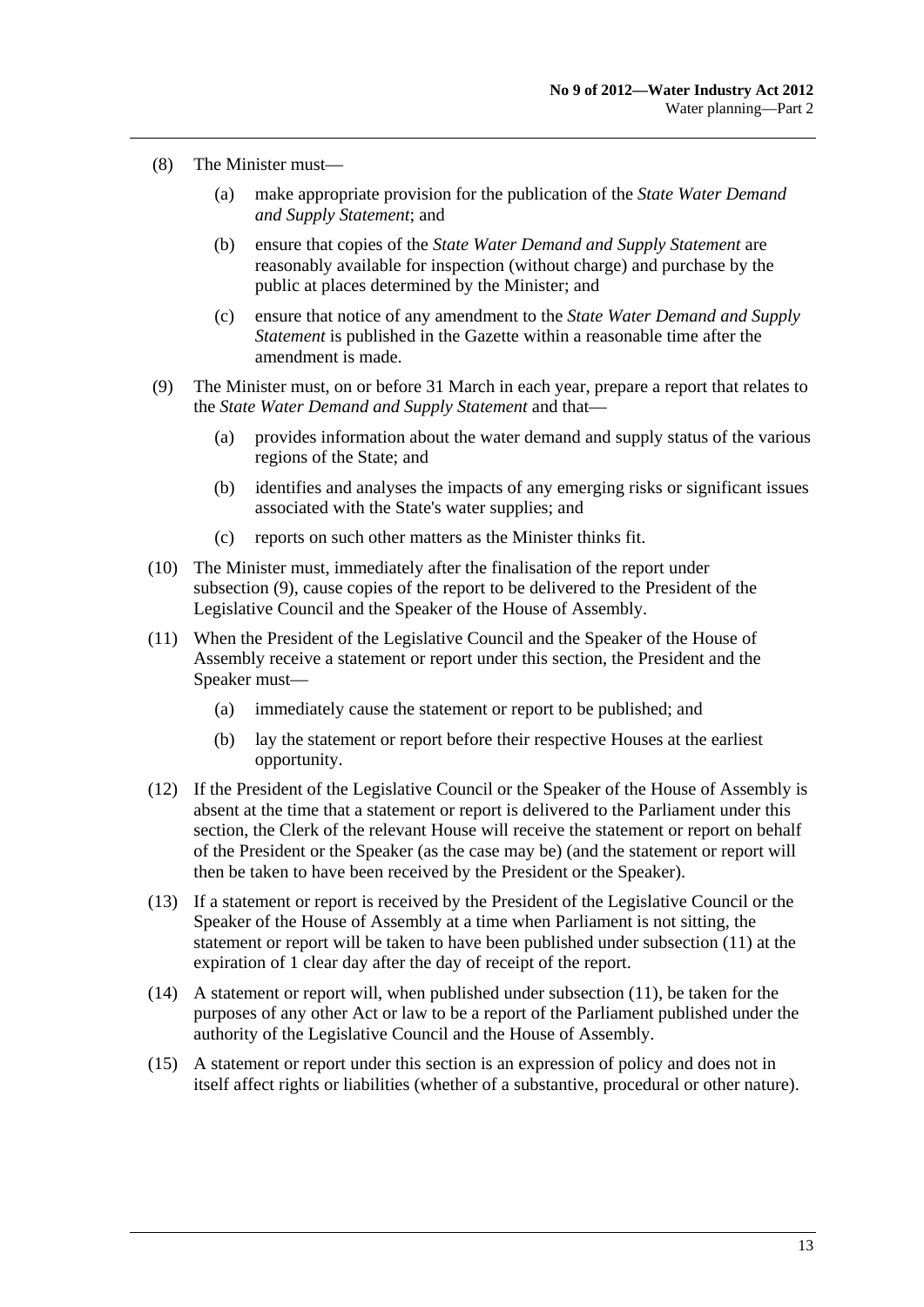## <span id="page-13-0"></span>**Part 3—Administration**

## **Division 1—Functions and powers of Commission**

## **7—Functions and powers of Commission**

- (1) The Commission has (in addition to the Commission's functions and powers under the *[Essential Services Commission Act 2002](http://www.legislation.sa.gov.au/index.aspx?action=legref&type=act&legtitle=Essential%20Services%20Commission%20Act%202002)*)—
	- (a) the licensing, price regulation and other functions and powers conferred by this Act; and
	- (b) any other functions and powers conferred by regulation under this Act.
- (2) If water industry entities are required by licence condition to participate in an ombudsman scheme, the Commission must, in performing licensing functions under this Act, liaise with the ombudsman appointed under the scheme.

## **Division 2—Technical Regulator**

#### **8—Technical Regulator**

- (1) There is to be a *Technical Regulator.*
- (2) The Technical Regulator will be appointed by the Minister.
- (3) The office of Technical Regulator may be held in conjunction with a position in the Public Service.
- (4) The Minister may assign an employee in the Public Service to act as the Technical Regulator—
	- (a) during a vacancy in the office of Technical Regulator; or
	- (b) when the Technical Regulator is absent from, or unable to discharge, official duties.

#### **9—Functions of Technical Regulator**

The Technical Regulator has the following functions:

- (a) to develop technical standards in connection with the water industry;
- (b) to monitor and regulate technical standards with respect to—
	- (i) water and sewerage installations and associated equipment, products and materials (including on the customer's side of any connection point); and
	- (ii) plumbing;
- (c) to provide advice in relation to safety or technical standards—
	- (i) in the water industry to the Commission at the Commission's request; and
	- (ii) in the plumbing industry;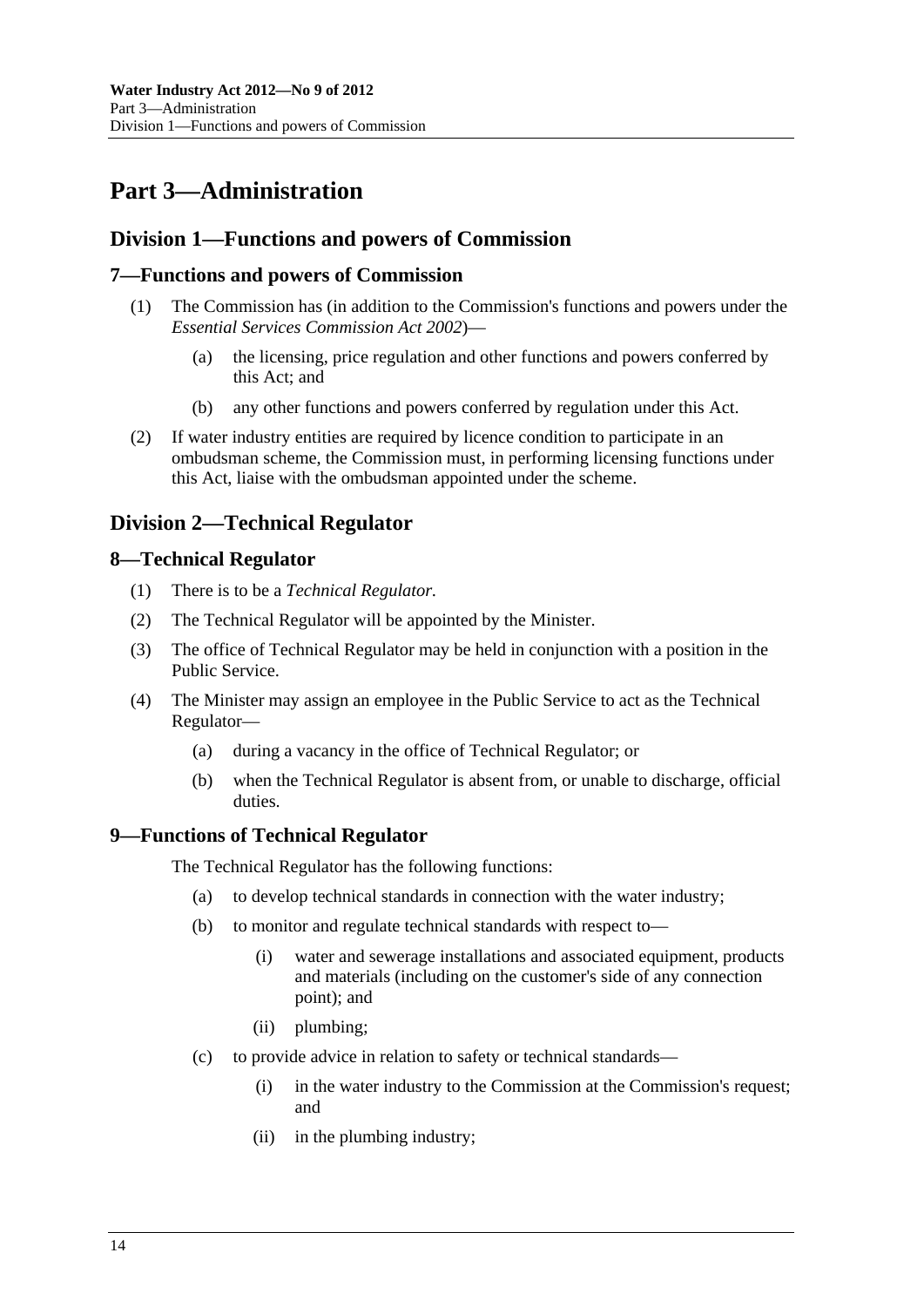(d) any other function assigned to the Technical Regulator under this or any other Act or conferred by regulation under this Act.

## <span id="page-14-0"></span>**10—Delegation**

- (1) The Technical Regulator may delegate a function or power conferred on the Technical Regulator under this Act—
	- (a) to a particular person or body; or
	- (b) to the person for the time being occupying a particular office or position.
- (2) A function or power delegated under this section may, if the instrument of delegation so provides, be further delegated.
- (3) A delegation—
	- (a) may be subject to conditions or limitations specified in the instrument of delegation; and
	- (b) does not derogate from the power of the Technical Regulator to act in a matter; and
	- (c) is revocable at will by the Technical Regulator.
- (4) The Technical Regulator must keep a public register of delegations under this section.
- (5) In any legal proceedings an apparently genuine certificate, purportedly given by the Technical Regulator, containing particulars of a delegation under this section, will, in the absence of proof to the contrary, be accepted as proof that the delegation was made in accordance with the particulars.

## **11—Technical Regulator's power to require information**

- (1) The Technical Regulator may, by written notice, require a person to give the Technical Regulator, within a time stated in the notice (which must be reasonable), the information in the person's possession that the Technical Regulator reasonably requires for the performance of the Technical Regulator's functions (whether under this Act or any other Act).
- (2) A person required to give information under this section must provide the information within the time stated in the notice. Maximum penalty: \$20 000.
- (3) A person is not required to give information under this section if the information might tend to incriminate the person of an offence.

## **12—Obligation to preserve confidentiality**

- (1) The Technical Regulator must preserve the confidentiality of information gained by the Technical Regulator (including information gained by an authorised officer under this Act) that—
	- (a) could affect the competitive position of a water industry entity or other person; or
	- (b) is commercially sensitive for some other reason.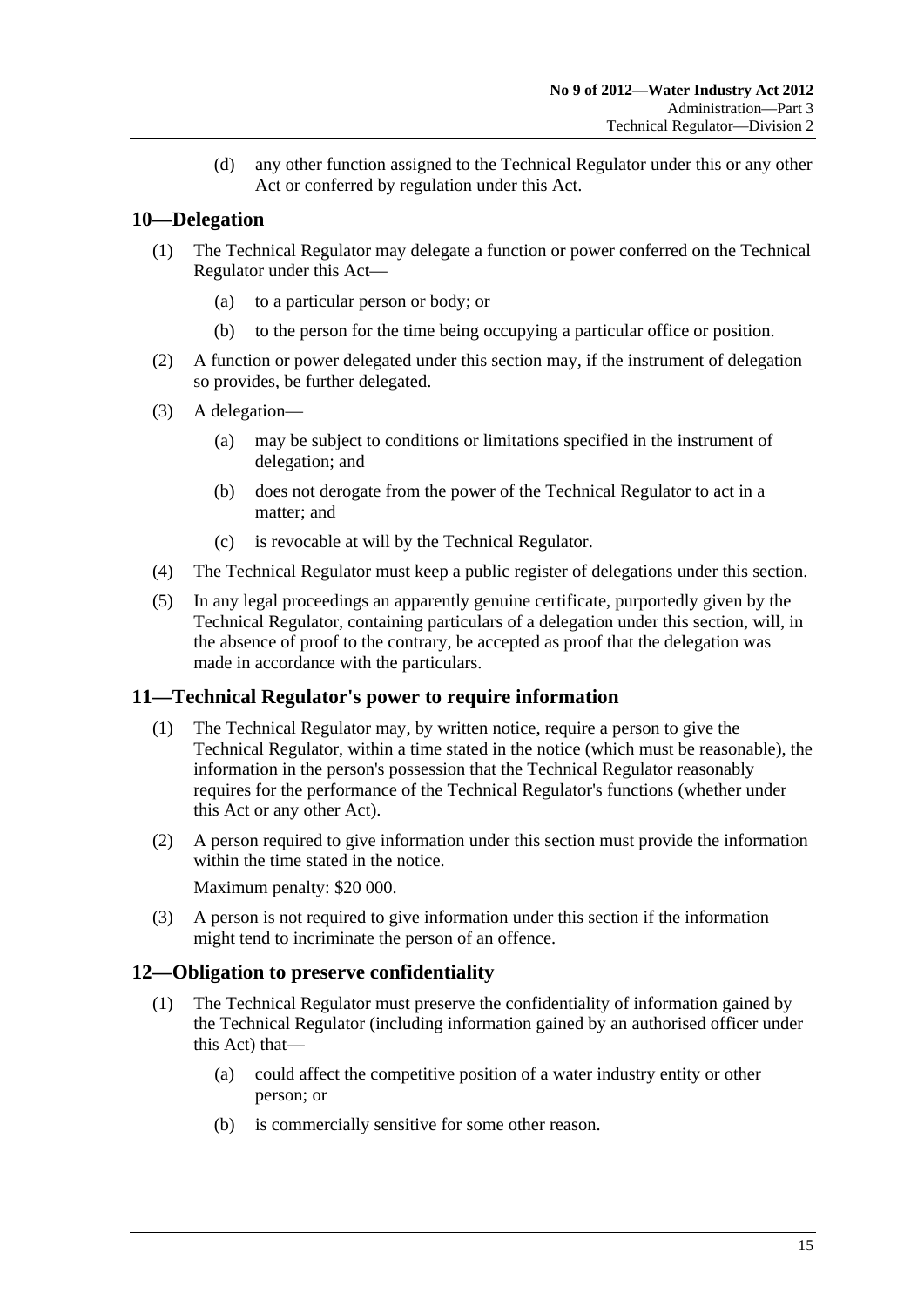- <span id="page-15-0"></span> (2) Despite [subsection \(1\)](#page-14-0), the Technical Regulator may disclose confidential information in the following circumstances:
	- (a) as reasonably required in connection with the administration or enforcement of this Act (including to the Minister, the Commission and persons assisting the Commission), or as otherwise related to the performance of the Technical Regulator's functions (whether under this Act or any other Act);
	- (b) to a person concerned in the administration or enforcement of another law of the State, or a law of the Commonwealth or another State or Territory of the Commonwealth, for the purposes related to the administration or operation of that other law;
	- (c) to a government agency or instrumentality of this State, the Commonwealth or another State or Territory of the Commonwealth for purposes related to the performance of its functions (or to a person acting on behalf of such a government agency or instrumentality);
	- (d) with the consent of the person who gave the information or to whom the information relates;
	- (e) as required by a court or tribunal constituted by law;
	- (f) as authorised by the Minister.
- (3) Information classified by the Technical Regulator as confidential is not liable to disclosure under the *[Freedom of Information Act 1991](http://www.legislation.sa.gov.au/index.aspx?action=legref&type=act&legtitle=Freedom%20of%20Information%20Act%201991)*.

#### **13—Annual report**

- (1) The Technical Regulator must, within 3 months after the end of each financial year, deliver to the Minister a report on the Technical Regulator's operations during that financial year.
- (2) The Minister must cause a copy of the report to be laid before both Houses of Parliament within 12 sitting days after receipt of the report.

## **Division 3—Advisory committees**

#### **14—Consumer advisory committees**

- (1) The Commission must establish an advisory committee comprising representatives of consumers (the *consumer advisory committee*)—
	- (a) to provide advice to the Commission in relation to the performance of its licensing functions under [Part 4;](#page-16-0) and
	- (b) to provide advice to the Commission, either on its own initiative or at the request of the Commission, on any other matter relating to the water industry.
- (2) Despite [subsection \(1\)](#page-15-0), the consumer advisory committee will, if the Commission so determines, be the same committee as the committee of that name established under Division 4 of Part 2 of the *[Electricity Act 1996](http://www.legislation.sa.gov.au/index.aspx?action=legref&type=act&legtitle=Electricity%20Act%201996)* and have the functions referred to in [subsection \(1\)](#page-15-0) in addition to its functions under that Division.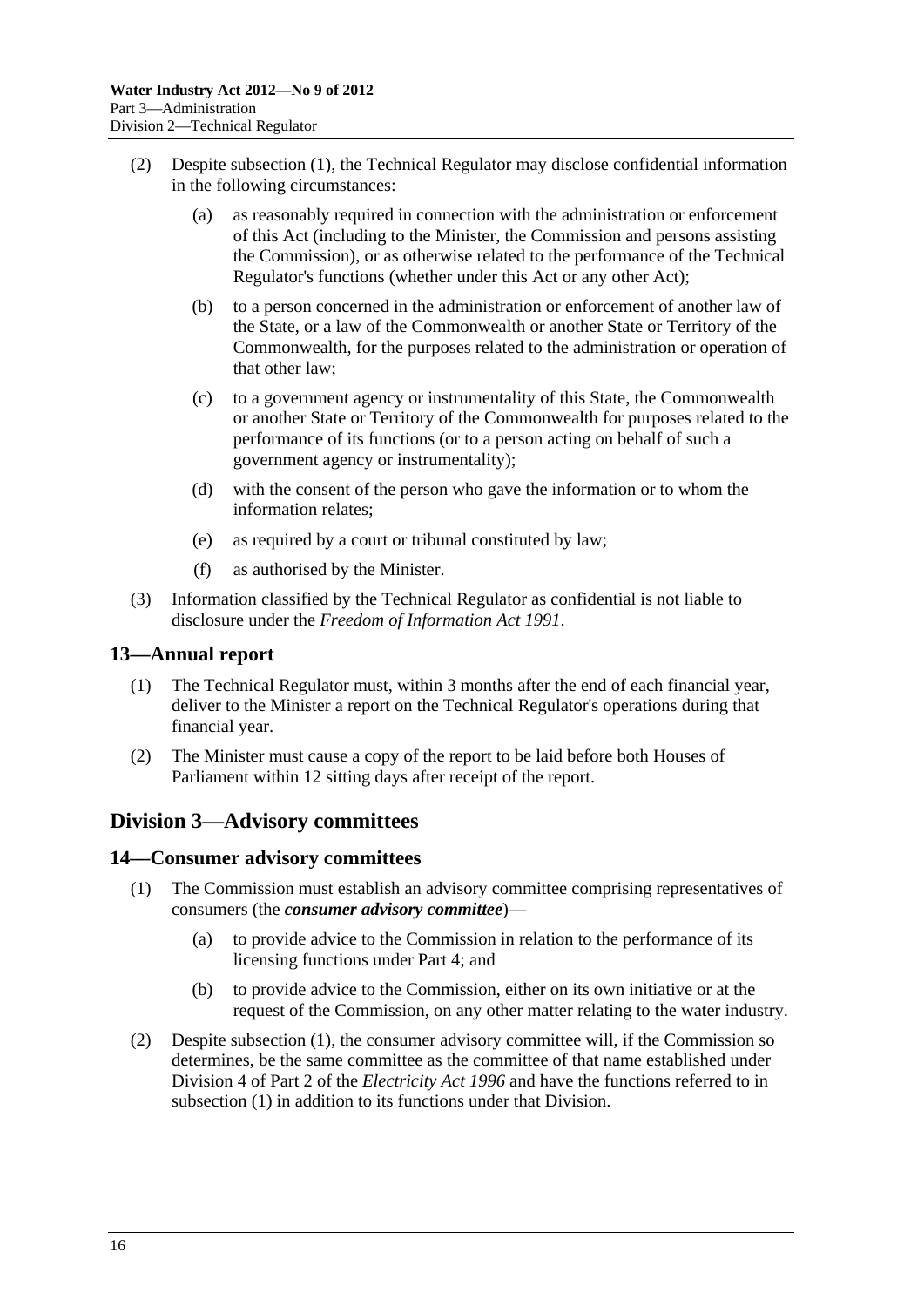## <span id="page-16-0"></span>**15—Technical advisory committee**

The Technical Regulator must establish an advisory committee (the *technical advisory committee*) including representatives of—

- (a) water industry entities; and
- (b) contractor and employee associations involved in the water industry; and
- (c) persons involved in the administration of public health legislation; and
- (d) local government; and
- (e) other entities determined by the Technical Regulator,

to provide advice to the Technical Regulator, either on its own initiative or at the request of the Technical Regulator, on any matter relating to the functions of the Technical Regulator.

#### **16—Other advisory committees**

The Minister, the Commission or the Technical Regulator may establish other advisory committees to provide advice on specified aspects of the administration of this Act.

## **Part 4—Water industry**

## **Division 1—Declaration as regulated industry**

#### **17—Declaration as regulated industry**

The water industry is declared to constitute a regulated industry for the purposes of the *[Essential Services Commission Act 2002](http://www.legislation.sa.gov.au/index.aspx?action=legref&type=act&legtitle=Essential%20Services%20Commission%20Act%202002)*.

## **Division 2—Licensing of water industry entities**

#### **18—Requirement for licence**

- (1) A person must not provide a retail service unless the person holds a licence under this Part authorising the relevant services, operation or activity. Maximum penalty: \$1 000 000.
- (2) SA Water is entitled by the force of this section to hold a non-transferable licence under this Part appropriate to the services, operations or activities provided, carried on or undertaken by it from time to time.
- (3) In connection with the operation of [subsection \(2\)](#page-16-0)
	- (a) the Commission must issue SA Water with the appropriate licence or licences; and
	- (b) the Commission must comply with any requirements specified by the Minister as to the terms and conditions of a licence and rights conferred by a licence.
- (4) The requirements of the Minister as to the conditions of a licence under [subsection \(3\)](#page-16-0) must be consistent with the provisions of this Act as to such conditions.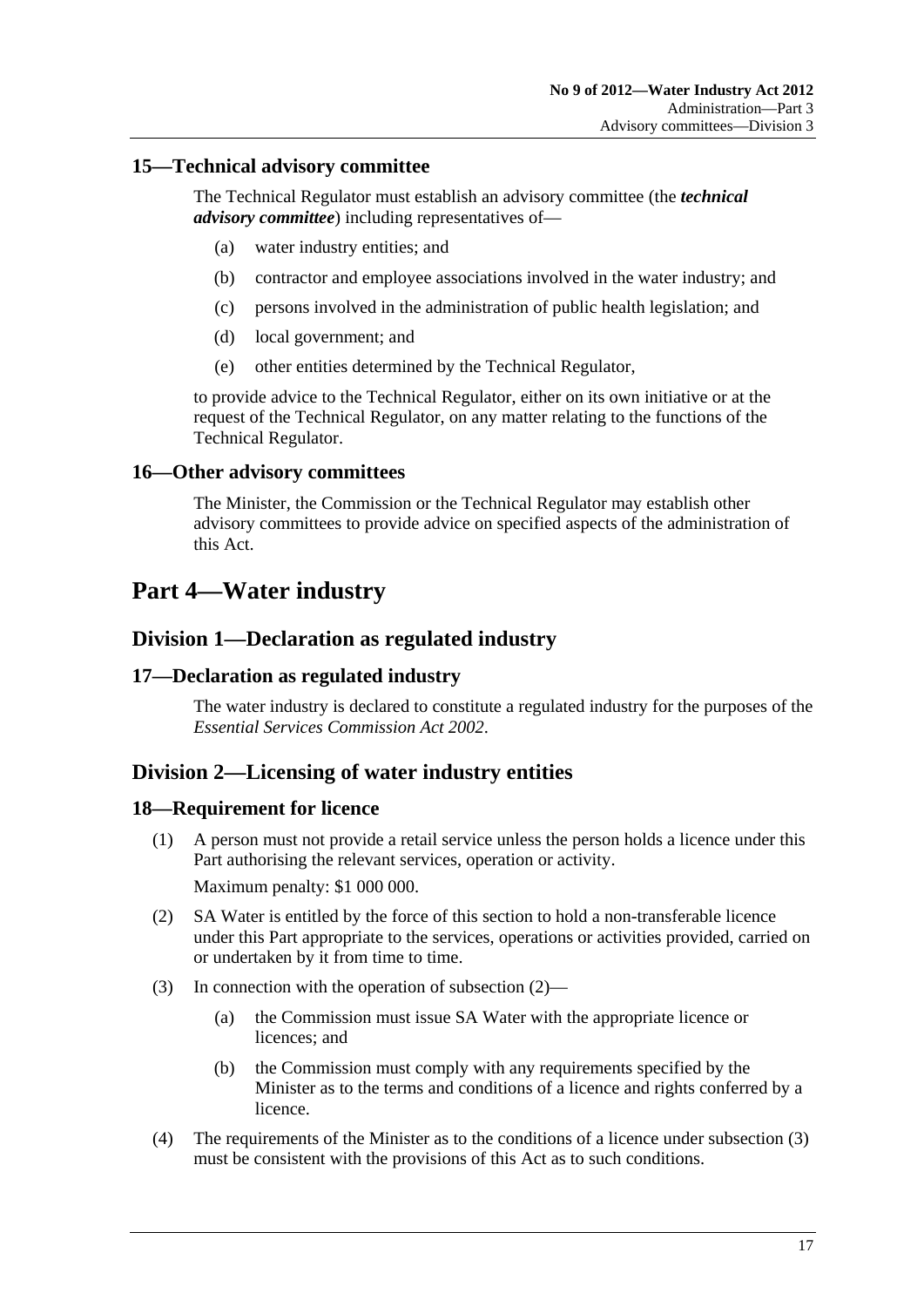- <span id="page-17-0"></span> (5) To avoid doubt, a licence under [subsection \(3\)](#page-16-0) cannot be transferred, suspended or cancelled.
- (6) In connection with the operation of this section—
	- (a) the Minister must establish a set of community service obligations that require SA Water to continue to provide services within those areas of the State in which services are provided immediately before the commencement of [subsection \(2\)](#page-16-0) unless the Minister grants an approval for the discontinuance of any such service; and
	- (b) if the Minister grants an approval under [paragraph \(a\),](#page-17-0) the Minister must immediately prepare a report in relation to the matter and cause copies of the report to be laid before both Houses of Parliament within 6 sitting days after the approval is given.

#### **19—Application for licence**

- (1) An application for the issue of a licence must—
	- (a) be made to the Commission in a form approved by the Commission; and
	- (b) contain the information specified in the form.
- (2) The applicant must pay to the Commission an application fee fixed by the Treasurer of an amount that the Treasurer considers appropriate to meet the reasonable costs of determining the application.
- (3) The Commission may, as the Commission considers appropriate, accept a single application from an applicant in respect of different operations of the applicant or operations of the applicant at different locations or may require separate applications.
- (4) The applicant must give the Commission any further relevant information requested by the Commission.

#### **20—Consideration of application**

- (1) The Commission must consider an application for the issue of a licence and may, subject to this Division, issue or refuse to issue the licence.
- (2) The Commission must have regard to the general factors specified in Part 2 of the *[Essential Services Commission Act 2002](http://www.legislation.sa.gov.au/index.aspx?action=legref&type=act&legtitle=Essential%20Services%20Commission%20Act%202002)* and, subject to this section, may only issue a licence if satisfied that—
	- (a) the applicant is a suitable person to hold the licence; and
	- (b) the applicant will be able to meet reasonably foreseeable obligations under contracts for the sale or supply of water or the sale or supply of sewerage services (or both), as the case may require; and
	- (c) the water infrastructure or the sewerage infrastructure (or both), as the case may require, to be used in connection with the relevant service is (or proposed infrastructure will be) appropriate for the purposes for which it will be used; and
	- (d) the applicant has the capacity (including financial, technical, organisational and other necessary capacity) to provide the services safely and to appropriate standards that would be authorised by the licence; and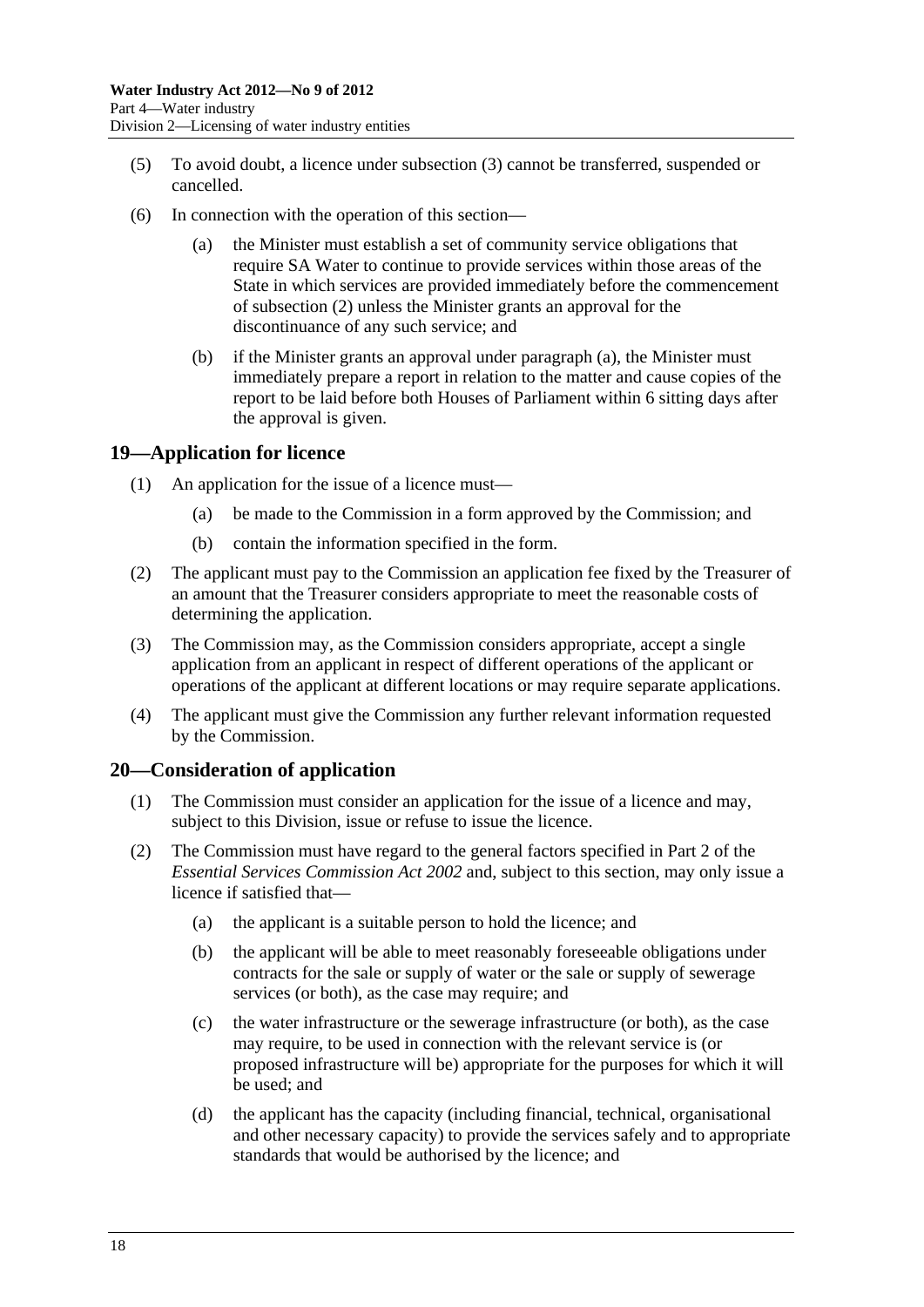- <span id="page-18-0"></span> (e) the applicant meets any special requirements imposed by the regulations for the holding of the licence; and
- (f) the grant of the licence would be consistent with criteria (if any) prescribed by the regulations.
- (3) In deciding whether an applicant is a suitable person to hold a licence, the Commission may consider—
	- (a) the applicant's previous commercial and other dealings and the standard of honesty and integrity shown in those dealings; and
	- (b) the financial, technical and human resources available to the applicant; and
	- (c) the officers and, if applicable, major shareholders of the applicant and their previous commercial and other dealings and the standard of honesty and integrity shown in those dealings (including breaches of statutory and other legal obligations); and
	- (d) other matters prescribed by regulation or considered relevant by the Commission.
- $(4)$  If—
	- (a) a person carries on or proposes to carry on operations for which a licence is required as agent of another person; and
	- (b) the agent makes application for the issue of such a licence on the agent's own behalf and on behalf of the principal; and
	- (c) the Commission is satisfied that the criteria for the issue of the licence are met in relation to the agent,

the Commission may, at the Commission's discretion, dispense with the requirement that the Commission be satisfied that the criteria are met in relation to the principal and issue the licence to the agent and the principal to be held by them jointly.

## **21—Licences may be held jointly**

- (1) A licence may be held jointly by 2 or more persons.
- (2) If a licence is held jointly by 2 or more persons, those persons are jointly and severally liable to meet requirements imposed under this Act or the *[Essential Services](http://www.legislation.sa.gov.au/index.aspx?action=legref&type=act&legtitle=Essential%20Services%20Commission%20Act%202002)  [Commission Act 2002](http://www.legislation.sa.gov.au/index.aspx?action=legref&type=act&legtitle=Essential%20Services%20Commission%20Act%202002)*.

## **22—Authority conferred by licence**

- (1) A licence authorises the person named in the licence to provide services or to carry on operations or activities in accordance with the terms and conditions of the licence.
- (2) Any services, operations or activities authorised by a licence need not be all of the same character or undertaken at the same location but may consist of a combination of different services, operations or activities provided or carried on at 1 or more locations.

#### **23—Term of licence**

A licence may be issued for an indefinite period or for a term specified in the licence.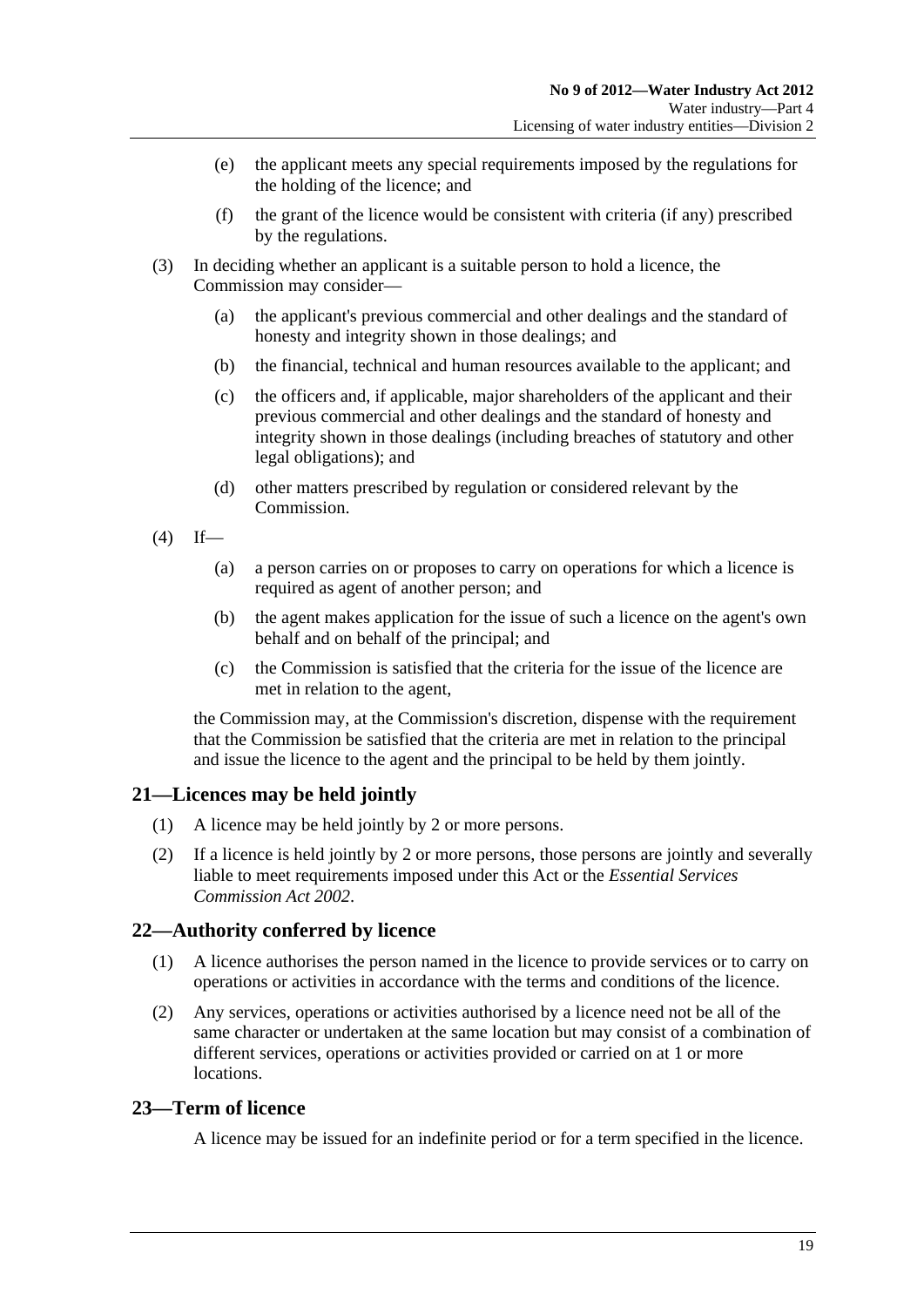### <span id="page-19-0"></span>**24—Licence fees and returns**

- (1) A person is not entitled to the issue of a licence unless the person first pays to the Commission the relevant annual licence fee, or the first instalment of the relevant annual licence fee, as the case may require.
- (2) The holder of a licence issued for a term of 2 years or more must—
	- (a) in each year lodge with the Commission, before the date prescribed for that purpose, an annual return containing the information required by the Commission by condition of the licence or by written notice; and
	- (b) in each year (other than a year in which the licence is due to expire) pay to the Commission, before the date prescribed for that purpose, the relevant annual licence fee, or the first instalment of the relevant annual licence fee, as the case may require.
- (3) The annual licence fee for a licence is the fee fixed, from time to time, by the Treasurer in respect of that licence as an amount that the Treasurer considers to be a reasonable contribution towards prescribed costs after taking into account advice contained in a written report furnished to the Treasurer by the Commission for the purposes of this subsection.
- (4) The Treasurer must, within 14 days after the receipt of a report under [subsection \(3\),](#page-19-0) cause a copy of the report to be published on the Department of Treasury and Finance's website.
- (5) The annual licence fee may, if the Commission so determines, be paid in equal instalments at intervals fixed by the Commission.
- (6) If the holder of a licence fails to lodge the annual return or pay the annual licence fee (or an instalment of the annual licence fee) in accordance with this section, the Commission may, by written notice, require the holder to make good the default and, in addition, to pay to the Commission the amount prescribed as a penalty for default.
- (7) An annual licence fee (including any instalment of an annual licence fee or any penalty for default) payable under this section is recoverable as a debt due to the Crown.
- (8) In this section—

*holder* of a licence includes the holder of a licence that has been suspended;

#### *prescribed costs* means—

- (a) the costs of administration of this Act; and
- (b) any costs of administration of the *[Essential Services Commission Act 2002](http://www.legislation.sa.gov.au/index.aspx?action=legref&type=act&legtitle=Essential%20Services%20Commission%20Act%202002)* relating to the water industry; and
- (c) any costs associated with the development by the State Government of policies relating to the water industry; and
- (d) other costs prescribed by regulation.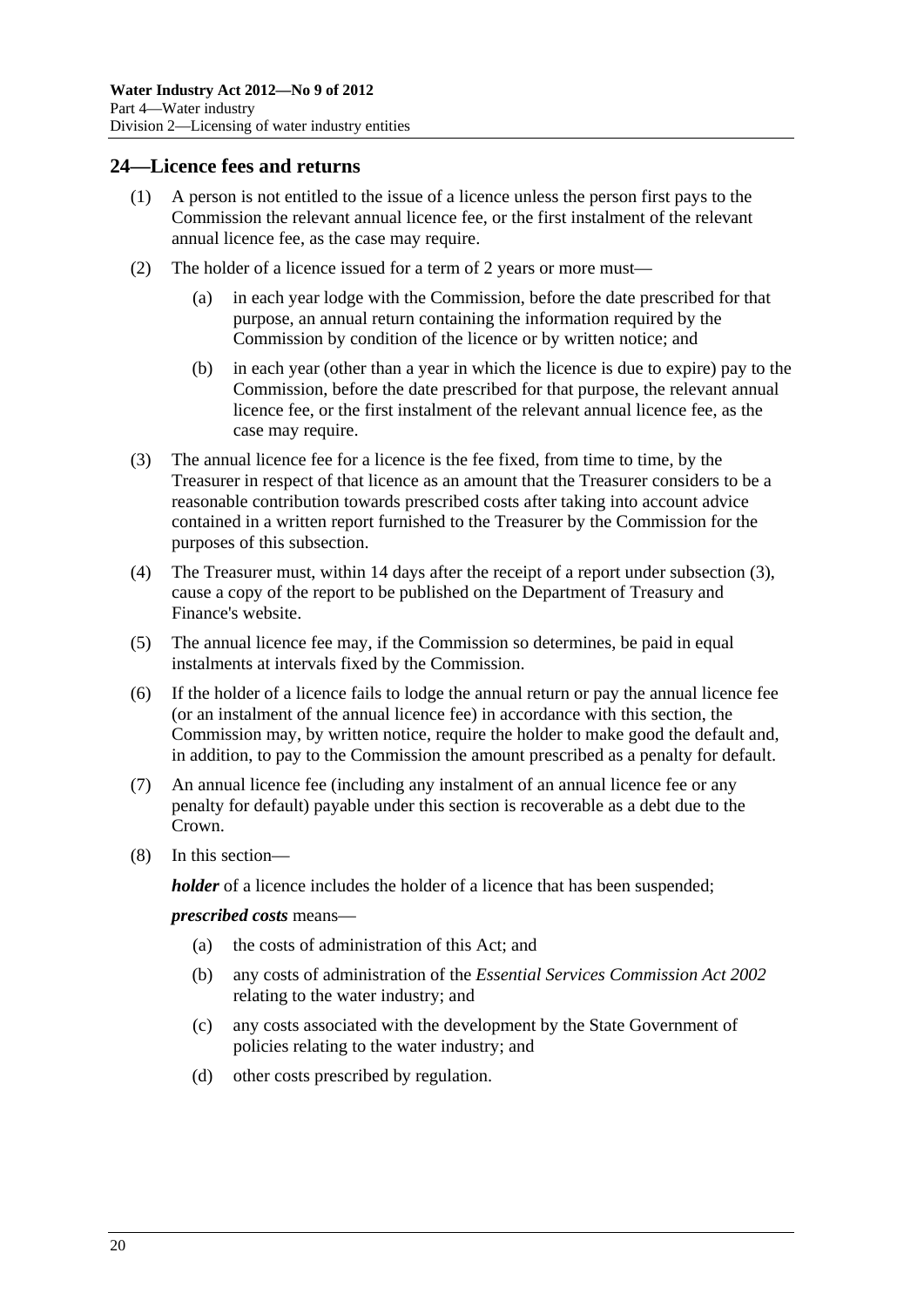## <span id="page-20-0"></span>**25—Licence conditions**

- (1) The Commission must make a licence subject to conditions determined by the Commission—
	- (a) requiring compliance with applicable codes or rules made under the *[Essential](http://www.legislation.sa.gov.au/index.aspx?action=legref&type=act&legtitle=Essential%20Services%20Commission%20Act%202002)  [Services Commission Act 2002](http://www.legislation.sa.gov.au/index.aspx?action=legref&type=act&legtitle=Essential%20Services%20Commission%20Act%202002)* as in force from time to time; and
	- (b) requiring the water industry entity to comply with code provisions as in force from time to time (which the Commission must make under the *[Essential](http://www.legislation.sa.gov.au/index.aspx?action=legref&type=act&legtitle=Essential%20Services%20Commission%20Act%202002)  [Services Commission Act 2002](http://www.legislation.sa.gov.au/index.aspx?action=legref&type=act&legtitle=Essential%20Services%20Commission%20Act%202002)*) relating to the following matters with respect to designated customers, or designated classes of customers:
		- (i) standard contractual terms and conditions to apply to the sale or supply (or the sale and supply) of designated services;
		- (ii) minimum standards of service that take into account relevant national benchmarks developed from time to time;
		- (iii) limitations on the grounds on which the supply of designated services may be discontinued or disconnected;
		- (iv) the processes to be followed before designated services are discontinued or disconnected; and
	- (c) requiring the water industry entity, at the request of a designated customer, to provide designated services at the water industry entity's standard contract price and subject to the water industry entity's standard contractual terms and conditions; and
	- (d) requiring the water industry entity to comply with code provisions as in force from time to time (which the Commission must make under the *[Essential](http://www.legislation.sa.gov.au/index.aspx?action=legref&type=act&legtitle=Essential%20Services%20Commission%20Act%202002)  [Services Commission Act 2002](http://www.legislation.sa.gov.au/index.aspx?action=legref&type=act&legtitle=Essential%20Services%20Commission%20Act%202002)* on or before a prescribed date) relating to the provision of pricing information to designated customers, or designated classes of customers; and
	- (e) requiring the water industry entity to include in each account for services provided to designated customers, or customers of a designated class, information prescribed by the regulations; and
	- (f) requiring the water industry entity to maintain specified accounting records and to prepare accounts according to specified principles; and
	- (g) requiring a specified process to be followed to resolve disputes between the water industry entity and its customers; and
	- (h) if the water industry entity provides designated services to designated customers, or designated classes of customers, requiring the water industry entity to participate in an ombudsman scheme determined or approved by the Commission; and
	- (i) requiring the water industry entity to monitor and report as required by the Commission on indicators of service performance determined by the Commission; and
	- (j) relating to the water industry entity's financial or other capacity to provide services or to continue operations or activities under the licence; and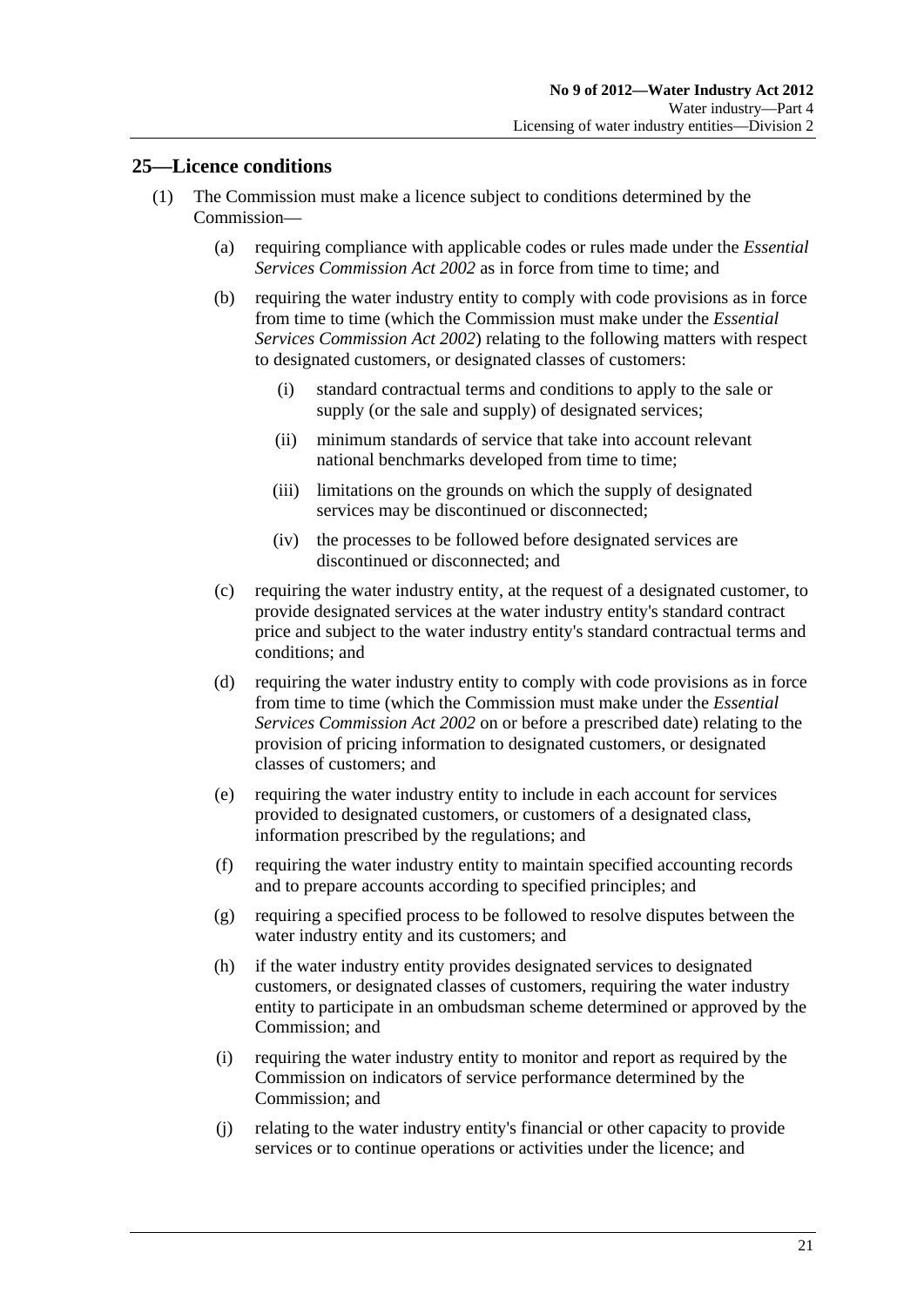- <span id="page-21-0"></span> (k) requiring the water industry entity to maintain specified kinds and levels of insurance; and
- (l) requiring the water industry entity to have all or part of the services, operations or activities authorised by the licence audited and to report the results of the audit to the Commission; and
- (m) requiring the water industry entity to notify the Commission about changes to officers and, if applicable, major shareholders of the entity; and
- (n) requiring the water industry entity to provide, in the manner and form determined by the Commission, such other information as the Commission may from time to time require; and
- (o) requiring the water industry entity to comply with the requirements of any scheme approved and funded by the Minister for the provision by the State of customer concessions or the performance of community service obligations by water industry entities; and
- (p) requiring the water industry entity to comply with the requirements of any scheme approved and funded by the Minister for the purposes of providing specified exemptions from the requirement to pay for the provision of specified services.
- (2) The Commission must, in acting under [subsection \(1\)](#page-20-0), have regard to the scale and nature of the operations of the water industry entity (with the scale and nature being determined by the Commission after consultation with the entity or a person or body nominated by the entity).
- (3) The Commission must make a licence subject to further conditions that the Commission is required by regulation to impose on the issue of such a licence.
- (4) The Commission may make a licence subject to further conditions considered appropriate by the Commission.
- (5) A code or set of rules under subsection  $(1)(a)$  must include provisions to assist customers who may be suffering specified types of hardship relevant to the supply of any services (being provisions that comply with any direction of the Minister and that will apply under the code or rules despite any provision made by the *[Essential](http://www.legislation.sa.gov.au/index.aspx?action=legref&type=act&legtitle=Essential%20Services%20Commission%20Act%202002)  [Services Commission Act 2002](http://www.legislation.sa.gov.au/index.aspx?action=legref&type=act&legtitle=Essential%20Services%20Commission%20Act%202002)*).
- (6) The Commission must provide to the Minister any information that the Minister requires for the purposes of the administration of a scheme—
	- (a) for the provision by the State of customer concessions, or the performance of community service obligations, relating to the sale or supply of water or the sale or supply of sewerage services; or
	- (b) for the provision of exemptions from the requirement to pay for the provision of various services.
- (7) For the purposes of this section, the Minister may—
	- (a) by notice in the Gazette, designate various services;
	- (b) by further notice in the Gazette, vary or revoke a previous notice under [paragraph \(a\).](#page-21-0)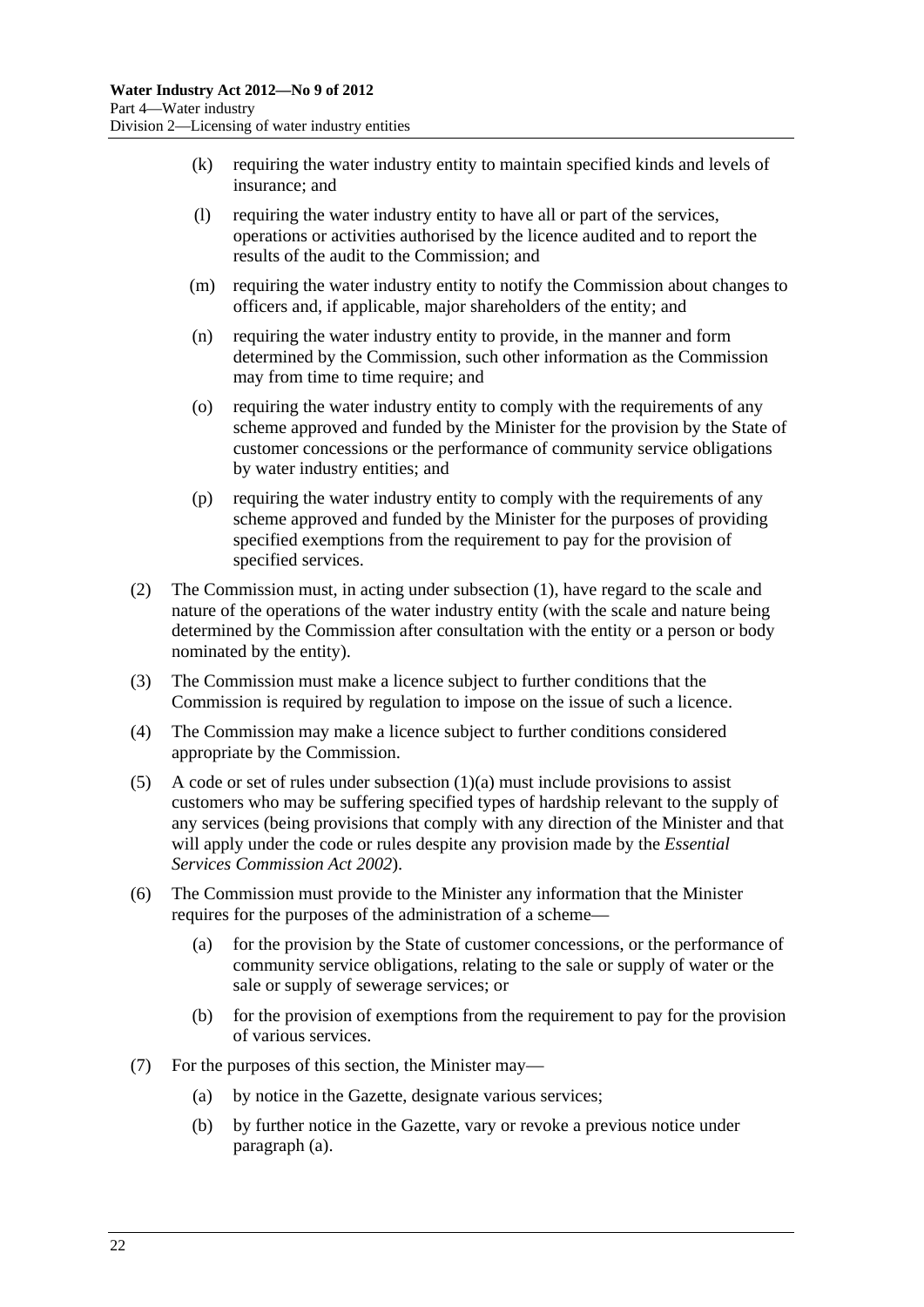## <span id="page-22-0"></span>**26—Third party access regime**

- (1) The Minister must publish a report about third party access to water infrastructure and sewerage infrastructure services.
- (2) The report must address—
	- (a) various options for third party access; and
	- (b) the extent of coverage of a third party access regime; and
	- (c) the procedures that should be established for seeking access and the resolution of disputes; and
	- (d) access pricing principles; and
	- (e) compliance with relevant national competition principles; and
	- (f) the maintenance of public health, environmental and safety standards,

and may address such other matters as the Minister thinks fit.

- (3) The Minister must publish the report within 1 month after the commencement of this section and cause copies of the report to be laid before both Houses of Parliament within 12 sitting days after the report is published.
- (4) The Minister must use his or her best endeavours to introduce into Parliament within 9 months after the commencement of this section a Bill for an Act to provide for a third party access regime to water infrastructure and sewerage infrastructure services operated by entities licensed under this Part (after taking into account the contents of the report prepared under [subsection \(1\)](#page-22-0) and any other relevant factor).

## **27—Offence to contravene licence conditions**

- (1) A water industry entity must not contravene a condition of its licence. Maximum penalty: \$1 000 000.
- (2) An offence against [subsection \(1\)](#page-22-0) may be prosecuted as an indictable offence or a summary offence at the discretion of the prosecutor but, if prosecuted as a summary offence, the maximum penalty that may be imposed is a fine not exceeding \$20 000.

## **28—Variation of licence**

- (1) The Commission may vary the terms or conditions of a water industry entity's licence by written notice to the entity.
- (2) A variation under [subsection \(1\)](#page-22-0) may only be made—
	- (a) on application by the water industry entity or with the water industry entity's agreement; or
	- (b) after giving the water industry entity reasonable notice of the proposed variation and allowing the entity a reasonable opportunity to make representations about the proposed variation (and giving due consideration to any such representations).
- (3) The conditions of a licence prescribed by the regulations may be varied from time to time by further regulations.
- (4) The conditions of a licence may be varied by the addition, substitution or deletion of one or more conditions.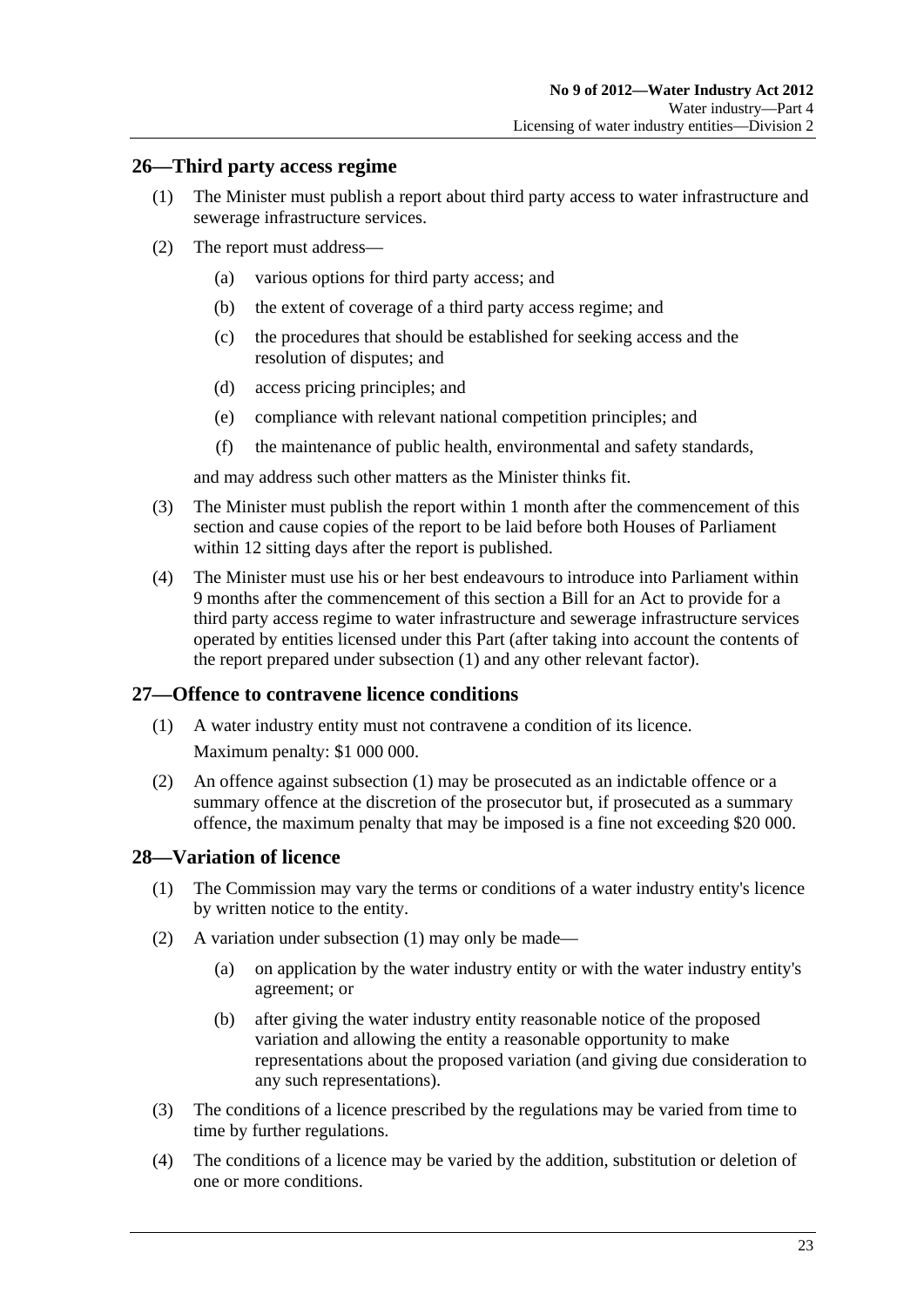### <span id="page-23-0"></span>**29—Transfer of licence**

- (1) A licence may be transferred with the Commission's agreement.
- (2) The Commission may impose conditions on the transfer of a licence, or vary the terms and conditions of the licence on its transfer.
- (3) The Commission must not agree to the transfer of a licence if the transferee would not be entitled to the issue of the licence.
- (4) An application for agreement to the transfer of a licence must—
	- (a) be made by the transferor with the consent of the transferee to the Commission in a form approved by the Commission; and
	- (b) contain the information specified in the form.
- (5) The applicant must pay to the Commission an application fee fixed by the Treasurer of an amount that the Treasurer considers appropriate to meet the reasonable costs of determining the application.
- (6) The applicant must give the Commission further relevant information requested by the Commission.

#### **30—Consultation with consumer bodies**

The Commission may, before issuing a licence, agreeing to the transfer of a licence or determining or varying conditions of a licence, consult with and have regard to the advice of—

- (a) the Technical Regulator; and
- (b) the Ombudsman holding office under the industry ombudsman scheme; and
- (c) the consumer advisory committee under [Part 3.](#page-13-0)

#### **31—Notice of licence decisions**

- (1) The Commission must give an applicant for a licence, or for agreement to the transfer of a licence, written notice of the Commission's decision on the application.
- (2) The Commission must give the holder of a licence written notice of any decision by the Commission affecting the terms or conditions of the licence.

## **32—Surrender of licence**

- (1) A water industry entity may, by written notice given to the Commission, surrender its licence.
- (2) The notice must be given to the Commission so as to comply with a period of notice required under the terms of the licence.
- (3) The Commission may, by agreement with the water industry entity, shorten the required period of notice.

#### **33—Suspension or cancellation of licences**

- (1) The Commission may, if satisfied that—
	- (a) the holder of a licence obtained the licence improperly; or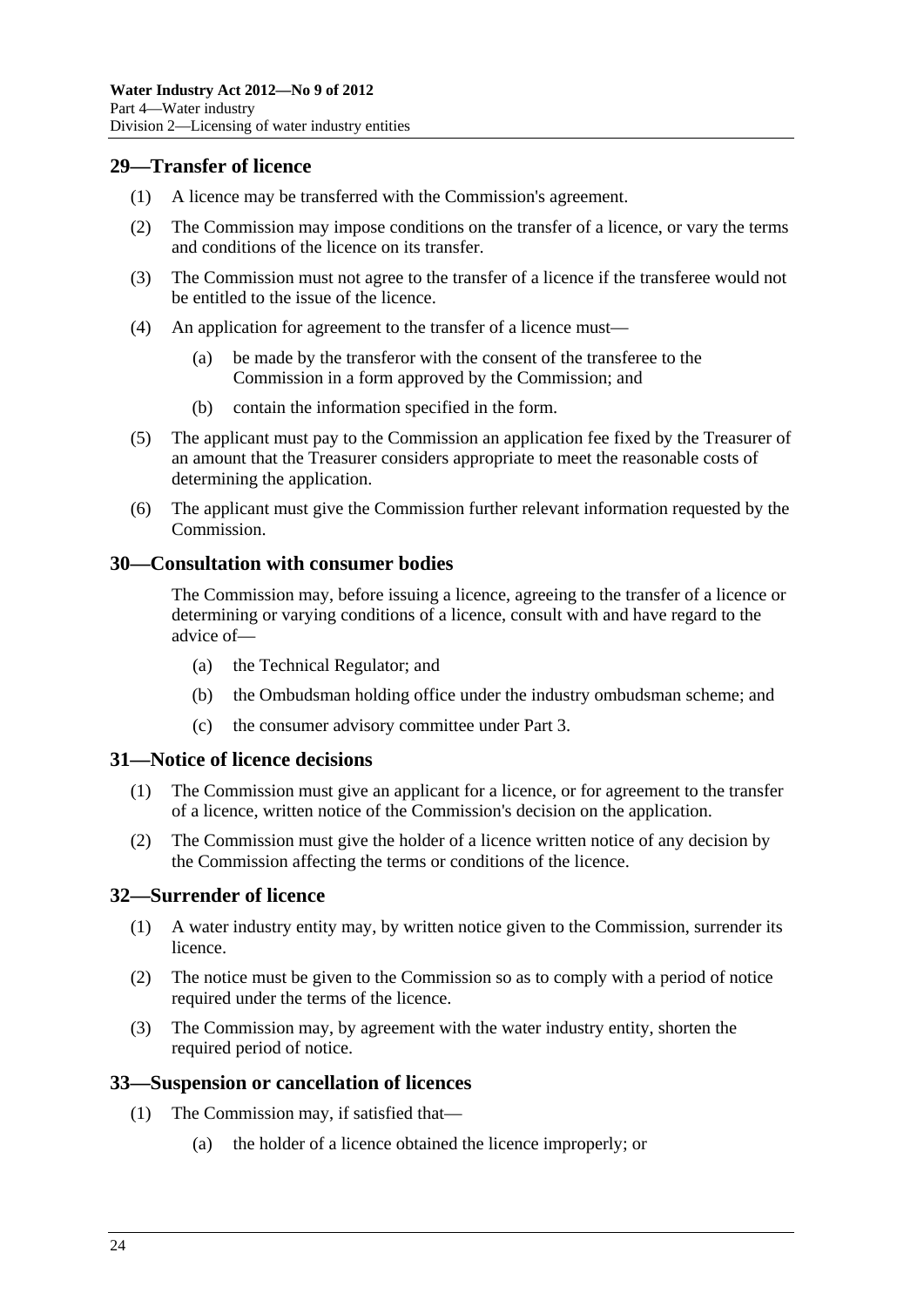- <span id="page-24-0"></span> (b) the holder of a licence has been guilty of a material contravention of a requirement imposed by or under this Act or any other Act in connection with the operations authorised by the licence; or
- (c) the holder of a licence has ceased to carry on operations authorised by the licence; or
- (d) there has been any act or default such that the holder of a licence would no longer be entitled to the issue of such a licence,

suspend or cancel the licence with effect from a specified date.

- (2) A suspension under this section may be for a specified period, or until the fulfilment of specified conditions, or until further order of the Commission.
- (3) Before the Commission acts under this section, the Commission must—
	- (a) notify the holder of the licence in writing of the proposed action specifying the reasons for the proposed action; and
	- (b) allow the holder of the licence at least 14 days within which to make submissions to the Commission in relation to the proposed action.

#### **34—Register of licences**

- (1) The Commission must keep a register of the licences currently held by water industry entities under this Act.
- (2) The register must include—
	- (a) the terms and conditions of each licence; and
	- (b) other information required under the regulations.
- (3) A person may, without payment of a fee, inspect the Register.

## **Division 3—Price regulation**

#### **35—Price regulation**

- (1) Subject to this section, the Commission may make a determination under the *[Essential](http://www.legislation.sa.gov.au/index.aspx?action=legref&type=act&legtitle=Essential%20Services%20Commission%20Act%202002)  [Services Commission Act 2002](http://www.legislation.sa.gov.au/index.aspx?action=legref&type=act&legtitle=Essential%20Services%20Commission%20Act%202002)* regulating prices, conditions relating to prices, and price-fixing factors for retail services.
- (2) Despite the provisions of the *[Essential Services Commission Act 2002](http://www.legislation.sa.gov.au/index.aspx?action=legref&type=act&legtitle=Essential%20Services%20Commission%20Act%202002)*, the operation of a determination of a kind referred to in [subsection \(1\)](#page-24-0) is not to be stayed pending the determination of an application for review or appeal under Part 6 of that Act.
- (3) In addition to the requirements of section 25(4) of the *[Essential Services Commission](http://www.legislation.sa.gov.au/index.aspx?action=legref&type=act&legtitle=Essential%20Services%20Commission%20Act%202002)  [Act 2002](http://www.legislation.sa.gov.au/index.aspx?action=legref&type=act&legtitle=Essential%20Services%20Commission%20Act%202002)*, the Commission must, in acting under [subsection \(1\),](#page-24-0) comply with the requirements of any pricing order issued by the Treasurer under this section.
- (4) The Treasurer may, for the purposes of [subsection \(3\)](#page-24-0), issue an order (a *pricing order*) that—
	- (a) sets out any policies or other matters that the Commission must have regard to when making a determination contemplated by this section;
	- (b) specifies various parameters, principles or factors that the Commission must adopt or apply in making a determination contemplated by this section;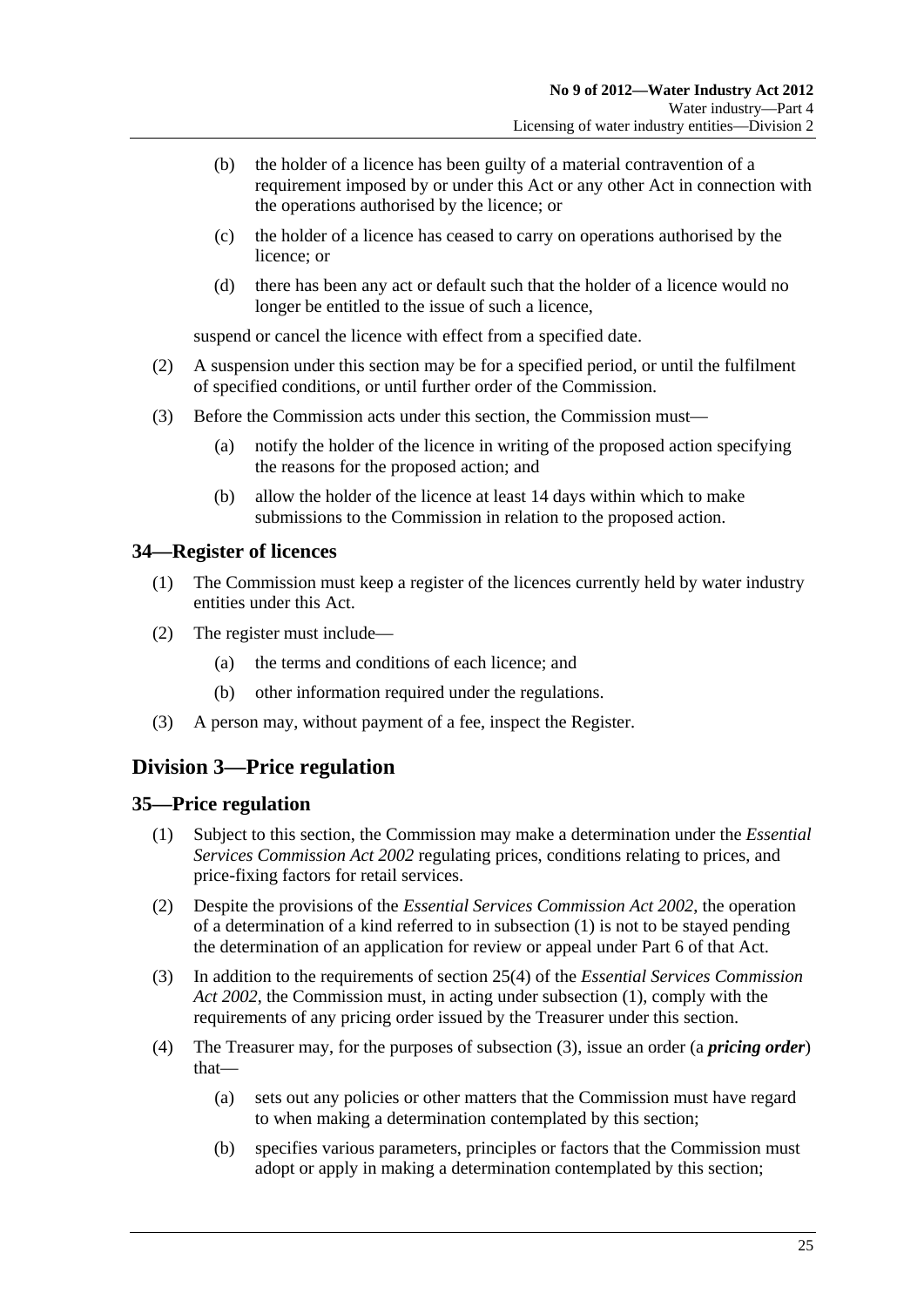- (c) relates to any other matter that the Treasurer considers to be appropriate in the circumstances.
- <span id="page-25-0"></span> (5) A pricing order—
	- (a) takes effect on a date specified in the order; and
	- (b) cannot be varied (except as contemplated by the order) or revoked (but this paragraph does not prevent new pricing orders being made from time to time).
- (6) Notice of the making of a pricing order must be published in the Gazette.
- (7) The notice must include a brief description of the nature and effect of the pricing order and state how a copy may be inspected or purchased.
- (8) The Treasurer must—
	- (a) send a copy of a pricing order to each water industry entity to which the order may relate; and
	- (b) ensure that a copy of the order is published on the Department of Treasury and Finance's website; and
	- (c) ensure that copies of the order are available for inspection and purchase by members of the public.
- (9) In this section—

*price* includes price range.

## **Division 4—Standard terms and conditions for retail services**

#### **36—Standard terms and conditions for retail services**

- (1) A water industry entity may, from time to time, fix standard terms and conditions governing the provision of services by the entity to customers of a designated class.
- (2) A water industry entity must publish in the Gazette a notice setting out any standard terms and conditions fixed by the entity.
- (3) A water industry entity must, when it publishes a notice in the Gazette under [subsection \(2\)](#page-25-0), also publish a notice in a newspaper circulating generally in the State describing the general nature of the standard terms and conditions and advising where a person may read or obtain a copy of the standard terms and conditions.
- (4) Standard terms and conditions fixed under this section—
	- (a) must comply with the conditions of any relevant licence; and
	- (b) must not fix prices that exceed maximum prices fixed under this Act; and
	- (c) come into force on the day specified by the entity in the notice of the standard terms and conditions published in the Gazette under this section, being a day not earlier than the day on which the notice is published; and
	- (d) when in force are contractually binding on the water industry entity and the class of customers to which the terms and conditions are expressed to apply.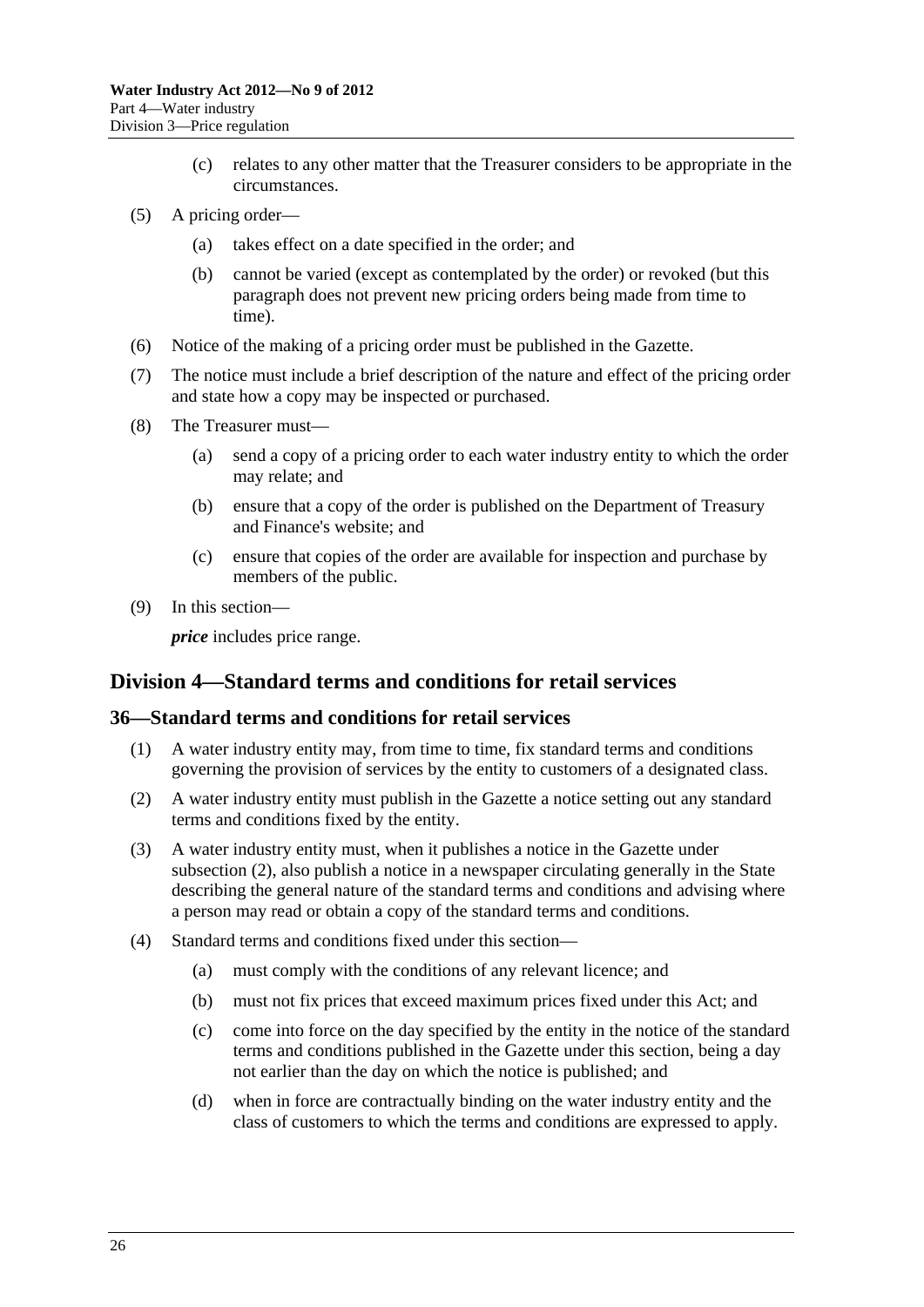- <span id="page-26-0"></span> (5) Subject to the conditions of a licence, a standard term or condition fixed under this section may be modified or excluded by express agreement between the water industry entity and a customer of the entity.
- (6) A water industry entity that has fixed standard terms and conditions under this section must—
	- (a) supply a copy of the standard terms and conditions, without charge, on request made to the entity at a place approved by the Commission; and
	- (b) publish the standard terms and conditions on a website maintained by the entity.

Maximum penalty: \$2 500.

## **Division 5—Customer hardship policies**

## **37—Customer hardship policies**

- (1) The Minister must develop and publish a customer hardship policy in respect of the residential customers of water industry entities that sets out—
	- (a) processes to identify residential customers experiencing payment difficulties due to hardship, including identification by a water industry entity and self-identification by a residential customer; and
	- (b) an outline of a range of processes or programs that a water industry entity should use or apply to assist customers identified under [paragraph \(a\).](#page-26-0)
- (2) The Minister may vary a policy under [subsection \(1\)](#page-26-0) from time to time.
- (3) A water industry entity must—
	- (a) adopt a customer hardship policy published by the Minister under this section; or
	- (b) with the approval of the Commission, adopt such a policy with modifications.
- (4) It will be a condition of a water industry entity's licence that it complies with the customer hardship policy applying in relation to the entity under [subsection \(3\).](#page-26-0)
- (5) In this section—

*residential customer* means a customer or consumer who is supplied with retail services for use at residential premises.

## **Division 6—Commission's powers to take over operations**

#### **38—Power to take over operations**

 $(1)$  If—

- (a) a water industry entity contravenes this Act, or a water industry entity's licence ceases, or is to cease, to be in force; and
- (b) it is necessary, in the Commission's opinion, to take over the entity's operations (or some of them) to ensure an adequate supply of water to customers or the proper provision of any sewerage service (as the case may require),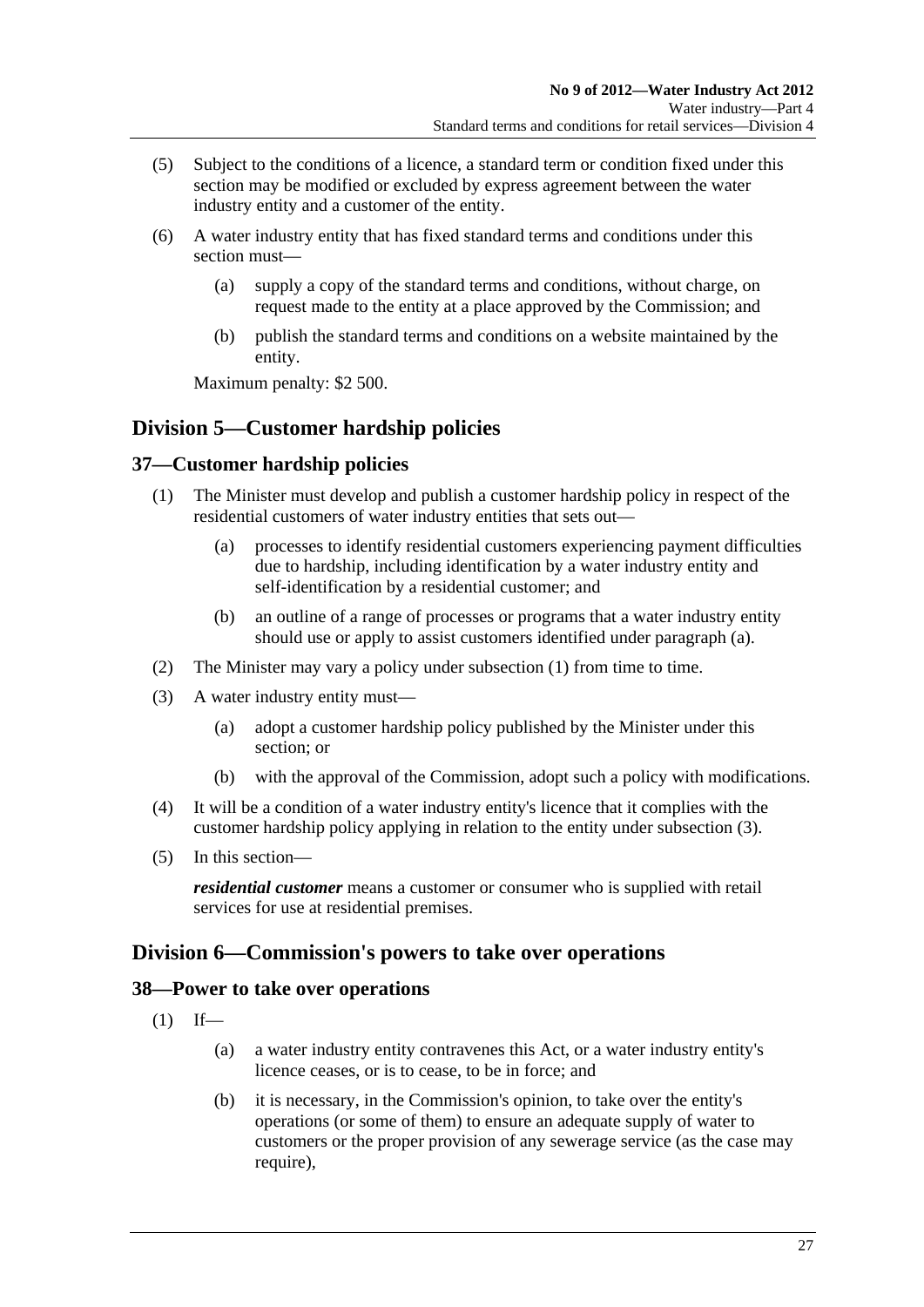the Governor may make a proclamation under this section.

- <span id="page-27-0"></span> (2) Before a proclamation is made under this section, the Commission must give the water industry entity a reasonable opportunity to make written representations giving reasons why the proclamation should not be made.
- (3) A proclamation under this section—
	- (a) authorises the Commission to take over the water industry entity's operations or a specified part of the water industry entity's operations; and
	- (b) may contain ancillary directions (and may, in particular, contain directions about how the costs of carrying on the operations, and revenue generated from the operations, are to be dealt with).
- (4) A direction under subsection  $(3)(b)$  operates to the exclusion of rights that are inconsistent with it.
- (5) The Governor may, by subsequent proclamation, vary or revoke a proclamation made under this section.

## **39—Appointment of operator**

- (1) When a proclamation is made under this Division, the Commission must appoint a suitable person (who may, but need not, be a water industry entity) to take over the relevant operations on agreed terms and conditions (including as to remuneration and indemnities).
- (2) A person appointed to take over a water industry entity's operations is referred to in this section as the *operator*.
- (3) The water industry entity must facilitate the take over of the relevant operations by the operator.
- (4) The operator may have access to the property of a water industry entity for the purposes of carrying on the relevant operations.
- (5) A person must not obstruct the operator's access to property or the exercise by the operator of the operator's responsibilities under this Division. Maximum penalty: \$250 000.
- (6) A person must comply with reasonable directions given by the operator in the exercise of the operator's responsibilities under this Division. Maximum penalty: \$250 000.
- (7) The remuneration of the operator and all other costs and expenses arising out of the exercise of the operator's responsibilities under this Division are payable out of the funds of the water industry entity.

## **Division 7—Related matters**

## **40—Ministerial directions**

- (1) Despite section 7 of the *[Essential Services Commission Act 2002](http://www.legislation.sa.gov.au/index.aspx?action=legref&type=act&legtitle=Essential%20Services%20Commission%20Act%202002)*, the Minister may, in relation to any prescribed matter, by notice published in the Gazette, give directions to the Commission as to—
	- (a) whether or not a prescribed matter—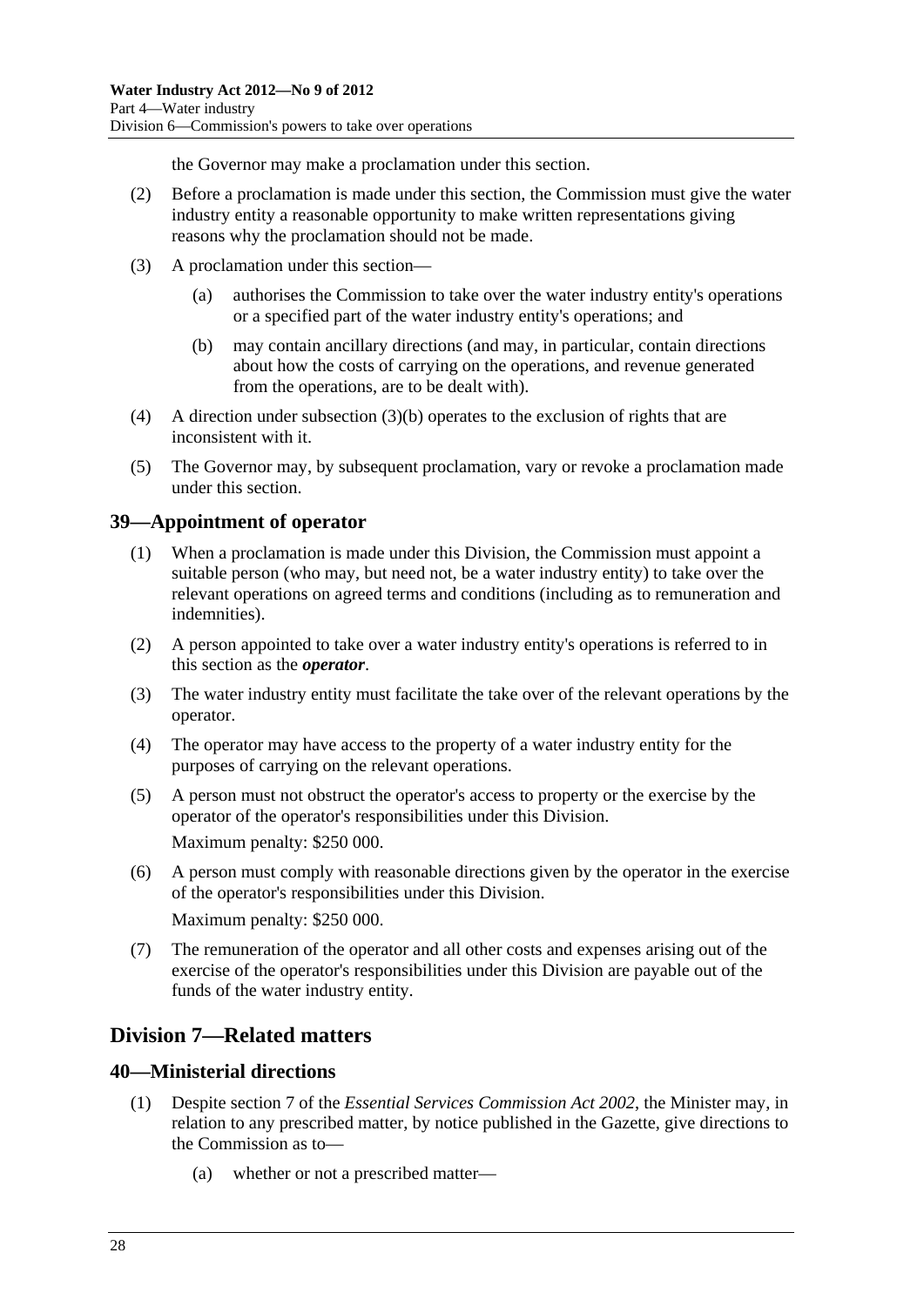- <span id="page-28-0"></span> (i) should be subject to regulation under a code or set of rules made under the *[Essential Services Commission Act 2002](http://www.legislation.sa.gov.au/index.aspx?action=legref&type=act&legtitle=Essential%20Services%20Commission%20Act%202002)*;
- (ii) should be subject to conditions of a licence under this Part;
- (iii) should be subject to any other form of regulation by the Commission under this Act or the *[Essential Services Commission Act 2002](http://www.legislation.sa.gov.au/index.aspx?action=legref&type=act&legtitle=Essential%20Services%20Commission%20Act%202002)*; and
- (b) insofar as a prescribed matter is subject to any form of regulation under [paragraph \(a\)](#page-27-0), the extent of the regulation and, if the Minister thinks fit, provisions that will apply with respect to that prescribed matter.
- (2) The Minister may, by further notice in the Gazette, vary or revoke a previous notice published by the Minister under this section.
- (3) This section does not limit or derogate from any other power of the Minister under this Act.
- (4) In this section—

*prescribed matter* means—

- (a) any matter relevant to water meters, including as to their design, features, installation or operation; and
- (b) any matter relevant to billing customers in relation to the supply of water under a retail service where a water meter is not available to be used to determine the quantity of water supplied; and
- (c) any matter relevant to the disconnection of a retail service (including circumstances or services in relation to which disconnection may not occur).

## **Part 5—Powers and duties relating to land and infrastructure**

## **Division 1—Water industry officers**

#### **41—Appointment of water industry officers**

- (1) A water industry entity may, subject to conditions or limitations determined by the Minister, appoint a person to be a water industry officer for the entity.
- (2) A water industry officer may only exercise powers under this Act subject to the conditions of appointment, any limitations imposed by the Minister, and any directions given by the relevant water industry entity.

#### **42—Conditions of appointment**

- (1) A water industry officer may be appointed for a stated term or for an indefinite term that continues while the officer holds a stated office or position.
- (2) A water industry officer may be removed from office by the water industry entity.

#### **43—Identity cards**

- (1) A water industry entity must give each water industry officer for the entity an identity card.
- (2) The identity card must be in a form approved by the Minister and must—
	- (a) contain a photograph of the water industry officer taken for the purpose; and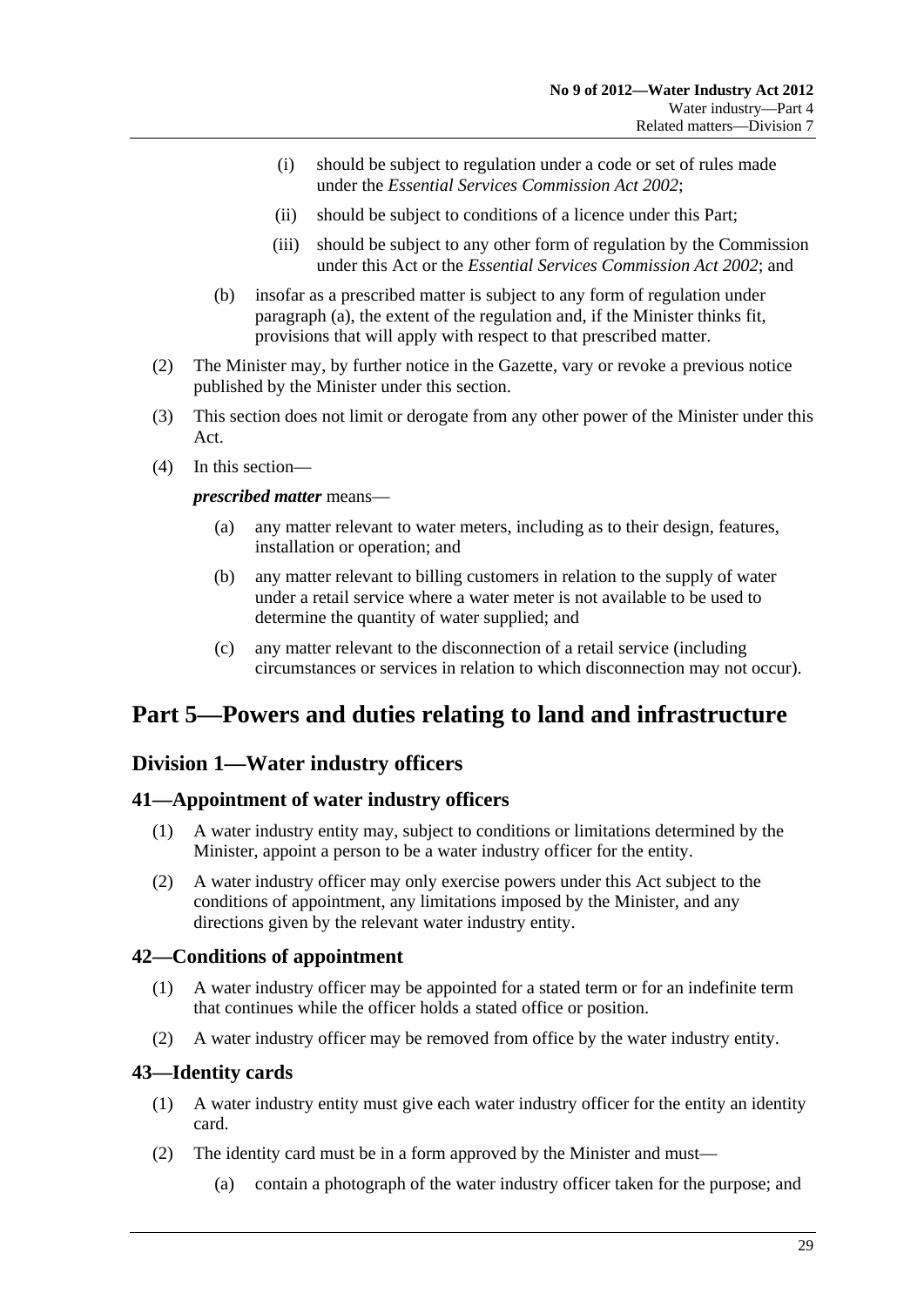- <span id="page-29-0"></span> (b) identify the water industry officer as a water industry officer for the relevant water industry entity; and
- (c) contain any other information determined by the Minister for the purposes of this section.
- (3) A water industry officer must, before exercising a power in relation to another person, produce the officer's identity card for inspection by the other person.
- (4) A person must, within 2 days after ceasing to be a water industry officer, return the identity card to the water industry entity.

Maximum penalty: \$250.

## **Division 2—Management of land and infrastructure**

#### **44—Power to enter land to conduct investigations**

- (1) A water industry entity may, by agreement with the occupier of land or on the authorisation of the Minister, enter and remain on land to conduct investigations or carry out any other form of work to assess the suitability of the land for the construction or installation of water/sewerage infrastructure.
- (2) The Minister may authorise a water industry entity to enter and remain on land under this section on conditions the Minister thinks appropriate.
- (3) If a water industry entity enters land under the authorisation of the Minister, the water industry entity—
	- (a) must give reasonable notice of the proposed entry on land under this section to the occupier; and
	- (b) must minimise the impact of work carried out by the water industry entity on activities of others on the land; and
	- (c) must comply with the conditions of the authorisation.

#### **45—Power to carry out work on land**

- (1) An authorised entity may, at any reasonable time, enter and remain on land (including a road)—
	- (a) to construct, install, improve or add to any water/sewerage infrastructure; or
	- (b) to inspect, operate, maintain, test, repair, alter, remove or replace any water/sewerage infrastructure or equipment; or
	- (c) to lay pipes and install, operate or inspect pumps and other equipment; or
	- (d) to carry out other work in connection with the establishment or operation of any water/sewerage infrastructure or otherwise connected with any water service or sewerage service; or
	- (e) to obtain or enlarge a supply of water; or
	- (f) to protect, improve or restore the quality of water; or
	- (g) to protect any infrastructure or equipment connected with any water service or sewerage service; or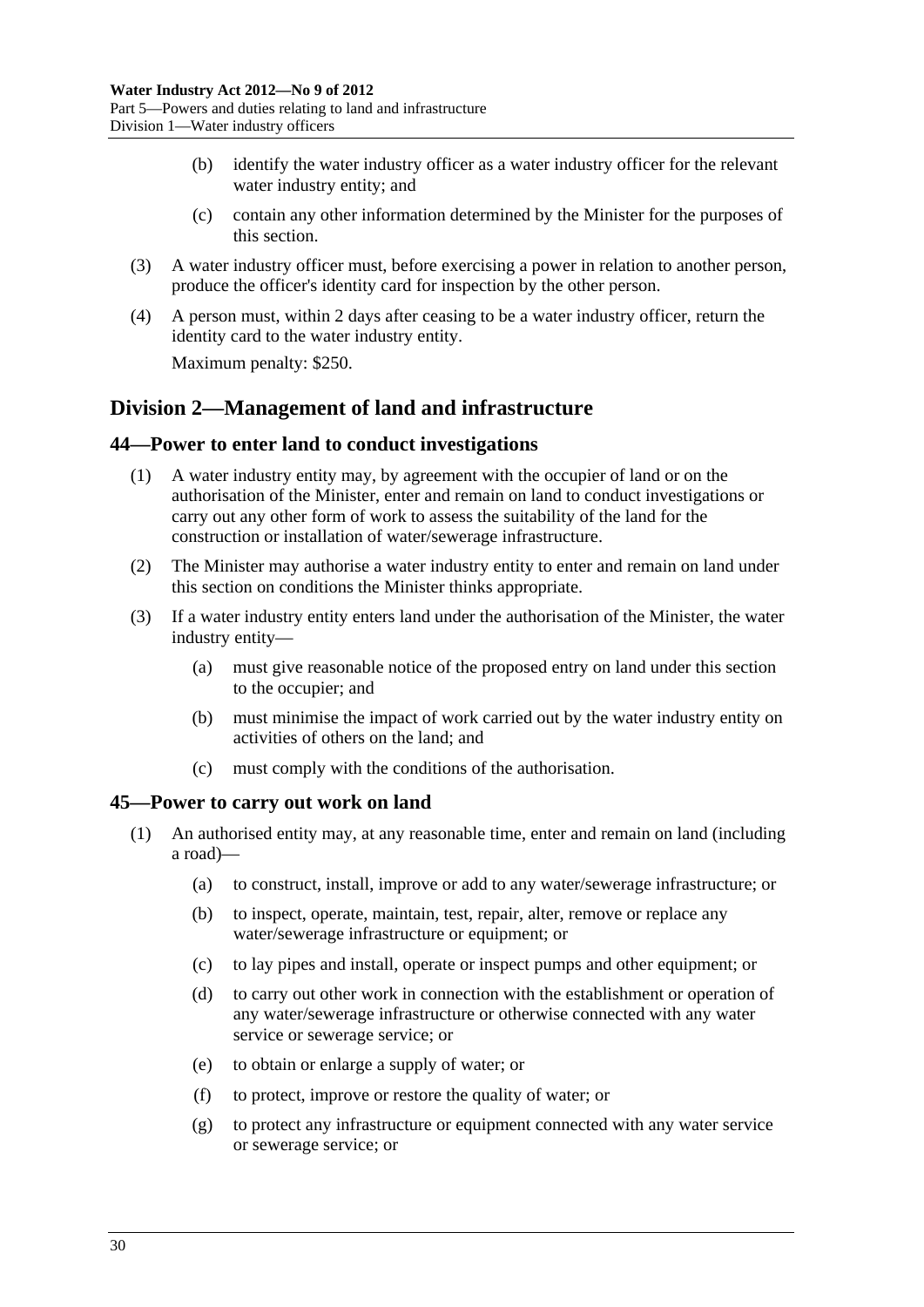- (h) to perform any other function brought within the ambit of this section by the regulations.
- <span id="page-30-0"></span> (2) The powers that may be exercised in the performance of a function set out under [subsection \(1\)](#page-29-0) include—
	- (a) to dig, break and trench any soil or to excavate any land; and
	- (b) to remove or use any earth, stone, minerals, trees or other materials or things located on the land; and
	- (c) to sink wells or shafts; and
	- (d) to construct, make, maintain, alter, add to or discontinue any water/sewerage infrastructure; and
	- (e) to divert or hold any water; and
	- (f) to dig up, form or alter any road; and
	- (g) to construct workshops, sheds or other buildings of a temporary nature; and
	- (h) to undertake other activities or work as may be necessary or incidental to the performance of any such function.
- (3) Subject to this section, if an authorised entity seeks to enter public land under this section, the entity must—
	- (a) give the authority responsible for the management of public land not less than 12 hours notice of the entity's intention to carry out work on the land; and
	- (b) secure the authority's agreement to the carrying out of the work.
- (4) An agreement under [subsection \(3\)](#page-30-0) may contain conditions the authority responsible for the management of the public land considers appropriate in the public interest.
- (5) Prior notice is not required under [subsection \(3\)](#page-30-0) for work of a kind prescribed by regulation for the purposes of this subsection.
- (6) Agreement is not required under [subsection \(3\)](#page-30-0) for work of a kind prescribed by regulation for the purposes of this subsection.
- (7) If a dispute arises between an authorised entity and the authority responsible for managing public land about whether work should be permitted under this section on the land or about the conditions on which work should be permitted on public land, either party to the dispute may refer the dispute to the Minister.
- (8) [Subsection \(7\)](#page-30-0) does not apply to a dispute where the authority responsible for managing the public land is a Minister or a person or body to whom directions may be given by a Minister in relation to the matter in dispute.
- (9) If a dispute is referred to the Minister under this section, the Minister must—
	- (a) allow parties to the dispute the opportunity to make representations to the Minister on the questions at issue in the dispute; and
	- (b) make a reasonable attempt to get the parties to agree to settlement of the dispute on agreed terms.
- (10) If the Minister cannot get the parties to agree, the Minister may make—
	- (a) an order that the work is or is not permitted on the land;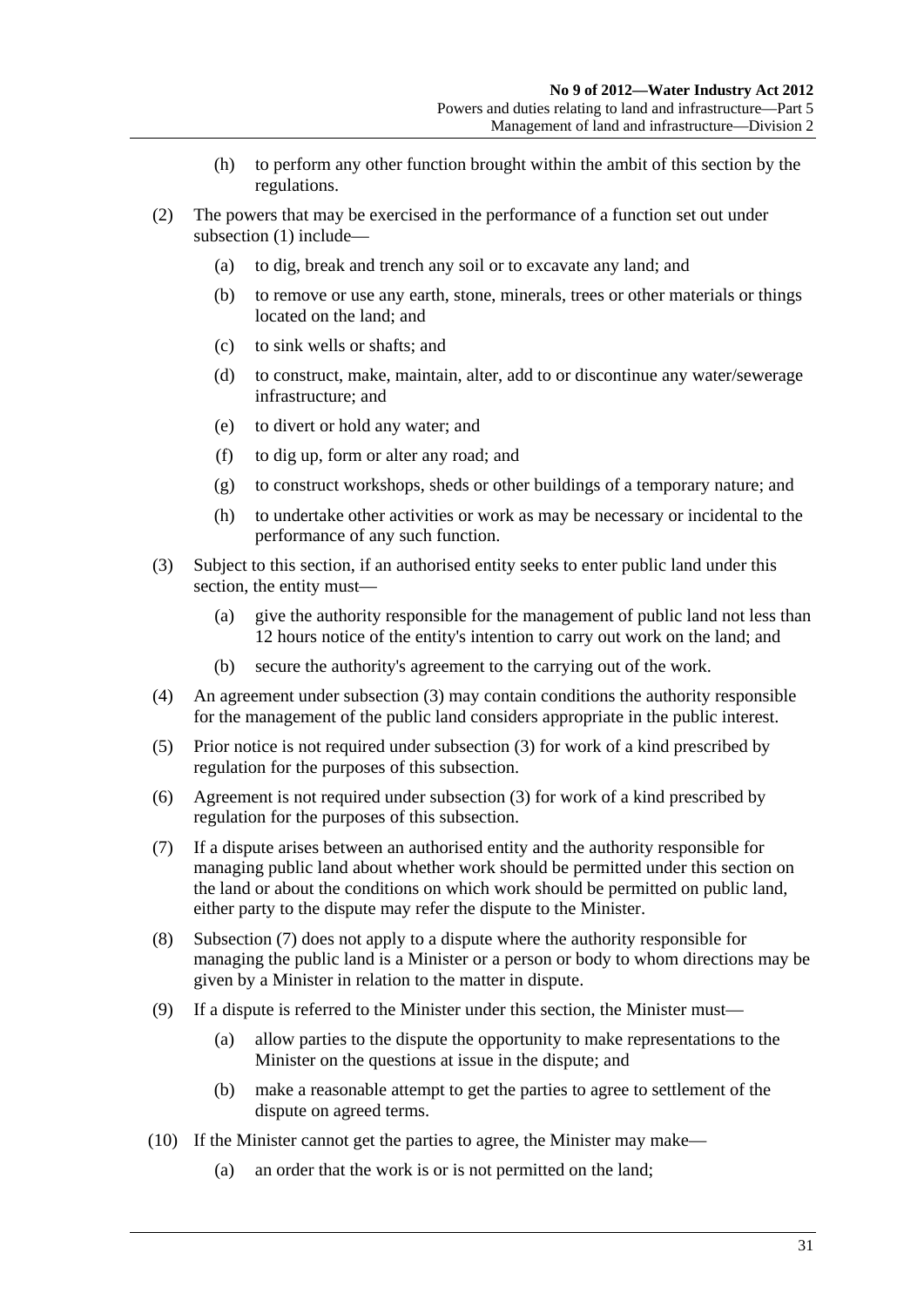<span id="page-31-0"></span> (b) if the Minister orders that the work is permitted, an order fixing the conditions on which the work is permitted,

as the Minister thinks fit (and any such order will have effect according to its terms).

- (11) If an authorised entity seeks to enter land other than public land for the first time, the entity must give prior written notice to the occupier of the land stating the reason and the date and time of the proposed entry.
- (12) The regulations may prescribe other circumstances when notice must be given to the occupier of land.
- (13) The period of notice under [subsection \(11\)](#page-31-0) or [\(12\)](#page-31-0) must be reasonable.
- (14) An authorised entity may use reasonable force to enter any land under this section.
- (15) When a person enters land under this section on behalf of an authorised entity, the person—
	- (a) may be accompanied by such assistants as the person considers necessary or appropriate; and
	- (b) may take any vehicles, equipment or materials the person considers necessary or appropriate for the functions the person is to carry out on the land.
- (16) An authorised entity must, at the reasonable request of an owner or occupier of land used for any purpose under this section, separate the land being used for the other part or parts of the land by a fence of reasonable construction and design (with such gates as may be necessary for the convenient use of any land) and, in the case of a dispute as to the fence to be constructed under this section, the matter may be referred to the Magistrates Court for resolution.
- (17) An authorised entity must make good any damage caused by the exercise of powers under this section as soon as practicable (including so as to reinstate any road or other place) or pay reasonable compensation for the damage.
- (18) This section does not derogate from the obligation to comply with the provisions of any other Act.
- (19) In an emergency, an authorised entity may exercise a power under this section at any time and without prior notice or agreement.
- (20) In connection with the exercise of a power under this section, a person undertaking work may—
	- (a) enter and pass over any land; and
	- (b) bring onto any land any vehicles, plant or equipment; and
	- (c) temporarily occupy any land.
- (21) A person must not, without reasonable excuse, hinder or obstruct a person exercising a power under this section

Maximum penalty: \$10 000.

- (22) The Minister may, by notice in writing furnished to a water industry entity, impose conditions or limitations on the exercise of a power under this section by that entity.
- (23) [Subsections \(3\)\(b\)](#page-30-0) and [\(7\)](#page-30-0) do not apply in relation to SA Water.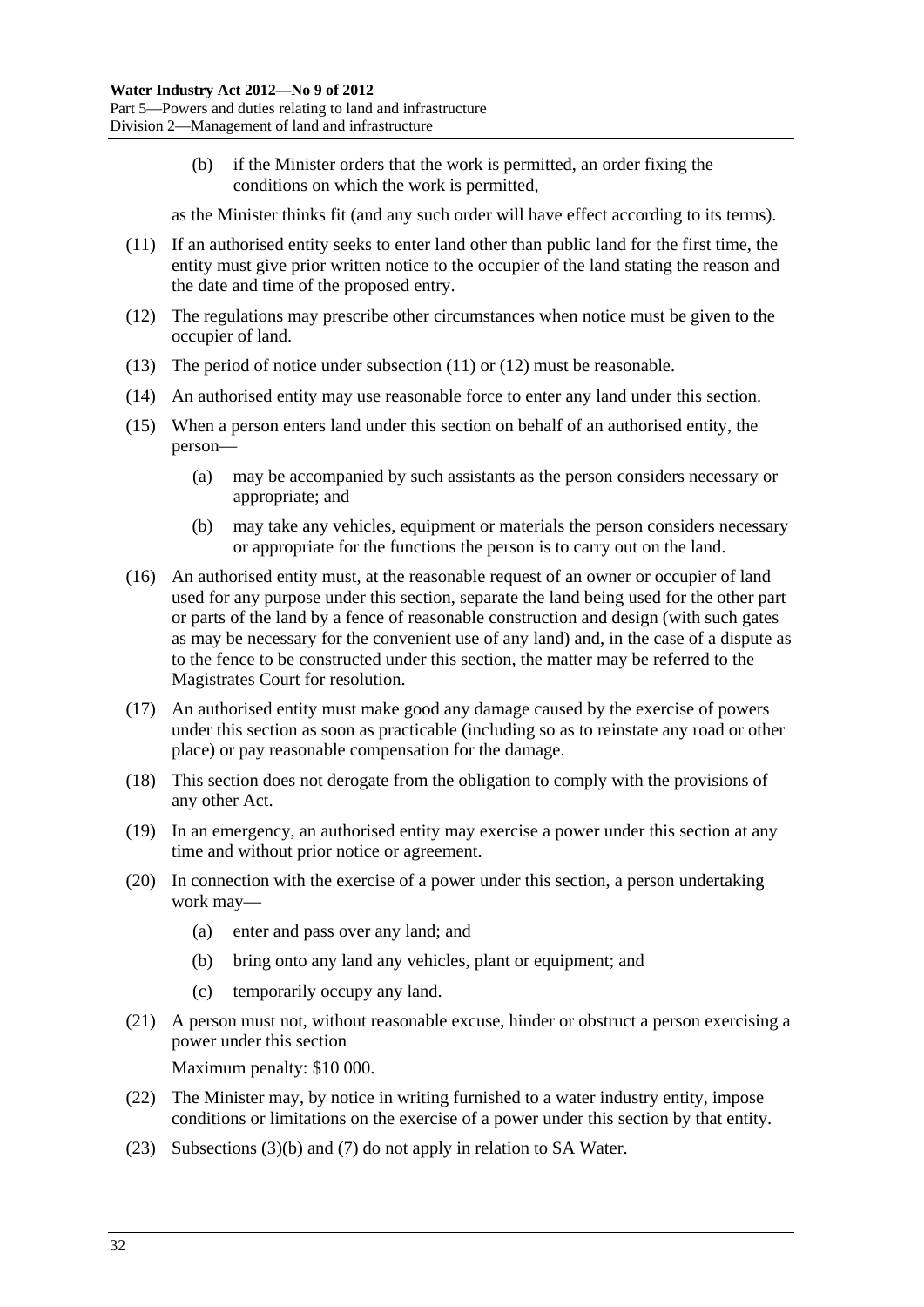<span id="page-32-0"></span>(24) In this section—

#### *authorised entity* means—

- (a) the Minister; or
- (b) any water industry entity;

#### *public land* means—

- (a) land owned by the Crown or an instrumentality or agent of the Crown or by a council or other local government body;
- (b) without limiting [paragraph \(a\)](#page-32-0), a road under the care, control and management of the Crown or an instrumentality or agent of the Crown or a council or other local government body.

#### **46—Acquisition of land**

- (1) A water industry entity may acquire land in accordance with the *[Land Acquisition](http://www.legislation.sa.gov.au/index.aspx?action=legref&type=act&legtitle=Land%20Acquisition%20Act%201969)  [Act 1969](http://www.legislation.sa.gov.au/index.aspx?action=legref&type=act&legtitle=Land%20Acquisition%20Act%201969)*.
- (2) A water industry entity may only acquire land by compulsory process under the *[Land](http://www.legislation.sa.gov.au/index.aspx?action=legref&type=act&legtitle=Land%20Acquisition%20Act%201969)  [Acquisition Act 1969](http://www.legislation.sa.gov.au/index.aspx?action=legref&type=act&legtitle=Land%20Acquisition%20Act%201969)* if the acquisition is authorised in writing by the Minister.
- (3) This section does not limit the ability of a water industry entity to acquire land by agreement.

#### **47—Infrastructure does not merge with land**

In the absence of agreement in writing to the contrary, the ownership of any infrastructure or equipment is not affected by the fact that it has been laid or installed as water/sewerage infrastructure on or under land (and so the infrastructure or equipment does not become a fixture in relation to the land).

#### **48—Requirement to connect to infrastructure**

- (1) This section applies to a water industry entity involved (or proposing to be involved) in the sale and supply of sewerage services for the removal of sewage (and the infrastructure to be used for the purposes of those services will be referred to as "prescribed infrastructure" under this section).
- (2) A water industry entity to which this section applies may apply to the Minister for the approval of a scheme under this section.
- (3) A scheme to which an application relates will be a scheme—
	- (a) that provides for the supply of sewerage services through the use of prescribed infrastructure; and
	- (b) that proposes that any owner of land adjacent to land where a designated part of the prescribed infrastructure is situated (other than owners (if any) excluded from the scheme) be required to connect to the prescribed infrastructure so as to become a customer of the water industry entity with respect to the sale and supply of the sewerage services under the scheme; and
	- (c) that has, in relation to the prescribed infrastructure, been approved by a prescribed body as being fit and adequate for the provision of services that are proposed to be offered under the scheme; and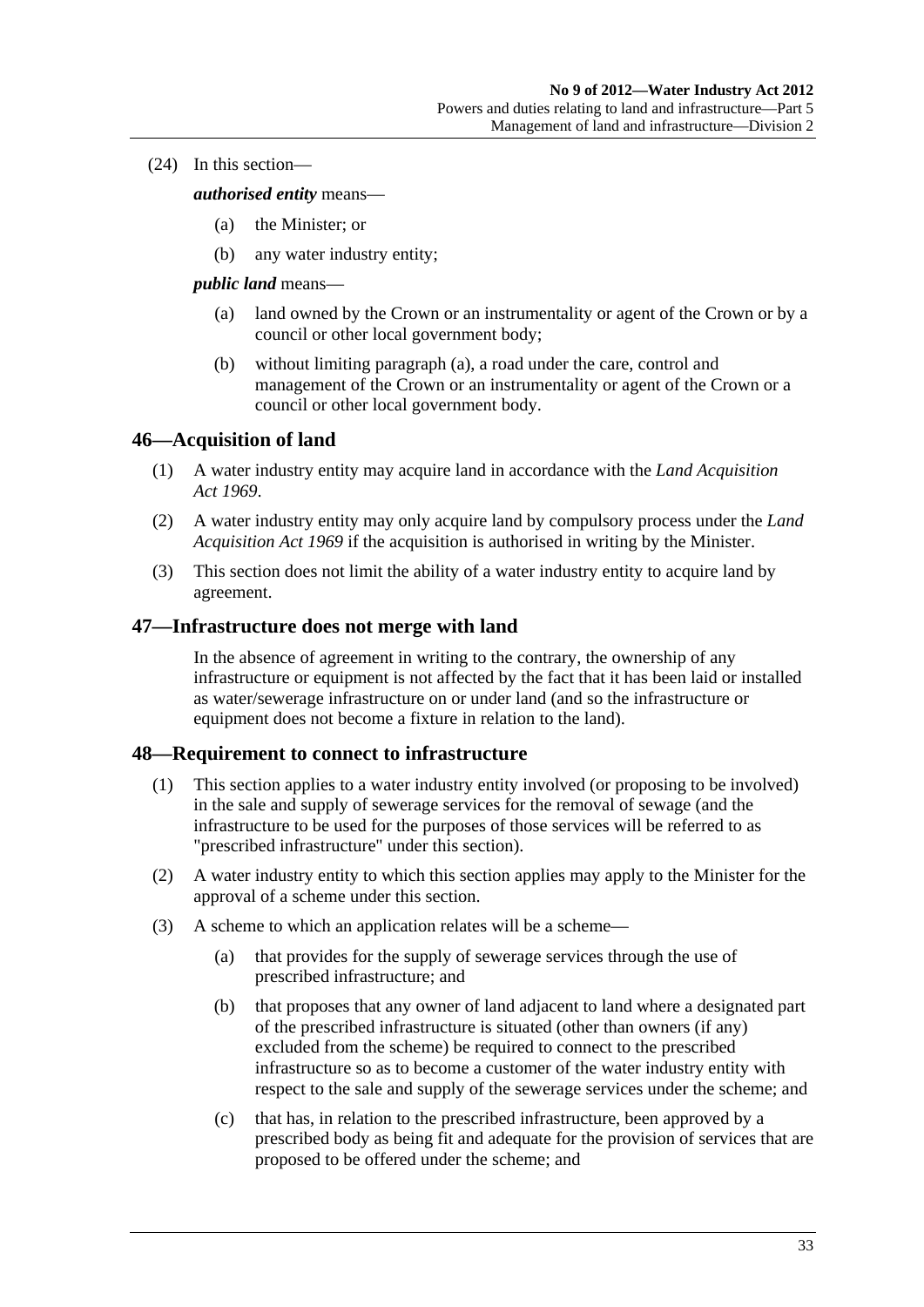- (d) that complies with any other requirements prescribed by the regulations.
- <span id="page-33-0"></span> (4) A scheme under this section may—
	- (a) provide that any connection made by a person under the scheme comply with any requirements specified by the water industry entity after consultation with the Technical Regulator and the Health Department; and
	- (b) provide other requirements relating to the establishment, operation or management of the scheme that must be complied with by any owner of land adjacent to land where any prescribed infrastructure is situated; and
	- (c) provide for other matters specified by the water industry entity and approved by the Minister under this section.
- (5) The Minister may, after taking into account such matters as the Minister thinks fit, determine whether or not to approve a scheme under this section.
- (6) If the Minister approves a scheme, the water industry entity may, by notice that complies with any requirements prescribed by the regulations and served on any owner of land adjacent to land where the designated part of the prescribed infrastructure is situated, require the owner to connect drains, equipment or works to the prescribed infrastructure in order to provide for the discharge of sewage into the infrastructure.
- (7) If a notice is served on an owner of land under [subsection \(6\)](#page-33-0)
	- (a) the owner must comply with the notice in accordance with the requirements of the notice; and
	- (b) any drains, equipment or works used for the purposes of making the connection must comply with specifications approved by the Technical Regulator or the Health Department for the purposes of this section (if any); and
	- (c) the costs incurred by the owner in complying with the notice will be borne by the owner.
- (8) The following owners of land will be excluded from a scheme under this section:
	- (a) any owner, or owner of a specified class, excluded by the Minister from the scheme at the time that the Minister approves the scheme;
	- (b) any owner of land where it is not reasonably practicable to connect to the prescribed infrastructure;
	- (c) any owner of a class excluded from the operation of this section by the regulations (if any) or otherwise excluded under the terms of the scheme itself.
- (9) If the requirements of a notice under this section are not complied with, the relevant water industry entity may take any action required by the notice.
- (10) Action taken by a water industry entity under [subsection \(9\)](#page-33-0) may be taken on the entity's behalf by a water industry officer or another person authorised by the water industry entity for the purpose.
- (11) A person taking action under [subsection \(10\)](#page-33-0) may enter any relevant land at any reasonable time.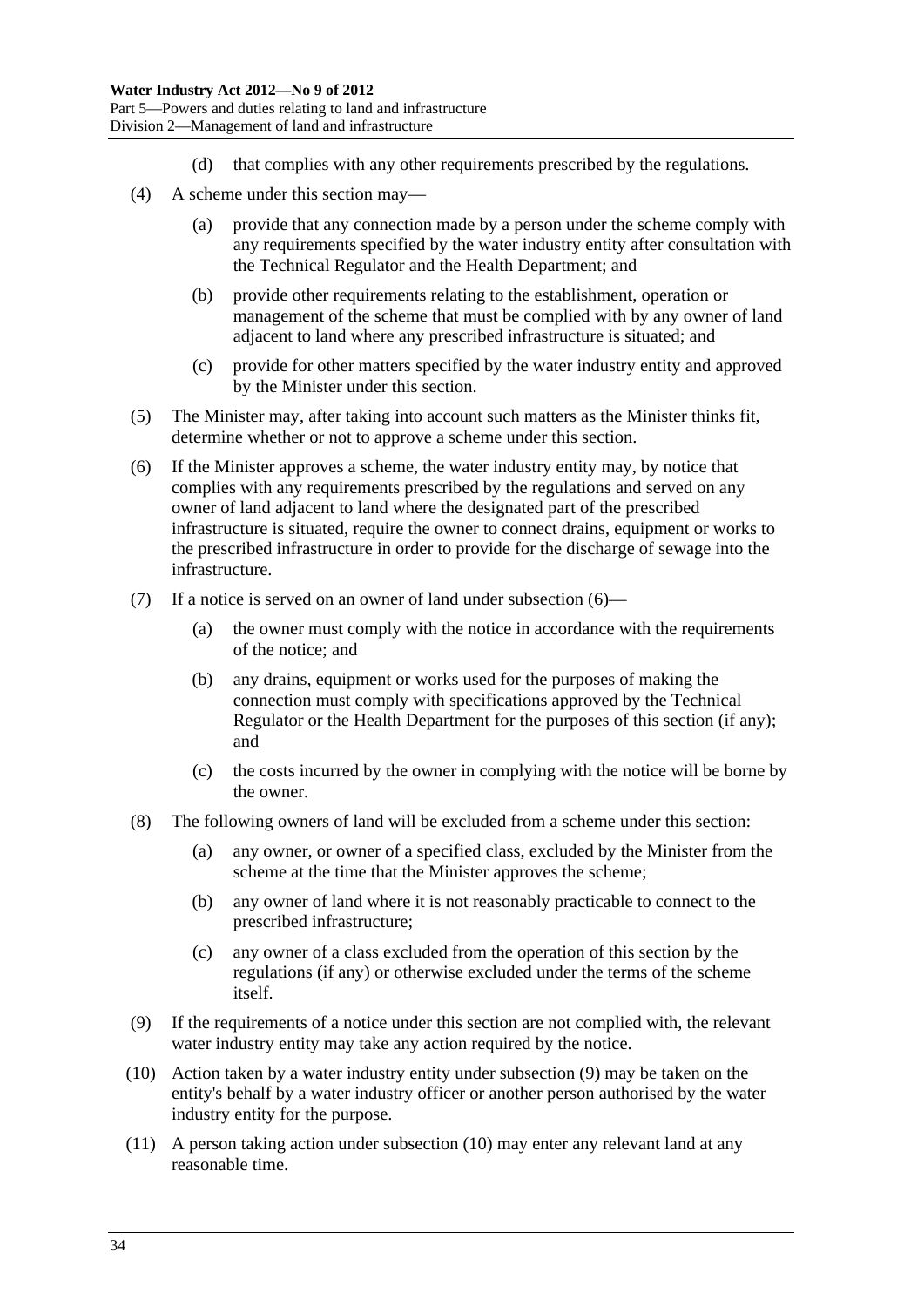- <span id="page-34-0"></span> (12) The reasonable costs and expenses incurred by a water industry entity in taking action under [subsection \(9\)](#page-33-0) or [\(10\)](#page-33-0) may be recovered by the water industry entity as a debt from the person who failed to comply with the requirements of the notice.
- (13) A water industry entity may from time to time, with the approval of the Minister, vary a scheme under this section.

## **Part 6—Protection and use of infrastructure, equipment and water and powers in relation to installations**

## **Division 1—Protection of infrastructure, equipment and services**

## **49—Encroachments**

- (1) A person must not, without lawful authority—
	- (a) construct or place a building, wall, fence or other structure on or over any water/sewerage infrastructure, or create some other form of encroachment over any water/sewerage infrastructure (or any land directly associated with such infrastructure); or
	- (b) create any form of encroachment over any easement that exists for the purposes of any water service or sewerage service; or
	- (c) obstruct, fill in, close up or divert any water/sewerage infrastructure; or
	- (d) excavate or alter any land or structure supporting any water/sewerage infrastructure,

without the consent of a water industry entity that owns, manages or uses the water/sewerage infrastructure or who has the benefit of the easement (as the case may be).

Maximum penalty: \$20 000.

- (2) If a water industry entity believes on reasonable grounds that a person has acted in contravention of [subsection \(1\)](#page-34-0)—
	- (a) the water industry entity may, at any reasonable time, enter land and carry out an inspection of any place; and
	- (b) as it thinks fit (whether or not an inspection has taken place), by notice that complies with any requirements prescribed by the regulations and served on the person, require the person to take such action as may be specified in the notice to remedy any contravention of [subsection \(1\)](#page-34-0).
- (3) If any entry under [subsection \(2\)\(a\)](#page-34-0) is refused or obstructed, a water industry entity may obtain a warrant under [Part 10](#page-63-0) to enter the land.
- (4) If the requirements of a notice under [subsection \(2\)\(b\)](#page-34-0) are not complied with, the relevant water industry entity may take any action required by the notice.
- (5) A person taking action under [subsection \(4\)](#page-34-0) may enter any relevant land at any reasonable time.
- (6) The reasonable costs and expenses incurred by a water industry entity in taking action under [subsection \(4\)](#page-34-0) or [\(5\)](#page-34-0) may be recovered by the water industry entity as a debt from the person who failed to comply with the requirements of the notice.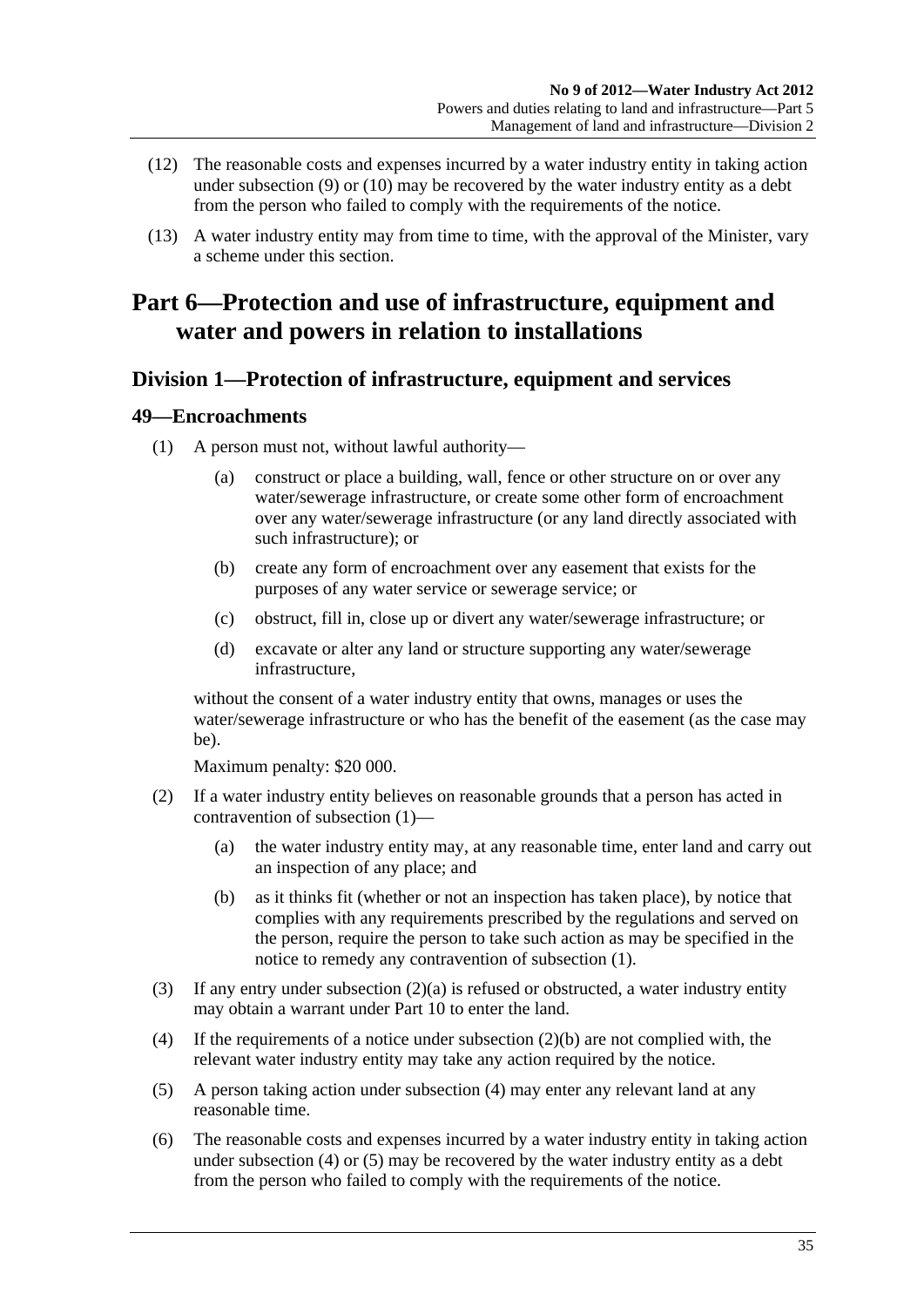<span id="page-35-0"></span>Part 6—Protection and use of infrastructure, equipment and water and powers in relation to installations Division 1—Protection of infrastructure, equipment and services

- (7) Action taken by a water industry entity under this section may be taken on the entity's behalf by a water industry officer or another person authorised by the water industry entity for the purpose.
- (8) In any proceedings for an offence against this section, or for the recovery of costs and expenses under this section, it is a defence for the defendant to prove that he or she did not know, and could not be the exercise of reasonable diligence have ascertained, the position of any water/sewerage infrastructure (if relevant).
- (9) This section does not apply in any circumstances excluded from the operation of this section by the regulations.

#### **50—Protection of infrastructure and equipment**

- (1) A person must not, without lawful authority—
	- (a) attach any equipment or other thing, or make any connection, to water/sewerage infrastructure; or
	- (b) interfere with—
		- (i) the collection, storage, production, treatment, conveyance, reticulation or supply of water through the use of water infrastructure; or
		- (ii) the collection, storage, treatment, conveyance or reticulation of sewage through the use of sewerage infrastructure; or
	- (c) disconnect or interfere with any water/sewerage infrastructure, or any equipment associated with any water/sewerage infrastructure; or
	- (d) damage any water/sewerage infrastructure, or any equipment associated with any water/sewerage infrastructure.

Maximum penalty: \$20 000.

- (2) If a water industry entity believes on reasonable grounds that a person has acted in contravention of [subsection \(1\)](#page-35-0)—
	- (a) the water industry entity may, at any reasonable time, enter any land and carry out an inspection of any place; and
	- (b) as it thinks fit (whether or not an inspection has taken place), after complying with any requirements prescribed by the regulations, disconnect, close, turn off or remove anything that has, in the opinion of the entity, been attached or used in connection with the contravention.
- (3) If any entry under [subsection \(2\)\(a\)](#page-35-0) is refused or obstructed, a water industry entity may obtain a warrant under [Part 10](#page-63-0) to enter the land.
- (4) Action taken by a water industry entity under this section may be taken on the entity's behalf by a water industry officer or another person authorised by the water industry entity for the purpose.
- (5) A person must not, without lawful authority, pull up or remove any poles, stakes or other items driven into, or placed in or on, the ground for the purposes of carrying out any works associated with the construction, alteration, maintenance, management or removal of any water/sewerage infrastructure.

Maximum penalty: \$5 000.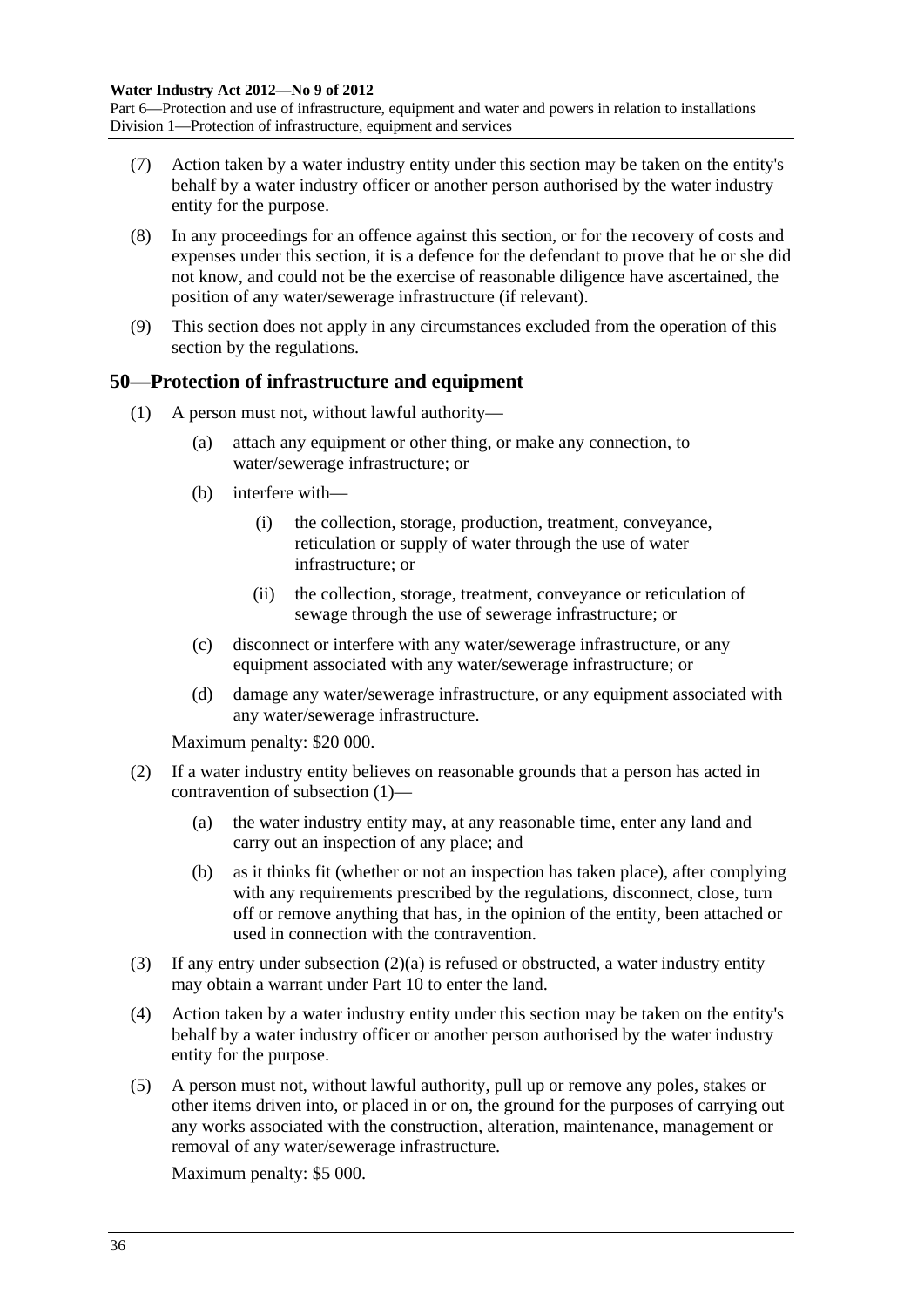<span id="page-36-0"></span> (6) A person must not, without lawful authority, destroy or damage any works associated with the construction, alteration, maintenance, management or removal of any water/sewerage infrastructure.

Maximum penalty: \$20 000.

- (7) If a water industry entity suffers loss as a result of a contravention of this section, the entity may recover compensation for the loss from a person guilty of the contravention—
	- (a) on application to a court convicting the person of an offence against this section; or
	- (b) by action in a court of competent jurisdiction.
- (8) For the purposes of this section, water/sewerage infrastructure includes a common drain (including a common drain upstream of a connection point).

### **51—Notice of work that may affect water/sewerage infrastructure**

- (1) A person who proposes to do work near water/sewerage infrastructure must give the relevant water industry entity at least 14 days notice of the proposed work if—
	- (a) there is a risk of equipment or a structure coming into dangerous proximity to water/sewerage infrastructure; or
	- (b) in the case of water infrastructure—there is a risk of the work affecting the quality of any water within, or reasonably likely to enter, the infrastructure; or
	- (c) the work may interfere with water/sewerage infrastructure in some other way.

Maximum penalty: \$2 500.

- (2) It is a defence to a charge of an offence against [subsection \(1\)](#page-36-0) if, in the circumstances of an emergency, it is not practicable to give the notice required by [subsection \(1\),](#page-36-0) and the notice is given as soon as practicable.
- (3) A person who does work near water/sewerage infrastructure must comply with—
	- (a) requirements prescribed by regulation that are applicable to the work; and
	- (b) reasonable requirements made by the water industry entity for the protection of the infrastructure or the safety of the persons carrying out the work.

Maximum penalty: \$2 500.

- (4) If a water industry entity suffers loss as a result of a contravention of this section, the entity may recover compensation for the loss from a person guilty of the contravention—
	- (a) on application to a court convicting the person of an offence against this section; or
	- (b) by action in a court of competent jurisdiction.
- (5) This section does not apply in a case that is within the ambit of [section 52](#page-36-0).

### **52—Duty to give notice before paving a road etc**

- (1) Before beginning—
	- (a) to first lay the pavement or hard surface in any road; or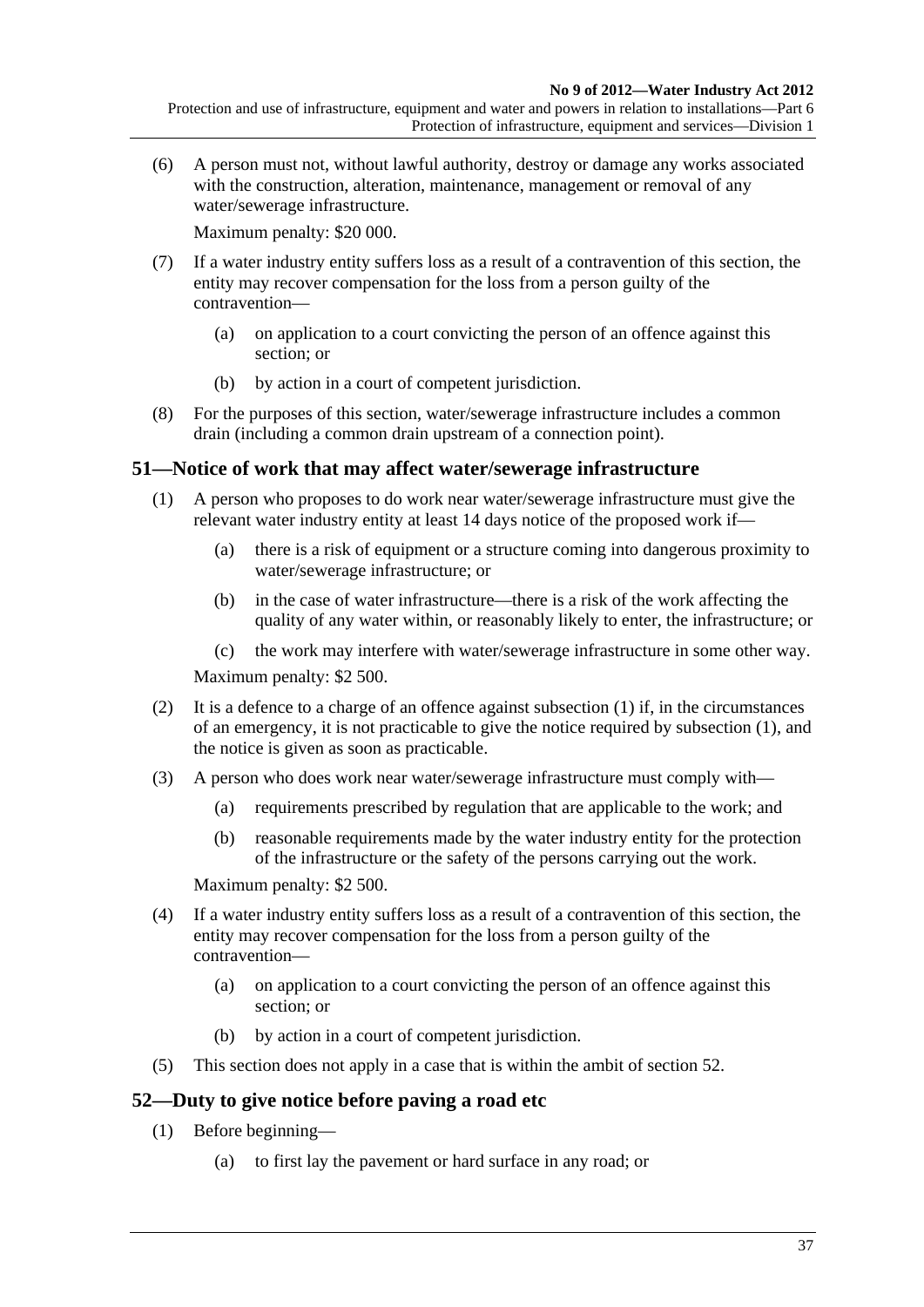<span id="page-37-0"></span>Part 6—Protection and use of infrastructure, equipment and water and powers in relation to installations Division 1—Protection of infrastructure, equipment and services

- (b) to relay the pavement or hard surface in any road; or
- (c) to widen or extend the pavement or hard surface in any road; or
- (d) to alter the level of any road; or
- (e) to construct or alter any footpaths, gutters, kerbing or water tables in any road; or
- (f) to construct or alter any drainage work in any road,

in which there is any water/sewerage infrastructure, the person authorising or intending to do so must give the relevant water industry entity at least 14 days notice of the proposed work (being a notice that includes details of the nature and thickness of the pavement or hard surface proposed to be made or laid in any such work, and of any other work that is proposed to be undertaken).

- (2) The water industry entity must, within 14 days after receiving a notice, advise the person who gave the notice of any new water/sewerage infrastructure proposed in the relevant road and of any interference that is expected to be caused to the existing water/sewerage infrastructure.
- (3) If any work referred to in [subsection \(1\)](#page-36-0) would involve any alteration to any water/sewerage infrastructure that is owned or operated by a water industry entity, the person who undertakes the work must, subject to [subsection \(5\)](#page-37-0), pay to the entity—
	- (a) unless [paragraph \(b\)](#page-37-0) applies—half of the actual cost of the alteration or any damage caused by the work;
	- (b) in prescribed circumstances—an amount determined under the regulations,

and if the regulations prescribe an amount as the cost of any alteration, then that amount must be taken to be the cost of the alteration for the purposes of this subsection.

- (4) If an alteration to any water/sewerage infrastructure is of such a nature as to involve expense which in the opinion of the relevant water entity would be excessive, the entity may confer with the person authorised to do the work to determine whether any variations to the proposed work would be advantageous to the parties.
- (5) If any work referred to in [subsection \(1\)](#page-36-0) would involve an alteration to any water/sewerage infrastructure and the relevant water industry entity considers that the infrastructure should be replaced or enlarged, the costs of all materials required for any such replacement or enlargement must, subject to the regulations, be borne by the water industry entity (but all other costs and charges will be payable in accordance with this section).
- (6) A water industry entity may, under an agreement between the entity and a person otherwise required to give notice under this section, waive the requirement to give such notice in relation to specified classes of work (and such an agreement may have effect according to its terms).

#### **53—Unlawful abstraction, removal or diversion of water or sewage**

- (1) A person must not, without proper authority—
	- (a) abstract or divert water from any water infrastructure; or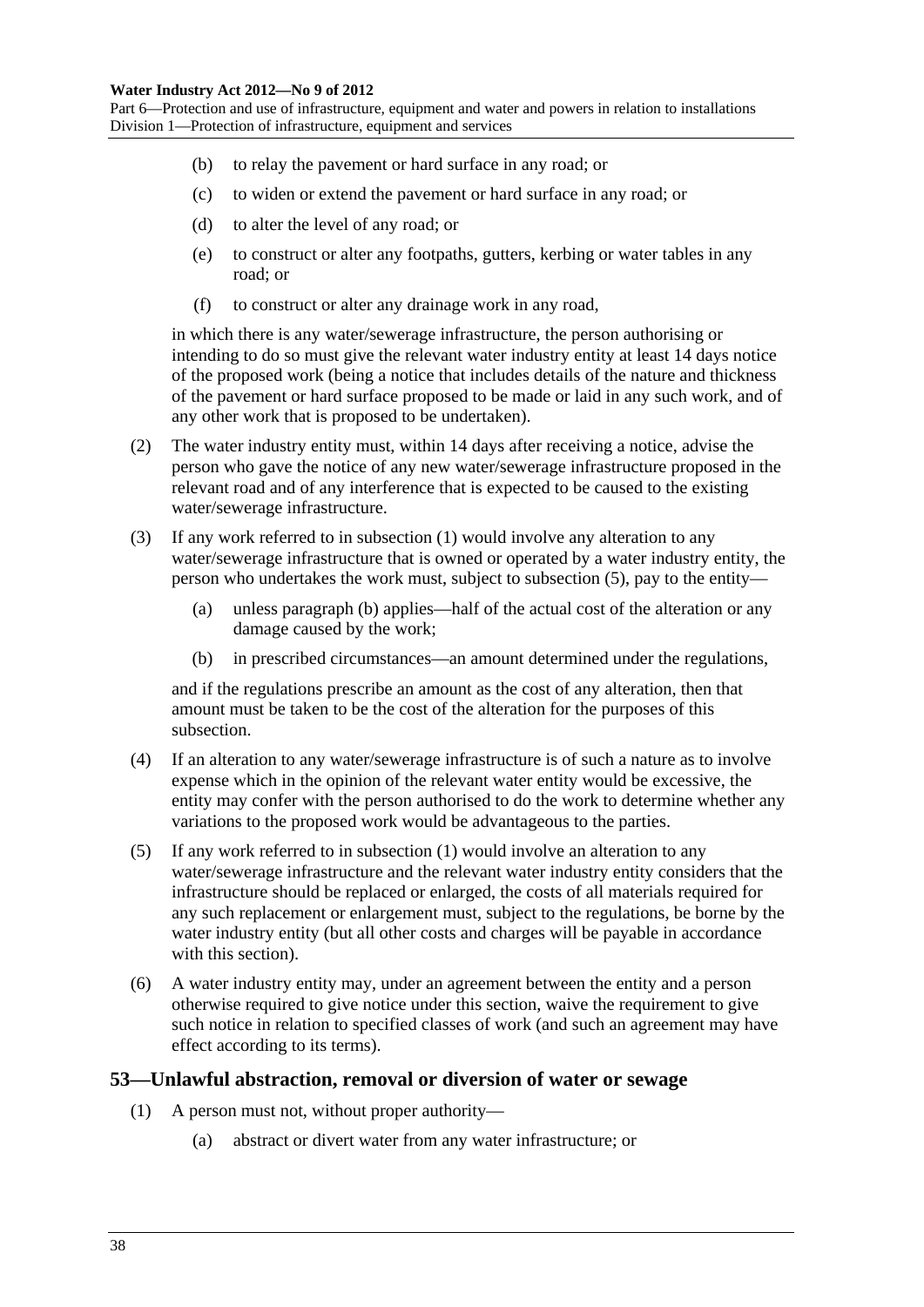(b) abstract or divert any sewage from any sewerage infrastructure.

Maximum penalty: \$10 000 or imprisonment for 2 years.

- <span id="page-38-0"></span> (2) A person must not install or maintain a pipe capable of conveying water beyond the boundaries of a site occupied by the person unless—
	- (a) the person is a water industry entity; or
	- (b) the person does so with the approval of a water industry entity that supplies water to the site; or
	- (c) the person is authorised under the regulations or is acting in any prescribed circumstances.
- (3) If a water industry entity suffers loss as a result of a contravention of this section, the entity may recover compensation for the loss from a person guilty of the contravention—
	- (a) on application to a court convicting the person of an offence against this section; or
	- (b) by action in a court of competent jurisdiction.

### **54—Water meters**

- (1) A person who is supplied with water by a water industry entity must, if required by the water industry entity—
	- (a) allow a person authorised by the entity to enter land and fix a meter supplied by the relevant water industry entity;
	- (b) ensure that a meter of a kind specified by the entity is fixed and used for purposes of measuring water supplied to the person.

Maximum penalty: \$10 000.

(2) If a meter is fixed under subsection  $(1)(a)$ , a person supplied with water by the water industry entity must use the meter.

Maximum penalty: \$10 000.

- (3) A requirement under [subsection \(1\)\(b\)](#page-38-0) may, with the approval of the Commission or in prescribed circumstances, include a requirement that a person fix or use a meter supplied by the relevant water industry entity.
- (4) A person must comply with any direction or requirement of a water industry entity with respect to the installation or use of a meter required or supplied by the entity under [subsection \(1\)](#page-38-0) or [\(3\)](#page-38-0).

Maximum penalty: \$10 000.

- (5) The regulations may prescribe exceptions to the operation of a preceding subsection.
- (6) A person must not, without proper authority, open, remove, alter, repair or interfere with a meter or other equipment for measuring the amount of water supplied by a water industry entity.

Maximum penalty: \$10 000.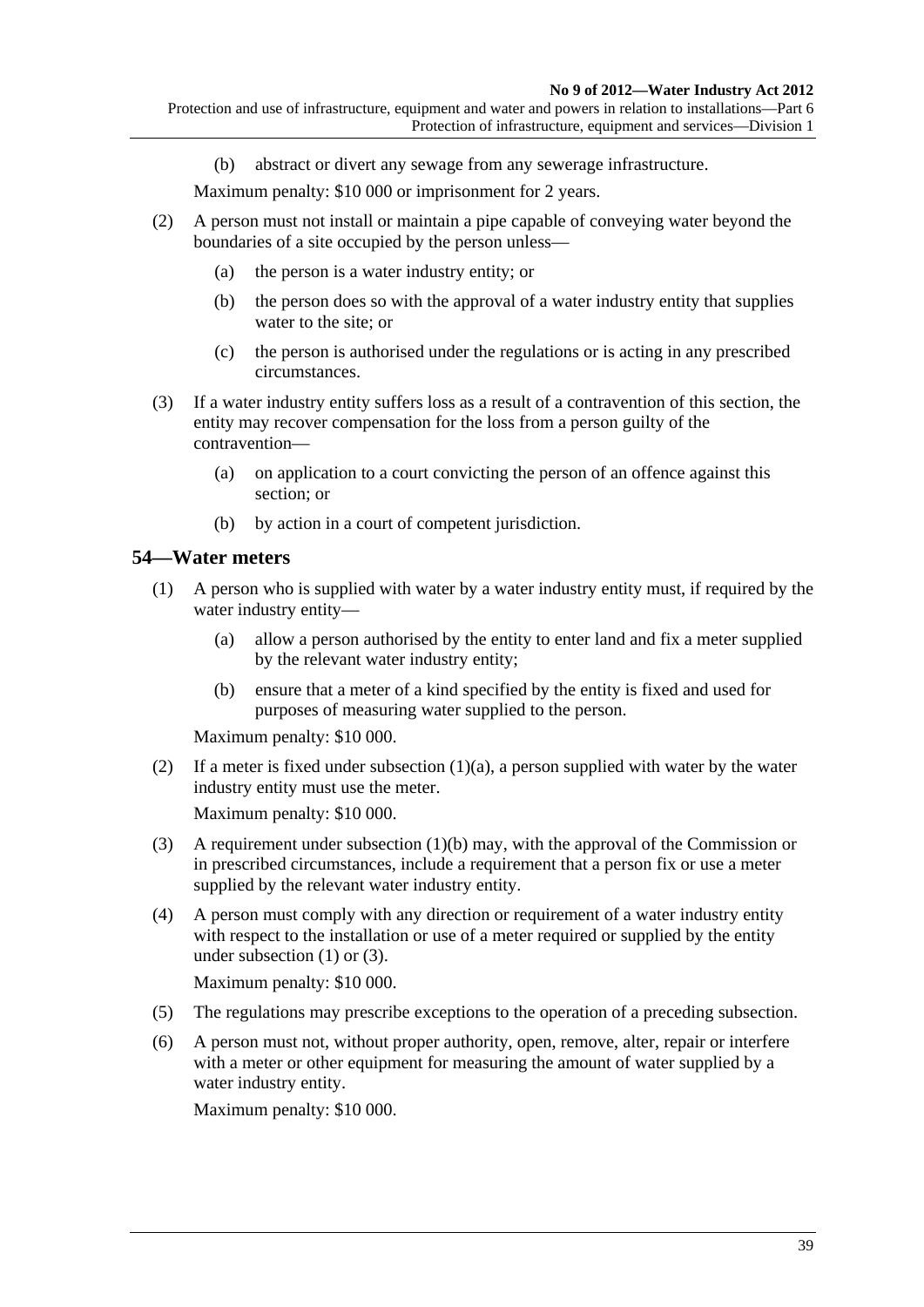<span id="page-39-0"></span>Part 6—Protection and use of infrastructure, equipment and water and powers in relation to installations Division 1—Protection of infrastructure, equipment and services

 (7) A person must not, without proper authority, install, operate or use any pipe or other equipment to by-pass a meter installed for measuring the amount of water supplied by a water industry entity.

Maximum penalty: \$10 000.

- (8) If, in proceedings for an offence against [subsection \(6\)](#page-38-0) or [\(7\)](#page-39-0) it is proved that any equipment has been installed or any other act done, without proper authority, the apparent purpose of which is to abstract or divert water to any particular land or place or to affect the proper measurement of water supplied to any particular land or place, it will be presumed, in the absence of proof to the contrary, that the occupier of the land or place installed the equipment or did the other act with that purpose.
- (9) The owner or occupier of land on which a meter or an associated fitting is situated must ensure that access to the meter or fitting for the purposes of reading, replacement, repair or maintenance is not obstructed.

Maximum penalty: \$5 000.

- (10) If a person fails to comply with [subsection \(9\),](#page-39-0) a water industry entity may serve written notice on the person requiring him or her to take such action as is specified in the notice to provide access to the meter or fitting.
- (11) If a person on whom notice has been served under [subsection \(10\)](#page-39-0) fails to comply with the notice within 1 month, the water industry entity or a person authorised by the water industry entity may enter the land and take such action (including altering the position of the meter or fitting) as the water industry entity thinks fit to provide access to the meter or fitting.
- (12) If a water industry entity suffers loss as a result of a contravention of this section, the entity may recover compensation for the loss from a person found guilty of the contravention—
	- (a) on application to a court convicting the person of an offence against this section; or
	- (b) by action in a court of competent jurisdiction.
- (13) If a water industry entity incurs costs as a result of taking action under [subsection \(11\)](#page-39-0), the entity may recover those costs as a debt by action in a court of competent jurisdiction.

### **55—Discharge of unauthorised material into water infrastructure**

- (1) A person must not, without proper authority, discharge any solid, liquid or gaseous material, or any other item or thing, into any water infrastructure. Maximum penalty: \$25 000.
- (2) [Subsection \(1\)](#page-39-0) does not apply in any circumstances excluded from the operation of this section by the regulations.
- (3) If a water industry entity suffers loss as a result of a contravention of this section, the entity may recover compensation for the loss from a person found guilty of the contravention—
	- (a) on application to a court convicting the person of an offence against this section; or
	- (b) by action in a court of competent jurisdiction.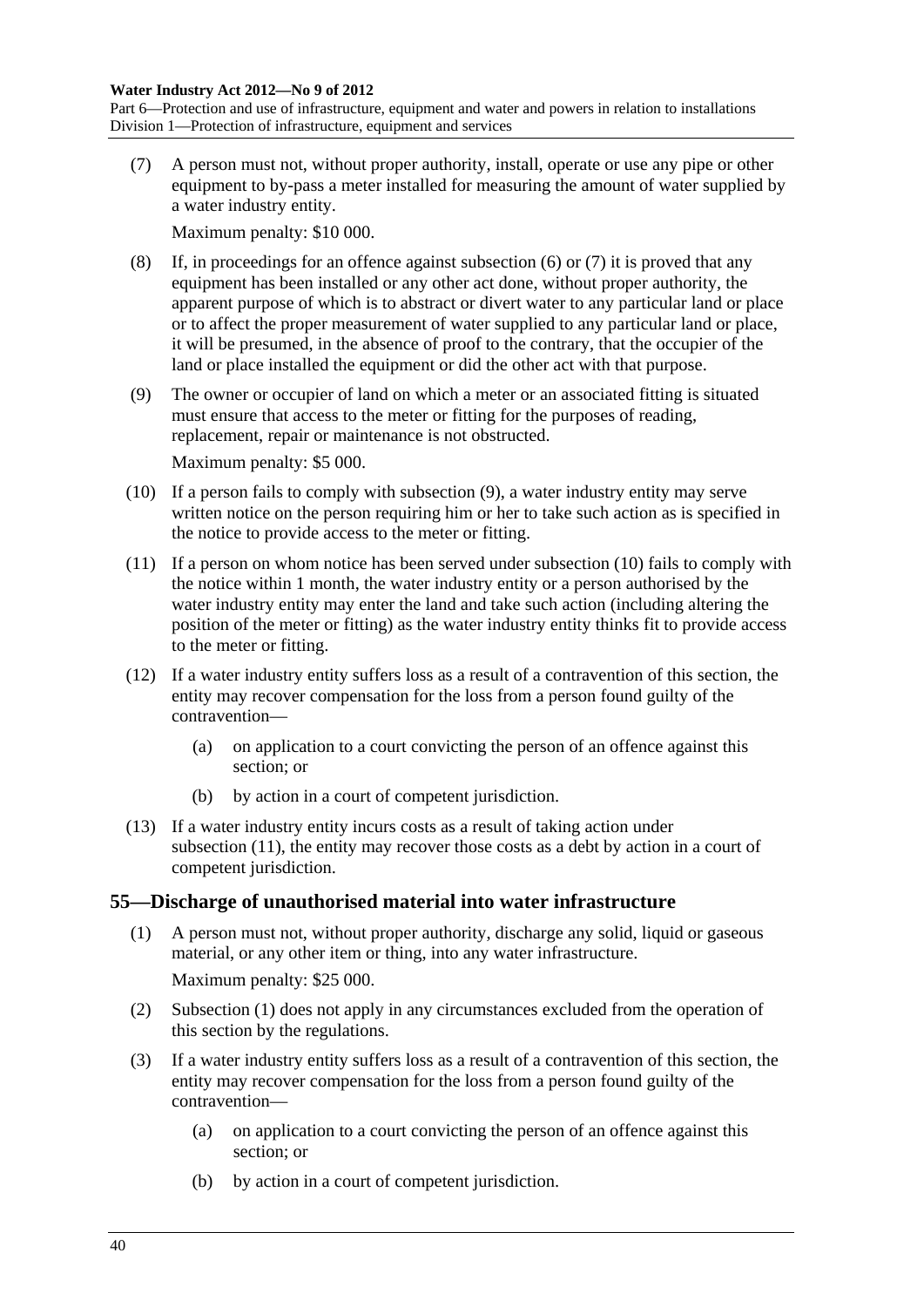<span id="page-40-0"></span>Protection and use of infrastructure, equipment and water and powers in relation to installations—Part 6 Protection of infrastructure, equipment and services—Division 1

#### **56—Discharge of unauthorised material into sewerage infrastructure**

 (1) A person must not, without proper authority, discharge into any sewerage infrastructure any solid, liquid or gaseous material, or any other item or thing that is likely to damage the infrastructure.

Maximum penalty: \$25 000.

- (2) [Subsection \(1\)](#page-40-0) does not apply in any circumstances excluded from the operation of that subsection by the regulations.
- (3) Furthermore, a water industry entity may, in relation to any sewerage infrastructure operated by the entity—
	- (a) on application by any person, authorise the person to discharge waste material referred to in the authorisation into the infrastructure; or
	- (b) as part of a contract in relation to the provision of a sewerage service, authorise a person to discharge waste material referred to in the contract into the infrastructure.
- (4) A person must not—
	- (a) discharge any solid, liquid or gaseous material, or any other item or thing, prescribed by the regulations without an authorisation under this section; or
	- (b) discharge any solid, liquid or gaseous material, or any other item or thing, contrary to a contract in relation to the provision of a sewerage service; or
	- (c) act in a manner contrary to an authorisation under this section.

Maximum penalty: \$25 000.

 (5) A person must not, without the authorisation of the relevant water industry entity, cause, permit or allow any rainwater, stormwater or surface water to flow into, or to otherwise enter, any sewerage infrastructure.

Maximum penalty: \$2 500.

- (6) [Subsection \(5\)](#page-40-0) does not apply in any circumstances excluded from the operation of that subsection by the regulations.
- (7) A water industry entity may attach such conditions to an authorisation under this section as the entity thinks fit and may vary or revoke the authorisation at any time.
- (8) It will be a defence to a prosecution for an offence against [subsection \(1\),](#page-40-0) [\(4\)](#page-40-0) or [\(5\)](#page-40-0) for the defendant to prove that the person who discharged the material concerned did so in accordance with an authorisation under this section and that the authorisation was in force and applied for the defendant's benefit at that time.
- (9) The reasonable costs and expenses incurred by a water industry entity in addressing any damage or loss caused as a result of, or in remedying circumstances caused, by a contravention of this section may be recovered by the water industry entity as a debt from the person in contravention of this section.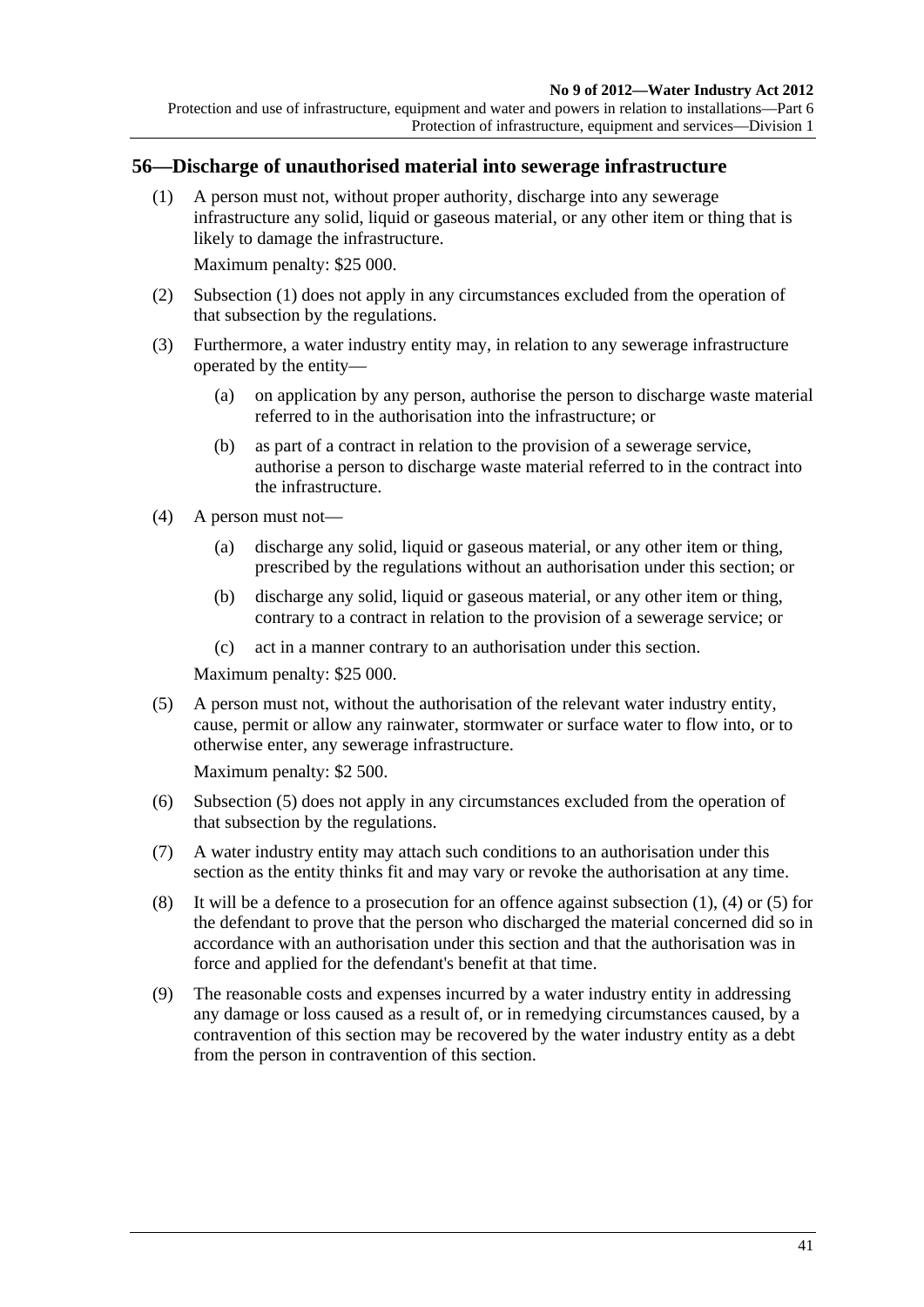<span id="page-41-0"></span>Part 6—Protection and use of infrastructure, equipment and water and powers in relation to installations Division 1—Protection of infrastructure, equipment and services

### **57—Work to be carried out by owner at requirement of water industry entity with respect to sewerage infrastructure**

- (1) In order—
	- (a) to provide for the proper treatment (including the deodorising) of waste material before it is discharged from land into a drain connected to any sewerage infrastructure; or
	- (b) to prevent the discharge of rainwater, stormwater or surface water into any sewerage infrastructure or to prevent the discharge into any sewerage infrastructure of waste material that has been prescribed as water material that may not be discharged into any sewerage infrastructure or that is, in the opinion of the relevant water industry entity, likely to damage or be detrimental to any sewerage infrastructure,

the relevant water industry entity may, by notice in writing served on the owner or occupier of the land, require the owner or occupier, within the time stated in the notice, to carry out work specified in the notice.

- (2) A notice referred to in [subsection \(1\)](#page-41-0) may require the person on whom it is served to—
	- (a) install or construct in such locations as are specified in the notice;
	- (b) connect to the infrastructure;
	- (c) alter or replace;
	- (d) maintain, repair or cleanse;
	- (e) remove, block or disconnect,

such drains, equipment or works as are specified in the notice in the manner specified in the notice or take other action specified in the notice.

- (3) The water industry entity may vary or revoke a notice referred to in [subsection \(1\)](#page-41-0) by a subsequent notice in writing served on the owner or occupier of the land.
- (4) A person to whom a notice is issued under this section must not, without reasonable excuse, fail to comply with the notice.

Maximum penalty: \$10 000.

- (5) If the requirements of a notice under this section are not complied with, the relevant water industry entity may take any action required by the notice.
- (6) Action taken by a water industry entity under [subsection \(5\)](#page-41-0) may be taken on the entity's behalf by a water industry officer or another person authorised by the water industry entity for the purpose.
- (7) A person taking action under [subsection \(6\)](#page-41-0) may enter any relevant land at any reasonable time.
- (8) The reasonable costs and expenses incurred by a water industry entity in taking action under [subsection \(6\)](#page-41-0) or [\(7\)](#page-41-0) may be recovered by the water industry entity as a debt from the person who failed to comply with the requirements of the notice.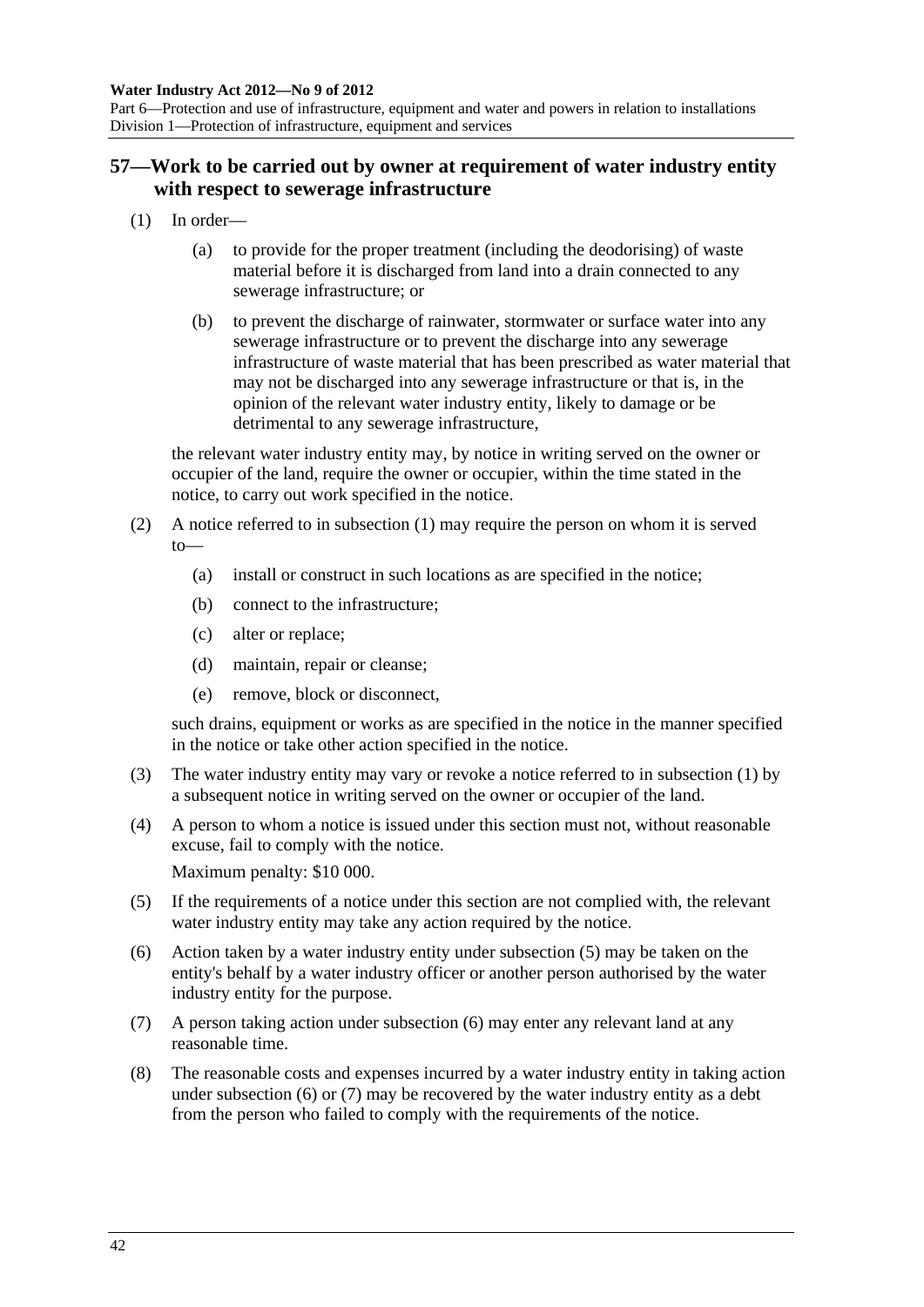#### <span id="page-42-0"></span>**58—Power to disconnect drains or to restrict services**

- (1) If a water industry entity has grounds to believe that material—
	- (a) is being discharged from land into sewerage infrastructure in contravention of this Division; or
	- (b) has been discharged from land into sewerage infrastructure in contravention of this Division and that it is likely that a similar contravention will occur in the future,

the entity may, after complying with any requirement prescribed by the regulations, close off or disconnect from the sewerage infrastructure 1 or more drains on the land that are connected to the infrastructure or restrict the provision of any sewerage service to the land.

 (2) Before reopening or reconnecting a drain closed off or disconnected under this section, the water industry entity may require the owner or occupier of the relevant land to pay the prescribed fee.

### **Division 2—Protection and use of water supply**

#### **59—Power to restrict or discontinue water supply**

- (1) If a water industry entity believes on reasonable grounds—
	- $(a)$
- (i) that the quantity of water available for supply by the entity is, or is likely to be, insufficient to meet the demands of the persons to whom it is required to supply water (either because of a reduction in the quantity of water available or an increase in demand); or
- (ii) that the quantity or quality of water available for supply by the entity is, or is likely to be, below a standard set or adopted by the entity for the purposes of this subsection, or prescribed by the regulations; or
- (iii) that the capacity of any water infrastructure is, or is likely to be, insufficient to cope with existing or anticipated demand; and
- (b) that action under this subsection is justified in the circumstances,

the entity may, after complying with any requirements prescribed by the regulations, exercise 1 or more of the powers specified under [subsection \(3\).](#page-43-0)

- (2) A requirement prescribed by the regulations under [subsection \(1\)](#page-42-0) may include 1 or more of the following:
	- (a) that the water industry entity not act without obtaining the approval of the Minister or the Commission;
	- (b) that the water industry entity comply with any process or procedure before acting under this subsection;
	- (c) that the water industry entity consult in a manner specified by the regulations;
	- (d) that the water industry entity review any action taken under this section in accordance with any requirements specified by the regulations;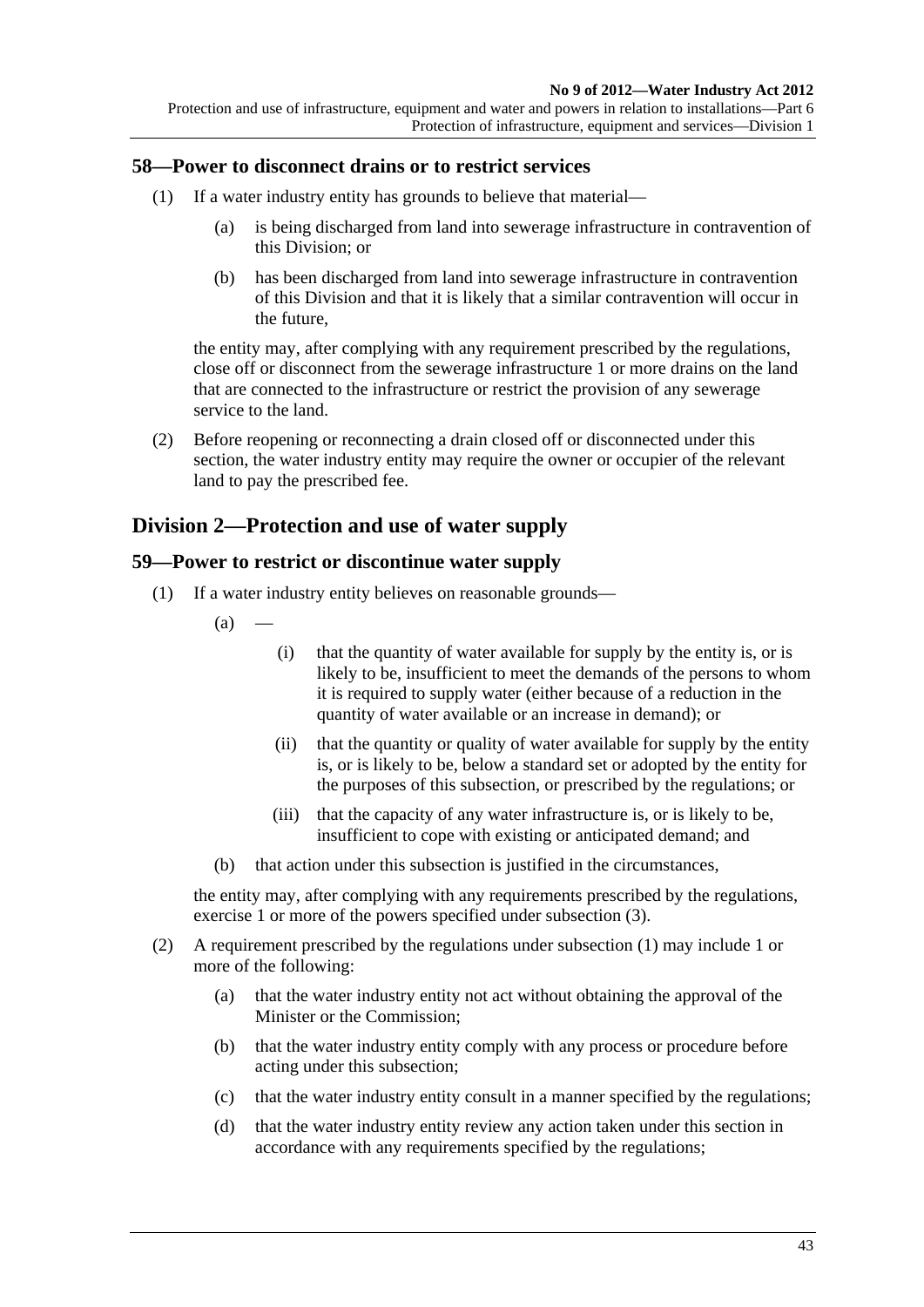<span id="page-43-0"></span>Part 6—Protection and use of infrastructure, equipment and water and powers in relation to installations Division 2—Protection and use of water supply

- (e) that the water industry entity provide reports to the Minister or the Commission in accordance with any requirements specified by the regulations, the Minister or the Commission.
- (3) The following powers are specified under this subsection, namely, that the water industry entity may:
	- (a) lessen the supply of water through any infrastructure (to such extent and in such manner as the entity thinks fit);
	- (b) prohibit the use of water in a specified purpose or purposes, or restrict or regulate the purposes for which water can be used;
	- (c) prohibit the use of water in a specified manner or by specified means, or restrict or regulate the manner in which, or the means by which, water may be used;
	- (d) prohibit specified uses of water during specified periods, or restrict or regulate the times at which water may be used;
	- (e) for such time or times as the entity thinks proper, discontinue the supply of water.
- (4) A requirement under [subsection \(3\)](#page-43-0) may provide that a specified activity involving the use of water cannot occur without the authority of a permit issued by the water industry entity in accordance with the regulations.
- (5) A prohibition or notice under [subsection \(3\)](#page-43-0)
	- (a) must be imposed by a notice published or served in accordance with any requirements prescribed by the regulations; and
	- (b) may be varied or revoked in accordance with any requirements prescribed by the regulations.
- (6) A person who contravenes or fails to comply with a notice under this section is guilty of an offence.

Maximum penalty:

- (a) where the offender is a body corporate—\$10 000;
- (b) where the offender is a natural person—\$5 000.

### **60—Power to require the use of devices to reduce flow**

- (1) If a water industry entity believes on reasonable grounds that action under this section is justified in the circumstances to supply water during periods of high demand, the entity may serve notice under this section on the owner or occupier of land that is connected to water infrastructure operated by the entity.
- (2) The notice may direct the owner or occupier—
	- (a) to install (at his or her expense) a flow reducing device of the kind specified in the notice at the point specified in the notice (including at a point on the customer's side of any connection point) to enable the flow in the pipes on the land that are connected to the infrastructure to be reduced; and
	- (b) to use the device to reduce flow in those pipes during the periods specified in the notice.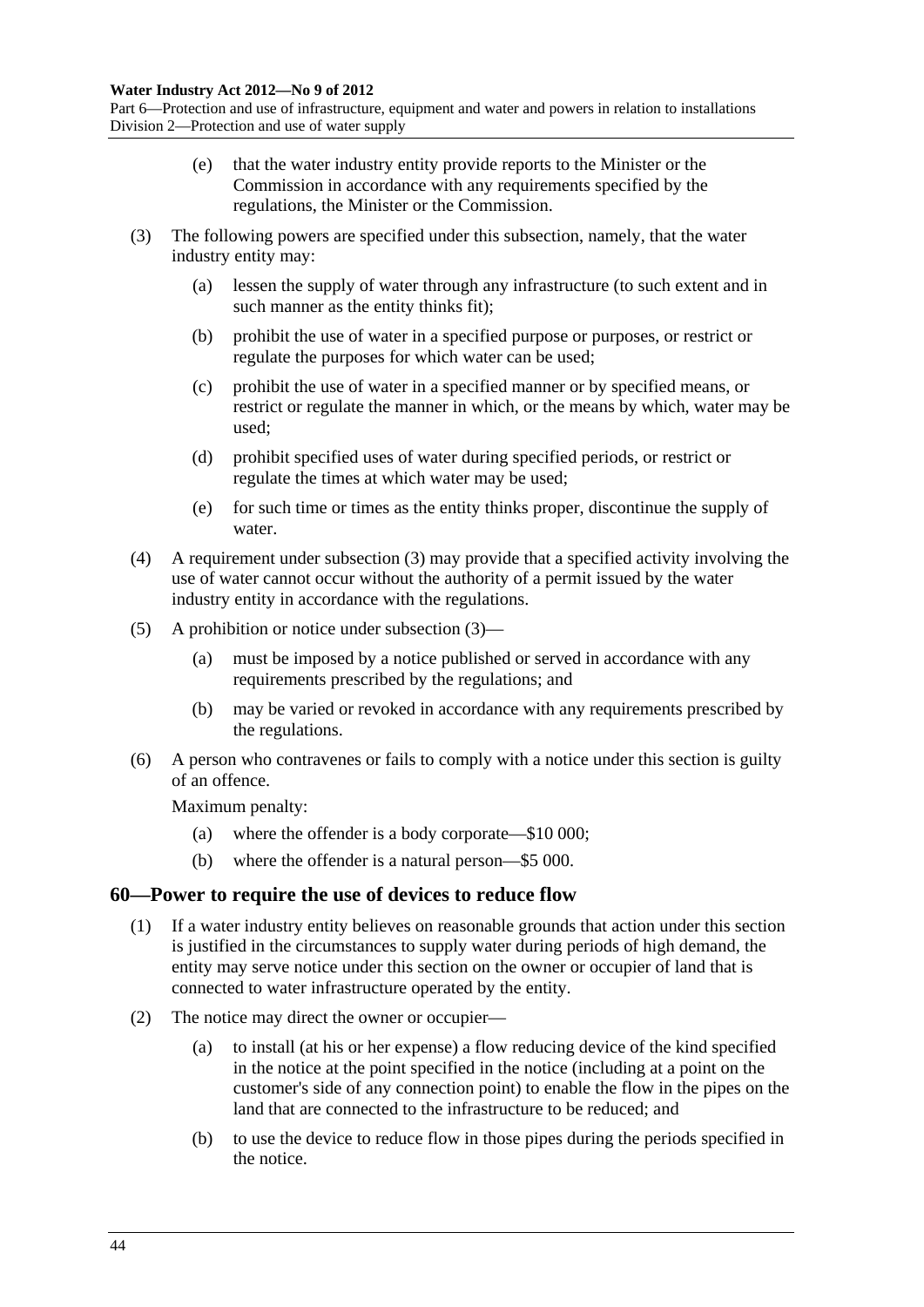<span id="page-44-0"></span>Protection and use of infrastructure, equipment and water and powers in relation to installations—Part 6 Protection and use of water supply—Division 2

- (3) The notice must specify a reasonable period for compliance with the requirements of the notice referred to in subsection  $(2)(a)$ .
- (4) A person who fails to comply with a notice under this section is guilty of an offence. Maximum penalty:
	- (a) where the offender is a body corporate—\$10 000;
	- (b) where the offender is a natural person—\$5 000.
- (5) If the requirements of a notice under this section are not complied with, the water industry entity may install a flow reducing device to reduce the flow in the pipes on the relevant land notwithstanding that this reduction in flow will operate continuously instead of during the periods specified in the notice.
- (6) The reasonable costs and expenses incurred by a water industry entity in taking action under [subsection \(5\)](#page-44-0) may be recovered by the water industry entity as a debt from the person who failed to comply with the requirements of the notice.

#### **61—Power to test and protect water**

- (1) An authorised entity may, at any reasonable time, enter and remain on land—
	- (a) to test any water that constitutes, or is reasonably likely to constitute, water to be supplied in connection with the provision of water services under this Act; or
	- (b) to avert, eliminate or minimise any risk, or perceived risk, to any water that constitutes, or is reasonably likely to constitute, water to be supplied in connection with the provision of water services under this Act; or
	- (c) in the event that it appears that water that constitutes, or is reasonably likely to constitute, water to be supplied in connection with the provision of water services under this Act, has been adversely affected, or is reasonably likely to be adversely affected, by any circumstance—to take action to address that situation.
- (2) For the purposes of this section—
	- (a) testing under [subsection \(1\)\(a\)](#page-44-0) may include taking samples of any water; and
	- (b) action taken under [subsection \(1\)\(b\)](#page-44-0) or [\(c\)](#page-44-0) may constitute such action as the authorised entity thinks fit, including by removing anything from any water or any other place; and
	- (c) action may be taken under this section whether or not the water is located in any infrastructure.
- (3) Subject to this section, if an authorised entity seeks to enter land under this section, the entity must give prior written notice to the occupier of the land stating the reason and the date and time of the proposed entry.
- (4) The period of notice under [subsection \(3\)](#page-44-0) must be reasonable.
- (5) If the proposed entry is refused or obstructed, an authorised entity may obtain a warrant under [Part 10](#page-63-0) to enter the land.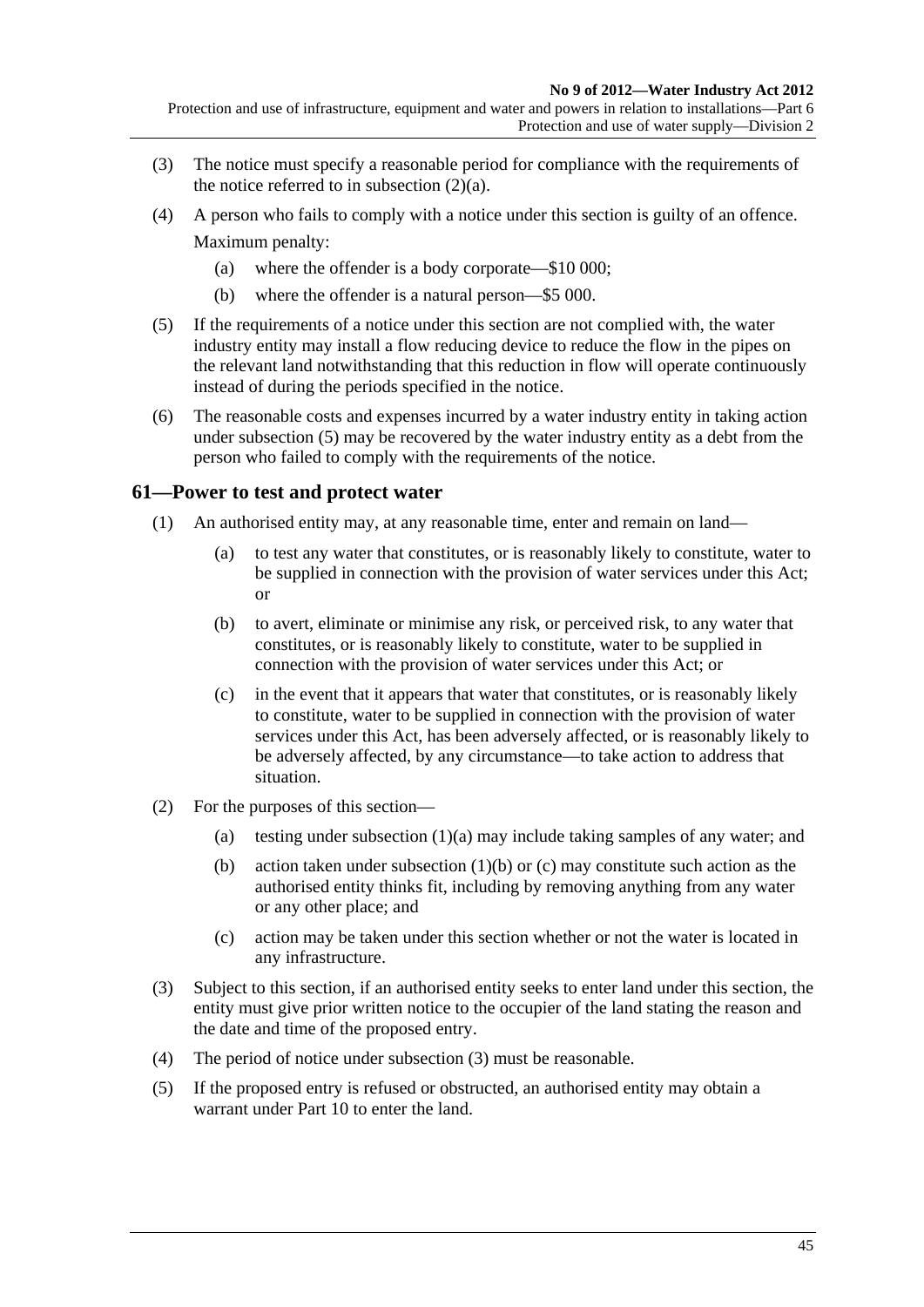#### <span id="page-45-0"></span>**Water Industry Act 2012—No 9 of 2012**

Part 6—Protection and use of infrastructure, equipment and water and powers in relation to installations Division 2—Protection and use of water supply

- (6) In an emergency, an authorised entity may exercise a power of entry under this section—
	- (a) at any time and without prior notice if it is not practicable to give such notice; and
	- (b) if necessary in the circumstances, by the use of reasonable force.
- (7) When a person enters land under this section, the person—
	- (a) may be accompanied by such assistants as the person considers necessary or appropriate; and
	- (b) may take any vehicles or equipment the person considers necessary or appropriate for the functions the person is to carry out on the land.
- (8) A person acting under this section must be accompanied by a police officer—
	- (a) when entering a place under a warrant; or
	- (b) if it is practicable to do so, when entering a place by force in an emergency.
- (9) A person acting under this section must comply with any requirements specified by the Minister from time to time by notice published in the Gazette for the purposes of this section.
- (10) The reasonable costs and expenses incurred by an authorised entity in taking action under subsection  $(1)(b)$  or  $(c)$  may be recovered by the entity as a debt from the person who caused the circumstances that gave rise to the need to take the action.
- (11) This section does not limit a power that may be exercised under another provision of this Act.
- (12) In this section—

*authorised entity* means—

- (a) an authorised officer; or
- (b) a water industry officer holding an authorisation granted by the Minister for the purposes of this section.

### **Division 3—Powers in relation to infrastructure and installations**

### **62—Entry to land and related powers**

- (1) A water industry officer for a water industry entity may, at any reasonable time, enter and remain in a place to which a water service or a sewerage service is or has been supplied by the use of water/sewerage infrastructure operated by the entity—
	- (a) to inspect any infrastructure, equipment or other thing installed or used in connection with the supply, use or storage of water or the collection or removal of sewage (including on the customer's side of any connection point); or
	- (b) without limiting [paragraph \(a\)](#page-45-0), to read, or check the accuracy of, a meter for measuring the supply of water; or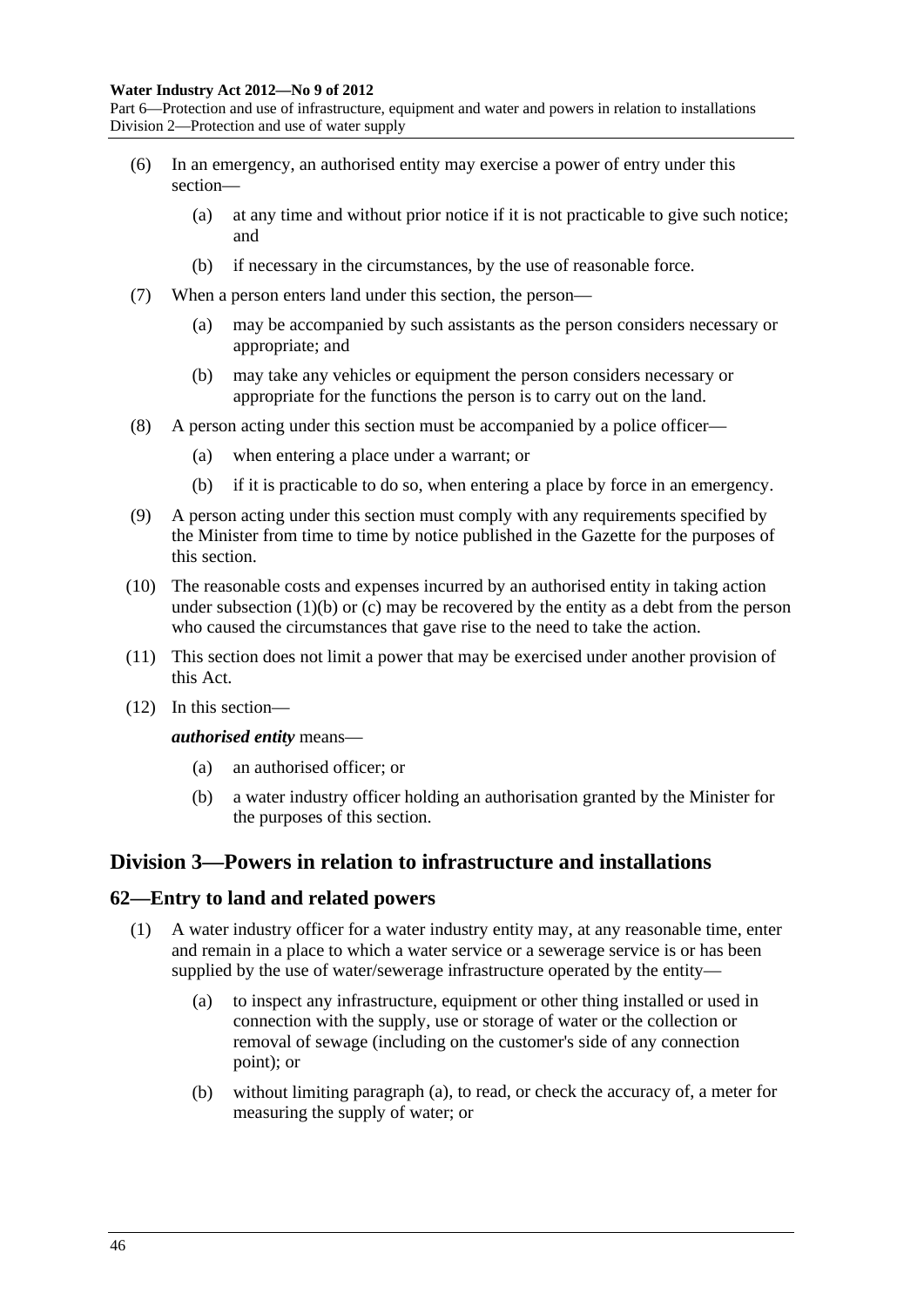Protection and use of infrastructure, equipment and water and powers in relation to installations—Part 6 Powers in relation to infrastructure and installations—Division 3

- (c) to install, repair or replace any infrastructure, meter, equipment or works (including where the infrastructure, meter, equipment or works have been installed by another person or are located on the customer's side of any connection point); or
- (d) to investigate suspected theft of water; or
- (e) without limiting a preceding paragraph—to investigate whether there has been a contravention of [Division 1](#page-34-0) or 2; or
- (f) without limiting a preceding paragraph—
	- (i) to see whether a hazard exists in connection with any infrastructure, equipment, works or other thing; or
	- (ii) to take action to prevent or minimise any hazard in connection with the supply, use or storage of water or the collection or removal of sewage; or
	- (iii) to open or reconnect any infrastructure or equipment, or to remove any equipment; or
- (g) to take samples of any water or other material in any infrastructure, equipment or works, or on any land; or
- (h) to exercise any other power prescribed by the regulations.
- (2) In an emergency, a water industry officer may exercise a power of entry under this section at any time, and if necessary in the circumstances, by the use of reasonable force.
- (3) When a water industry officer enters a place under this section, the water industry officer—
	- (a) may be accompanied by such assistants as the water industry officer considers necessary or appropriate; and
	- (b) may take any vehicles or equipment the water industry officer considers necessary or appropriate for the functions the water industry officer is to carry out in the place.
- (4) A water industry officer must, if it is practicable to do so, be accompanied by a police officer when entering a place by force in an emergency.
- (5) A water industry officer may, if in his or her opinion it is necessary or desirable, excavate land for the purposes of an inspection, to perform any work or to take or obtain any sample.
- (6) This section does not limit a power that may be exercised under another provision of this Act.

### **63—Disconnection etc if entry refused**

- (1) If a water industry officer seeks to enter a place under this Part and entry is refused or obstructed, the water industry officer may, by written notice to the occupier of the place, ask for consent to entry by the water industry officer.
- (2) The notice must state the reason and the date and time of the proposed entry.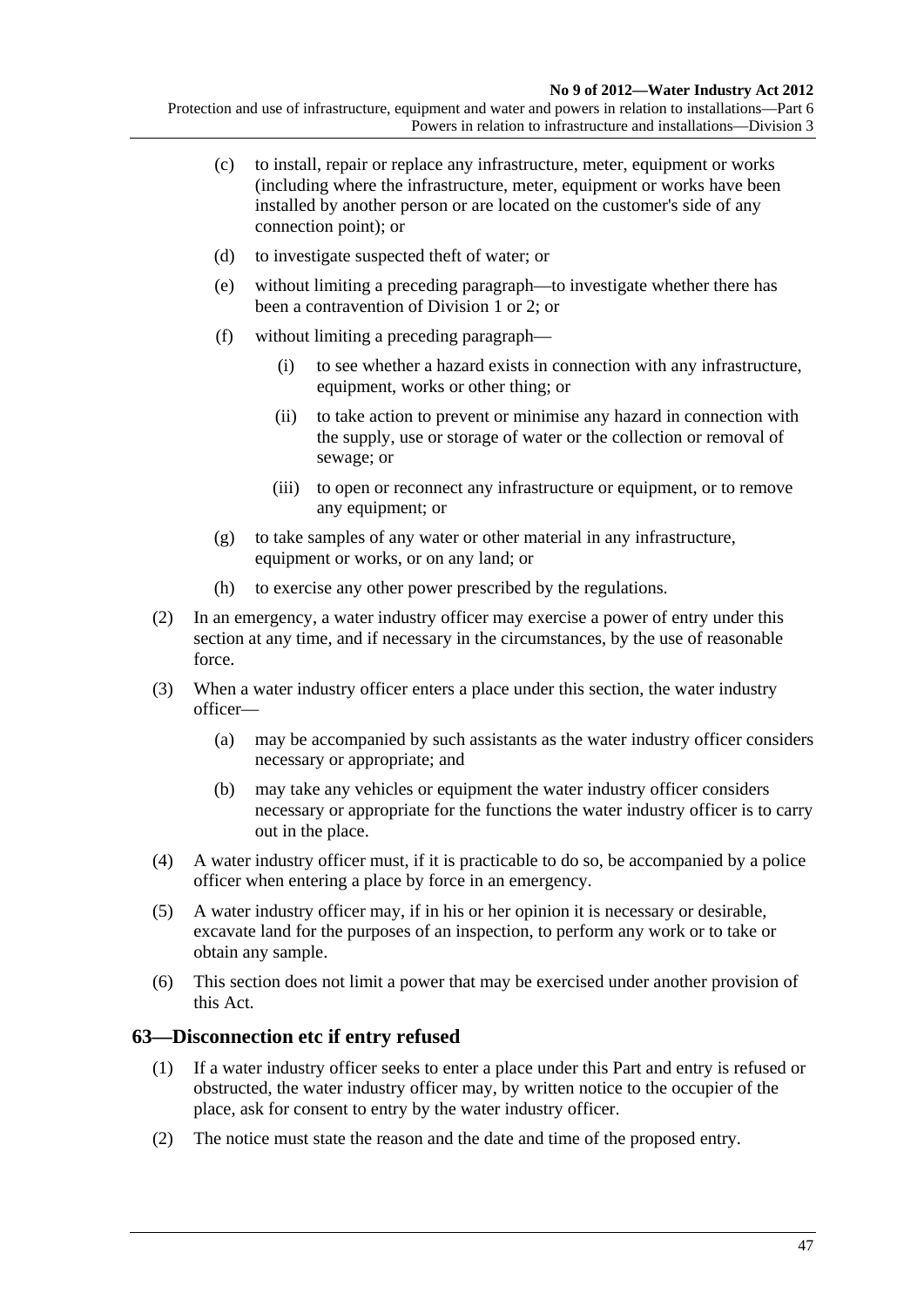<span id="page-47-0"></span>Part 6—Protection and use of infrastructure, equipment and water and powers in relation to installations Division 3—Powers in relation to infrastructure and installations

- (3) If entry is again refused or obstructed, the water industry entity may—
	- (a) if it is possible to do so—disconnect the supply of water to the place, or the collection of sewage from the place, or restrict the supply of services to that place, without entering the place; or
	- (b) if it is not possible to act under [paragraph \(a\)](#page-47-0) without entering the place obtain a warrant under [Part 10](#page-63-0) to enter the place for the purpose of making a disconnection or restriction envisaged under [paragraph \(a\),](#page-47-0) and then enter the place under the warrant and take the relevant action.
- (4) A water industry officer may not enter a place under a warrant unless accompanied by a police officer.
- (5) The water industry entity must restore a connection if—
	- (a) the occupier—
		- (i) consents to the proposed entry; and
		- (ii) pays the appropriate reconnection fee; and
	- (b) it is safe to restore the connection; and
	- (c) there is no other lawful ground for refusing to restore the connection.

#### **64—Disconnection in an emergency**

A water industry entity may, without incurring any liability, cut off the supply of water to any region, area, land or place if it is, in the entity's opinion, necessary to do so to avert danger to any person or property.

#### **65—Special legislation not affected**

Nothing in this Act affects the exercise of any power, or the obligation of a water industry entity to comply with any direction, order or requirement, under the *[Emergency Management Act 2004](http://www.legislation.sa.gov.au/index.aspx?action=legref&type=act&legtitle=Emergency%20Management%20Act%202004)*, *[Environment Protection Act 1993](http://www.legislation.sa.gov.au/index.aspx?action=legref&type=act&legtitle=Environment%20Protection%20Act%201993)*, *[Essential](http://www.legislation.sa.gov.au/index.aspx?action=legref&type=act&legtitle=Essential%20Services%20Act%201981)  [Services Act 1981](http://www.legislation.sa.gov.au/index.aspx?action=legref&type=act&legtitle=Essential%20Services%20Act%201981)*, *[Fire and Emergency Services Act 2005](http://www.legislation.sa.gov.au/index.aspx?action=legref&type=act&legtitle=Fire%20and%20Emergency%20Services%20Act%202005)* or the *[South Australian](http://www.legislation.sa.gov.au/index.aspx?action=legref&type=act&legtitle=South%20Australian%20Public%20Health%20Act%202011)  [Public Health Act 2011](http://www.legislation.sa.gov.au/index.aspx?action=legref&type=act&legtitle=South%20Australian%20Public%20Health%20Act%202011)*.

## **Part 7—Technical and safety issues**

### **66—Standards**

- (1) The Technical Regulator may, by notice in the Gazette, publish standards—
	- (a) relating to the design, manufacture, installation, inspection, alteration, repair, maintenance (including cleaning), removal, disconnection or decommissioning of—
		- (i) any infrastructure that is used, or is capable of being used, in the water industry; or
		- (ii) any equipment connected to, or any equipment, products or materials used in connection with, any infrastructure that is used, or is capable of being used, in the water industry (including on the customer's side of any connection point); or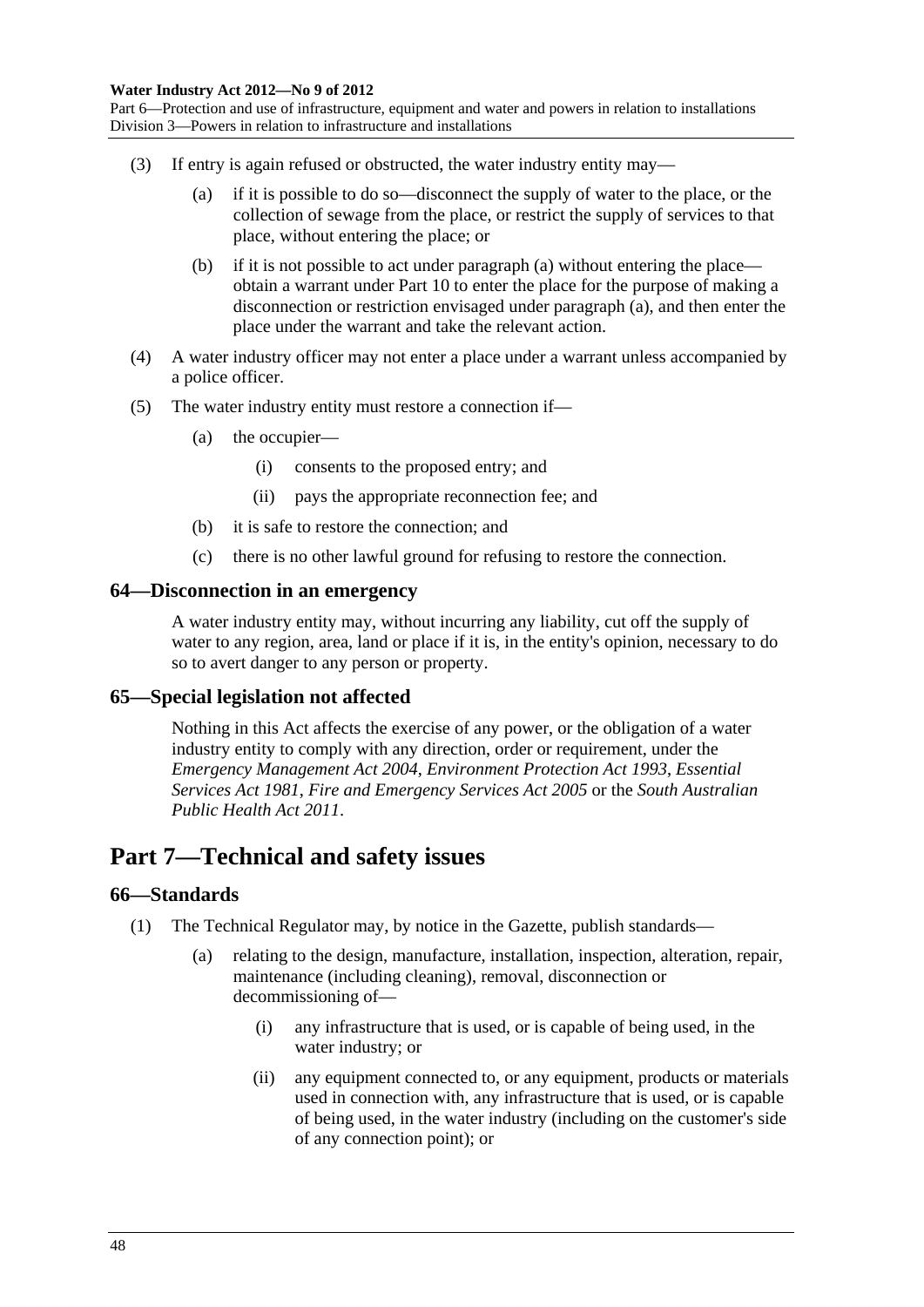- (b) relating to plumbing, including plumbing work or any equipment, products or materials used in connection with plumbing; or
- (c) providing for any other matter that this Act may contemplate as being dealt with or administered by a standard prepared or published by the Technical Regulator.
- (2) Without limiting [subsection \(1\),](#page-47-0) a standard may—
	- (a) specify the nature and quality of the materials from which infrastructure or equipment must be constructed; and
	- (b) specify the design and size of any pipes or other equipment that may be connected to any infrastructure or used in connection with plumbing; and
	- (c) specify requirements in relation to the construction, installation or positioning of any infrastructure or equipment; and
	- (d) specify the number of pipes and other equipment that may be connected to any infrastructure or device; and
	- (e) specify the position of pipes and other equipment connected to any infrastructure or device; and
	- (f) specify requirements with respect to any products or materials used in connection with any infrastructure or plumbing; and
	- (g) specify the procedures to be followed when installing, inspecting, replacing, altering, repairing, maintaining, removing, disconnecting or decommissioning any infrastructure or equipment; and
	- (h) specify requirements relating to the operation, testing or approving of any infrastructure, equipment, products or materials; and
	- (i) specify examination and testing requirements; and
	- (j) specify performance or other standards that must be met by any infrastructure, equipment, products or materials (and, in doing so, specify methodologies or other processes or criteria for assessing compliance with those standards, including as to the efficiency, impact or effectiveness of any infrastructure, equipment, products or materials); and
	- (k) provide for any other matter prescribed by the regulations.
- (3) The Technical Regulator may, by further notice in the Gazette, vary or revoke a standard published under [subsection \(1\)](#page-47-0) (and, as the Technical Regulator thinks fit, publish new or substitute standards).
- (4) A standard published by the Technical Regulator may—
	- (a) be of general or limited application; and
	- (b) provide that a matter or thing in respect of which the standard applies is to be determined according to the discretion of the Technical Regulator, or any other person determined or approved by the Technical Regulator; and
	- (c) provide for exemptions to be granted (with or without conditions) by the Technical Regulator, or any other person authorised by the Technical Regulator; and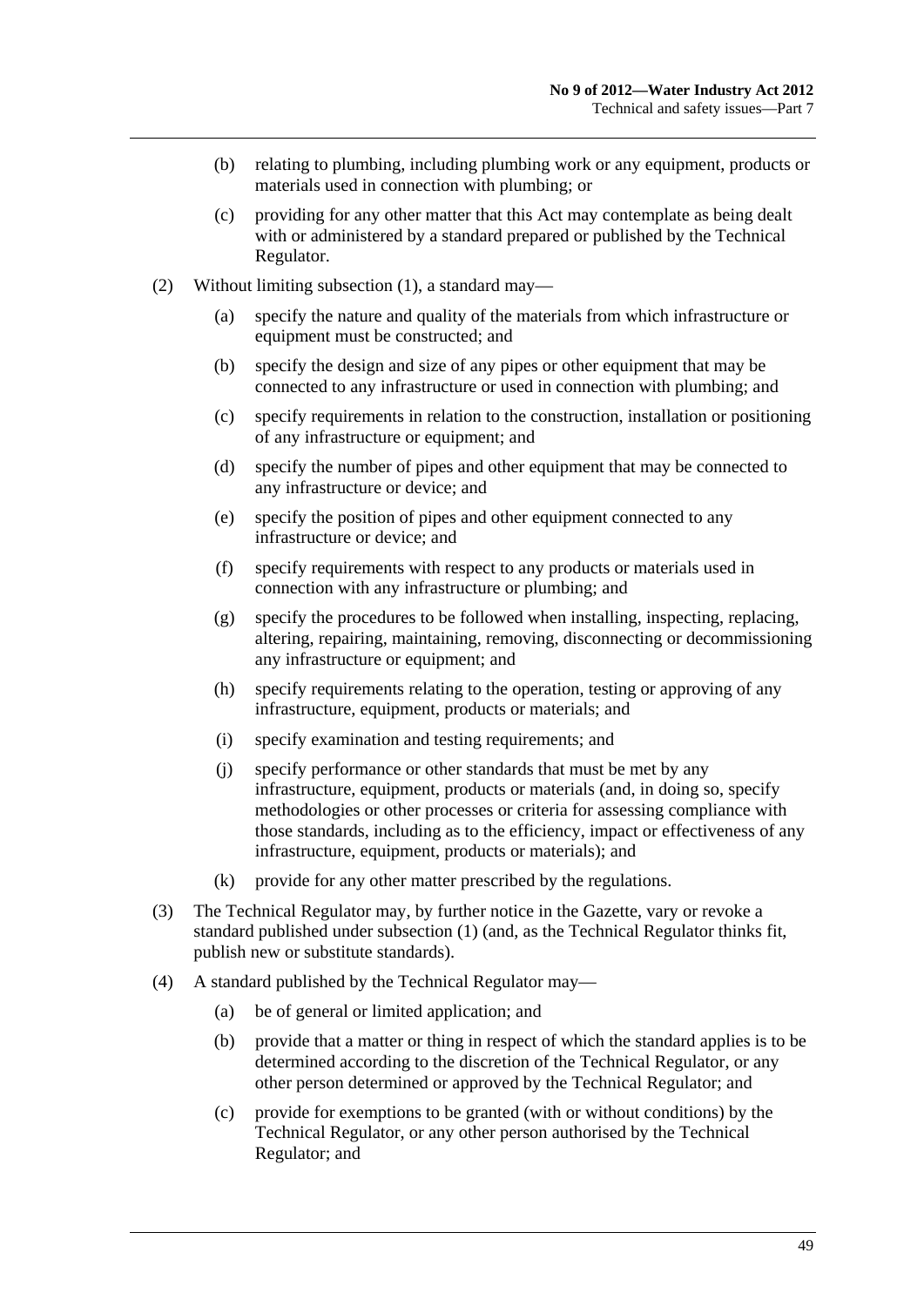- <span id="page-49-0"></span> (d) apply, adopt or incorporate, with or without modification, any code, standard or other document prepared or approved by a body or authority referred to in the standard as in force from time to time or as in force at a specified time.
- (5) If a code, standard or other document is applied, adopted or incorporated in a standard—
	- (a) a copy of the code, standard or other document must be kept available for inspection by members of the public, without charge and during normal office hours, at the office of the Technical Regulator; and
	- (b) in any legal proceedings, evidence of the contents of the code, standard or other document may be given by production of a document apparently certified by or on behalf of the Technical Regulator as a true copy of the code, standard or other document.
- (6) The Minister must, within 14 sitting days after the publication of a standard, or the variation of a standard, cause a copy of the standard or the variation (as the case may be) to be laid before both Houses of Parliament.
- (7) If either House of Parliament—
	- (a) passes a resolution disallowing a standard laid before it under [subsection \(6\)](#page-49-0), then the standard ceases to have effect;
	- (b) passes a resolution disallowing a variation laid before it under [subsection \(6\)](#page-49-0), then the variation ceases to have effect (and the relevant standard will, from that time, apply as if it has not been varied by that variation).
- (8) A resolution is not effective for the purposes of [subsection \(7\)](#page-49-0) unless passed in pursuance of a notice of motion given within 14 sitting days (which need not fall within the same session of Parliament) after the day on which the standard or variation (as the case may be) is laid before the House.
- (9) If a resolution is passed under [subsection \(7\),](#page-49-0) notice of that resolution must forthwith be published in the Gazette.
- (10) Subsections  $(6)$ ,  $(7)$  and  $(8)$  do not apply—
	- (a) to the variation of a standard if the Minister certifies, on the advice of the Technical Regulator, that the variation constitutes a minor variation to an existing standard (including a standard that has adopted a national code or standard prepared by another body or authority); or
	- (b) in any other circumstance prescribed by the regulations.

### **67—Performance of regulated work**

 (1) Any work to which this subsection applies must be carried out by a person with qualifications or experience recognised by regulations made for the purposes of this section.

Maximum penalty: \$5 000.

- (2) A person to whom this subsection applies who carries out specified work—
	- (a) in relation to any infrastructure that is used in the water industry; or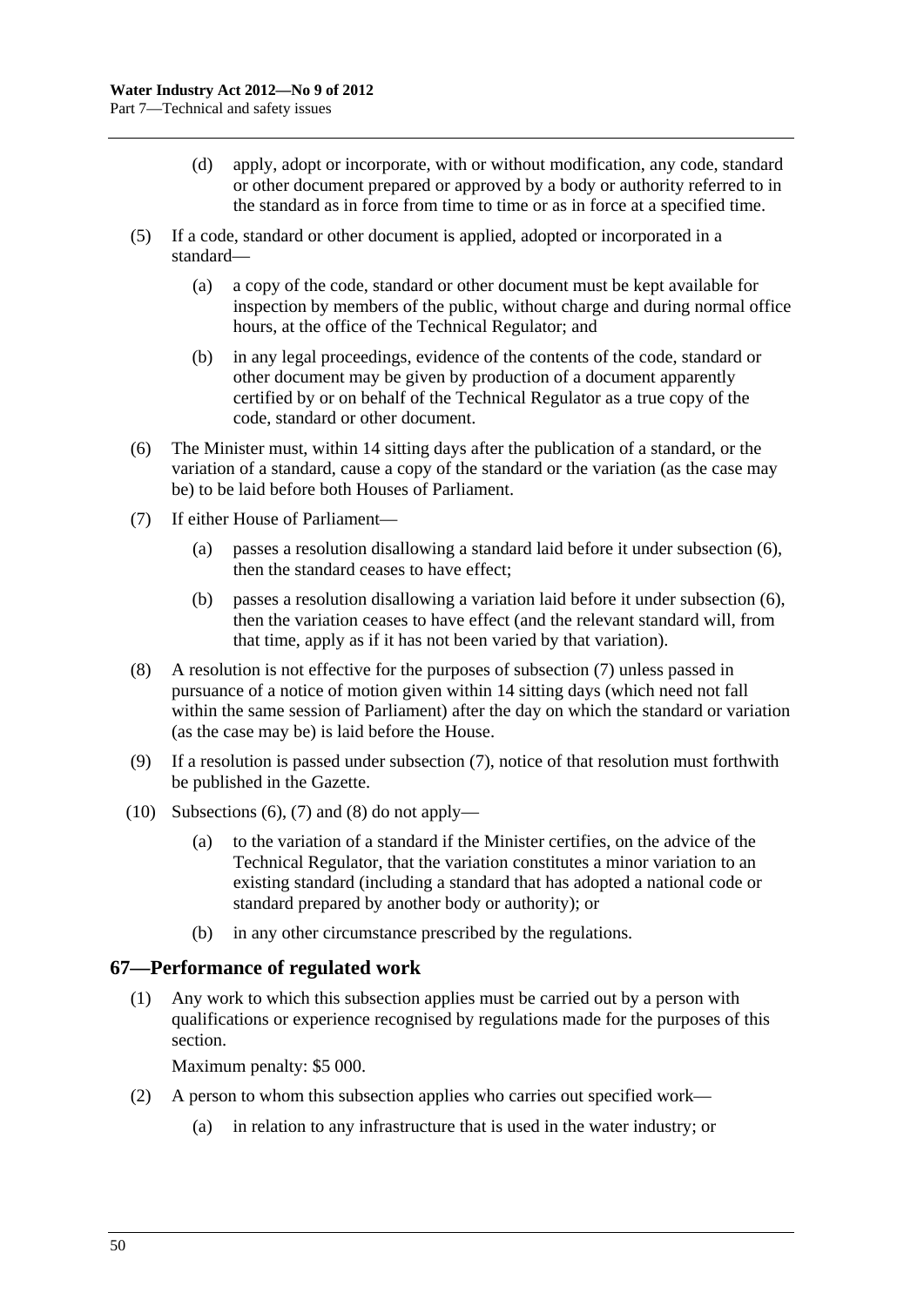- <span id="page-50-0"></span> (b) in relation to any equipment connected to, or used in connection with, any infrastructure that is used in the water industry (including on the customer's side of any connection point); or
- (c) without limiting [paragraph \(b\)](#page-50-0)—in connection with plumbing (including on the customer's side of any connection point),

must ensure that—

- (d) the work is carried out as required by a standard published under this Part; and
- (e) examinations and tests are carried out as required by standards published under this Part.

Maximum penalty: \$5 000.

- (3) A standard published by the Technical Regulator under this Part may—
	- (a) specify work to which [subsection \(1\)](#page-49-0) applies; and
	- (b) specify persons to whom [subsection \(2\)](#page-49-0) applies.

#### **68—Responsibilities of water industry entity**

- (1) A water industry entity must, in relation to—
	- (a) any infrastructure used by the entity in the water industry; or
	- (b) any equipment connected to, or any equipment, products or materials used in connection with, any infrastructure used by the entity in the water industry,

take reasonable steps to ensure that—

- (c) the infrastructure, equipment, products or materials comply with, and are used in accordance with, technical and safety requirements specified by—
	- (i) standards published under this Part; and
	- (ii) any other technical or safety requirements or standards specified from time to time by the Technical Regulator; and
- (d) the infrastructure, equipment, products or materials are safe and in good working order.

Maximum penalty: \$250 000.

- (2) Without limiting [subsection \(1\),](#page-50-0) the Technical Regulator may, at any time and as the Technical Regulator thinks fit, require a water industry entity—
	- (a) to prepare and periodically revise a safety, reliability, maintenance and technical management plan dealing with matters prescribed by regulation in accordance with any requirements specified by the Technical Regulator; and
	- (b) to obtain the approval of the Technical Regulator to the plan and any revision; and
	- (c) to comply with the plan as approved from time to time; and
	- (d) to audit from time to time the entity's compliance with the plans and report the results of those audits to the Technical Regulator.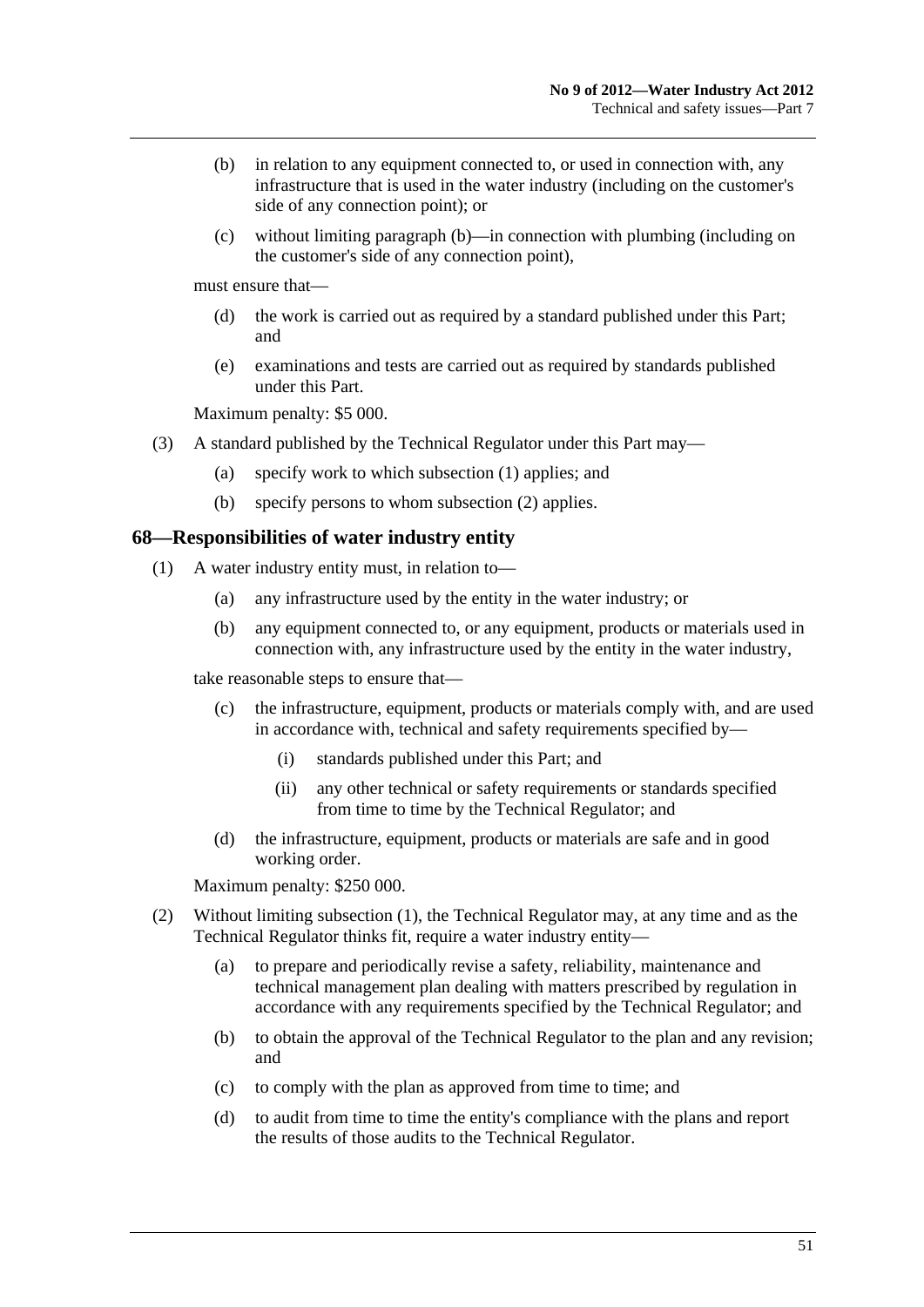<span id="page-51-0"></span> (3) A water industry entity must not, without reasonable excuse, fail to comply with a requirement under [subsection \(2\).](#page-50-0)

Maximum penalty: \$250 000.

### **69—Responsibilities of customers**

- (1) A customer who is supplied with a retail service must—
	- (a) ensure that any equipment located on his or her premises that is relevant to the operation of that service (being equipment located on the customer's side of the connection point) complies with any relevant technical or safety requirements and is kept in good repair; and
	- (b) take reasonable steps to prevent—
		- (i) any water running to waste on the premises; or
		- (ii) any waste material that should be discharged into a sewerage system to escape.

Maximum penalty: \$2 500.

- (2) For the purposes of ensuring under this section that any equipment complies with any technical or safety requirements, a person may, subject to the regulations, rely on any certificate of compliance issued under a scheme (if any or if relevant) established or approved by the Technical Regulator for the purposes of this Part.
- (3) If a person fails to comply with [subsection \(1\),](#page-51-0) the Technical Regulator or the water industry entity providing the service may disconnect the supply of water to the place, or the collection of sewerage from the place, or restrict the supply of services to that place.
- (4) If an authorised officer or a water industry officer seeks to enter a place for the purposes of taking action under [subsection \(3\)](#page-51-0) and entry is refused, the authorised officer or water industry officer may do so under a warrant under [Part 10](#page-63-0).
- (5) An authorised officer or a water industry officer may not enter a place under a warrant unless accompanied by a police officer.

### **70—Prohibition of sale or use of unsuitable items**

- (1) If, in the Technical Regulator's opinion, a particular component or component of a particular class is, or is likely to become, unsuitable for use in connection with the supply of water or the removal or treatment of sewerage, the Technical Regulator may prohibit the sale or use (or both sale and use) of the component or components of the relevant class.
- (2) If, in the Technical Regulator's opinion, a particular component or component of a particular class is, or is likely to become, unsuitable for use in connection with the supply of water or the removal or treatment of sewerage, the Technical Regulator may require traders who have sold the component in the State—
	- (a) to take specified action to recall the component from use; and
	- $(b)$
- (i) to take specified action to render the component suitable for use; or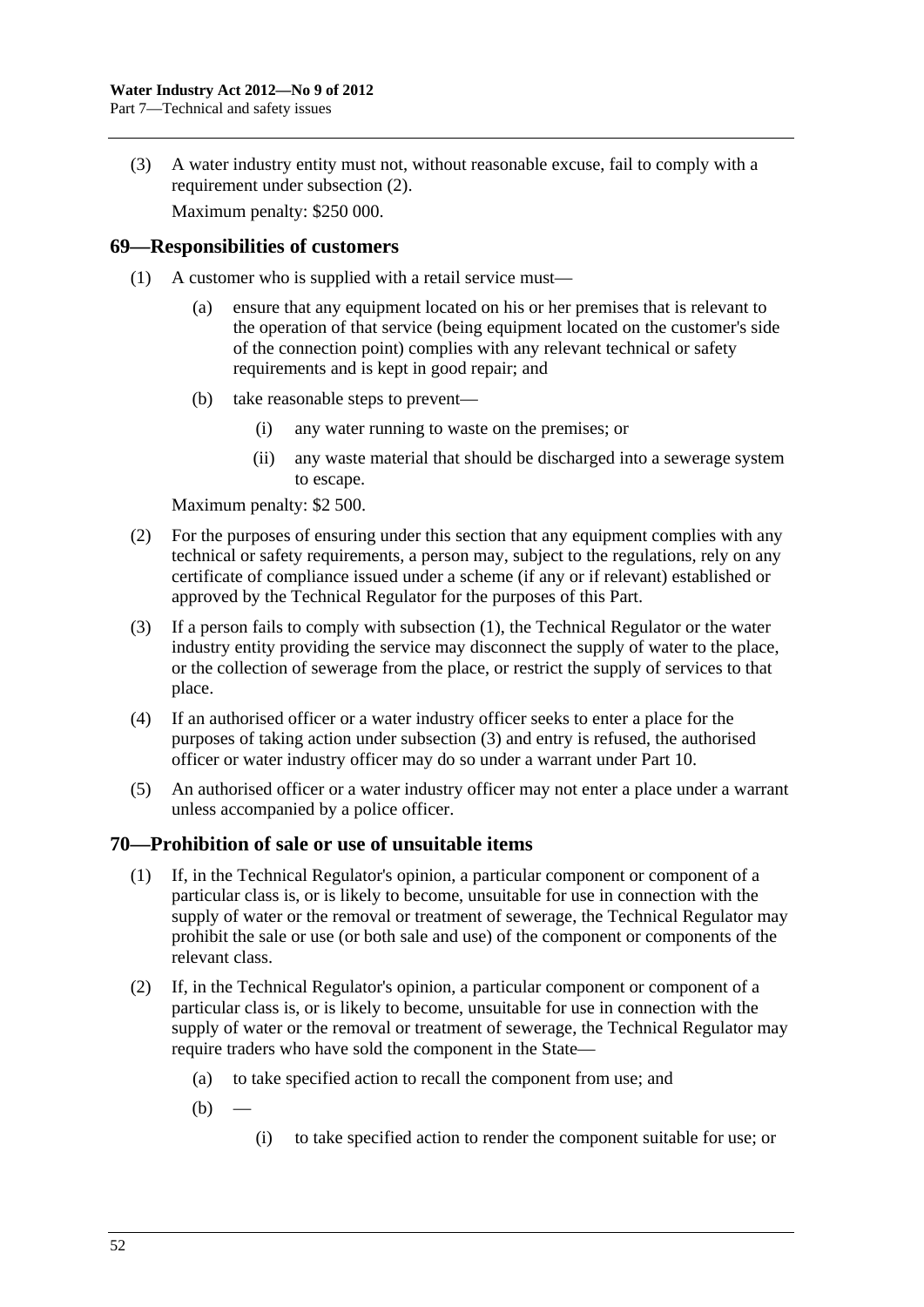- (ii) if it is not practicable to render the component suitable for use or the trader chooses not to do so—to refund the purchase price on return of the component.
- <span id="page-52-0"></span> (3) A prohibition or requirement is imposed under this section—
	- (a) by notice in writing given personally or by post to the person to whom it is addressed; or
	- (b) if addressed to a class of persons, or the public generally—by public notice,

and may be varied or revoked in the same way.

 (4) A person must not contravene or fail to comply with a prohibition or requirement under this section.

Maximum penalty: \$10 000.

- (5) The Technical Regulator is not obliged to conduct a hearing or invite submissions in connection with the exercise of a power under this section if the Technical Regulator considers that urgent action is required.
- (6) In this section—

*component* means a component for any infrastructure, equipment, product or material used in or in connection with the water industry or in connection with plumbing.

### **71—Public warning statements about unsuitable components, practices etc**

- (1) The Technical Regulator may, if satisfied that it is in the public interest to do so, make a public statement identifying and giving warnings or information about any of the following:
	- (a) components for any relevant equipment that, in the opinion of the Technical Regulator, are or are likely to become unsuitable for use and persons who supply the components;
	- (b) uses of relevant equipment or components for relevant equipment, or installation practices, that, in the opinion of the Technical Regulator, are unsuitable;
	- (c) uses of products or materials that, in the opinion of the Technical Regulator, are unsuitable;
	- (d) any other practices or circumstances associated with relevant equipment or components for relevant equipment.
- (2) A statement under [subsection \(1\)](#page-52-0) may identify particular equipment, components, services, practices and persons.
- (3) Neither the Technical Regulator nor the Crown incurs any liability for a statement made by the Technical Regulator in good faith in the exercise or purported exercise of powers under this section.
- (4) No liability is incurred by a person for publishing in good faith—
	- (a) a statement referred to in [subsection \(3\)](#page-52-0); or
	- (b) a fair report or summary of such a statement.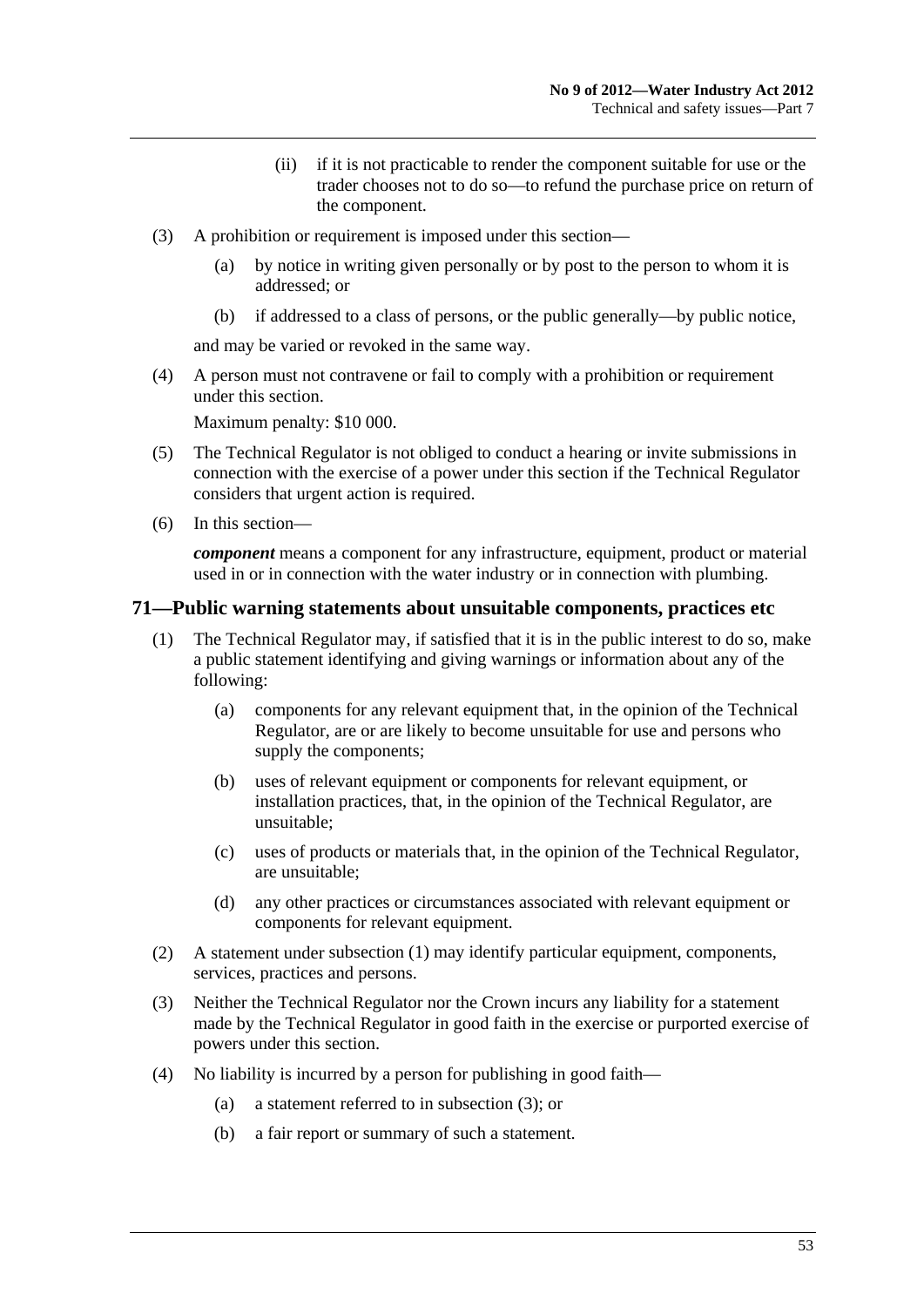- <span id="page-53-0"></span> (5) The Technical Regulator is not obliged to conduct a hearing or invite submissions in connection with the exercise of a power under this section if the Technical Regulator considers that urgent action is required.
- (6) In this section—

*relevant equipment* means any equipment that may be used in connection with any infrastructure used in or in connection with the water industry or in connection with plumbing (including on the customer's side of any connection point).

# **Part 8—Enforcement**

## **Division 1—Appointment of authorised officers**

### **72—Appointment of authorised officers**

- (1) The Minister may appoint a person to be an authorised officer.
- (2) An authorised officer may (but need not be) a Public Service employee.
- (3) An authorised officer may be assigned to assist 1 or more of—
	- (a) the Minister;
	- (b) the Commission:
	- (c) the Technical Regulator,

as the Minister considers appropriate.

 (4) An authorised officer will, in the performance of functions and the exercise of powers, be subject to control and direction by an entity referred to in [subsection \(3\)](#page-53-0) under a scheme established by the Minister after consultation with the Commission and the Technical Regulator.

### **73—Conditions of appointment**

- (1) An authorised officer may be appointed for a stated term or for an indefinite term that continues while the officer holds a stated office or position.
- (2) An authorised officer holds office on the conditions stated in the instrument of appointment.
- (3) An authorised officer may resign by written notice given to the Minister.
- (4) An authorised officer may be removed from office by the Minister.

### **74—Identity cards**

- (1) An authorised officer must be issued with an identity card in a form approved by the Minister—
	- (a) containing a photograph of the person taken for the purpose; and
	- (b) stating that the person is an authorised officer for the purposes of this Act; and
	- (c) containing any other information determined by the Minister for the purposes of this section.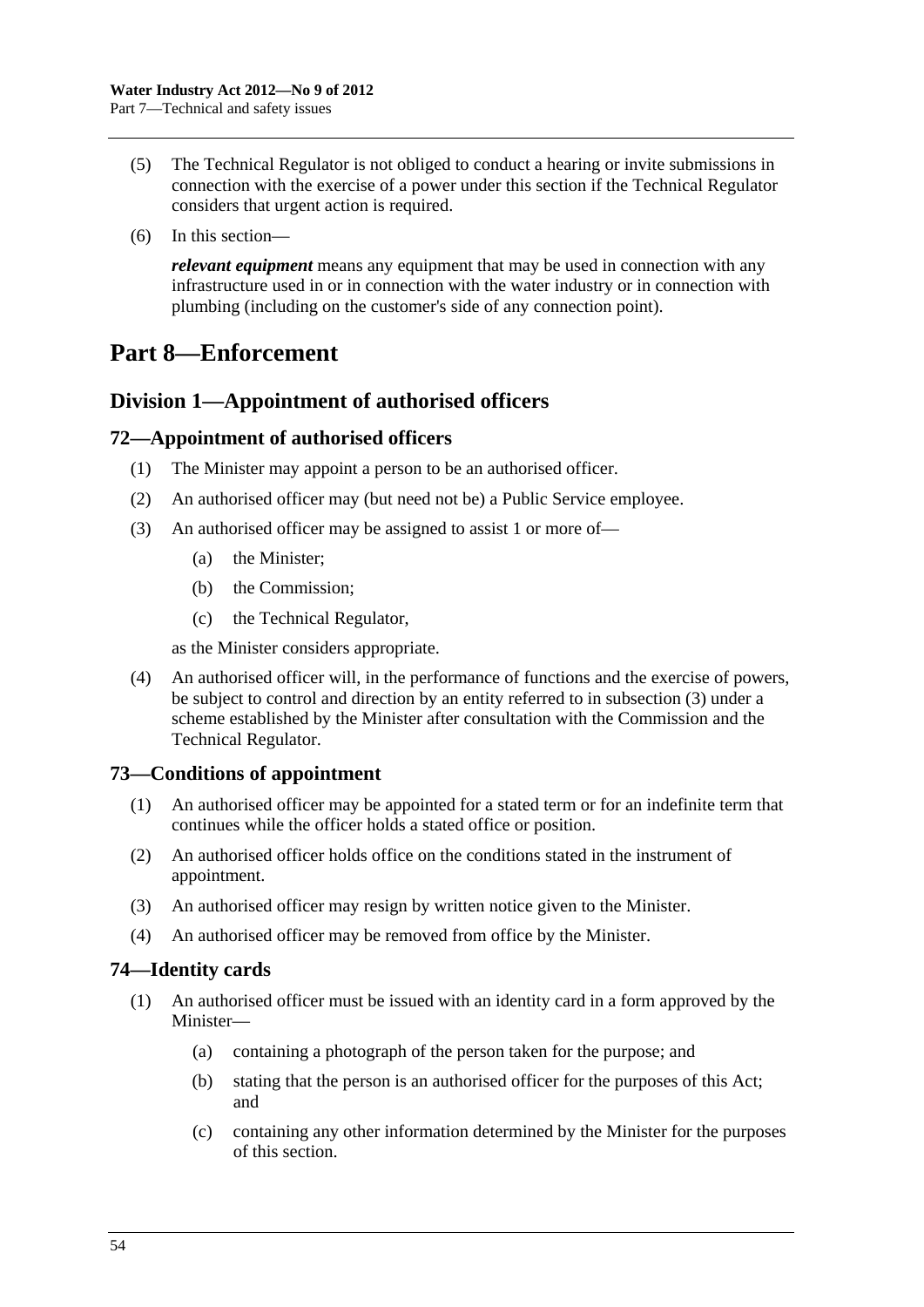- <span id="page-54-0"></span> (2) The identity card must be issued as soon as is reasonably practicable after the appointment is made (but an authorised officer is not prevented from exercising powers under this Act just because an identity card is yet to be issued).
- (3) An authorised officer must, at the request of a person in relation to whom the officer intends to exercise any powers under this Act, produce for the inspection of the person his or her identity card (unless the identity card is yet to be issued).

## **Division 2—General powers of authorised officers**

## **75—Power of entry**

- (1) An authorised officer may, as reasonably required for the purposes of the administration or enforcement of this Act, enter and remain in any place.
- (2) When an authorised officer enters a place under this section, the authorised officer—
	- (a) may be accompanied by such assistants as the authorised officer considers necessary or appropriate; and
	- (b) may take any vehicles or equipment the authorised officer considers necessary or appropriate for the functions the authorised officer is to carry out in the place.
- (3) An authorised officer may use reasonable force to enter a place under this Part if—
	- (a) the entry is authorised under a warrant under [Part 10](#page-63-0); or
	- (b) the entry is necessary in an emergency.
- (4) An authorised officer must be accompanied by a police officer—
	- (a) when entering a place under a warrant; or
	- (b) if it is practicable to do so, when entering a place by force in an emergency.

### **76—Inspection powers**

- (1) An authorised officer who enters a place under this Part may—
	- (a) ask questions of any person found in the place; and
	- (b) inspect, examine or test any infrastructure, plumbing, equipment, product, materials or other thing, or any substance, located or found at the place; and
	- (c) require any person to state his or her full name and address and to produce evidence of his or her identity; and
	- (d) take and remove samples of any substance or other thing found or located at the place; and
	- (e) require any person to produce any plans, specifications, books, papers or documents; and
	- (f) examine, copy and take extracts from any plans, specifications, books, papers or documents; and
	- (g) take photographs, films or video recordings; and
	- (h) take measurements, make notes and carry out tests; and
	- (i) disconnect, close, turn off or remove any infrastructure or equipment; and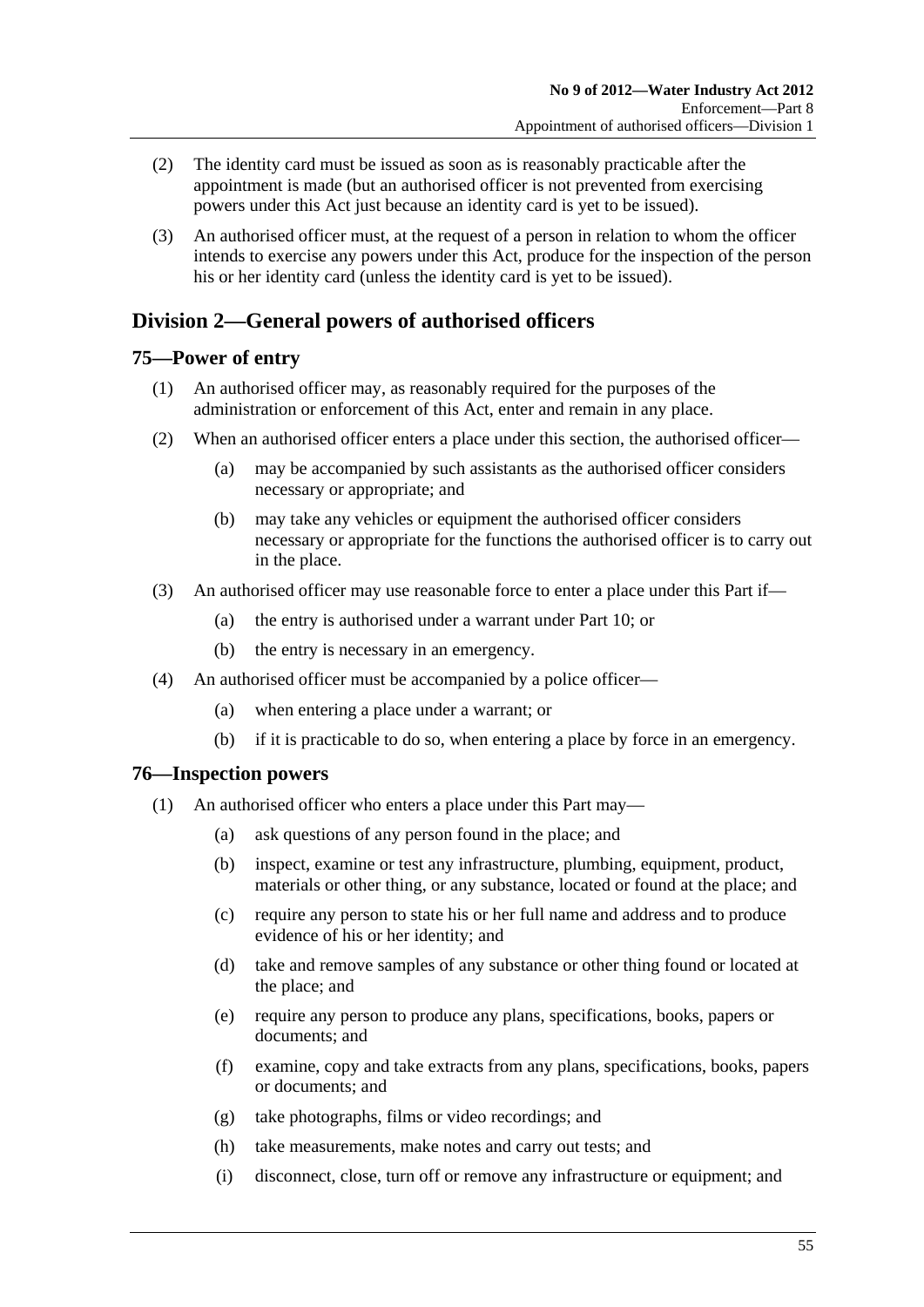- (j) open or reconnect any infrastructure or equipment; and
- (k) remove any substance or object that may constitute evidence of the commission of an offence against this Act; and
- (l) exercise any other power prescribed by the regulations.
- (2) If an authorised officer takes possession of an object that may be evidence of an offence—
	- (a) the authorised officer must give the occupier of the place a receipt for the object; and
	- (b) the object must be returned to its owner
		- if proceedings for an offence are not commenced within 6 months after the authorised officer takes possession of the object—at the end of that period; or
		- (ii) if such proceedings are commenced within that period—on completion of the proceedings, unless the court, on application by the Minister, Commission or Technical Regulator, orders confiscation of the object.
- (3) A court may order the confiscation of an object of which an authorised officer has taken possession under [subsection \(1\)](#page-54-0) if of the opinion that the object has been used for the purpose of committing an offence or there is some other proper reason for ordering its confiscation.
- (4) If the court orders the confiscation of an object, the Minister, the Commission or Technical Regulator may dispose of the object.
- (5) A person who—
	- (a) having been asked a question under this section, does not answer the question to the best of his or her knowledge, information and belief; or
	- (b) being the person in charge of a place subject to an inspection and having been required to provide reasonable assistance to facilitate the inspection, refuses or fail to provide such assistance,

is guilty of an offence.

Maximum penalty: \$10 000.

## **Division 3—Specific powers in relation to infrastructure and equipment**

### **77—Disconnection of supply**

- (1) If an authorised officer finds that water is being supplied or consumed contrary to this Act, the authorised officer may disconnect the water supply.
- (2) If an authorised officer disconnects a water supply under this section, the officer must give written notice to the occupier of the relevant place—
	- (a) informing the occupier that the water supply has been disconnected under this section; and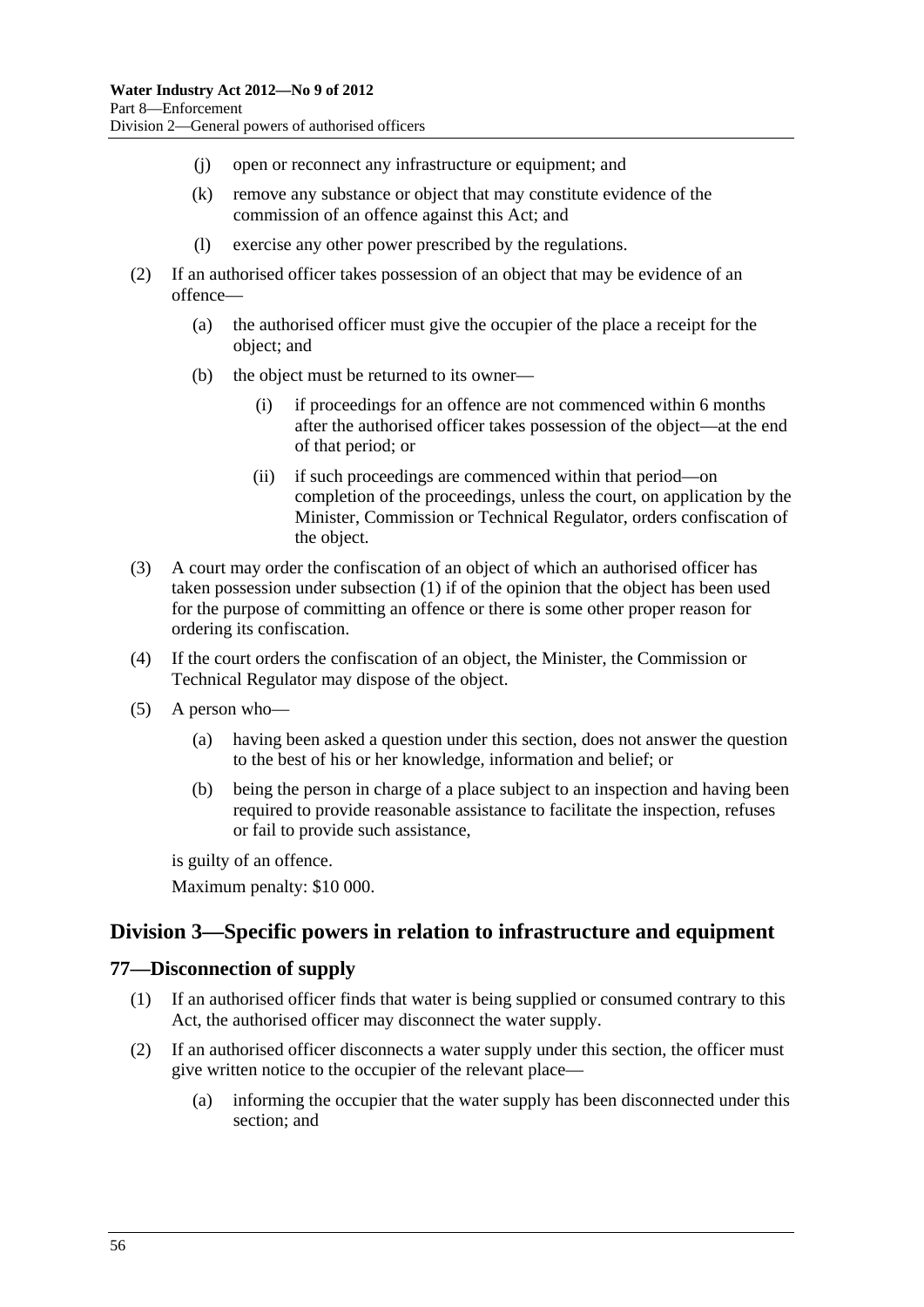- <span id="page-56-0"></span> (b) directing that the water supply must not be reconnected until arrangements have been made to the satisfaction of an authorised officer to ensure against future contravention of this Act.
- (3) If a water supply has been disconnected under this section, a person must not reconnect the water supply, or have it reconnected, without the approval of an authorised officer.

Maximum penalty: \$10 000.

## **78—Power to make infrastructure etc safe**

- (1) If an authorised officer finds any water/sewerage infrastructure or any equipment, product or materials unsafe, the authorised officer may—
	- (a) disconnect the supply of water to the place, or the collection of sewerage from the place, or give a direction requiring any such disconnection;
	- (b) restrict the provision of any service;
	- (c) give a direction requiring the carrying out of work necessary to make the infrastructure, equipment, product or materials safe before any reconnection is made.
- (2) Subject to this section, a direction under this section must be given—
	- (a) in relation to water/sewerage infrastructure—to the water industry entity that operates the infrastructure;
	- (b) in relation to any equipment, product or materials—to the person in charge of the equipment, product or materials or the occupier of the place in which the equipment, product or materials are installed or located.
- (3) A direction under this section may be given by written notice or, if the authorised officer is of the opinion that immediate action is required, orally (but if the direction is given orally it must be confirmed in writing).
- (4) A person to whom a direction is given under this section—
	- (a) must comply with the direction; and
	- (b) if relevant, must not reconnect or permit the reconnection of the water supply or sewerage infrastructure (as the case may be) unless the work required by the direction under this section has been carried out, or an authorised officer approves the reconnection.

Maximum penalty: \$10 000.

## **Division 4—Related matters**

### **79—Power to require information or documents**

- (1) An authorised officer may require a person to provide information in the person's possession relevant to the administration or enforcement of this Act.
- (2) An authorised officer may require a person to produce documents in the person's possession that may be relevant to the administration or enforcement of this Act for inspection by the authorised officer.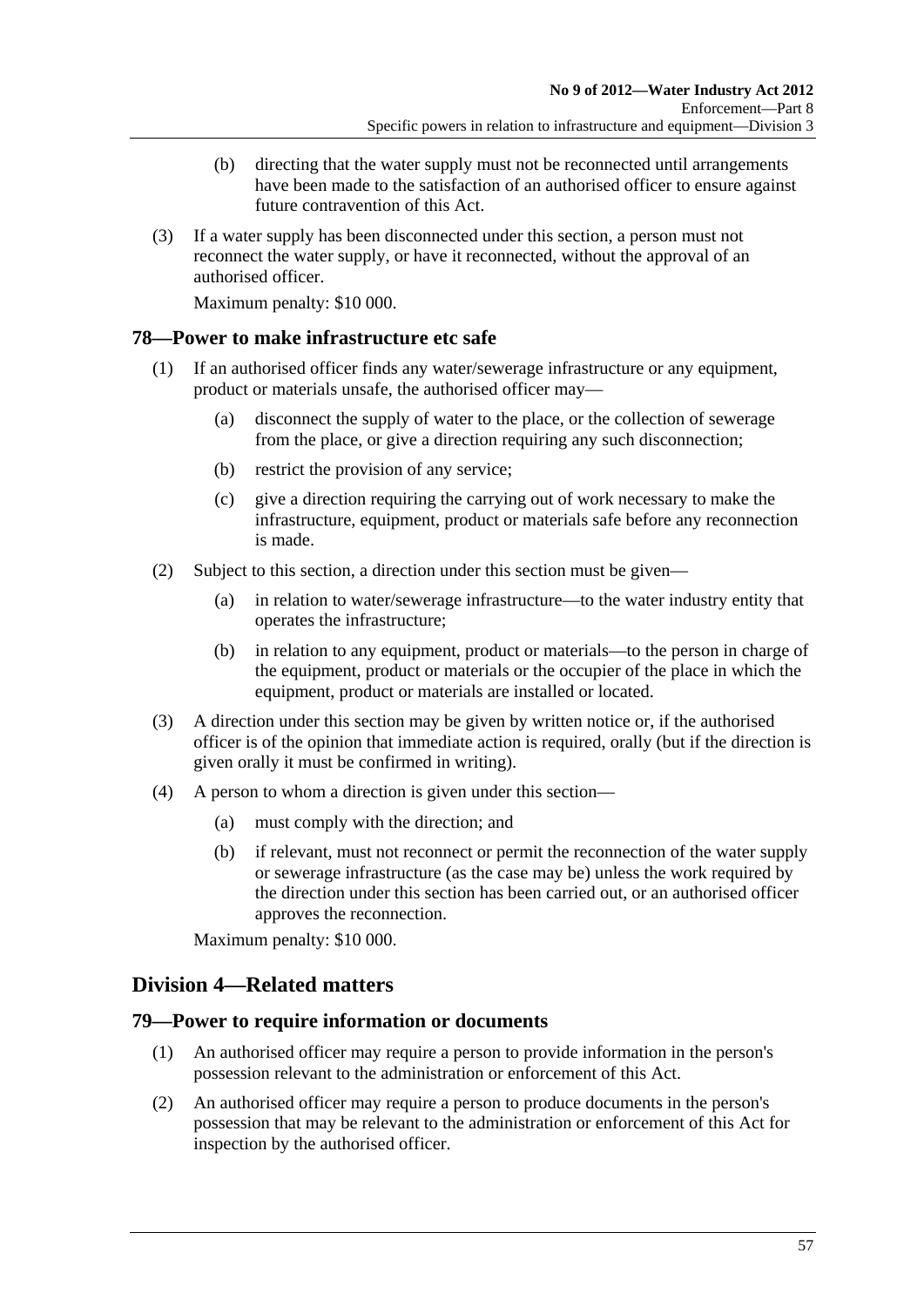<span id="page-57-0"></span> (3) A person must not, without reasonable excuse, fail to comply with a requirement under this section.

Maximum penalty: \$10 000.

(4) This section does not limit the operation of any other provision of this Act.

#### **80—Enforcement notices**

- (1) An authorised officer may issue a notice (an *enforcement notice*) under this section for the purpose of securing compliance with a requirement imposed by or under this Act (including a standard issued under [Part 7\)](#page-47-0).
- (2) A notice under this section—
	- (a) subject to [subsection \(3\)](#page-58-0), must be in the form of a written notice served on the person to whom it is issued; and
	- (b) must specify the person to whom it is issued (whether by name or by a description sufficient to identify the person); and
	- (c) may direct 2 or more persons to do something specified in the notice jointly; and
	- (d) without limiting any other provision, in the case of a notice that relates to a situation existing on any premises, may be issued to any person who—
		- (i) is the owner or occupier of the premises; or
		- (ii) has the management or control of the premises; and
	- (e) without limiting any other provision, may be issued to any person who has performed, or is performing, any work (including work on any premises owned or occupied by another person); and
	- (f) must state the grounds on which the notice is issued; and
	- (g) may impose any requirement reasonably required for the purpose for which the notice is issued including 1 or more of the following:
		- (i) a requirement that the person discontinue, or not commence, a specified activity indefinitely or for a specified period or until further notice from a relevant authority;
		- (ii) a requirement that the person take specified action in a specified way, and within a specified period or at specified times or in specified circumstances;
		- (iii) a requirement that the person comply with any specified standard or code published by the Technical Regulator or any other specified person or body referred to in the notice;
		- (iv) a requirement that the person undertake specified tests or monitoring;
		- (v) a requirement that the person furnish to a relevant authority specified results or reports;
		- (vi) a requirement prescribed by the regulations; and
	- (h) must state that the person may, within 14 days, apply for a review of the notice or institute an appeal against the notice under the provisions of this Act.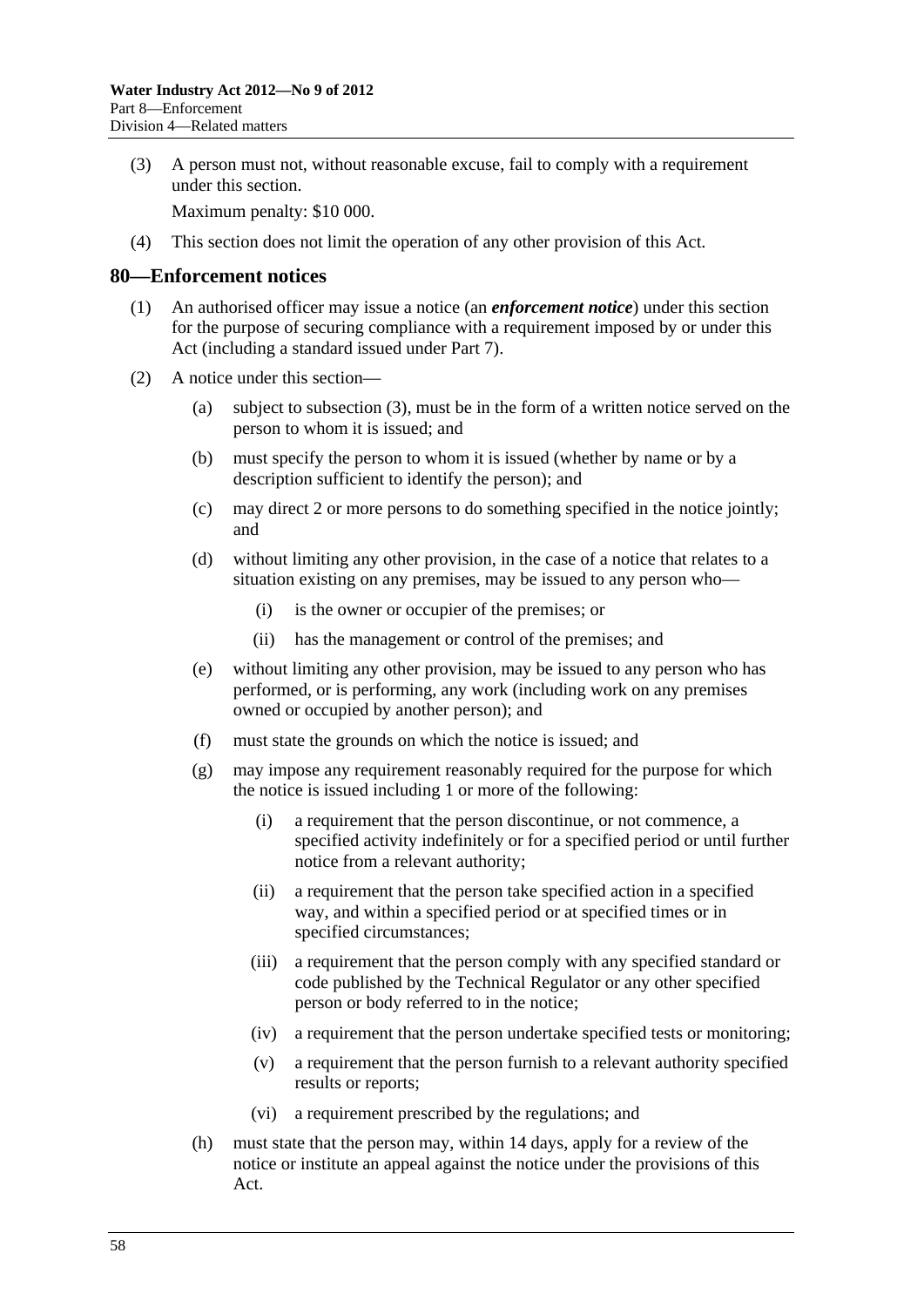- <span id="page-58-0"></span> (3) An authorised officer may, if of the opinion that urgent action is required, issue an emergency notice imposing a requirement of a kind referred to in subsection  $(2)(g)$  as reasonably required in the circumstances.
- (4) An emergency enforcement notice may be issued orally (and without compliance with a requirement to give preliminary notice) but, in that event, the person to whom the notice is issued must be advised forthwith of the person's right to appeal to the District Court against the order.
- (5) If an emergency enforcement notice is issued by an authorised officer, the notice will cease to have effect on the expiration of 72 hours from the time of issuing unless confirmed by a written notice served on the relevant person.
- (6) An authorised officer may, by written notice served on a person to whom a notice under this section has been issued, vary or revoke the notice.
- (7) A relevant authority may, by written notice served on a person to whom a notice under this section has been issued by the relevant authority, vary or revoke the notice.
- (8) A person to whom a notice is issued under this section must not, without reasonable excuse, fail to comply with the notice.

Maximum penalty: \$25 000.

 (9) A person must not hinder or obstruct a person complying with a notice under this section.

Maximum penalty: \$25 000.

- (10) If the requirements of a notice under this section are not complied with, a relevant authority may take any action required by the notice.
- (11) Action to be taken by a relevant authority under [subsection \(10\)](#page-58-0) may be taken on the relevant authority's behalf by an authorised officer or another person authorised by the relevant authority for the purpose.
- (12) A person taking action under [subsection \(10\)](#page-58-0) or [\(11\)](#page-58-0) may enter any premises at any reasonable time.
- (13) The reasonable costs and expenses incurred by a relevant authority in taking action under [subsections \(10\)](#page-58-0) and [\(11\)](#page-58-0) may be recovered by the relevant authority as a debt from the person who failed to comply with the requirements of the notice.
- (14) If an amount is recoverable from a person by a relevant authority under this section, the relevant authority may, by notice in writing to the person, fix a period, being not less than 28 days from the date of the notice, within which the amount must be paid by the person, and, if the amount is not paid by the person within that period, the person is liable to pay interest charged at the prescribed rate per annum on the amount unpaid.
- (15) In this section—

*relevant authority* means—

- (a) the Minister; or
- (b) the Commission; or
- (c) the Technical Regulator.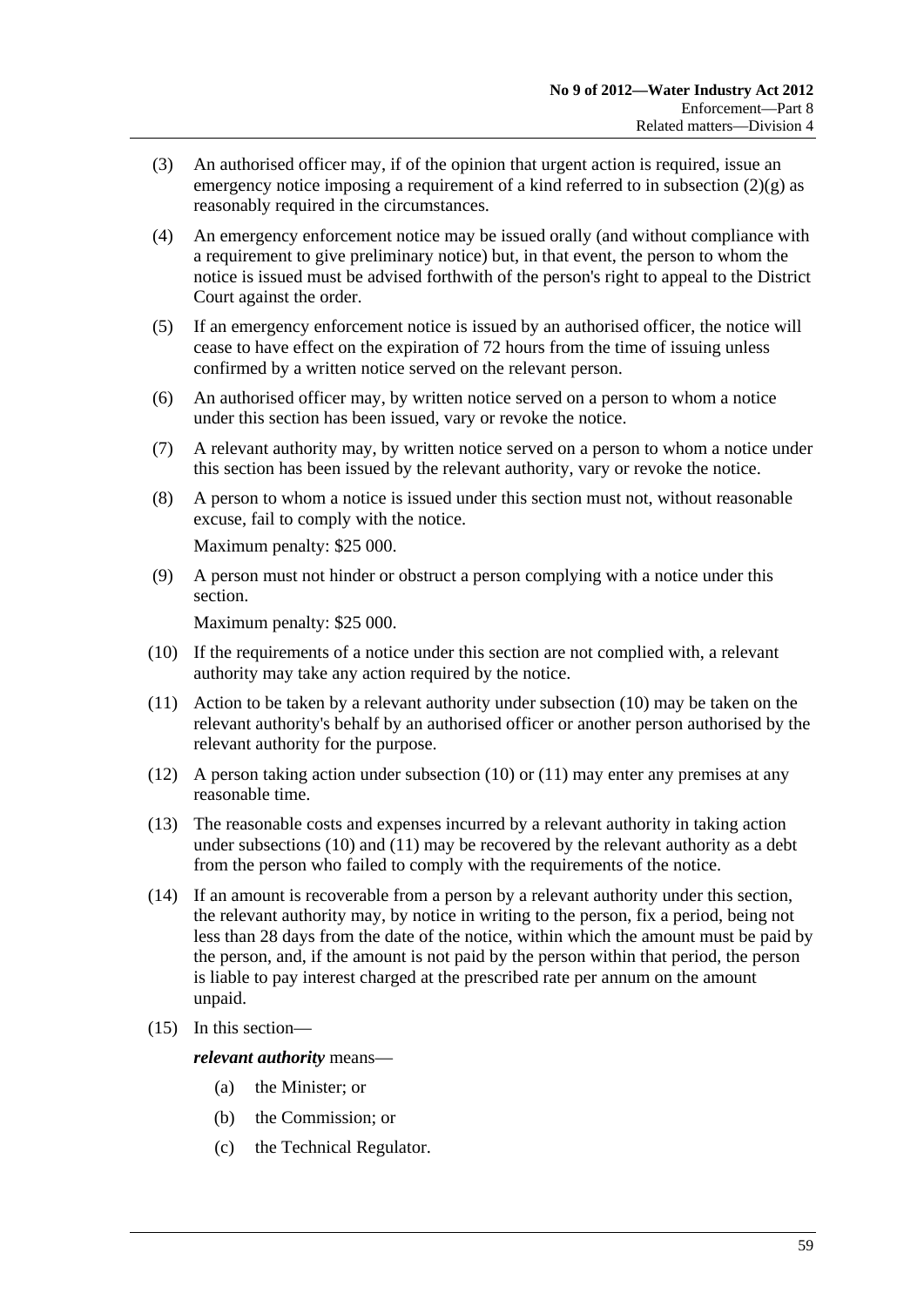### **81—Self-incrimination**

A natural person is not required to give information or produce a document under this Part if the answer to the question or the contents of the document would tend to incriminate the person of an offence.

#### **82—Warning notices and assurances**

- (1) If it appears to the Commission that a person has contravened a provision of [Part 4,](#page-16-0) the Commission may issue a warning notice to the person—
	- (a) informing the person that the Commission considers that the contravention has occurred; and
	- (b) providing the person with the option—
		- (i) to the extent that the contravention is capable of being rectified—to take action specified in the notice to rectify the contravention within the period specified in the notice; and
		- (ii) to give the Commission an assurance, in the terms specified in the notice, and within the period specified in the notice, that the person will avoid a future such contravention.
- (2) If it appears to the Technical Regulator that a person has contravened a provision of [Part 7,](#page-47-0) the Technical Regulator may issue a warning notice to the person—
	- (a) informing the person that the Technical Regulator considers that the contravention has occurred; and
	- (b) providing the person with the option—
		- (i) to the extent that the contravention is capable of being rectified—to take action specified in the notice to rectify the contravention within the period specified in the notice; and
		- (ii) to give the Technical Regulator an assurance, in the terms specified in the notice, and within the period specified in the notice, that the person will avoid a future such contravention.
- (3) A warning notice issued under this section, and an assurance given under this section, must be in writing.
- (4) The action that may be specified in a warning notice to rectify a contravention may include action to remedy adverse consequences of the contravention, for example (without limitation)—
	- (a) the refunding of an amount wrongly paid to the person as a result of the contravention; or
	- (b) the payment of compensation to a person who has suffered loss, damage or injury as a result of the contravention; or
	- (c) the disclosure of information; or
	- (d) the publication of advertisements relating to the contravention or relating to action to rectify or remedy the contravention.
- (5) The Commission or the Technical Regulator may, by written notice to a person, vary a warning notice issued to the person.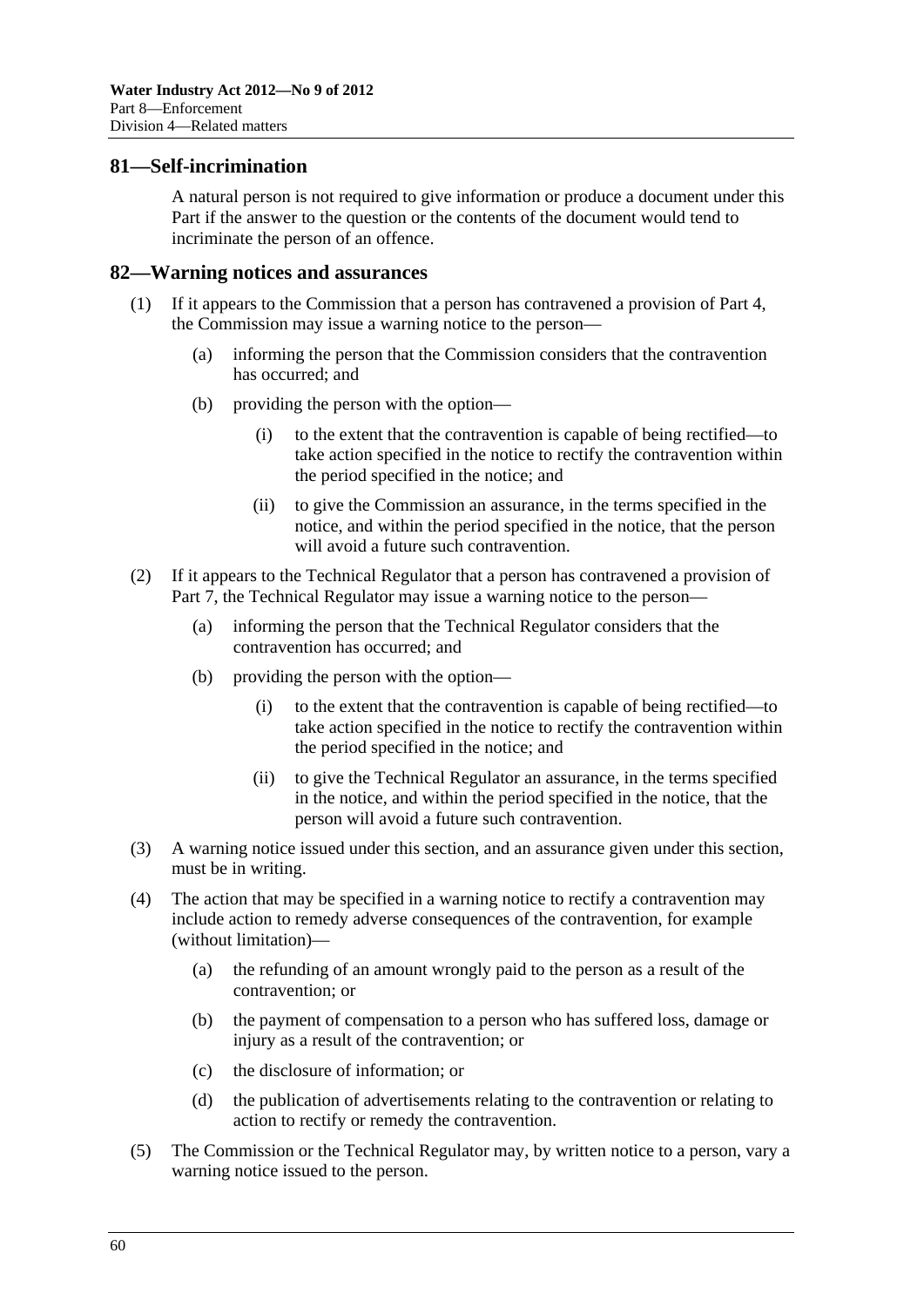- <span id="page-60-0"></span> $(6)$  If—
	- (a) the Commission or the Technical Regulator issues a warning notice to a person; and
	- (b) the person—
		- (i) fails to take action specified in the notice to rectify the contravention within the period specified in the notice; or
		- (ii) fails to give the Commission or the Technical Regulator, as the case requires, an assurance in the terms specified in the notice within the period specified in the notice; or
		- (iii) contravenes an assurance given by the person in response to the notice,

then the Commission or the Technical Regulator may proceed against the person in respect of the contravention to which the notice relates (but if the person takes up the option provided by the notice, and does not fall within the ambit of [paragraph \(b\)](#page-60-0), then the person is not liable to be prosecuted for the contravention).

- (7) In connection, with the operation of the preceding subsections—
	- (a) the Commission must keep a register of warning notices issued by the Commission under this section, and a register of assurances given to the Commission under this section; and
	- (b) the Technical Regulator must keep a register of warning notices issued by the Technical Regulator under this section, and a register of assurances given to the Technical Regulator under this section.
- (8) A person may, without payment of a fee, inspect a register kept under [subsection \(7\)](#page-60-0).

### **83—Injunctions**

- (1) If the District Court is satisfied, on the application of the Minister, the Commission, the Technical Regulator or any other person, that a person has engaged or proposes to engage in conduct that constitutes or would constitute a contravention of this Act, the Court may grant an injunction in such terms as the Court determines to be appropriate.
- (2) If the District Court is satisfied, on the application of the Minister, the Commission, or the Technical Regulator, that a person has engaged in conduct constituting a contravention of this Act, the Court may grant an injunction requiring that person to take specified action to remedy any adverse consequence of that conduct.
- (3) The action that may be required by an injunction to remedy adverse consequences of conduct constituting a contravention may include (without limitation)—
	- (a) the refunding of an amount wrongly paid as a result of the contravention; or
	- (b) the payment of compensation to a person who has suffered loss, damage or injury as a result of the contravention; or
	- (c) the making good or restoration of any condition or situation; or
	- (d) the disclosure of information; or
	- (e) the publication of advertisements relating to the contravention or relating to action to rectify or remedy the contravention.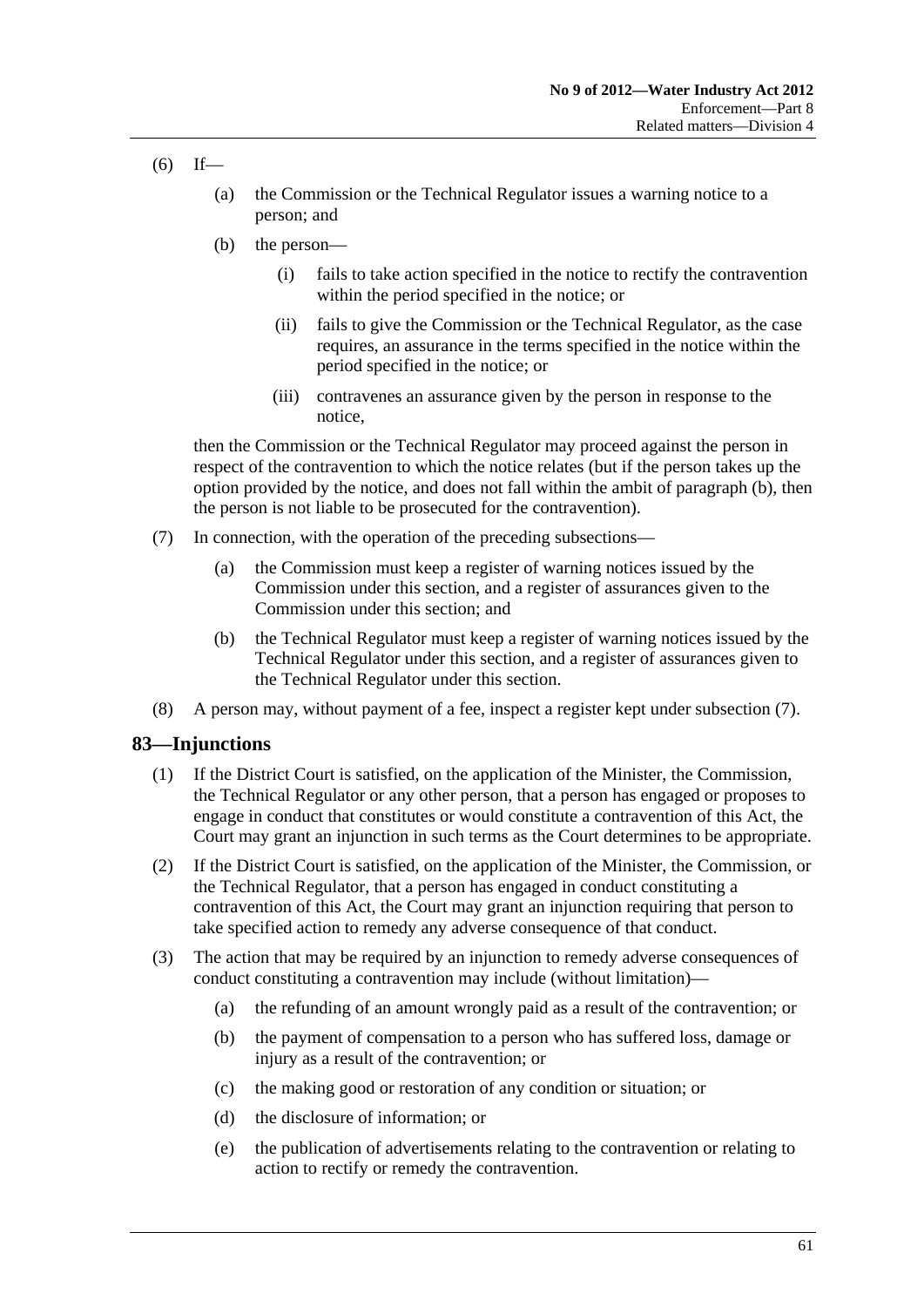- <span id="page-61-0"></span> (4) An injunction may be granted by the District Court under this section—
	- (a) in proceedings in which the Court convicts a person of an offence to which the application relates; or
	- (b) in proceedings brought before the Court for the purpose of obtaining the injunction.
- (5) The power of the District Court to grant an injunction restraining a person from engaging in conduct may be exercised—
	- (a) whether or not it appears to the Court that the person intends to engage again, or to continue to engage, in conduct of that kind; and
	- (b) whether or not the person has previously engaged in conduct of that kind; and
	- (c) whether or not there is an imminent danger of substantial damage to any other person if the person engages in conduct of that kind.
- (6) The power of the District Court to grant an injunction requiring a person to do an act or thing may be exercised—
	- (a) whether or not it appears to the Court that the person intends to refuse or fail again, or to continue to refuse or fail, to do that act or thing; and
	- (b) whether or not the person has previously refused or failed to do that act or thing; and
	- (c) whether or not there is an imminent danger of substantial damage to any other person if the person refuses or fails to do that act or thing.
- (7) An interim injunction may be granted under this section pending final determination of the application.
- (8) A final injunction may, by consent of the parties, be granted under this section without proof that proper grounds for the injunction exist.
- (9) Where the Minister, the Commission or the Technical Regulator applies for an injunction under this section, no undertaking as to damages will be required.
- (10) The Minister may give an undertaking as to damages or costs on behalf of some other applicant and, in that event, no further undertaking will be required.
- (11) An injunction under this section may be rescinded or varied at any time.
- (12) A reference in this section to the District Court is a reference to the Court in any of its Divisions.

# **Part 9—Reviews and appeals**

### **84—Review of decisions by Commission or Technical Regulator**

- (1) Subject to this section, an application may be made to—
	- (a) the Commission by an applicant for the issue or variation of the terms or conditions of a licence under [Part 4](#page-16-0), or for agreement to the transfer of such a licence, for review of a decision of the Commission to refuse the application; or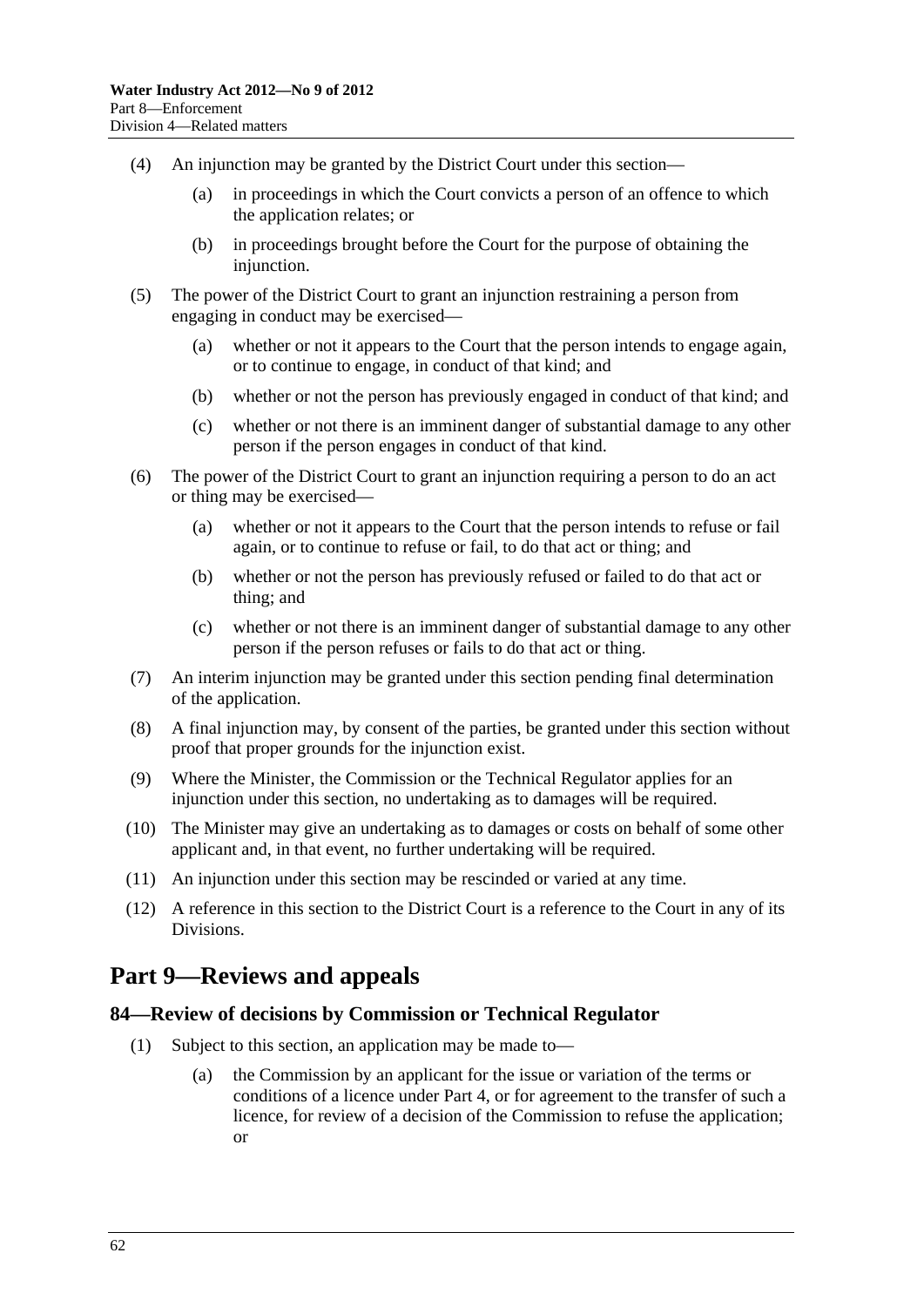- (b) the Commission by a water industry entity for review of a decision of the Commission under [Part 4](#page-16-0) to suspend or cancel the entity's licence or to vary the terms or conditions of the entity's licence; or
- (c) the Technical Regulator by a person to whom a direction has been given under this Act by the Technical Regulator or an authorised officer for review of the decision to give the direction; or
- (d) the Technical Regulator by a person affected by the decision for review of a decision of an authorised officer or a water industry officer to disconnect or restrict a supply of water to a place, or the collection of sewage from a place, or to restrict the provision of a service.
- (2) An application may not be made under [subsection \(1\)](#page-61-0) in relation to—
	- (a) the exercise of a power of an authorised officer under [Part 8 Division 2;](#page-54-0) or
	- (b) a decision to issue an enforcement notice under [Part 8 Division 4,](#page-56-0) or any matter associated with the requirements or enforcement of such a notice.
- (3) An application for review under this section must—
	- (a) be in writing; and
	- (b) set out the decision to which the application relates; and
	- (c) set out in detail the grounds on which the applicant seeks review and the decision sought on the review; and
	- (d) be accompanied by any information that the applicant considers should be taken into account by the Commission or the Technical Regulator on the review; and
	- (e) be lodged with the Commission or the Technical Regulator—
		- (i) in the case of a decision relating to a licence or application for a licence—within 10 working days after written notice of the decision is given to the water industry entity or applicant;
		- (ii) in the case of a decision to a direction—within 10 working days after the direction is given;
		- (iii) in the case of a decision to disconnect or restrict a service—within 10 working days after notice of the disconnection or restriction is given or, if notice is not given, within 10 working days after the service is disconnected or restricted.
- (4) The Commission or the Technical Regulator, as the case requires, may stay the operation of the decision to which the application relates.
- (5) A review must be decided within 4 weeks of the application being lodged.
- (6) If a review is not decided within that period, the Commission or the Technical Regulator, as the case requires, is to be taken to have confirmed the decision.
- (7) After considering the application, the Commission or the Technical Regulator, as the case requires, may confirm, amend or substitute the decision.
- (8) The Commission or the Technical Regulator must give the applicant written notice of the decision, and the reasons for the decision, on the review.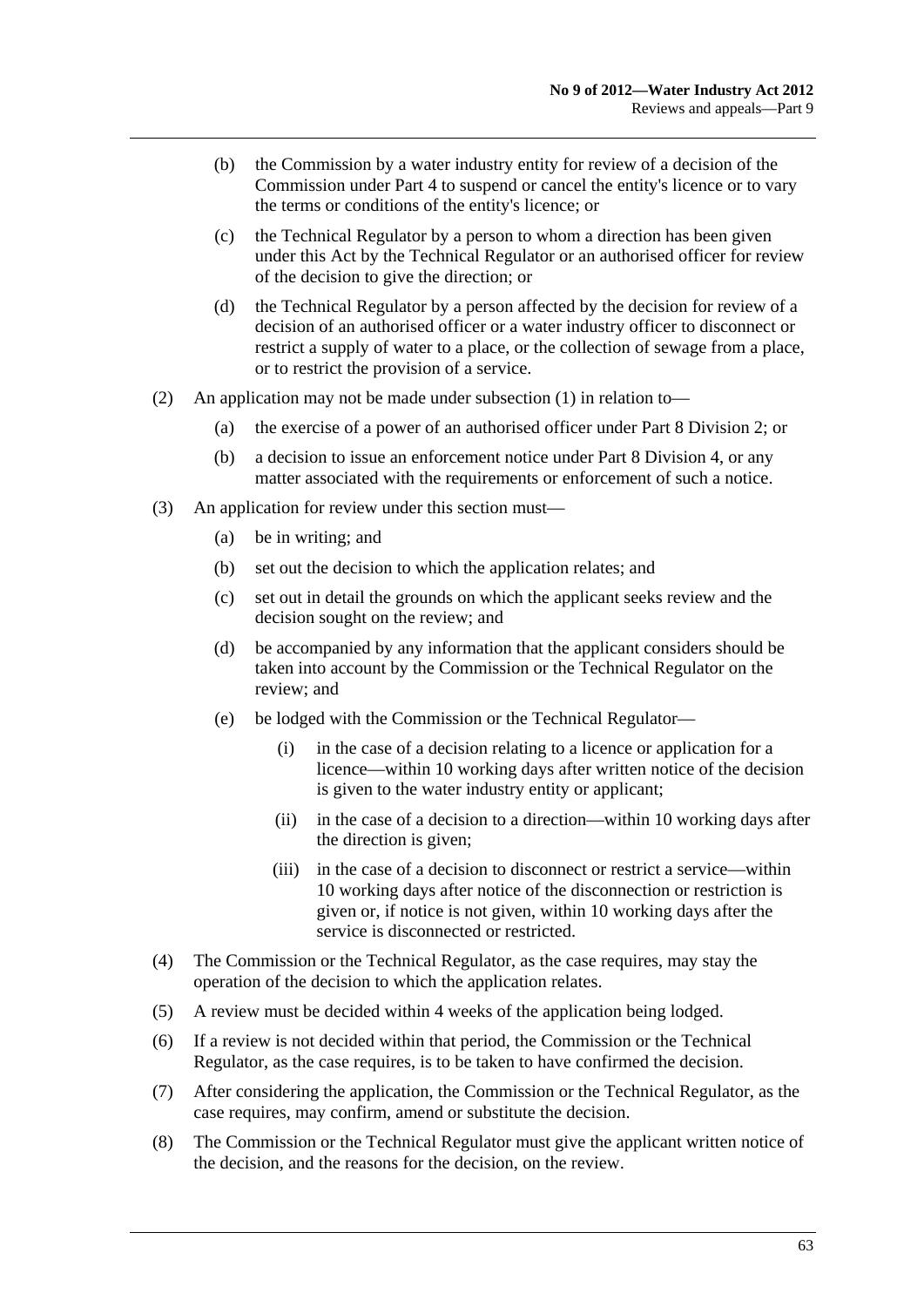### <span id="page-63-0"></span>**85—Appeals**

- (1) The following rights of appeal lie to the District Court:
	- (a) an applicant for review under [section 84](#page-61-0) who is dissatisfied with a decision as confirmed, amended or substituted by the Commission or the Technical Regulator;
	- (b) a person to whom an enforcement notice has been issued under [Part 8](#page-56-0)  [Division 4.](#page-56-0)
- (2) An appeal must be made—
	- (a) in the case of an appeal under subsection  $(1)(a)$ —within 14 days after receipt of the written notice of the decision appealed against or, if the Commission or the Technical Regulator failed to make a decision on the review within the allowed period, within 14 days after the end of that period; and
	- (b) in the case of an appeal under [subsection \(1\)\(b\)](#page-63-0)—within 14 days after the notice is issued to the relevant person.
- (3) In the case of an appeal under subsection  $(1)(a)$ , the District Court must sit with experts selected in accordance with [Schedule 1](#page-79-0).
- (4) The District Court may—
	- (a) on an appeal under subsection  $(1)(a)$ 
		- (i) affirm the decision appealed against; or
		- (ii) remit the matter to the original decision maker for consideration or further consideration in accordance with any directions of the Court; and
	- (b) on an appeal under subsection  $(1)(b)$ 
		- (i) confirm, vary or revoke the notice; or
		- (ii) remit the matter to any person or body under this Act for further consideration; and
	- (c) in any event—make any consequential or ancillary order or direction, or impose any condition, that the Court considers necessary or expedient on account of an appeal under this section.
- (5) An appeal under the *[District Court Act 1991](http://www.legislation.sa.gov.au/index.aspx?action=legref&type=act&legtitle=District%20Court%20Act%201991)* will lie against a decision of the District Court under this section on a question of law (but not on a question of fact).

### **86—Minister's power to intervene**

The Minister may intervene, personally or by counsel or other representative, in a review or appeal under this Part for the purpose of introducing evidence, or making submissions, on any question relevant to the public interest.

# **Part 10—Miscellaneous**

### **87—Consumer Advocacy and Research Fund**

- (1) The *Consumer Advocacy and Research Fund* is established.
- (2) The Fund must be kept as directed by the Treasurer.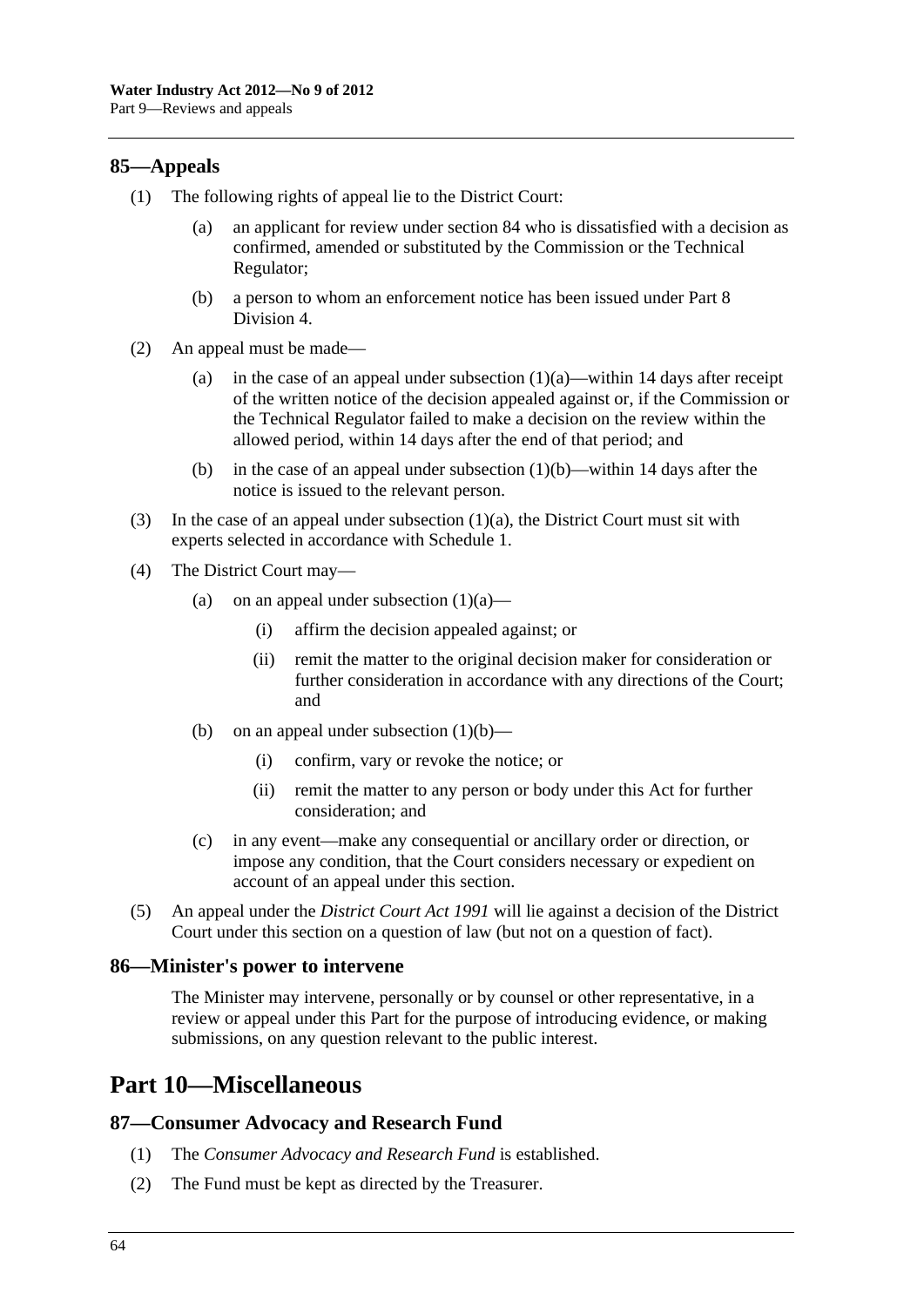- <span id="page-64-0"></span> (3) The Fund consists of—
	- (a) the amount of \$250 000 (indexed) paid into the fund on an annual basis (at a time determined by the Treasurer) from the total amount of annual licence fees payable under [section 24](#page-19-0) attributable to designated prescribed costs in any particular financial year; and
	- (b) any money provided by Parliament for the purposes of the Fund; and
	- (c) any income arising from investment of the Fund under [subsection \(4\)](#page-64-0); and
	- (d) any additional money that is paid into the Fund under a determination of the Treasurer; and
	- (e) any other money that is required or authorised by another law to be paid into the Fund.
- (4) The Fund may be invested as approved by the Treasurer.
- (5) The Minister may apply the Fund—
	- (a) to support research or advocacy that promotes the interests of consumers with a disability, low-income consumers, or consumers who are located within a regional area of the State; or
	- (b) to support projects that advance the interests of consumers from an advocacy perspective; or
	- (c) in making any other payment required by another law to be made from the Fund; or
	- (d) in payment of the expenses of administering the Fund.
- (6) The administrative unit of the Public Service that is, under the Minister, responsible for the administration of this Act must, on or before 30 September in each year, present a report to that Minister on the operation of the Fund during the previous financial year.
- (7) A report under [subsection \(6\)](#page-64-0) may be incorporated into the annual report of the relevant administrative unit.
- (8) The Minister must cause a copy of the report to be laid before both Houses of Parliament within 12 sitting days after the report is received by that Minister.
- (9) The amount of \$250 000 (indexed) referred to in [subsection \(3\)\(a\)](#page-64-0) is to be adjusted on 1 July of each year (commencing on 1 July 2013) by multiplying that amount by a proportion obtained by dividing the Consumer Price Index for the immediately preceding March quarter by the Consumer Price Index for the March quarter, 2011.
- (10) In this section—

*Consumer Price Index* means the Consumer Price Index (All groups index for Adelaide) published by the Australian Bureau of Statistics.

#### **88—Minister's power to require information**

 (1) The Minister may require the Commission, the Technical Regulator, a water industry entity or other person to give the Minister, within a time specified by the Minister (which must be reasonable), information in the person's possession that the Minister reasonably requires for the performance of the Minister's functions under this Act.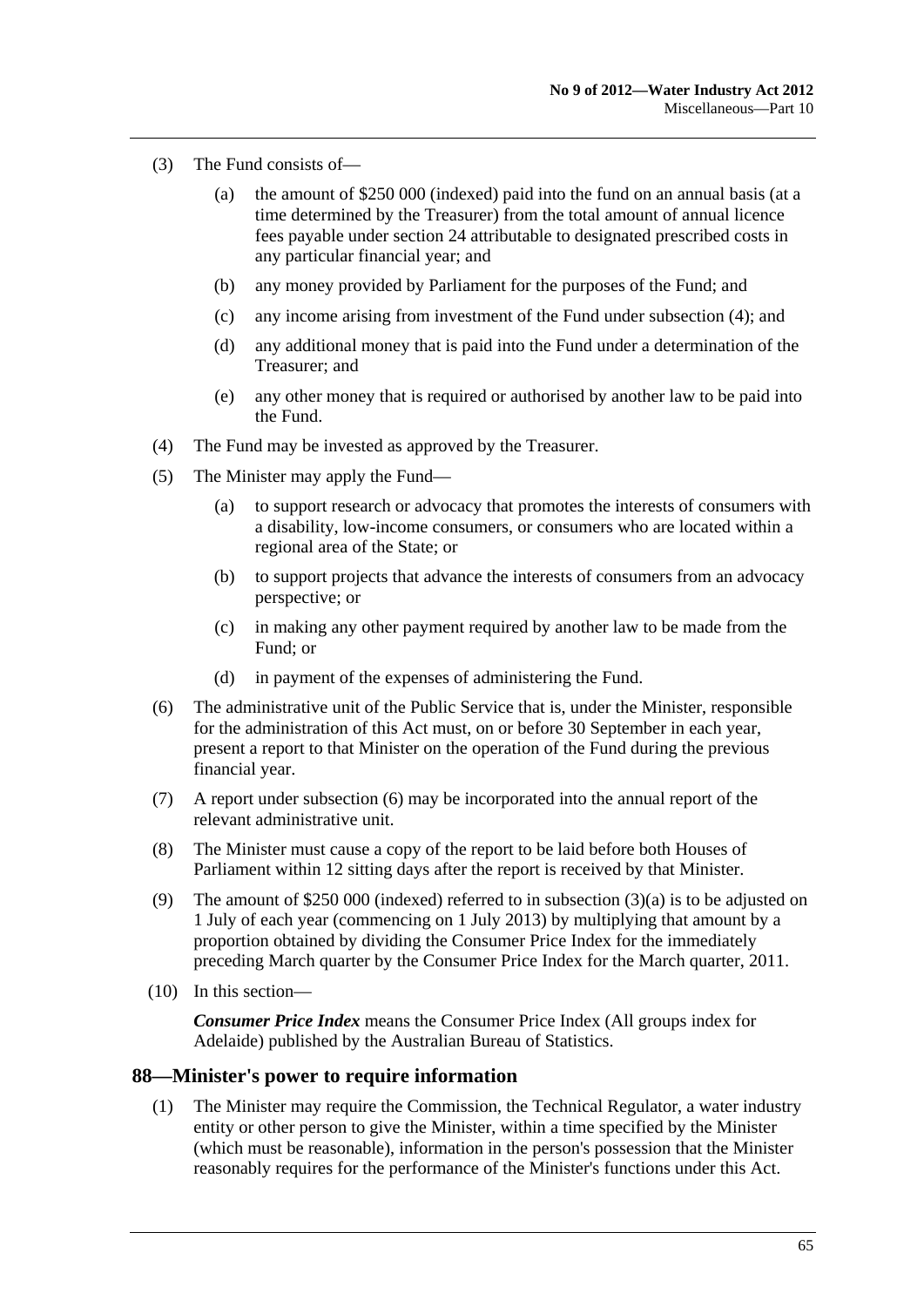<span id="page-65-0"></span> (2) A person required to give information under this section must provide the information within the time specified by the Minister.

Maximum penalty: \$20 000.

### **89—Delegation by Minister**

- (1) The Minister may delegate a function or power conferred on the Minister under this Act—
	- (a) to a particular person or body; or
	- (b) to the person for the time being occupying a particular office or position.
- (2) A function or power delegated under this section may, if the instrument of delegation so provides, be further delegated.
- (3) A delegation—
	- (a) may be made subject to conditions or limitations specified in the instrument of delegation; and
	- (b) does not derogate from the power of the Minister to act in a matter; and
	- (c) is revocable at will by the Minister.
- (4) In any legal proceedings an apparently genuine certificate, purportedly given by the Minister, containing particulars of a delegation under this will, in the absence of proof to the contrary, be accepted as proof that the delegation was made in accordance with the particulars.

### **90—Consultation between agencies**

- (1) The following agencies must, insofar as they share common interests, consult with each other in connection with the operation and administration of this Act:
	- (a) the Commission;
	- (b) the Technical Regulator;
	- (c) the Minister's Department;
	- (d) the Health Department;
	- (e) the Environment Protection Authority.
- (2) The consultation under [subsection \(1\)](#page-65-0) must be consistent with any requirement prescribed by the regulations.
- (3) This section does not derogate from the operation of sections 10 and 11 of the *[Essential Services Commission Act 2002](http://www.legislation.sa.gov.au/index.aspx?action=legref&type=act&legtitle=Essential%20Services%20Commission%20Act%202002)*.

### **91—Seizure and dismantling of infrastructure**

- (1) Water/sewerage infrastructure cannot be seized and dismantled in execution of a judgment.
- (2) This section does not prevent the sale of infrastructure as a part of an ongoing concern in execution of a judgement.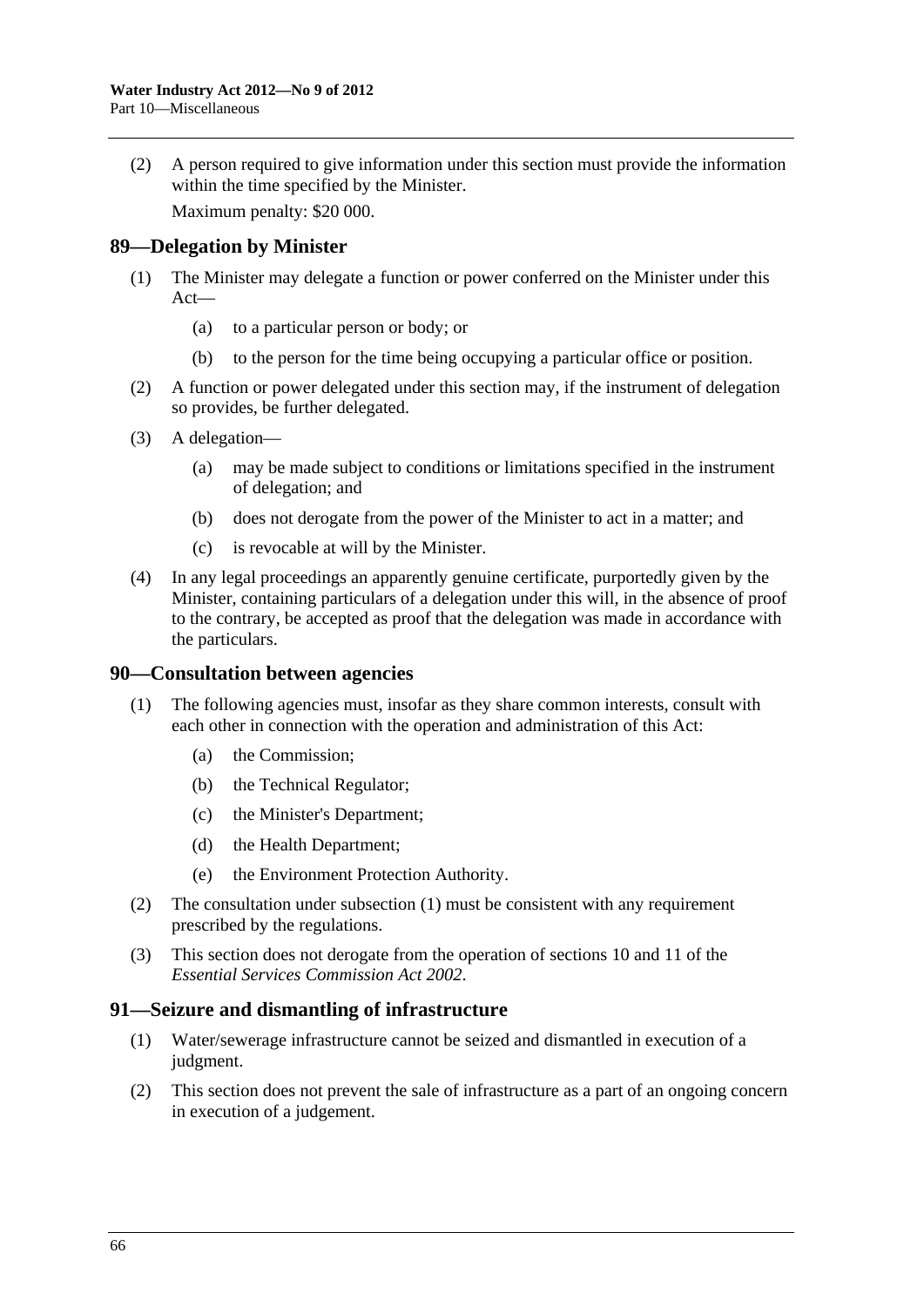### <span id="page-66-0"></span>**92—Water conservation measures**

- (1) For the purposes of this section, water conservation measures may do 1 or more of the following:
	- (a) prohibit the use of water for a specified purpose or purposes, or restrict or regulate the purposes for which water can be used;
	- (b) prohibit the use of water in a specified manner or by specified means, or restrict or regulate the manner in which, or the means by which, water may be used;
	- (c) prohibit specified uses of water during specified periods, or restrict or regulate the times at which water may be used.
- (2) The Governor may, by regulation, introduce 1 or more water conservation measures.
- (3) Regulations under [subsection \(2\)](#page-66-0) must be declared to be made—
	- (a) for the purposes of taking action to provide for the better conservation, use or management of water (*longer-term measures*); or
	- (b) for the purposes of taking action on account of a situation, or likely situation, that, in the opinion of the Governor, has resulted, or is likely to result, in a decrease of the amount of water available within a particular area of the State (*short-term measures*).
- (4) A regulation under [subsection \(2\)](#page-66-0) will, unless it has already been revoked, expire—
	- (a) in the case of a longer-term measure—at the expiration of 5 years from the day on which it comes into operation;
	- (b) in the case of a short-term measure—at the expiration of 1 year from the day on which it comes into operation.
- (5) Before a regulation is made under [subsection \(2\)](#page-66-0) the Minister should take reasonable steps to consult with persons who, in the opinion of the Minister, are appropriate representatives of groups who will be affected by the proposed regulation.
- (6) A regulation under this section may provide that a specified activity involving the use of water cannot occur except under the authority of an approval or permit issued by the Minister or another specified person or body in accordance with the regulations.
- (7) A regulation under this section may—
	- (a) apply in relation to any water—
		- (i) that forms part of the water resources of the State; or
		- (ii) that is available for use within the State (including through a water reticulation system);
	- (b) apply in relation to the whole or any part of the State;
	- (c) apply any measure in relation to specified classes of persons or bodies, or generally;
	- (d) specify conditions or provide for exemptions;
	- (e) otherwise make different provision according to circumstances specified in the regulation.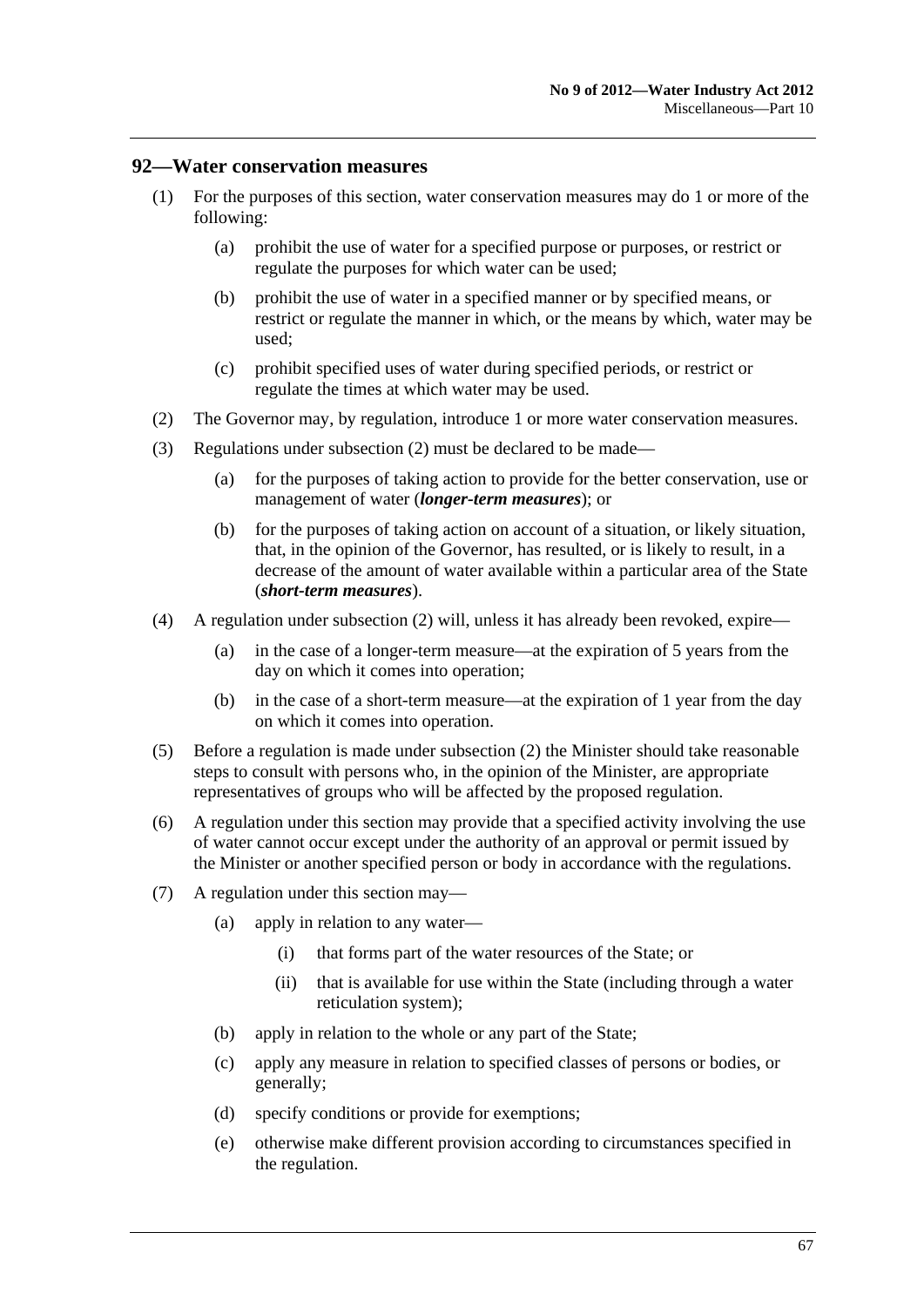- <span id="page-67-0"></span> (8) The revocation or expiration of a regulation under this section does not prevent the making of another regulation that comes into operation on or after the revocation or expiry of the regulation.
- (9) A person who contravenes or fails to comply with a regulation under this section is guilty of an offence.

Maximum penalty:

- (a) where the offender is a body corporate—\$10 000;
- (b) where the offender is a natural person—\$5 000.

### **93—Save the River Murray levy**

- (1) The Save the River Murray levy is—
	- (a) for Category 1 land—\$C1 (indexed) for each financial year;
	- (b) for Category 2 land—\$C2 (indexed) for each financial year.
- $(2)$  In subsection  $(1)$ —

*Category 1 land* is residential land and land of any other class declared under [subsection \(5\)](#page-67-0) to be Category 1 land;

*Category 2 land* is any land other than Category 1 land;

*\$C1* is—

- (a) in relation to the financial year commencing or underway when this section comes into operation—the amount applying under [clause 39](#page-94-0) of [Schedule 2](#page-80-0) in relation to Category 1 land; and
- (b) in relation to each subsequent financial year—the amount adjusted under [subsection \(4\)](#page-67-0);

*\$C2* is—

- (a) in relation to the financial year commencing or underway when this section comes into operation—the amount applying under [clause 39](#page-94-0) of [Schedule 2](#page-80-0) in relation to Category 2 land; and
- (b) in relation to each subsequent year—the amount adjusted under [subsection \(4\)](#page-67-0).
- (3) A proportionate amount of the levy is payable for each quarter.
- (4) The amount of any levy is to be adjusted (to the nearest 20 cents) for each financial year commencing after the commencement of this section by multiplying the relevant amount fixed in [subsection \(1\)](#page-67-0) by a multiplier obtained by dividing the Consumer Price Index (All Groups Index for Adelaide) for the March quarter in the calendar year in which the relevant financial year commences by the Consumer Price Index (All Groups Index for Adelaide) for the March quarter of the calendar year in which this section commences.
- (5) The Minister may—
	- (a) declare specified non-residential land or a particular class of non-residential land to be Category 1 land; or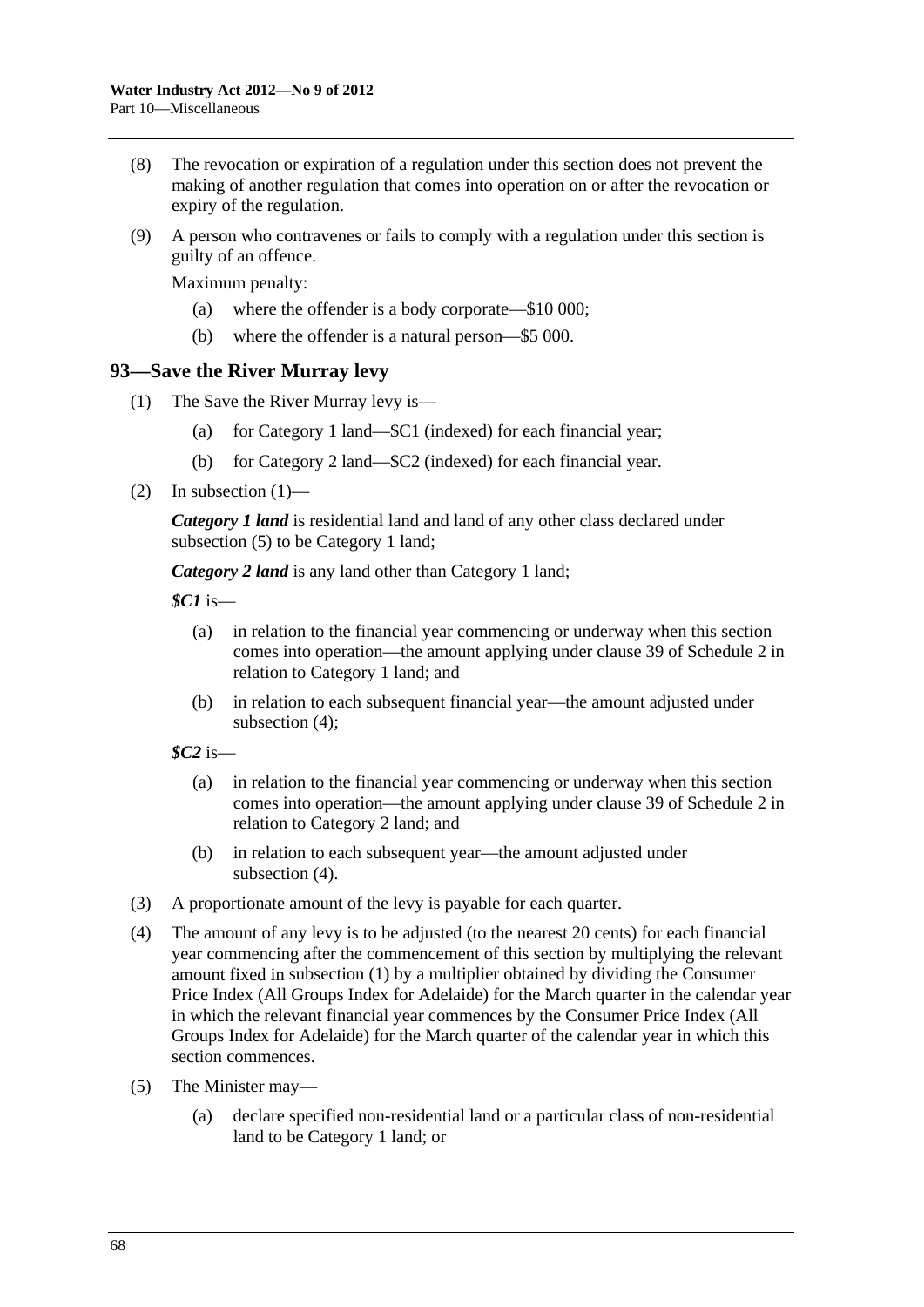- <span id="page-68-0"></span> (b) exclude specified land or land of a specified class from the application of the levy; or
- (c) declare that specified persons or persons of a specified class are entitled to a remission or partial remission of the levy; or
- (d) vary or revoke a previous declaration or exclusion under this subsection.
- (6) The Minister is to exercise the powers conferred by [subsection \(5\)](#page-67-0)
	- (a) by notice in the Gazette; or
	- (b) in the case of a declaration or exclusion related to specified land or specified persons (or the variation or exclusion of such a declaration or exclusion)—by notice in the Gazette or by instrument in writing.
- (7) In connection with the operation of [subsections \(5\)](#page-67-0) and [\(6\)—](#page-68-0)
	- (a) a declaration or exclusion (or the variation or revocation of a declaration or exclusion) is to take effect from the commencement of a particular financial year or a particular quarter (to be specified in the relevant notice or instrument); and
	- (b) where the declaration or exclusion (or its variation or revocation) is made by notice in the Gazette, the notice must be published before the date on which it is to take effect; and
	- (c) an instrument related to specified land or specified persons may operate retrospectively from a specified date (but not from a date falling before the commencement of the financial year in which the instrument is made).
- (8) The above provisions are subject to the following qualifications:
	- (a) a council is liable to a single levy of \$C2 (as defined under [subsection \(2\)](#page-67-0) and as indexed in accordance with the scheme under [subsection \(4\)](#page-67-0)) for each financial year irrespective of the number of its landholdings and their classification;
	- (b) a person entitled to a concession or remission with respect to charges for the supply of water and who qualifies under the regulations is exempt from the levy;
	- (c) a registered housing co-operative entitled to a remission of water rates in respect of premises or a part of premises under section 104 of the *[South](http://www.legislation.sa.gov.au/index.aspx?action=legref&type=act&legtitle=South%20Australian%20Co-operative%20and%20Community%20Housing%20Act%201991)  [Australian Co-operative and Community Housing Act 1991](http://www.legislation.sa.gov.au/index.aspx?action=legref&type=act&legtitle=South%20Australian%20Co-operative%20and%20Community%20Housing%20Act%201991)* is exempt from the levy to the extent that it would (apart from this paragraph) apply to the relevant premises or the relevant part of the premises;
	- (d) a person who, in relation to a particular piece of land, would, but for the application of this paragraph, be liable to pay a levy to 2 or more retail service providers in respect of the same financial year, will only be liable to make 1 payment in accordance with principles determined by the Treasurer by notice in the Gazette.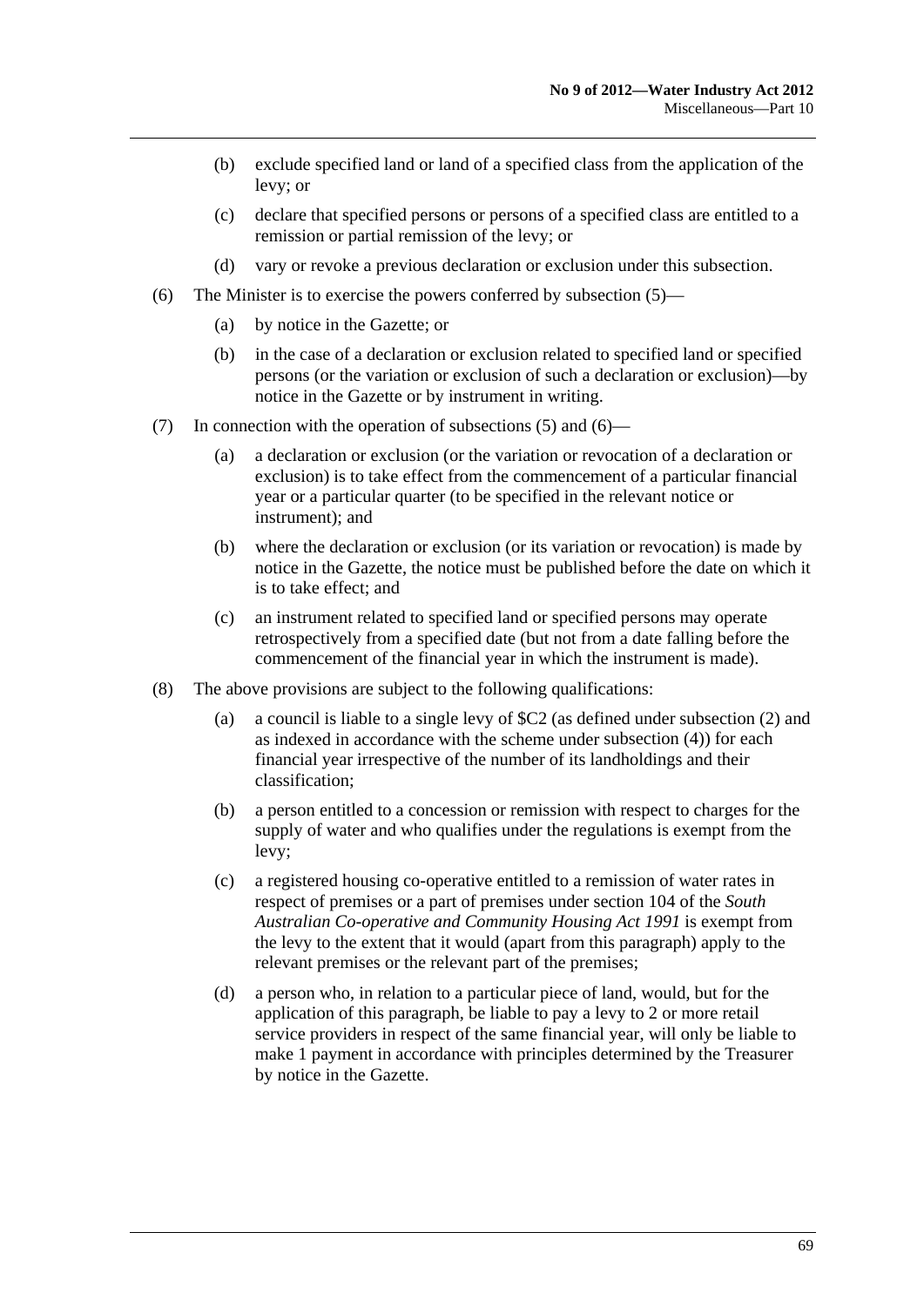- <span id="page-69-0"></span> (9) The levy will, in accordance with a scheme established by the Minister after consultation with the Treasurer and published in the Gazette—
	- (a) be payable at first instance to a retail service provider by each customer of the retail service provider (subject to any exclusion applying under this section and to the operation of [subsection \(8\)](#page-68-0)); and
	- (b) once received under [paragraph \(a\)](#page-69-0), be passed on by each retail service provider to the Minister.
- (10) If land is divided by a strata plan under the *[Community Titles Act 1996](http://www.legislation.sa.gov.au/index.aspx?action=legref&type=act&legtitle=Community%20Titles%20Act%201996)* or the *[Strata](http://www.legislation.sa.gov.au/index.aspx?action=legref&type=act&legtitle=Strata%20Titles%20Act%201988)  [Titles Act 1988](http://www.legislation.sa.gov.au/index.aspx?action=legref&type=act&legtitle=Strata%20Titles%20Act%201988)*, the owner of each lot or unit is liable for payment of the Save the River Murray levy in respect of the lot or unit.
- (11) This section applies subject to [Part 10 Division 4](#page-0-0) of [Schedule 2](#page-80-0) in relation to the transitional financial year under that Division.
- (12) This section does not apply in relation to land—
	- (a) if the land is not supplied with water by a retail service provider; or
	- (b) if water supplied to the land by a retail service provider is supplied as part of a water supply system that is not in any way connected to a water resource that is sourced (directly or indirectly and wholly or in part) from the River Murray.
- (13) In this section—

*owner* in relation to a lot or unit includes subsequent owners of the lot or unit.

### **94—Save the River Murray Fund**

- (1) The *Save the River Murray Fund* continues in existence.
- (2) The Fund will be held by the River Murray Minister.
- (3) The amounts constituting the Save the River Murray levy received by the Minister under this Act will be paid into the Fund.
- (4) The money paid into the Fund under this section will from time to time be applied by the River Murray Minister towards—
	- (a) programs and measures to—
		- (i) improve and promote the environmental health of the River Murray; or
		- (ii) ensure the adequacy, security and quality of the State's water supply from the River Murray; and
	- (b) the State's contributions to the Murray-Darling Basin Authority (established under the *Water Act 2007* of the Commonwealth); and
	- (c) if the River Murray Minister is satisfied that it may be appropriate to provide rebates in particular cases—the costs of rebates (including the costs of administering the rebate scheme).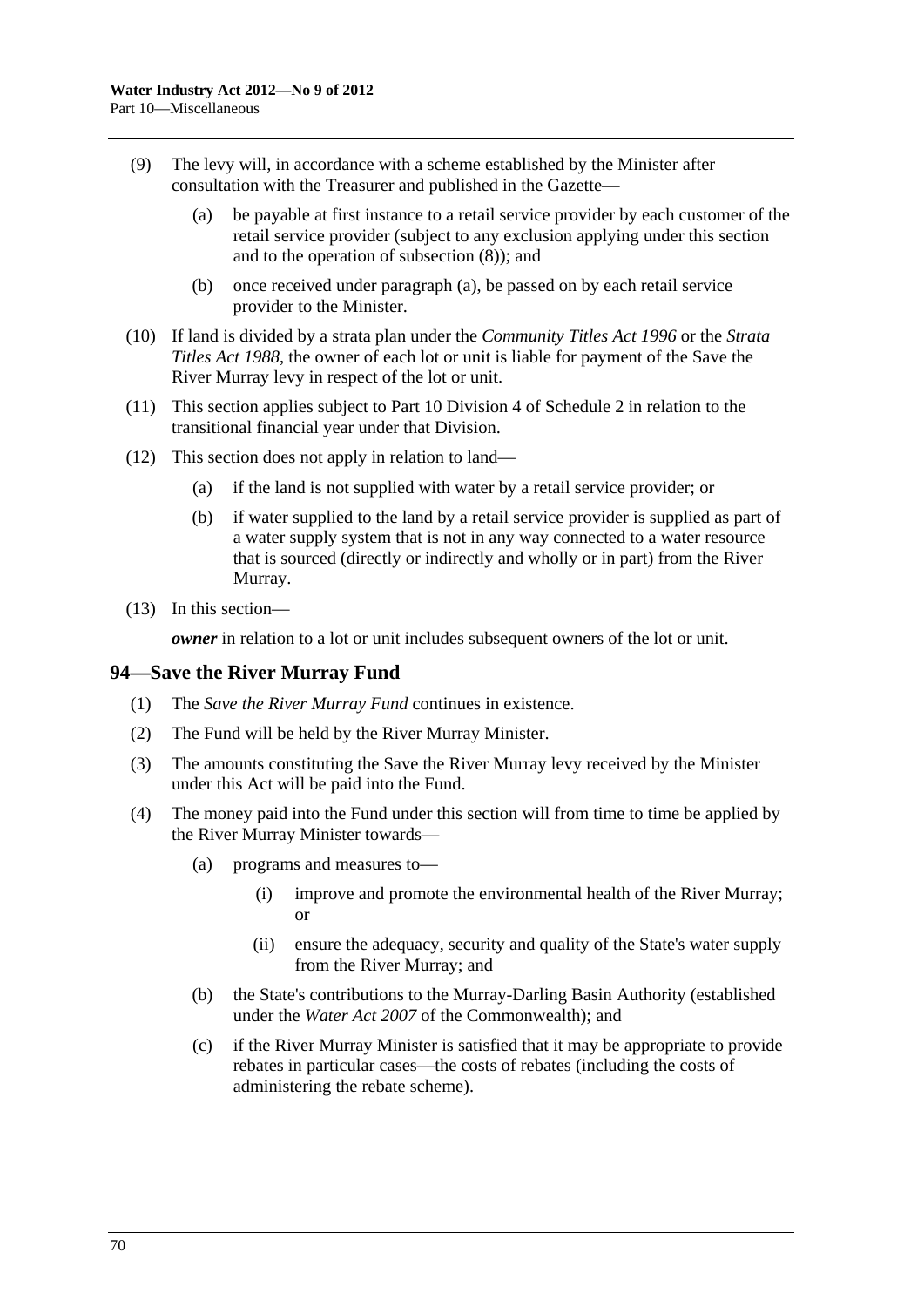- (5) The River Murray Minister must, as soon as practicable after 30 June in each year, submit to the President of the Legislative Council and the Speaker of the House of Assembly a report detailing—
	- (a) the amount of money paid into the Fund under this section; and
	- (b) the application by the River Murray Minister of money paid into the Fund under this section,

during the period of 12 months preceding that 30 June.

- (6) The President of the Legislative Council and the Speaker of the House of Assembly must, on receiving a report under this section, lay the report before their respective Houses.
- (7) In this section—

*River Murray Minister* means the Minister to whom the administration of the *[River](http://www.legislation.sa.gov.au/index.aspx?action=legref&type=act&legtitle=River%20Murray%20Act%202003)  [Murray Act 2003](http://www.legislation.sa.gov.au/index.aspx?action=legref&type=act&legtitle=River%20Murray%20Act%202003)* is for the time being committed.

### **95—Immunity**

- (1) No act or omission undertaken or made by a designated entity, or by another person acting under the authority of a designated entity, exercising or performing a power or function under this Act (including by discontinuing or disconnecting any service, taking action that may damage any land or property, or adversely affecting the use or enjoyment of any land or property) gives rise to any liability against the designated entity, person or the Crown.
- (2) Nothing done by a person in furnishing information to a designated entity in accordance with a requirement under this Act—
	- (a) is to be regarded as placing the person in breach of contract or confidence or as otherwise making the person guilty of a civil wrong; or
	- (b) is to be regarded as placing the person in breach of, or as constituting a default under, any Act or other law or obligation or any provision in any agreement, arrangement or understanding; or
	- (c) is to be regarded as fulfilling any condition that allows a person to exercise a power, right or remedy in respect of or to terminate any agreement or obligation; or
	- (d) is to be regarded as giving rise to any remedy for a party to a contract or an instrument; or
	- (e) gives rise to any right or entitlement to damages or compensation.
- (3) In this section—

*designated entity* means—

- (a) the Minister; or
- (b) the Commission; or
- (c) the Technical Regulator; or
- (d) an authorised officer.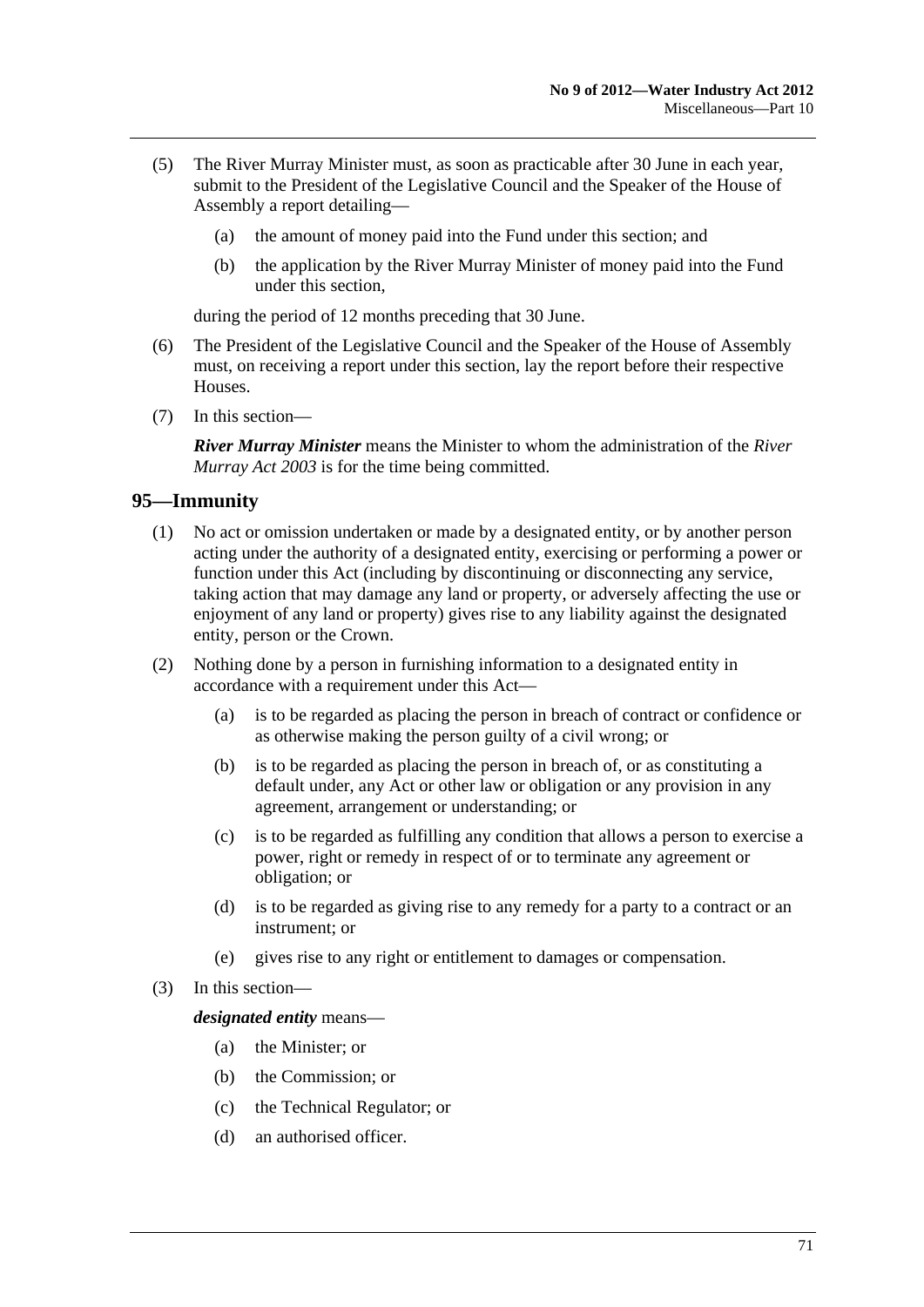### <span id="page-71-0"></span>**96—Impersonation of officials etc**

A person must not impersonate an authorised officer, a water industry officer or anyone else with powers under this Act.

Maximum penalty: \$5 000.

### **97—Obstruction of officials etc**

 (1) A person must not, without reasonable excuse, obstruct an authorised officer, a water industry officer, or anyone else engaged in the administration of this Act or the exercise of powers under this Act.

Maximum penalty: \$10 000.

 (2) A person must not use abusive or intimidatory language to, or engage in offensive or intimidatory behaviour towards, an authorised officer, a water industry officer, or anyone else engaged in the administration of this Act or the exercise of powers under this Act.

Maximum penalty: \$5 000.

### **98—Fire plugs**

 (1) A water industry entity must, at the direction of the Minister, provide and maintain fire plugs, maintain various standards, and comply with any other requirements relating to the provision of water for fire-fighting purposes, in accordance with any scheme determined by the Minister for the purposes of this section.

Maximum penalty: \$25 000.

 (2) A scheme under [subsection \(1\)](#page-71-0) may also require another person or body to make a contribution towards the costs incurred by a water industry entity in complying with the scheme (and any such requirement must be complied with by that person or body).

### **99—Report on installation of separate meters on properties**

- (1) The Commission must undertake a cost benefit analysis of implementing a scheme designed to ensure, so far as is reasonably practicable, that—
	- (a) all land—
		- (i) that is owned by the South Australian Housing Trust or another agency or instrumentality of the Crown; and
		- (ii) that is used for residential purposes; and
		- (iii) that is supplied with water by a water industry entity as part of a reticulated water system; and
	- (b) any other land the Commission determines to include in the analysis,

will have a meter that records the amount of water supplied to that piece of land.

- (2) The scheme for the purposes of the analysis must address—
	- (a) the fitting of meters to premises existing at the time of the publication of the report (insofar as meters are not fitted); and
	- (b) the fitting of meters to premises constructed after the publication of the report.
- (3) The Commission must prepare and publish a report on the analysis by 30 June 2013.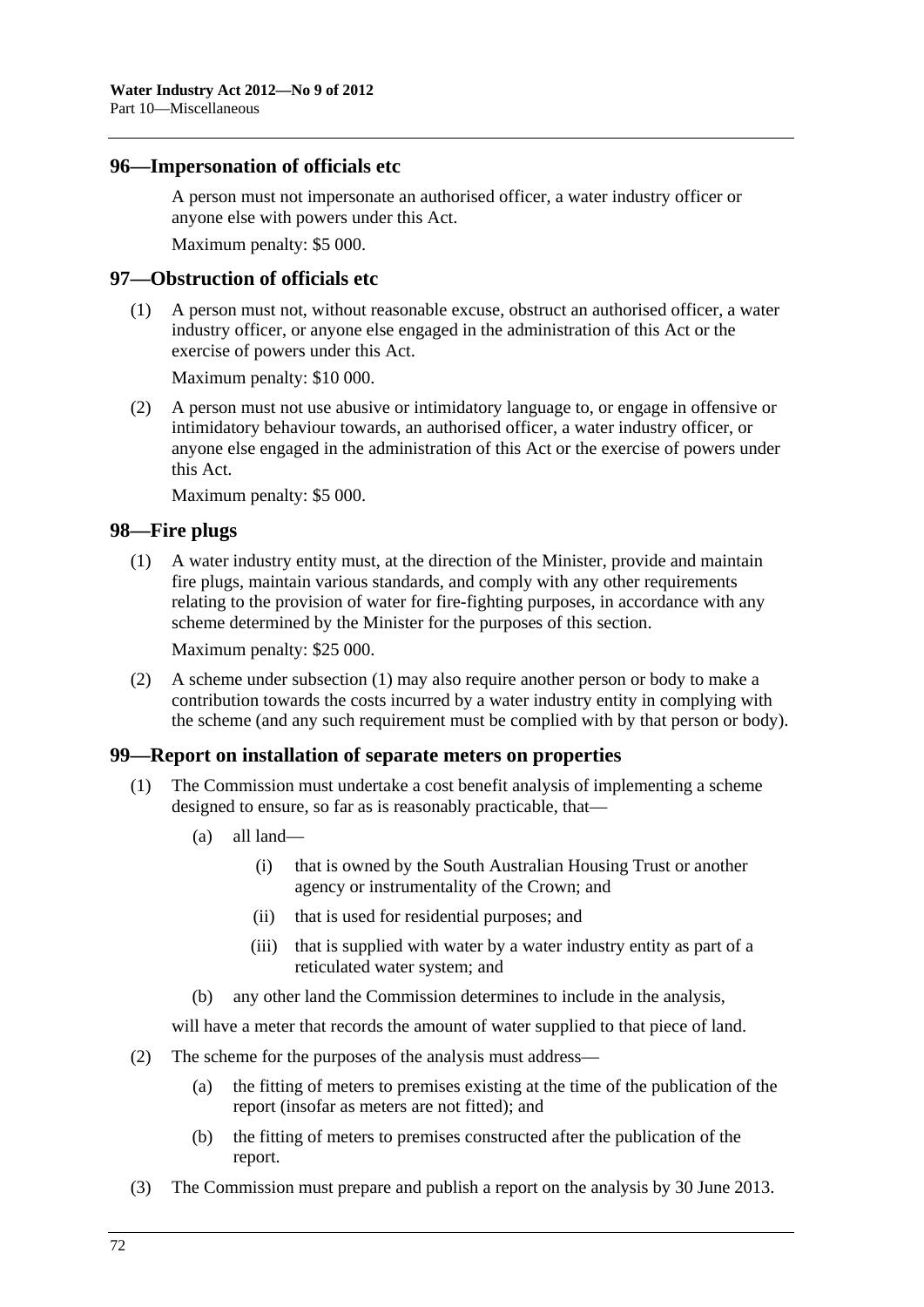#### <span id="page-72-0"></span>**100—Obstruction of works by occupiers**

An occupier of land must not—

- (a) refuse to allow an owner of the land to enter the land and take action to comply with any provision of this Act, or a requirement imposed under this Act; or
- (b) without reasonable excuse, obstruct an owner of the land who is taking action to comply with any provision of this Act, or a requirement imposed under this Act.

Maximum penalty: \$5 000.

#### **101—False or misleading information**

A person must not make a statement that is false or misleading in a material particular (whether by reason of the inclusion or omission of any particular) in any information furnished under this Act.

Maximum penalty:

- (a) if the person made the statement knowing that it was false or misleading— \$10 000 or imprisonment for 2 years;
- (b) in any other case—\$5 000.

#### **102—Offences**

- (1) Proceedings for an offence against this Act must be commenced within 5 years of the date of the alleged offence.
- (2) Proceedings for an offence against this Act may be commenced by—
	- (a) the Minister; or
	- (b) the Commission; or
	- (c) the Technical Regulator; or
	- (d) an authorised officer; or
	- (e) the Director of Public Prosecutions; or
	- (f) a water industry entity authorised by the Minister; or
	- (g) a water industry officer authorised by the Technical Regulator; or
	- (h) a person acting with the authorisation in writing of the Minister.
- (3) An apparently genuine document purporting to be under the hand of the Minister or the Technical Regulator and to authorise the commencement of proceedings under this Act must be accepted in legal proceedings, in the absence of proof to the contrary, as proof of the authorisation.
- (4) The following persons are authorised to give expiation notices for an alleged offence against this Act (in addition to any person authorised under the *[Expiation of Offences](http://www.legislation.sa.gov.au/index.aspx?action=legref&type=act&legtitle=Expiation%20of%20Offences%20Act%201996)  [Act 1996](http://www.legislation.sa.gov.au/index.aspx?action=legref&type=act&legtitle=Expiation%20of%20Offences%20Act%201996)*):
	- (a) any authorised officer authorised in writing by the Technical Regulator;
	- (b) any water industry officer authorised in writing by the Technical Regulator.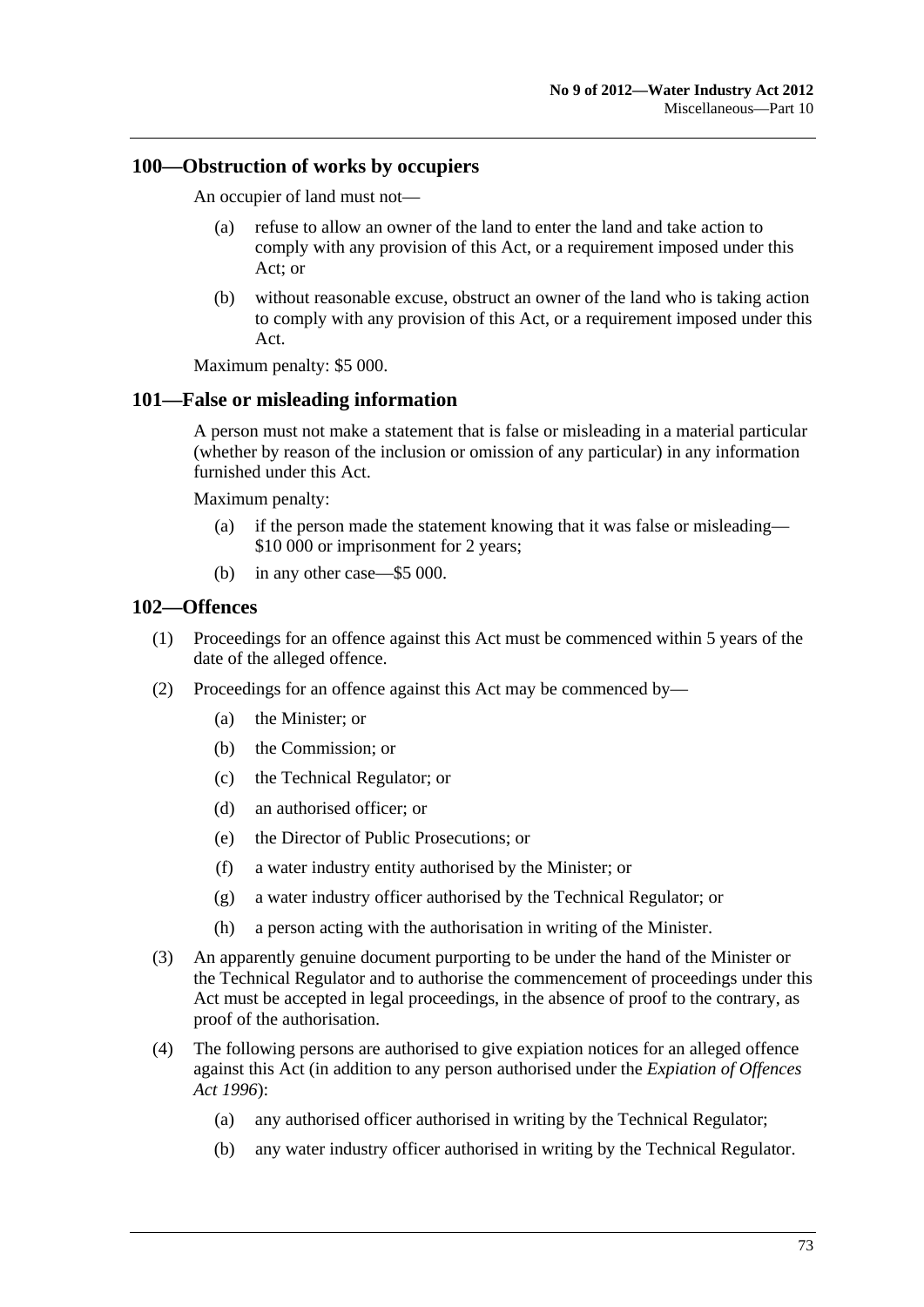- (5) An authorisation under [subsection \(4\)](#page-72-0) may be given subject to such conditions or limitations as the Technical Regulator thinks fit.
- (6) An apparently genuine document purporting to be under the hand of the Technical Regulator and to give an authorisation under [subsection \(4\)](#page-72-0) must be accepted, in the absence of proof to the contrary, as proof of the authorisation.

#### **103—General defence**

- (1) It is a defence to a charge of an offence against this Act if the defendant proves that the offence was not committed intentionally and did not result from any failure on the part of the defendant to take reasonable care to avoid the commission of the offence.
- (2) It is a defence to a charge of an offence against this Act if the defendant proves that the act or omission constituting the offence was reasonably necessary in the circumstances in order to avert, eliminate or minimise danger to person or property.

#### **104—Offences by bodies corporate**

If a body corporate is guilty of an offence against this Act, each director of the body corporate is, subject to the general defences under this Part, guilty of an offence and liable to the same penalty as may be imposed for the principal offence.

#### **105—Continuing offences**

- (1) A person convicted of an offence against a provision of this Act in respect of a continuing act or omission—
	- (a) is liable, in addition to the penalty otherwise applicable to the offence, to a penalty for each day during which the act or omission continued of not more than one-tenth of the maximum penalty prescribed for that offence; and
	- (b) is, if the act or omission continues after the conviction, guilty of a further offence against the provision and liable, in addition to the penalty otherwise applicable to the further offence, to a penalty for each day during which the act or omission continued after the conviction of not more than one-fifth of the maximum penalty prescribed for the offence.
- (2) If an offence consists of an omission to do something that is required to be done, the omission will be taken to continue for as long as the thing required to be done remains undone after the end of the period for compliance with the requirement.

### **106—Order for payment of profit from contravention**

The court convicting a person of an offence against this Act may order the convicted person to pay to the Crown an amount not exceeding the court's estimation of the amount of any monetary, financial or economic benefits acquired by the person, or accrued or accruing to the person, as a result of the commission of the offence.

#### **107—Statutory declarations**

If a person is required by or under this Act to furnish information to the Minister, Commission or Technical Regulator, the Minister, Commission or Technical Regulator may require that the information be verified by statutory declaration and, in that event, the person will not be taken to have furnished the information as required unless it has been verified in accordance with the requirements of the Minister, Commission or Technical Regulator.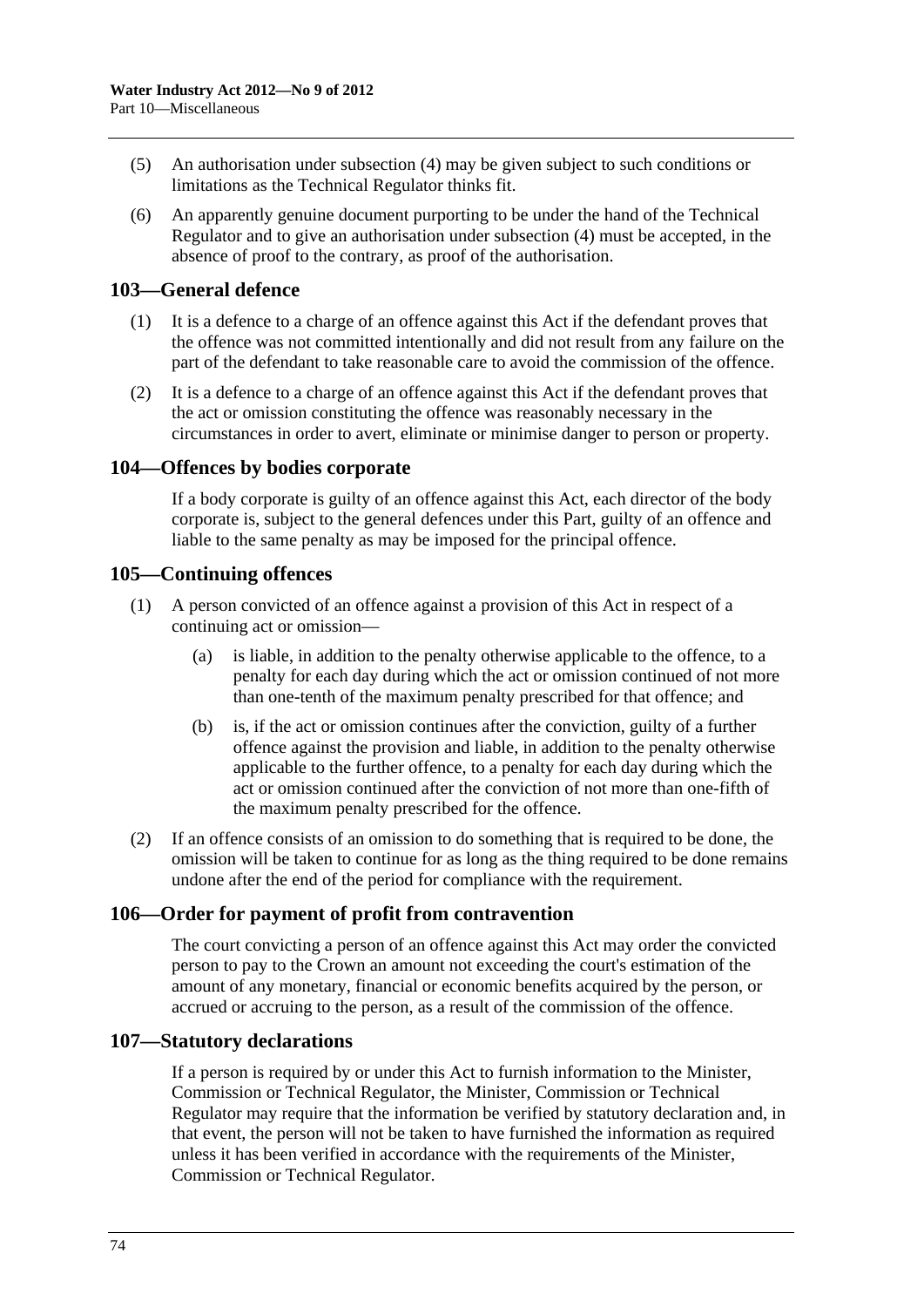#### <span id="page-74-0"></span>**108—Power of exemption**

- (1) The Commission may, with the approval of the Minister, grant an exemption from [Part 4,](#page-16-0) or specified provisions of that Part, on terms and conditions the Commission considers appropriate.
- (2) Without limiting [subsection \(1\),](#page-74-0) the power to exempt includes power to exempt a person from the application of a provision requiring the Commission to make a licence held by the person subject to a specified condition.
- (3) A person exempted from a requirement to hold a licence under [Part 4](#page-16-0) is, if the Commission has so determined by writing, to be treated as a water industry entity for the purposes of specified provisions of this or another Act.
- (4) Except as otherwise provided in the exemption, an exemption under [subsection \(1\),](#page-74-0) or a determination under [subsection \(3\)](#page-74-0), may be varied or revoked by the Commission by notice in writing.
- (5) The Technical Regulator may grant an exemption from [Part 7,](#page-47-0) or specified provisions of that Part, on terms and conditions the Technical Regulator considers appropriate.
- (6) Except as otherwise provided in the exemption, an exemption under [subsection \(5\)](#page-74-0)  may be varied or revoked by the Technical Regulator by notice in writing.
- (7) The Minister may grant an exemption from any provision of this Act, other than under [Part 4,](#page-16-0) on terms and conditions the Minister considers appropriate.
- (8) Except as otherwise provided in the exemption, an exemption under [subsection \(7\)](#page-74-0)  may be varied or revoked by the Minister.
- (9) The Commission and the Technical Regulator must each keep a register of exemptions granted by the Commission or the Technical Regulator (as the case may be) under this Act.
- (10) A register kept under [subsection \(9\)](#page-74-0) must include the terms and conditions of each exemption recorded in it.
- (11) A person may, without payment of a fee, inspect a register kept under [subsection \(9\)](#page-74-0).
- (12) A person in whose favour an exemption is given must comply with the conditions of the exemption.

Maximum penalty: \$50 000.

#### **109—Application and issue of warrant**

- (1) An authorised officer or a water industry officer may apply to a magistrate for a warrant to enter a place specified in the application.
- (2) A magistrate may issue a warrant if satisfied that there are reasonable grounds for issuing the warrant.
- (3) A warrant authorises the authorised officer or water industry officer, with any assistance and by any force reasonably necessary—
	- (a) to enter the place specified in the warrant; and
	- (b) to do anything authorised by this Act,

at any time, or within any period, specified in the warrant.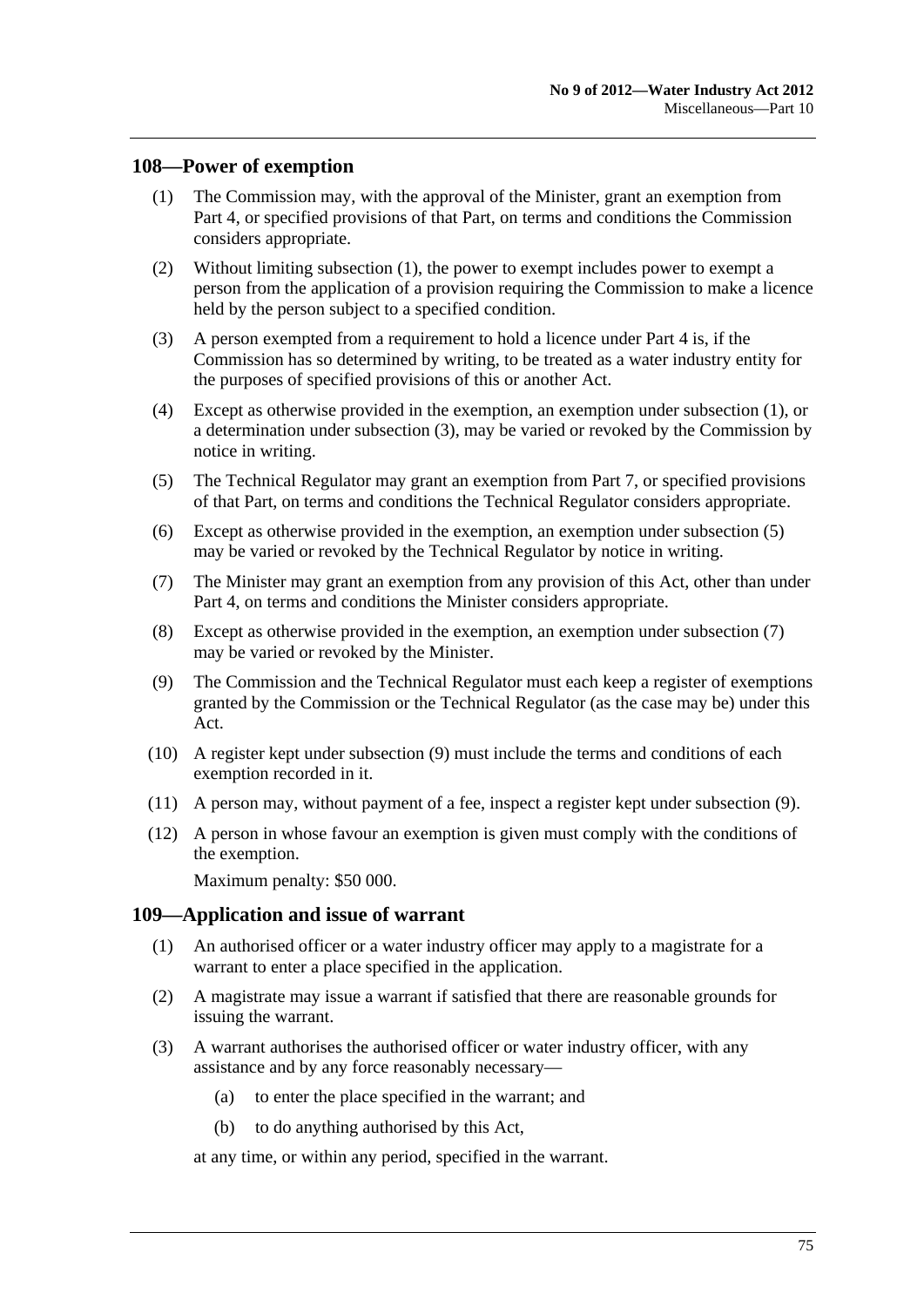- <span id="page-75-0"></span> (4) A water industry officer must be accompanied by a member of the police force when entering a place under a warrant.
- (5) A warrant is to specify the date on which, and the time at which, the warrant ceases to have effect.
- (6) A water industry officer may make an application under this section on behalf of a water industry entity.

#### **110—Urgent situations**

- (1) An authorised officer or a water industry officer may apply to a magistrate for a warrant by telephone, fax or other prescribed means if the officer considers the urgency of the situation requires it.
- (2) The magistrate may complete and sign the warrant in the same terms as for a warrant applied for in person if satisfied that there are reasonable grounds for issuing the warrant urgently.
- (3) The magistrate must—
	- (a) tell the officer—
		- (i) the terms of the warrant; and
		- (ii) the date on which, and the time at which, the warrant was signed; and
		- (iii) the date on which, and the time at which, the warrant ceases to have effect; and
	- (b) record on the warrant the reasons for granting the warrant.
- (4) The officer must—
	- (a) complete a form of warrant in the same terms as the warrant signed by the magistrate; and
	- (b) write on the form—
		- (i) the name of the magistrate; and
		- (ii) the date on which, and the time at which, the warrant was signed; and
	- (c) send the magistrate the completed form of warrant not later than the day after the warrant is executed or ceases to have effect.
- (5) On receipt of the form of warrant, the magistrate must attach it to the warrant the magistrate signed.
- (6) A form of warrant completed by an authorised officer or a water industry officer under [subsection \(4\)](#page-75-0) has the same force as a warrant signed by the magistrate under [subsection \(2\).](#page-75-0)
- (7) A water industry officer may make an application under this section on behalf of a water industry entity.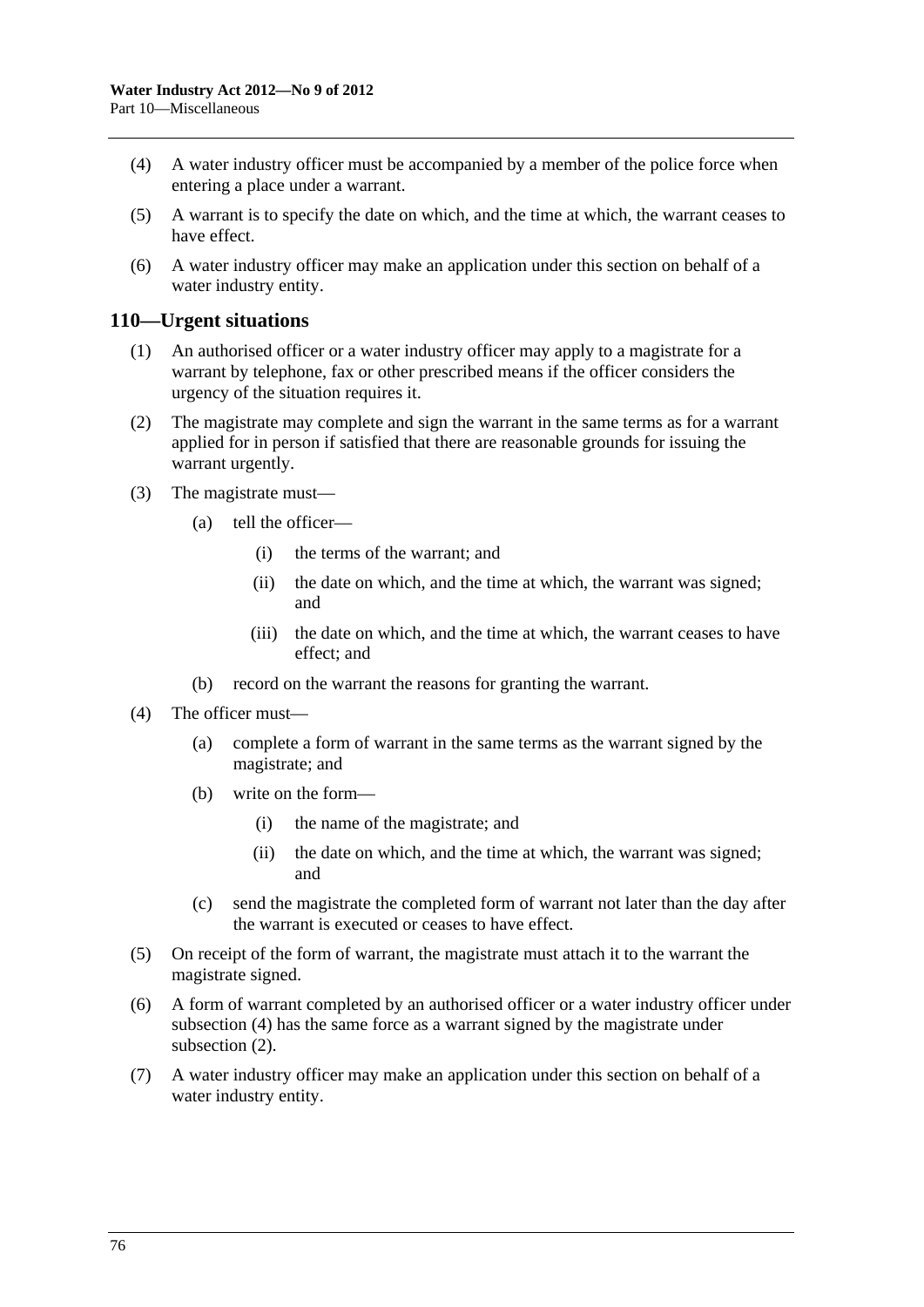# **111—Evidence**

- (1) If, in any legal proceedings, a person is alleged to have held a specified appointment under this Act at a specified time, the allegation is taken to have been proved in the absence of proof to the contrary.
- (2) In any legal proceedings, an apparently genuine document purporting to be a certificate of the Commission certifying—
	- (a) that a person was or was not the holder of a licence at a specified date or as to the particulars or conditions of a licence; or
	- (b) as to the giving, issuing, receipt or contents of an order, direction, delegation, exemption, approval, authorisation, notice or assurance by the Commission,

constitutes proof of the matters so certified in the absence of proof to the contrary.

- (3) An apparently genuine document purporting to be a certificate of the Commission certifying as to a person's status as a customer of a prescribed class, in relation to a specified time and place, constitutes proof of the matters so certified in the absence of proof to the contrary.
- (4) In any legal proceedings, an apparently genuine document purporting to be a certificate of the Technical Regulator certifying as to the giving, issuing, receipt or contents of a direction, requirement, delegation, exemption, approval, authorisation, notice or assurance by the Technical Regulator, constitutes proof of the matters so certified in the absence of proof to the contrary.
- (5) In any legal proceedings, an apparently genuine document purporting to be a certificate of an authorised officer certifying as to the giving and contents of a direction by the officer under this Act, constitutes proof of the matters so certified in the absence of proof to the contrary.
- (6) If, in any legal proceedings, a person is alleged to have acted without proper authority or a specified approval required under this Act, the absence of such authority or approval will be presumed in the absence of proof that such authority or approval in fact existed or had been given.
- (7) In any legal proceedings, a plan purporting to be certified by a water industry entity and to delineate the position of any equipment, plant or drain connected to any water/sewerage infrastructure constitutes proof of the matters so certified in the absence of proof to the contrary.
- (8) In any legal proceedings, an apparently genuine document purporting to be a certificate of a water industry entity to the effect—
	- (a) that on and from a day specified in the certificate the water industry entity was prepared to supply water by means of a direct service to land specified in the certificate; or
	- (b) that on and from a day specified in the certificate land specified in the certificate could, in the opinion of the water industry entity, by means of drains or other infrastructure, be drained or serviced by a sewer,

constitutes proof of the matters so certified in the absence of proof to the contrary.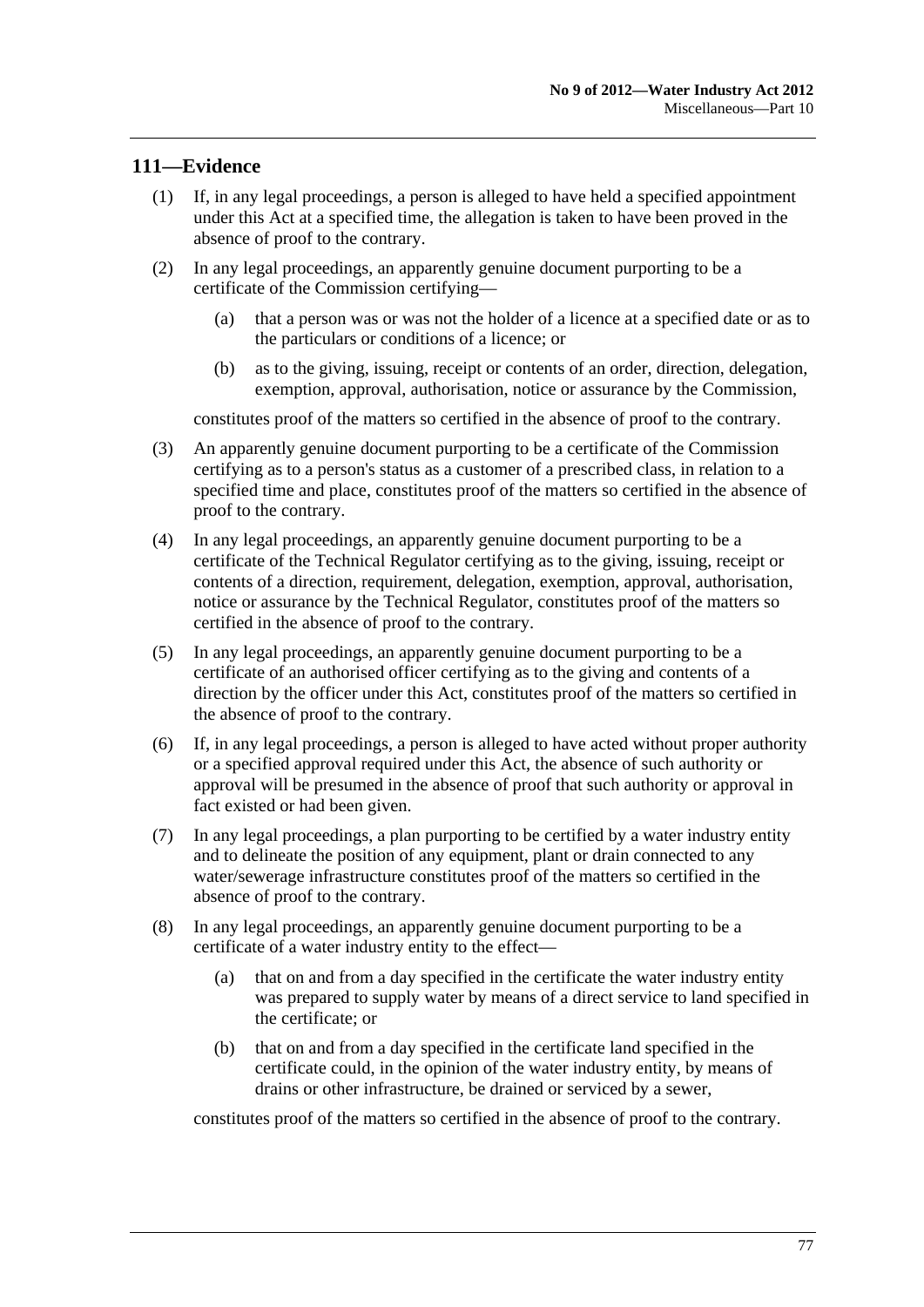<span id="page-77-0"></span> (9) In any legal proceedings, an apparently genuine document purporting to be a copy or extract of a register of readings of meters maintained by the water industry entity and to be certified to be true by the water industry entity constitutes proof of the quantity of water taken or consumed in the absence of proof to the contrary.

### **112—Service**

- (1) A notice or other document required or authorised to be given to or served on a person under this Act may be given or served—
	- (a) by delivering it personally to the person or an agent of the person; or
	- (b) by leaving it for the person at the person's place of residence or business with someone apparently over the age of 16 years; or
	- (c) by posting it to the person or agent of the person at the person's or agent's last known place of residence or business; or
	- (d) in some other manner authorised by the regulations.
- (2) Without limiting the effect of [subsection \(1\),](#page-77-0) a notice or other document required or authorised to be given to or served on a person may, if the person is a body corporate, be given to or served on the person in accordance with the *Corporations Act 2001* of the Commonwealth.
- (3) If a notice or other document is required or authorised to be given to or served on the holder of a licence under this Act and the licence is held by 2 or more persons, it is sufficient for the purposes of this Act if the notice or other document is given to or served on any one of those persons.

#### **113—Ventilators**

- (1) A water industry entity may cause a ventilating shaft, pipe or tube for any sewerage infrastructure or drain to be attached to the exterior wall of a building.
- (2) However, the mouth of a shaft, pipe or tube must be at least 1.8 metres higher than any window or door situated within a distance of 9 metres from its location.

#### **114—Protection of tenants and lessees of residential premises**

- (1) This section applies in relation to a tenant or lessee occupying residential premises.
- (2) A water industry entity must not, in relation to a tenant or lessee who is a consumer—
	- (a) take action to recover from the tenant or lessee any amount for which the landlord or lessor is legally liable; or
	- (b) take action to recover from a tenant or lessee any amount on account of any default on the part of the landlord or the lessor; or
	- (c) take other action against the tenant or lessee on account of any default on the part of the landlord or lessor unless such action is reasonably justified in the circumstances and is in accordance with any relevant provision prescribed by the regulations or contained in a code or set of rules published by the Commission for the purposes of this section.

#### **115—Regulations**

 (1) The Governor may make such regulations as are contemplated by, or necessary or expedient for the purposes of, this Act.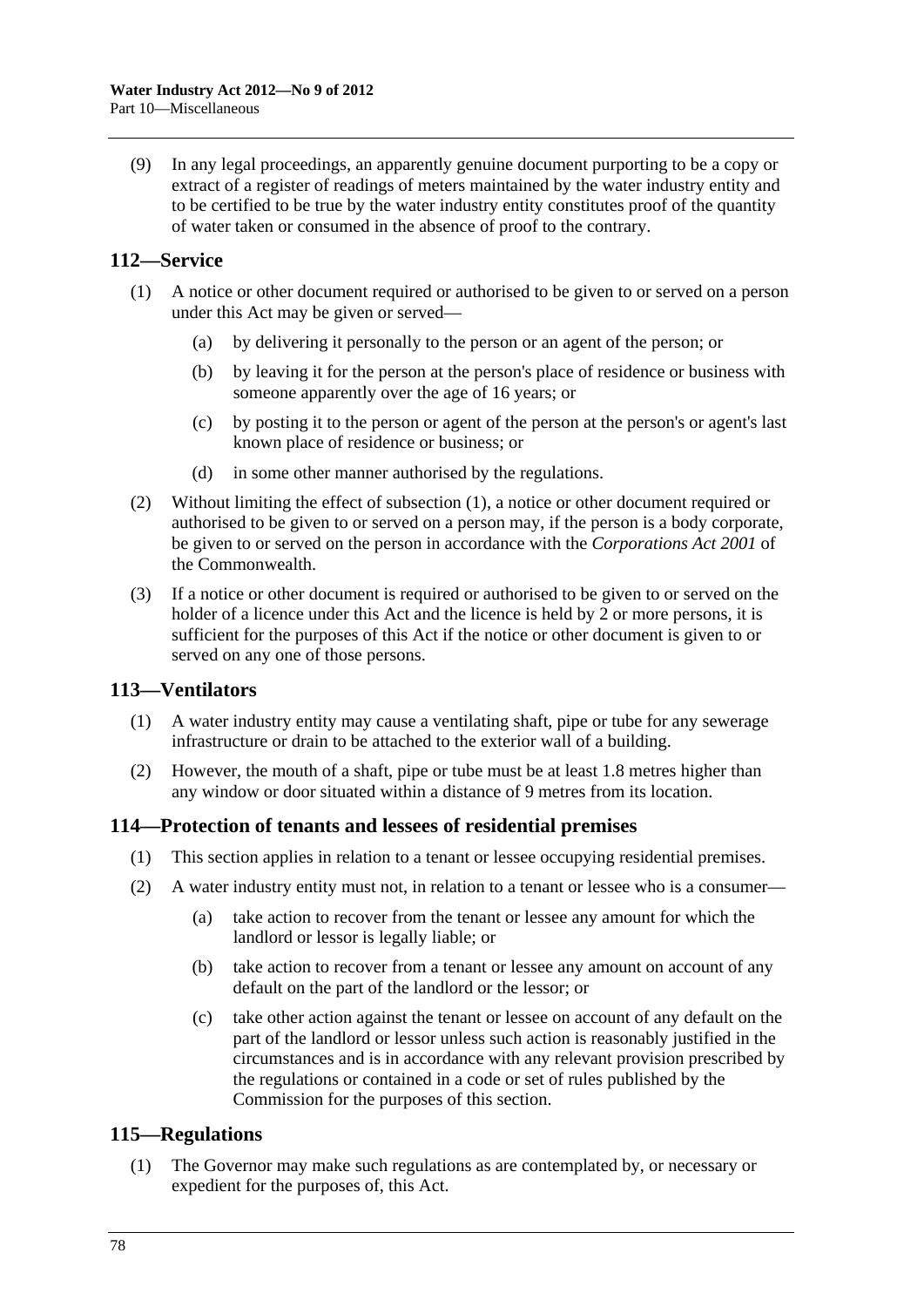- (2) Without limiting [subsection \(1\),](#page-77-0) the regulations may—
	- (a) require the keeping of records and other information by a water industry entity or any other person or body prescribed by the regulations;
	- (b) require the furnishing of reports (including technical or expert reports), returns, documents or other information to the Minister, the Commission, the Technical Regulator or any other person or body prescribed by the regulations;
	- (c) prescribe circumstances where a charge may be imposed by a water industry entity in respect of land despite the fact—
		- (i) that the land is not connected to the relevant service at the relevant time; or
		- (ii) the provision of a service to the land has been reduced or discontinued under this Act;
	- (d) make provision in relation to the appointment or operations of an operator under [Part 4 Division 6;](#page-26-0)
	- (e) regulate the construction, installation and positioning of infrastructure or equipment or the use of any products or materials;
	- (f) without limiting any other paragraph, provide for any matters relating to plumbing;
	- (g) prescribe technical, operational and safety requirements and standards and provide for monitoring and enforcing compliance with prescribed requirements or standards:
	- (h) make provision in relation to the payment or recovery of the Save the River Murray levy;
	- (i) exempt (conditionally or unconditionally) any persons or operations from the application of this Act or specified provisions of this Act;
	- (j) prescribe fees or charges in connection with any matter arising under this Act, including fees or charges for or in connection with the exercise, performance or discharge of any power, function or duty of the Minister, the Commission, the Technical Regulator or an authorised officer under this Act, which may be of varying amounts according to factors prescribed by the regulations or specified by the Minister by notice in the Gazette, and provide for the waiver or refund of such fees or charges;
	- (k) provide that a breach of a specified provision of this Act or the regulations is expiable, or expiable in prescribed circumstances, and set an expiation fee not exceeding \$750;
	- (l) prescribe penalties, not exceeding \$10 000, for contravention of a regulation.
- (3) If the regulations grant an exemption from the requirement to hold a licence under [Part 4,](#page-16-0) the regulations may require a person exempted from the requirement to be treated as a water industry entity for the purposes of specified provisions of this Act.
- (4) The regulations may—
	- (a) be of general application or limited in application according to the persons, areas, times or circumstances to which it is expressed to apply;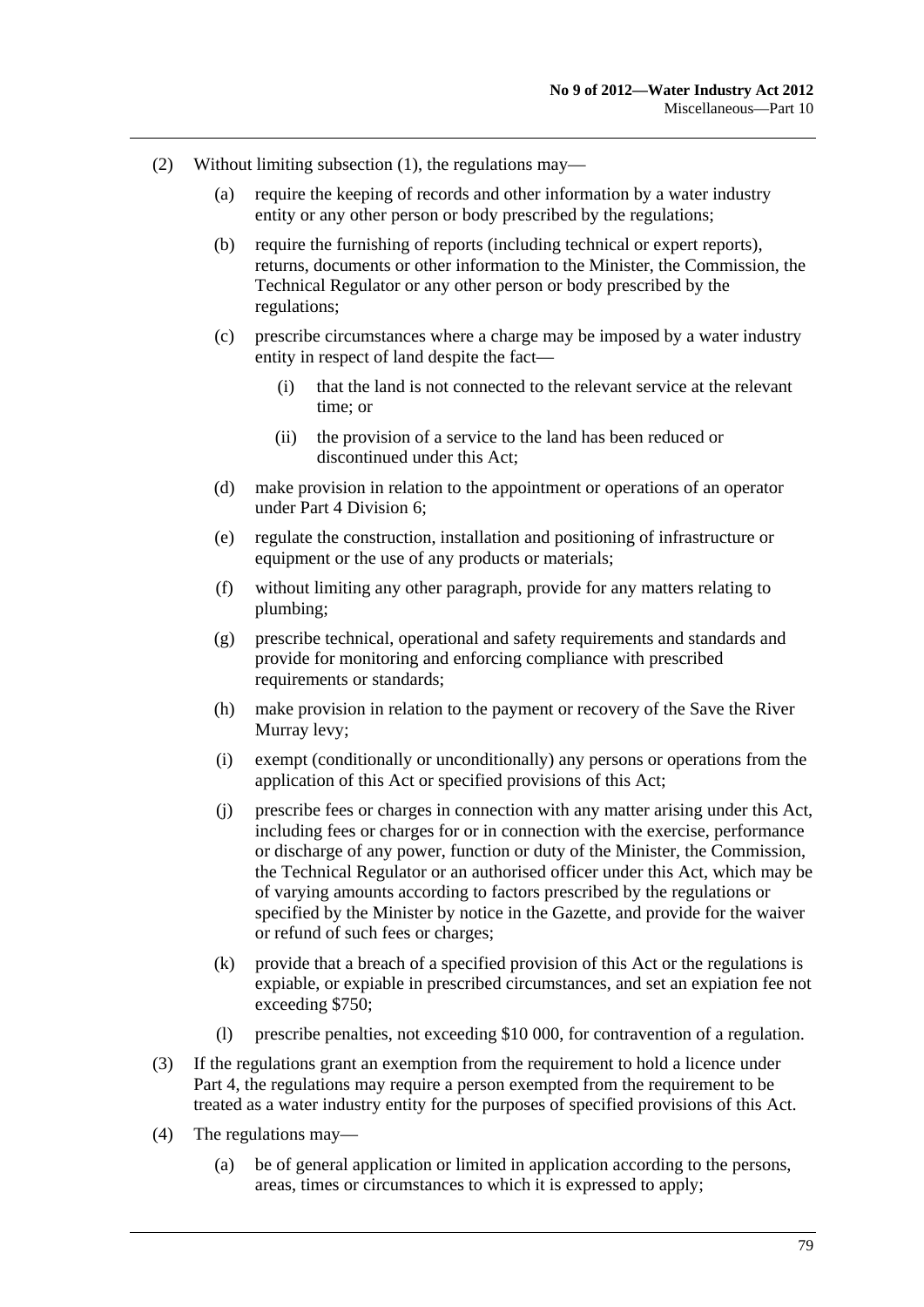- <span id="page-79-0"></span> (b) provide that a matter or thing in respect of which regulations may be made is to be determined, regulated or prohibited according to the discretion of the Minister, Commission or the Technical Regulator;
- (c) refer to or incorporate, wholly or partially and with or without modification, any standard or other document prepared or published by a body referred to in the regulation, as is in force from time to time or as in force at a particular time.

### **116—Review of Act**

- (1) The Minister must cause a review of the operation of this Act to be conducted as soon as practicable after the expiry of 5 years from its commencement.
- (2) The results of the review must be embodied in a written report.
- (3) The Minister must, within 6 sitting days after receiving the report under [subsection \(2\)](#page-79-0), cause a copy of the report to be laid before both Houses of Parliament.

# **Schedule 1—Appointment and selection of experts for District Court**

- 1 The Minister must establish a panel of experts who may sit as assessors with the District Court consisting of persons with knowledge of, or experience in, the water industry or in the fields of commerce or economics.
- 2 A member of a panel is to be appointed by the Minister for a term of office not exceeding 3 years and on conditions determined by the Minister and specified in the instrument of appointment.
- 3 A member of a panel is, on the expiration of a term of office, eligible for reappointment.
- 4 Subject to [subclause 5](#page-79-0) and except in the case of an appeal limited to a question of law, a judicial officer of the District Court must select 2 members from the panel to sit with the Court on an appeal that is to be heard by the Court sitting with experts.
- 5 A member of a panel who has a direct or indirect pecuniary or other interest in a matter before the District Court is disqualified from participating in the hearing of the matter.
- 6 [Subclause 5](#page-79-0) does not apply if the interest is as a result of the supply of goods or services that are available to members of the public on the same terms and conditions.
- 7 If a member of a panel sitting with the District Court dies or is for any reason unable to continue with any proceedings, the Court constituted of the judicial officer who is presiding at the proceedings and the other member of the panel sitting with the Court may, if the judicial officer so determines, continue and complete the proceedings.
- 8 If proceedings are reheard, the District Court may have regard to any record of proceedings made in the earlier proceedings (including a record of evidence taken in those proceedings).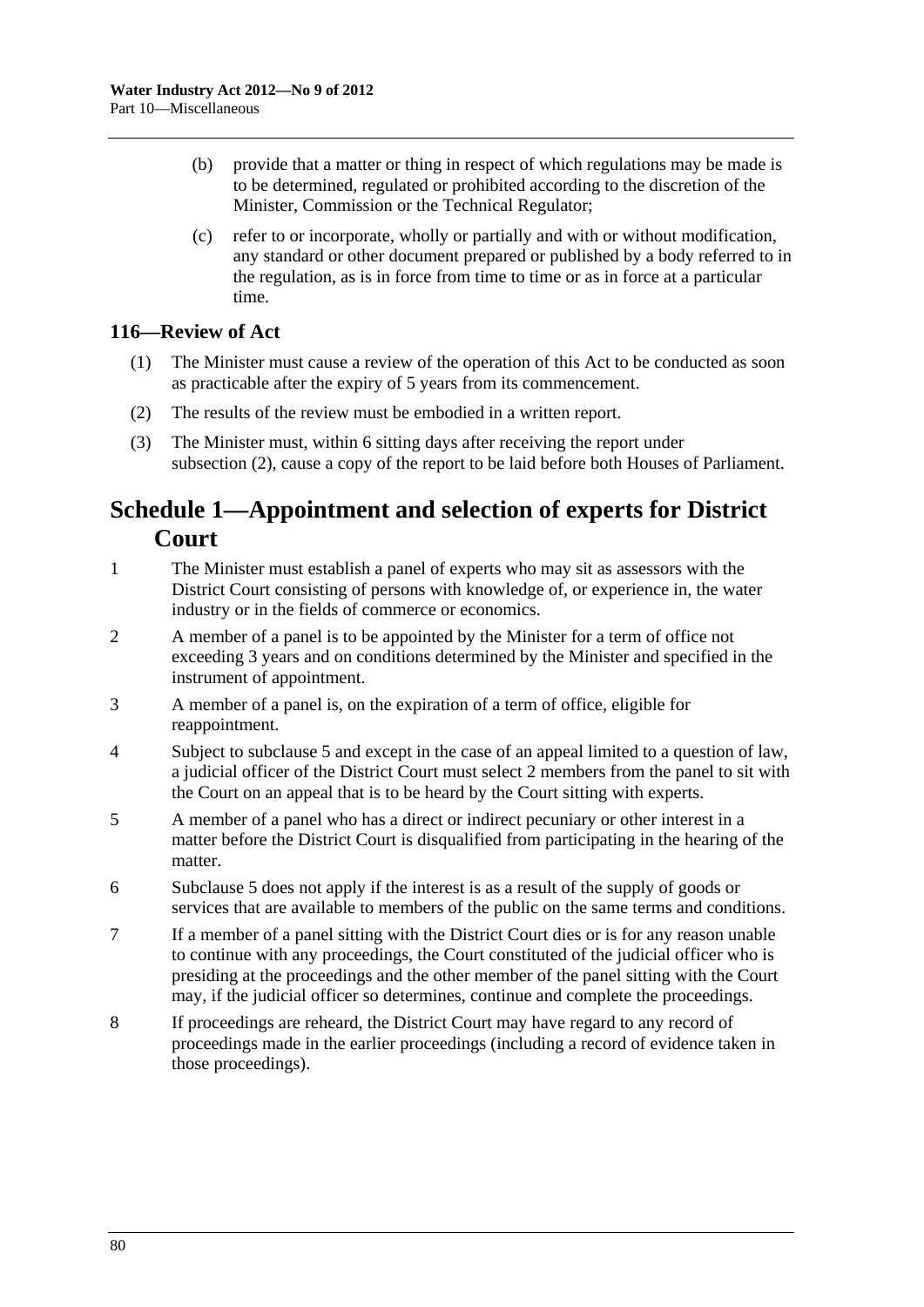# **Part 1—Related amendments**

### **1—Amendment provisions**

In this Schedule, a provision under a heading referring to the amendment of a specified Act amends the Act so specified.

# **Part 2—Amendment of** *Development Act 1993*

### **2—Amendment of section 33—Matters against which development must be assessed**

(1) Section 33(1)(c)(iv)—delete "the South Australian Water Corporation" and substitute:

a water industry entity under the *[Water Industry Act 2012](http://www.legislation.sa.gov.au/index.aspx?action=legref&type=act&legtitle=Water%20Industry%20Act%202012)* identified under the regulations

(2) Section  $33(1)(d)(vii)$ —delete "the South Australian Water Corporation" and substitute:

> a water industry entity under the *[Water Industry Act 2012](http://www.legislation.sa.gov.au/index.aspx?action=legref&type=act&legtitle=Water%20Industry%20Act%202012)* identified under the regulations

# **Part 3—Amendment of** *Essential Services Commission Act 2002*

# **3—Amendment of section 31—Review by Commission**

(1) Section 31(2)(e)—delete "10" and substitute:

20

(2) Section  $31(2)(e)$ —after "or" insert:

within 10 working days

(3) Section 31(3)(b)—delete "in a manner and within a period" and insert:

, within 20 working days after receiving a copy of the application, and in a manner

- (4) Section 31(6)—delete subsection (6) and substitute:
	- (6) A review must be decided—
		- (a) in the case of a review of a price determination—within 10 weeks of the application being lodged with the Commission; and
		- (b) in the case of a review of a decision of the Commission under Part 5—within 6 weeks of the application being lodged with the Commission.
- (5) Section 31(7)—delete "that period" and substitute:

the relevant period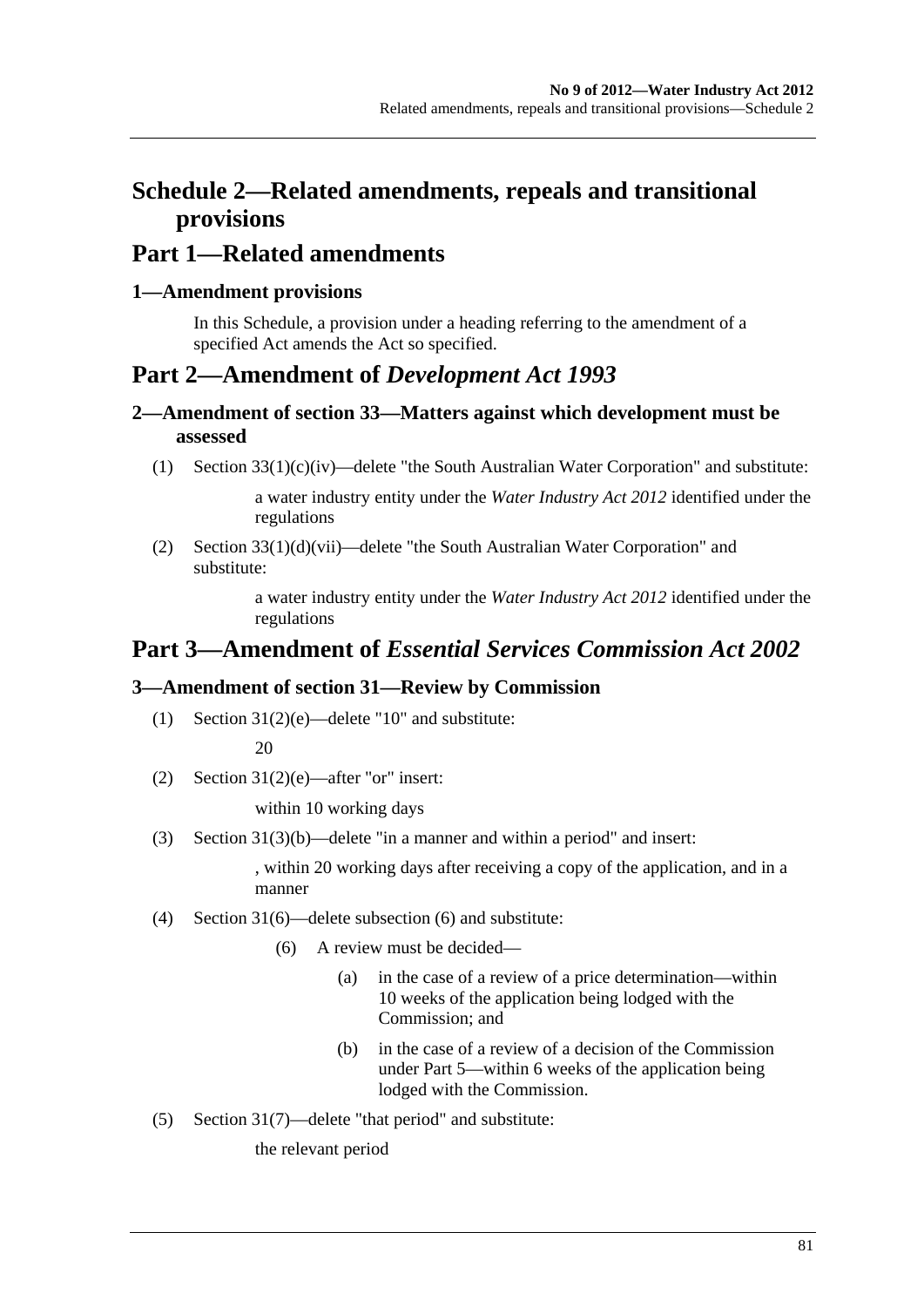# **Part 4—Amendment of** *Local Government Act 1999*

### **4—Amendment of section 155—Service rates and service charges**

Section 155—after subsection (5) insert:

 (5a) Subsection (5) is subject to the qualification that if the Essential Services Commission (*ESCOSA*) makes a determination under another Act that fixes a price for the provision of a prescribed service that is inconsistent with that subsection, the determination made by ESCOSA will prevail to the extent of the inconsistency (and ESCOSA may, in acting under another Act in a case that is relevant to the operation of this section, apply or take into account a factor or principle that is in addition to a matter referred to in subsection (5)).

### **5—Amendment of section 222—Permits for business purposes**

Section 222—after subsection (5) insert:

- (6) This section does not apply to any water/sewerage infrastructure established or used (or to be established or used) by or on behalf of a water industry entity under the *[Water Industry Act 2012](http://www.legislation.sa.gov.au/index.aspx?action=legref&type=act&legtitle=Water%20Industry%20Act%202012)*.
- (7) In this section—

*water/sewerage infrastructure* has the same meaning as in the *[Water](http://www.legislation.sa.gov.au/index.aspx?action=legref&type=act&legtitle=Water%20Industry%20Act%202012)  [Industry Act 2012](http://www.legislation.sa.gov.au/index.aspx?action=legref&type=act&legtitle=Water%20Industry%20Act%202012)*.

# **Part 5—Amendment of** *Natural Resources Management Act 2004*

### **6—Amendment of section 82—Time for implementation of plans**

(1) Section 82(2)—delete "*[Waterworks Act 1932](http://www.legislation.sa.gov.au/index.aspx?action=legref&type=act&legtitle=Waterworks%20Act%201932)*" and substitute:

*[Water Industry Act 2012](http://www.legislation.sa.gov.au/index.aspx?action=legref&type=act&legtitle=Water%20Industry%20Act%202012)*

- (2) Section 82(3)—delete subsection (3) and substitute:
	- (3) The consent of the Minister for the time being administering the *[Water Industry Act 2012](http://www.legislation.sa.gov.au/index.aspx?action=legref&type=act&legtitle=Water%20Industry%20Act%202012)* is required if, in the opinion of the Minister for the time being administering this Act, implementation of the plan or the amendments under subsection (2) would affect the quality or quantity of water flowing into any water infrastructure under the *[Water Industry Act 2012](http://www.legislation.sa.gov.au/index.aspx?action=legref&type=act&legtitle=Water%20Industry%20Act%202012)*.
- (3) Section 82(4)—delete "*[Waterworks Act 1932](http://www.legislation.sa.gov.au/index.aspx?action=legref&type=act&legtitle=Waterworks%20Act%201932)*" and substitute:

*[Water Industry Act 2012](http://www.legislation.sa.gov.au/index.aspx?action=legref&type=act&legtitle=Water%20Industry%20Act%202012)*

#### **7—Amendment of section 88—Associated Ministerial consents**

Section 88(1)—delete "the waterworks under the *[Waterworks Act 1932](http://www.legislation.sa.gov.au/index.aspx?action=legref&type=act&legtitle=Waterworks%20Act%201932)*" and substitute:

any water infrastructure under the *[Water Industry Act 2012](http://www.legislation.sa.gov.au/index.aspx?action=legref&type=act&legtitle=Water%20Industry%20Act%202012)*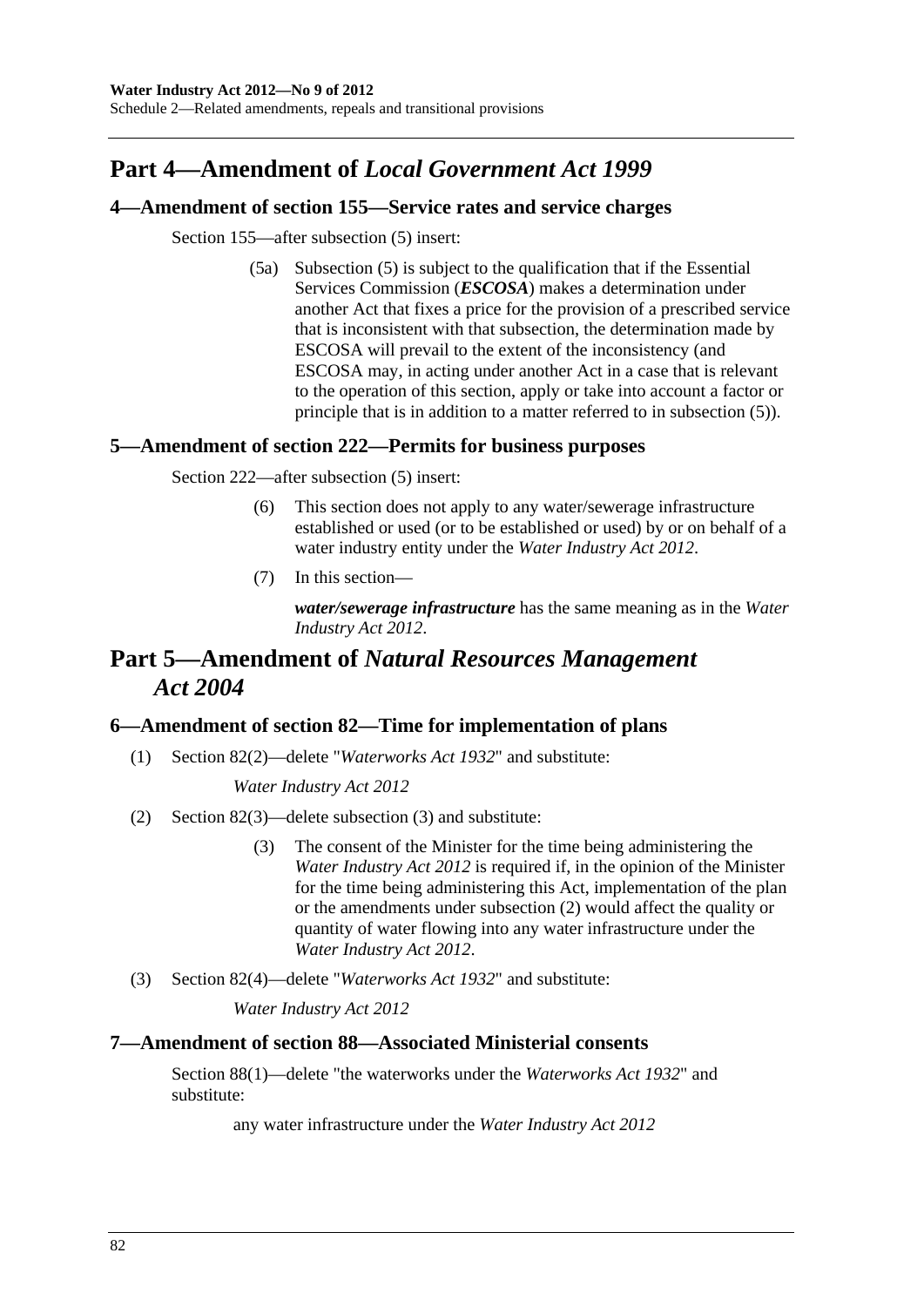### **8—Amendment of section 150—Transfer of water licences**

Section 150(11)—delete "*[Waterworks Act 1932](http://www.legislation.sa.gov.au/index.aspx?action=legref&type=act&legtitle=Waterworks%20Act%201932)*" and substitute: *[South Australian Water Corporation Act 1994](http://www.legislation.sa.gov.au/index.aspx?action=legref&type=act&legtitle=South%20Australian%20Water%20Corporation%20Act%201994)*

### **9—Amendment of section 157—Transfer of water allocations**

Section 157(7)—delete "*[Waterworks Act 1932](http://www.legislation.sa.gov.au/index.aspx?action=legref&type=act&legtitle=Waterworks%20Act%201932)*" and substitute:

*[South Australian Water Corporation Act 1994](http://www.legislation.sa.gov.au/index.aspx?action=legref&type=act&legtitle=South%20Australian%20Water%20Corporation%20Act%201994)*

### **10—Amendment of section 164K—Transfer of delivery capacity entitlements**

Section 164K(10)—delete "*[Waterworks Act 1932](http://www.legislation.sa.gov.au/index.aspx?action=legref&type=act&legtitle=Waterworks%20Act%201932)*" and substitute:

*[South Australian Water Corporation Act 1994](http://www.legislation.sa.gov.au/index.aspx?action=legref&type=act&legtitle=South%20Australian%20Water%20Corporation%20Act%201994)*

# **11—Amendment of section 173—Water recovery and other rights subject to board's functions and powers**

Section 173(b)—delete paragraph (b)

# **Part 6—Amendment of** *Rates and Land Tax Remission Act 1986*

### **12—Amendment of section 3—Interpretation**

(1) Section 3, definition of *rates*, (ba)—delete "sewerage" and substitute:

sewage

- (2) Section 3, definition of *rates*—after paragraph (ba) insert:
	- (bb) charges payable to a water industry entity under Part 4 of the *[Water](http://www.legislation.sa.gov.au/index.aspx?action=legref&type=act&legtitle=Water%20Industry%20Act%202012)  [Industry Act 2012](http://www.legislation.sa.gov.au/index.aspx?action=legref&type=act&legtitle=Water%20Industry%20Act%202012)*; and

### **13—Amendment of section 4—Remission of rates**

Section 4(1)—after paragraph (b) insert:

and

 (c) fix a date from which a remission of charges payable to a water industry entity under the *[Water Industry Act 2012](http://www.legislation.sa.gov.au/index.aspx?action=legref&type=act&legtitle=Water%20Industry%20Act%202012)* will no longer be made under this Act.

# **14—Amendment of Schedule 1**

Schedule 1—delete "*[Sewerage Act 1929](http://www.legislation.sa.gov.au/index.aspx?action=legref&type=act&legtitle=Sewerage%20Act%201929)*" and "*[Waterworks Act 1932](http://www.legislation.sa.gov.au/index.aspx?action=legref&type=act&legtitle=Waterworks%20Act%201932)*" and substitute:

*[Water Industry Act 2012](http://www.legislation.sa.gov.au/index.aspx?action=legref&type=act&legtitle=Water%20Industry%20Act%202012)*

# **Part 7—Amendment of** *Real Property Act 1886*

### **15—Amendment of section 223LA—Interpretation**

- (1) Section 223LA(1), definition of *service easement*, (a)—delete paragraph (a) and substitute:
	- (a) a water industry entity for sewerage or water supply purposes;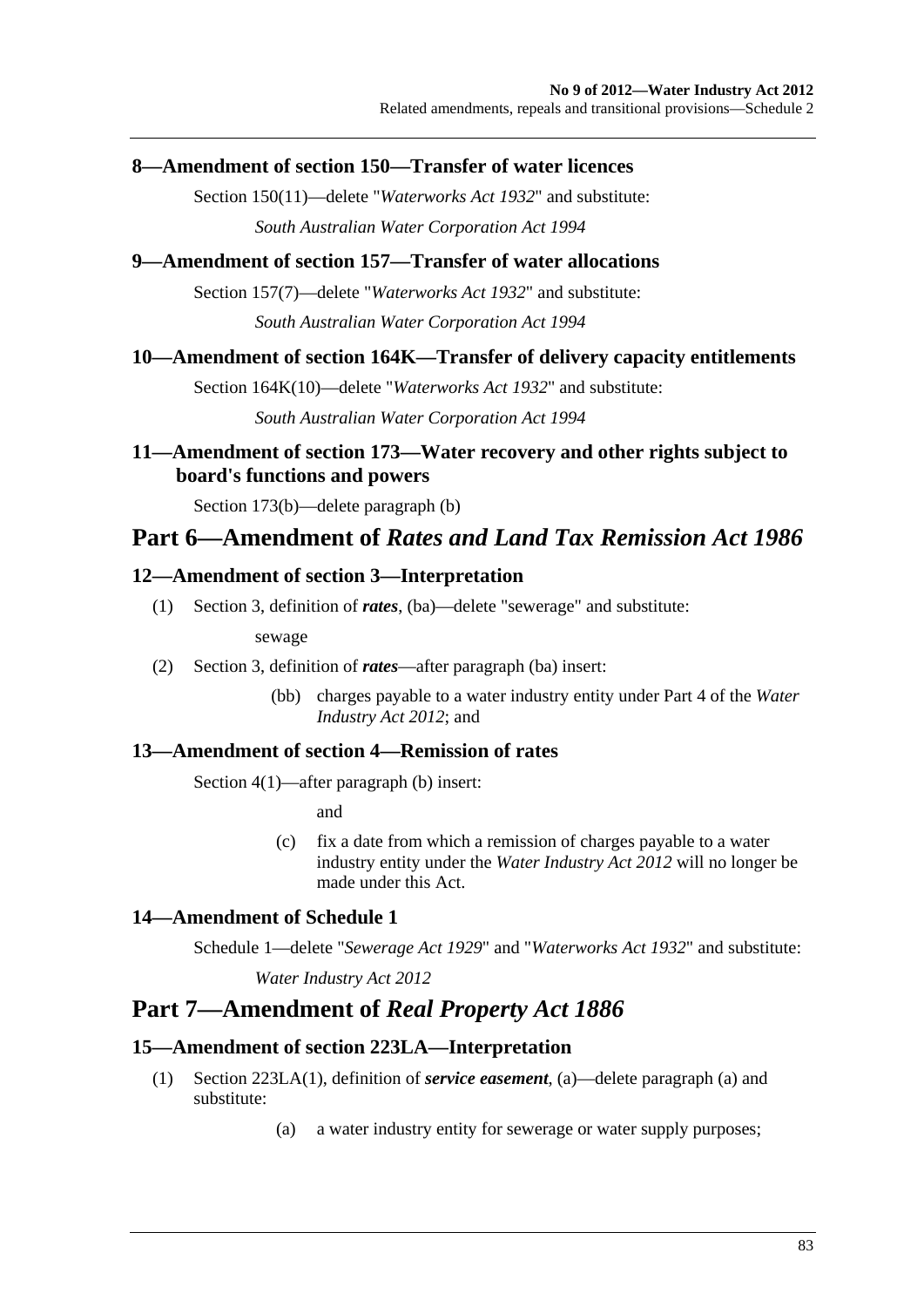#### <span id="page-83-0"></span>**Water Industry Act 2012—No 9 of 2012**

Schedule 2—Related amendments, repeals and transitional provisions

(2) Section 223LA(1)—after the definition of *thoroughfare* insert:

*water industry entity* means an entity involved in the water industry within the meaning of the *[Water Industry Act 2012](http://www.legislation.sa.gov.au/index.aspx?action=legref&type=act&legtitle=Water%20Industry%20Act%202012)*.

#### **16—Amendment of section 223LG—Service easements**

 (1) Section 223LG(1)—delete "the South Australian Water Corporation (or a predecessor or successor of the Corporation)" and substitute:

a water industry entity (or a predecessor or successor of such an entity)

 (2) Section 223LG(1)—delete "the Corporation" twice occurring and substitute in each case:

the entity

# **Part 8—Amendment of** *South Australian Water Corporation Act 1994*

#### **17—Amendment of section 4—Interpretation**

Section 4, definition of *wastewater*—delete the definition

#### **18—Insertion of sections 18A to 18D**

After section 18 insert:

#### **18A—Entry onto land of the Corporation**

 (1) A person who enters onto, or remains on, land owned or occupied by the Corporation or that is under the care, control and management of the Corporation without being authorised to do so by the Corporation is guilty of an offence.

Maximum penalty: \$2 500.

Expiation fee: \$315.

- (2) Without limiting the manner in which the Corporation may authorise a person to enter and remain on land, the Corporation may authorise members of the public to enter and remain on its land by notice published in the Gazette.
- (3) A notice referred to in [subsection \(2\)](#page-83-0) may be varied or revoked by the Corporation by subsequent notice published in the Gazette.
- (4) An authorisation under this section is subject to conditions imposed—
	- (a) by this section; or
	- (b) by regulation; or
	- (c) by including them in a notice published in the Gazette under [subsection \(2\)](#page-83-0) or in any other form of authorisation given by the Corporation; or
	- (d) by direction of a person under [subsection \(5\);](#page-84-0) or
	- (e) by 2 or more of those methods.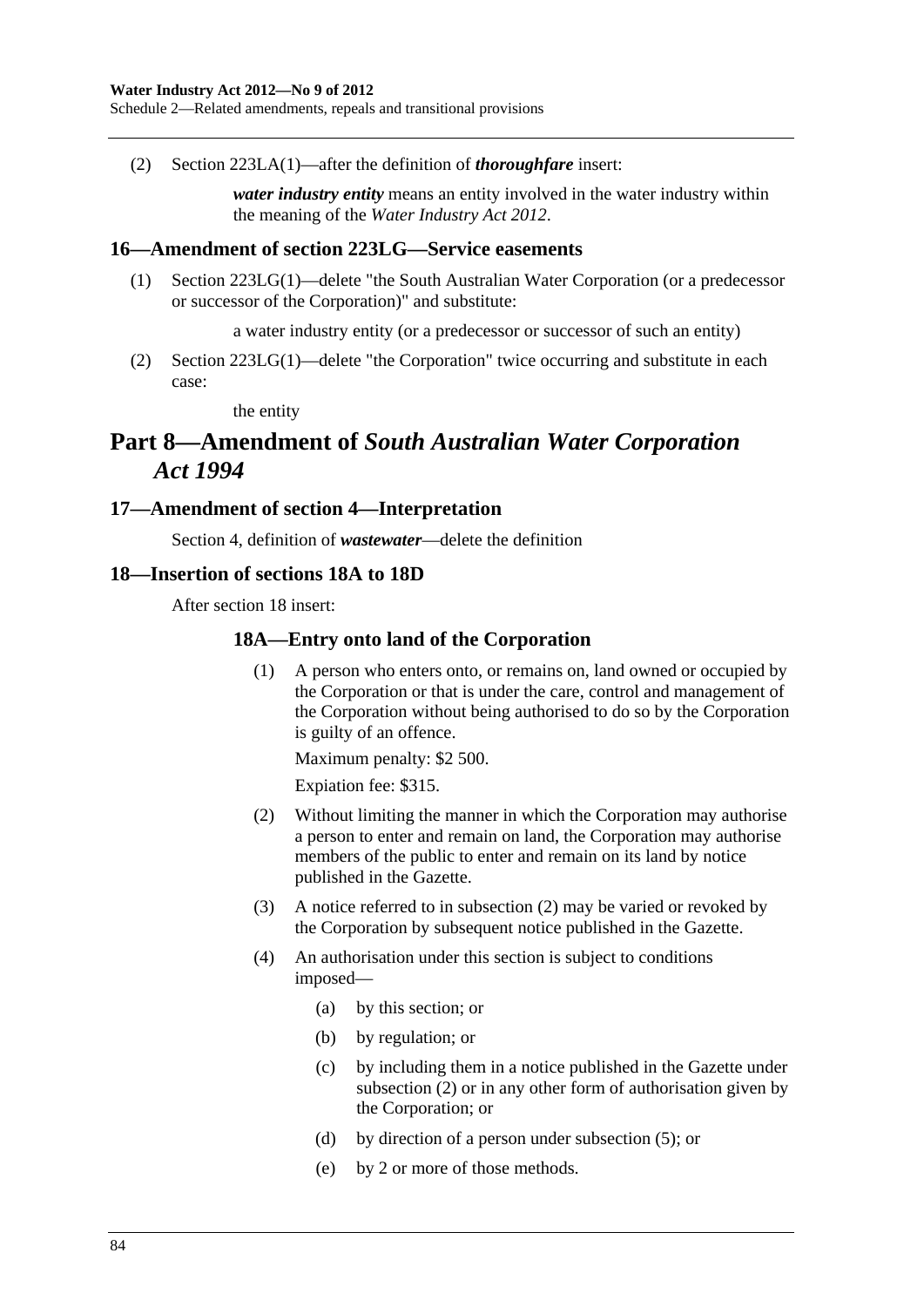- <span id="page-84-0"></span> (5) A person acting with the authority of the Corporation (whether an employee of the Corporation or not) may give directions to a person on, or about to enter, land referred to in [subsection \(1\)](#page-83-0) in relation to their entry, or their right to remain on, the land.
- (6) A direction given to a person under [subsection \(5\)](#page-84-0) is a condition of that person's authorisation to enter and remain on the land.
- (7) It is a condition of an authorisation under this section (except in the case of a person who has been exempted from this condition by the Corporation) that a person who is on land referred to in subsection  $(1)$ —
	- (a) must carry with him or her identification that shows his or her name and his or her current residential address; and
	- (b) must present the identification to a person who is entitled to give directions under [subsection \(5\)](#page-84-0) when requested to do so.
- (8) A person must not give directions under [subsection \(5\)](#page-84-0) or make a request under [subsection \(7\)\(b\)](#page-84-0) unless he or she—
	- (a) carries identification issued by the Corporation that states that he or she is authorised to act under this section; and
	- (b) presents, or makes a genuine attempt to present, the identification to a person for inspection when giving a direction to the person under [subsection \(5\)](#page-84-0) or when requesting to see the person's identification under [subsection \(7\).](#page-84-0)
- (9) A person who contravenes or fails to comply with a condition to which an authorisation is subject is guilty of an offence.

Maximum penalty: \$2 500.

Expiation fee: \$315.

#### **18B—Power to lease infrastructure**

- (1) The Corporation may lease any of its infrastructure to any other body or person as the Corporation thinks fit.
- (2) A lease under [subsection \(1\)](#page-84-0) will be for such period, at such rent, on such terms and conditions, and subject to such powers, reservations, restrictions and provisions, as the Corporation thinks fit.
- (3) The Corporation may accept a surrender of such a lease on such terms and conditions, and may allow such concessions and remissions, as the Corporation thinks fit.
- (4) During the term of a lease under this section—
	- (a) the lessee may have and exercise, in relation to the infrastructure subject to the lease, all such rights, powers and privileges vested in and exercisable by the Corporation (under this or any other Act) as the Governor may from time to time declare by proclamation; and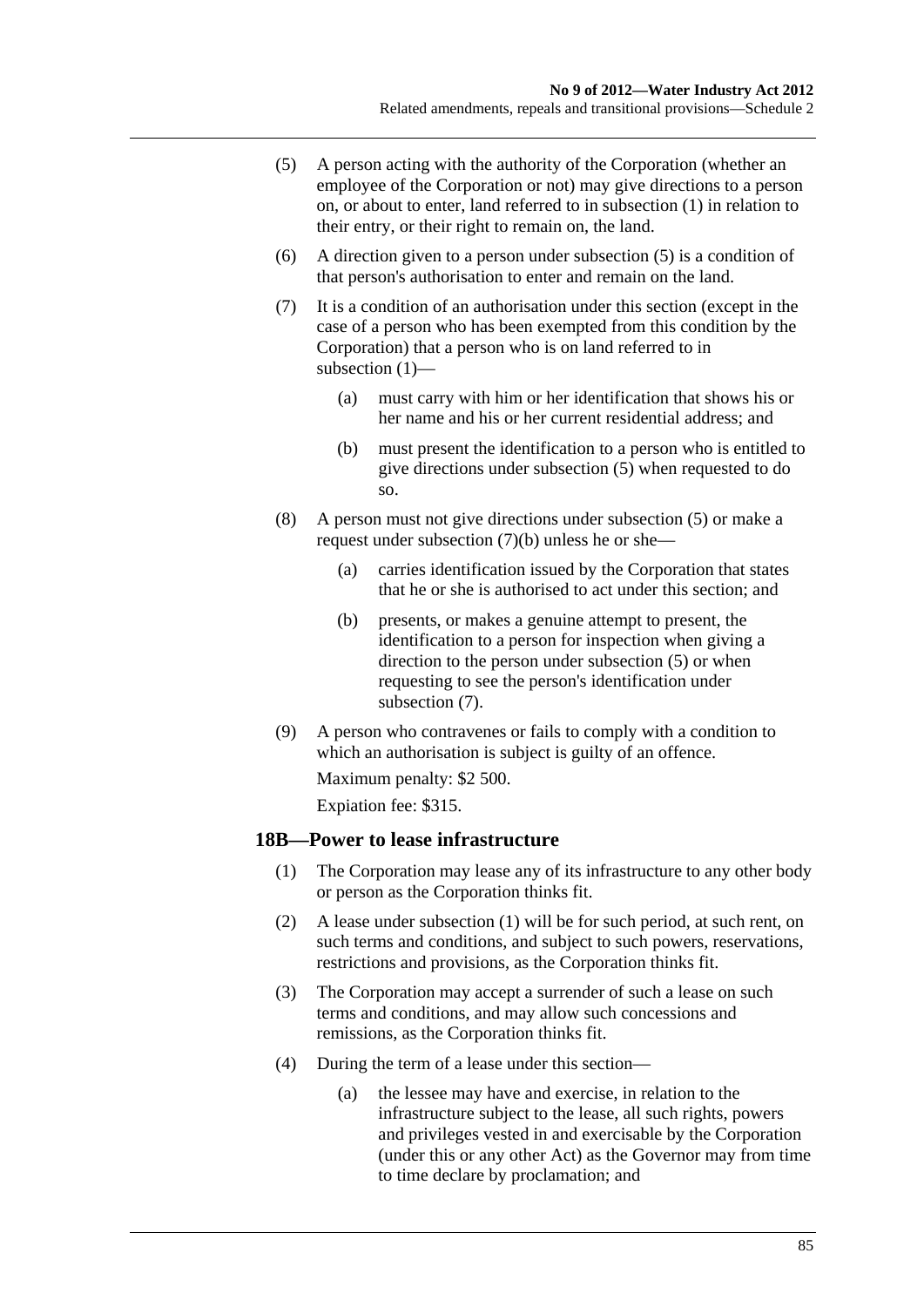- <span id="page-85-0"></span> (b) the infrastructure subject to the lease may be taken to be infrastructure of the lessee (for the purposes of this or any other Act) to such extent as the Governor may from time to time declare by proclamation.
- (5) In this section—

*infrastructure* has the same meaning as in the *[Water Industry](http://www.legislation.sa.gov.au/index.aspx?action=legref&type=act&legtitle=Water%20Industry%20Act%202012)  [Act 2012](http://www.legislation.sa.gov.au/index.aspx?action=legref&type=act&legtitle=Water%20Industry%20Act%202012)* and includes any property connected to such infrastructure.

#### **18C—Recovery of amounts due to Corporation**

- (1) Subject to [subsection \(2\)](#page-85-0), any amount (other than a pecuniary penalty) due to the Corporation with respect to the provision of a water service or a sewerage service under the *[Water Industry](http://www.legislation.sa.gov.au/index.aspx?action=legref&type=act&legtitle=Water%20Industry%20Act%202012)  [Act 2012](http://www.legislation.sa.gov.au/index.aspx?action=legref&type=act&legtitle=Water%20Industry%20Act%202012)* or under an agreement to defer payment of an amount due with respect to the provision of a water service or a sewerage service under the *[Water Industry Act 2012](http://www.legislation.sa.gov.au/index.aspx?action=legref&type=act&legtitle=Water%20Industry%20Act%202012)* will, until payment, be and remain a first charge on the land in relation to which the relevant services have been provided.
- (2) An amount referred to in [subsection \(1\)](#page-85-0) that is payable in relation to land that comprises the whole or part of the common property of a scheme under the *[Community Titles Act 1996](http://www.legislation.sa.gov.au/index.aspx?action=legref&type=act&legtitle=Community%20Titles%20Act%201996)* or the *[Strata Titles](http://www.legislation.sa.gov.au/index.aspx?action=legref&type=act&legtitle=Strata%20Titles%20Act%201988)  [Act 1988](http://www.legislation.sa.gov.au/index.aspx?action=legref&type=act&legtitle=Strata%20Titles%20Act%201988)* is not a charge on the common property but is, instead, a first charge on each of the lots or units of the community or strata scheme.
- (3) No statute of limitations or other Act will bar or in any way affect any action or other legal proceeding for the recovery of any such amount.

#### **18D—Power to sell land**

- (1) If any designated charges are in arrears for a period of 2 years, the Corporation may publish a notice in the prescribed manner and form for the purposes of this section.
- (2) If, after at least 1 year from the publication of a notice under [subsection \(1\),](#page-85-0) all or any of the relevant designated charges remain unpaid, the Corporation may, with the approval of the Minister, take action to sell the relevant land.
- (3) Before the Corporation sells land in pursuance of this section, the Corporation must serve notice on the owner and occupier of the land—
	- (a) stating the period for which the designated charges have been in arrears; and
	- (b) stating the amount of the total liability presently outstanding and charged on the land; and
	- (c) stating that if that amount is not paid in full within 1 month of service of the notice (or such longer time as the Corporation may allow), the Corporation intends to sell the land under this section.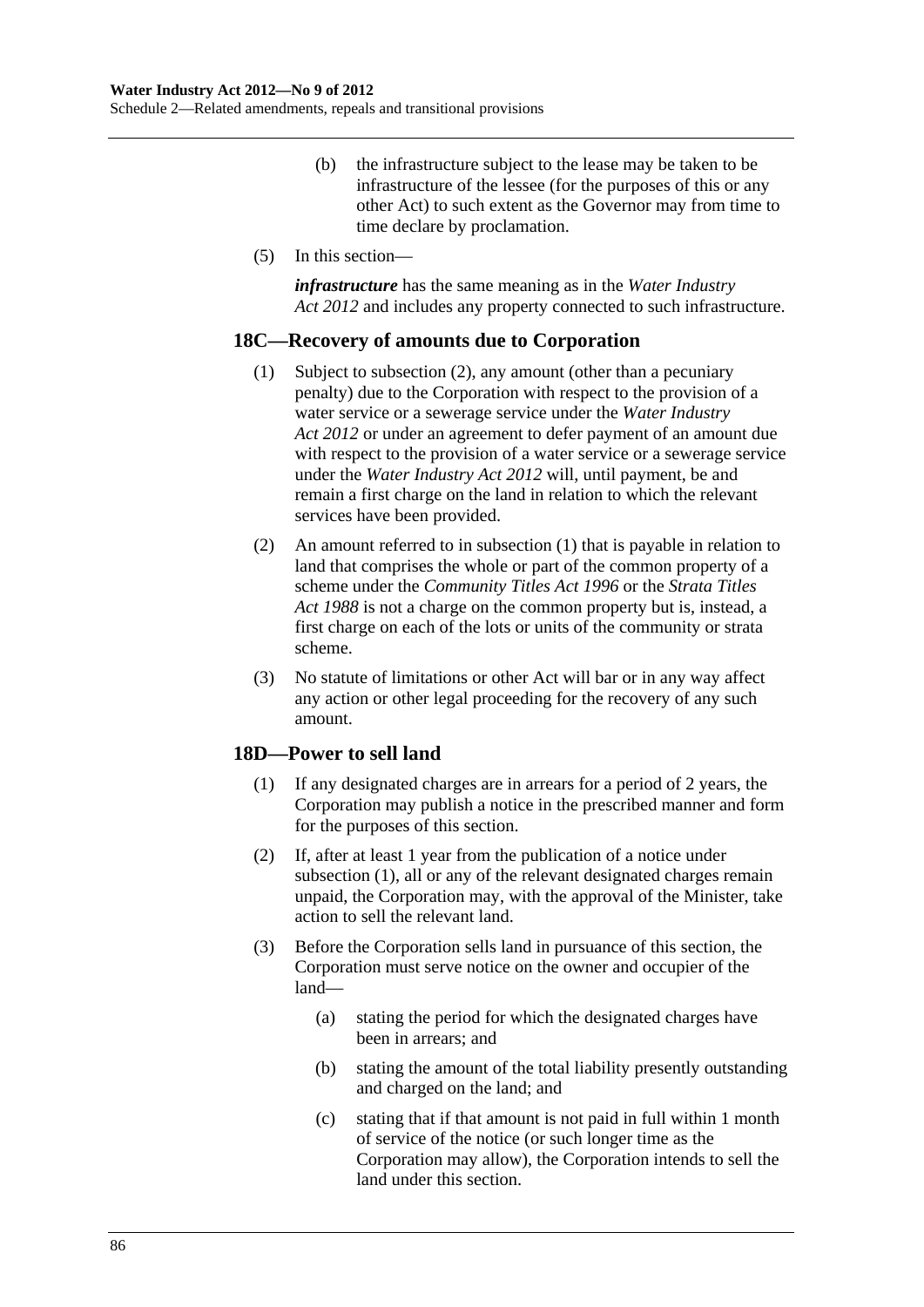Related amendments, repeals and transitional provisions—Schedule 2

- (4) A copy of a notice must be served on—
	- (a) any registered mortgagee or encumbrancee of the land; and
	- (b) the holder of any caveat over the land.
- (5) If the outstanding amount is not paid in full within the time allowed under [subsection \(3\)](#page-85-0), the Corporation may proceed to sell the land.
- (6) The sale will, except in the case of land held from the Crown under a lease, licence or agreement to purchase, be by public auction (and the Corporation may set a reserve price for the purposes of the auction).
- (7) An auction under this section must be advertised on at least 2 separate occasions in a newspaper circulating generally throughout the State.
- (8) If, before the date of the auction, the outstanding amount and the costs incurred by the Corporation in proceeding under this section are paid to the Corporation, the Corporation must withdraw the land from auction.
- $(9)$  If—
	- (a) an auction fails; or
	- (b) the land is held from the Crown under a lease, licence or agreement to purchase,

the Corporation may sell the land by private contract for the best price that the Corporation can reasonably obtain.

- (10) Any money received by the Corporation in respect of the sale of land under this section will be applied as follows:
	- (a) firstly—in paying the costs of the sale and any other costs incurred in proceeding under this section;
	- (b) secondly—in discharging the liability for the designated charges and any other liabilities to the Corporation in respect of the land;
	- (c) thirdly—in discharging any liability to the Crown for rates, charges or taxes (including rates, charges or taxes that are a charge on the land);
	- (d) fourthly—in discharging any liability to a council for rates or any other liability to a council in respect of the land;
	- (e) fifthly—in discharging any liabilities secured by registered mortgages, encumbrances or charges;
	- (f) sixthly—in discharging any other mortgages, encumbrances and charges of which the Corporation has notice;
	- (g) seventhly—in payment to the former owner of the land.
- (11) If the former owner cannot be found after making reasonable inquiries as to his or her whereabouts, an amount payable to the former owner must be dealt with as unclaimed money under the *[Unclaimed Moneys Act 1891](http://www.legislation.sa.gov.au/index.aspx?action=legref&type=act&legtitle=Unclaimed%20Moneys%20Act%201891)*.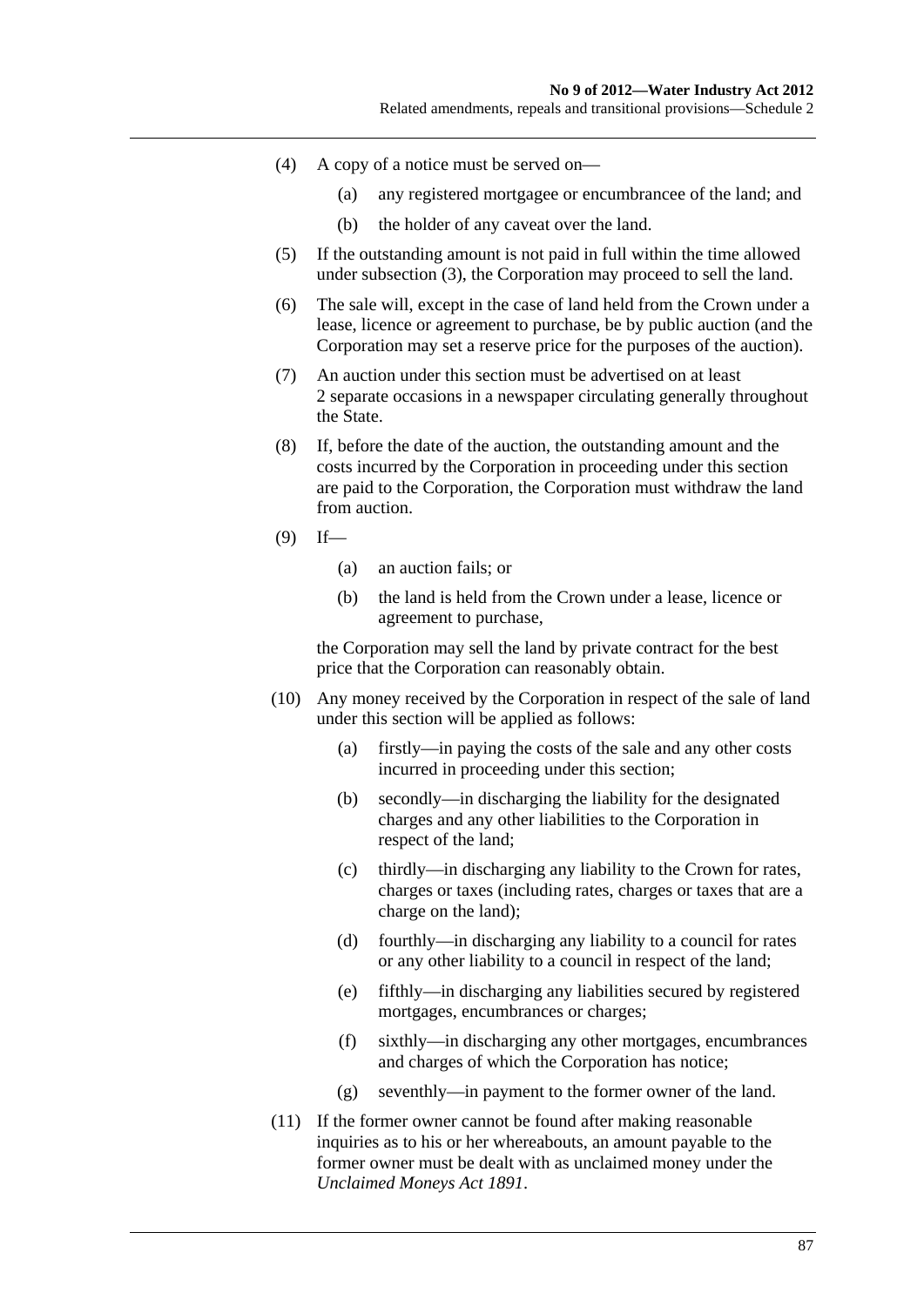- <span id="page-87-0"></span> (12) If land is sold by the Corporation in pursuance of this section, an instrument of transfer executed by the Corporation will operate to vest title to the land in the purchaser.
- (13) If the Corporation cannot sell the land under this section after taking all reasonable steps to do so—
	- (a) the Corporation may, by notice in the Gazette, assume title to the land (and title will then, by force of this subsection, vest in the Corporation); and
	- (b) the value of the land vested in the Corporation under [paragraph \(a\)](#page-87-0), as at the date of the notice under that paragraph, will be deducted from any outstanding amount and the costs incurred by the Corporation in proceeding under this section.
- (14) The title vested under [subsection \(12\)](#page-87-0) or [\(13\)](#page-87-0) will be free of—
	- (a) all mortgages, charges and caveats; and
	- (b) except in the case of land held from the Crown under lease or licence—all leases and licences.
- (15) An instrument of transfer passing title to land in pursuance of a sale under this section must, when lodged with the Registrar-General for registration or enrolment, be accompanied by a statutory declaration made by the chief executive officer of the Corporation stating that the requirements of this section in relation to the dealing with the land have been observed.
- (16) The chief executive officer of the Corporation must, as soon as is reasonably practicable after the publication of a notice under [subsection \(13\),](#page-87-0) inform the Registrar-General of the publication of the notice and lodge with the Registrar-General a statutory declaration stating that the requirements of this section in relation to dealing with the land have been observed.
- (17) If it is not reasonably practicable to obtain the duplicate certificate of title to land that is vested in a purchaser or the Corporation in pursuance of this section, the Registrar-General may register the vesting despite the non-production of the duplicate, but in that event the Registrar-General must cancel the existing certificate of title for the land and issue a new certificate in the name of the transferee or the Minister (as the case may be).
- (18) A reference in this section to land, or title to land, held from the Crown under lease, licence or agreement to purchase, is a reference to the interest of the lessee, licensee or purchaser in the land.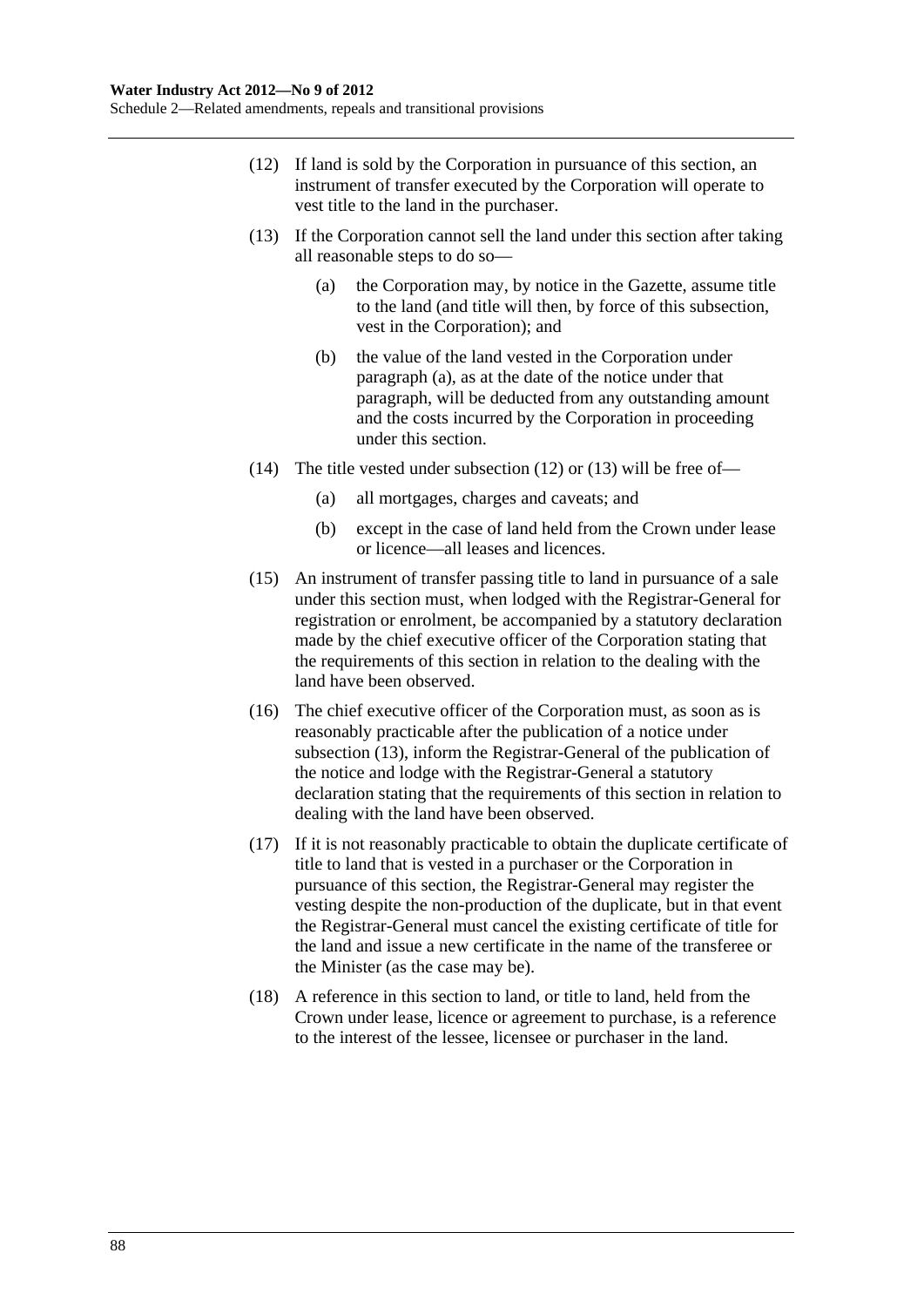<span id="page-88-0"></span>(19) In this section—

*designated charges* means any amount (other than a pecuniary penalty) due to the Corporation with respect to the provision of a water service or a sewerage service under the *[Water Industry](http://www.legislation.sa.gov.au/index.aspx?action=legref&type=act&legtitle=Water%20Industry%20Act%202012)  [Act 2012](http://www.legislation.sa.gov.au/index.aspx?action=legref&type=act&legtitle=Water%20Industry%20Act%202012)* or under an agreement to defer payment of an amount due with respect to the provision of a water service or a sewerage service under the *[Water Industry Act 2012](http://www.legislation.sa.gov.au/index.aspx?action=legref&type=act&legtitle=Water%20Industry%20Act%202012)*.

# **Part 9—Repeals**

### **19—Repeals**

- (1) The following Acts are repealed:
	- (a) the *[Sewerage Act 1929](http://www.legislation.sa.gov.au/index.aspx?action=legref&type=act&legtitle=Sewerage%20Act%201929)*;
	- (b) the *[Water Conservation Act 1936](http://www.legislation.sa.gov.au/index.aspx?action=legref&type=act&legtitle=Water%20Conservation%20Act%201936)*;
	- (c) the *[Waterworks Act 1932](http://www.legislation.sa.gov.au/index.aspx?action=legref&type=act&legtitle=Waterworks%20Act%201932)*.
- (2) The Governor may, by proclamation, suspend the repeal of a specified provision of an Act referred to in [subclause \(1\)](#page-88-0) until a subsequent day fixed by proclamation, or a day to be fixed by subsequent proclamation.
- (3) For the purposes of [subclause \(2\),](#page-88-0) a reference to a provision of an Act extends to a part of a provision (including a definition within a provision).

# **Part 10—Transitional provisions**

# **Division 1—Preliminary**

### **20—Preliminary**

In this Part—

*relevant day* means a day appointed by proclamation as the relevant day for the purposes of the provision in which the term is used.

# **Division 2—Special provisions relating to repeal of** *Sewerage Act 1929*

### **21—Interpretation**

In this Division—

*relevant Act* means the *[Sewerage Act 1929](http://www.legislation.sa.gov.au/index.aspx?action=legref&type=act&legtitle=Sewerage%20Act%201929)*;

*sewerage rates* include charges;

*transitional financial year* means the financial year in which the relevant day occurs;

*undertaking* has the same meaning as in the relevant Act.

### **22—Rates—transitional financial year**

 (1) This clause applies in connection with the provision of retail services during the transitional financial year with respect to any sewerage service.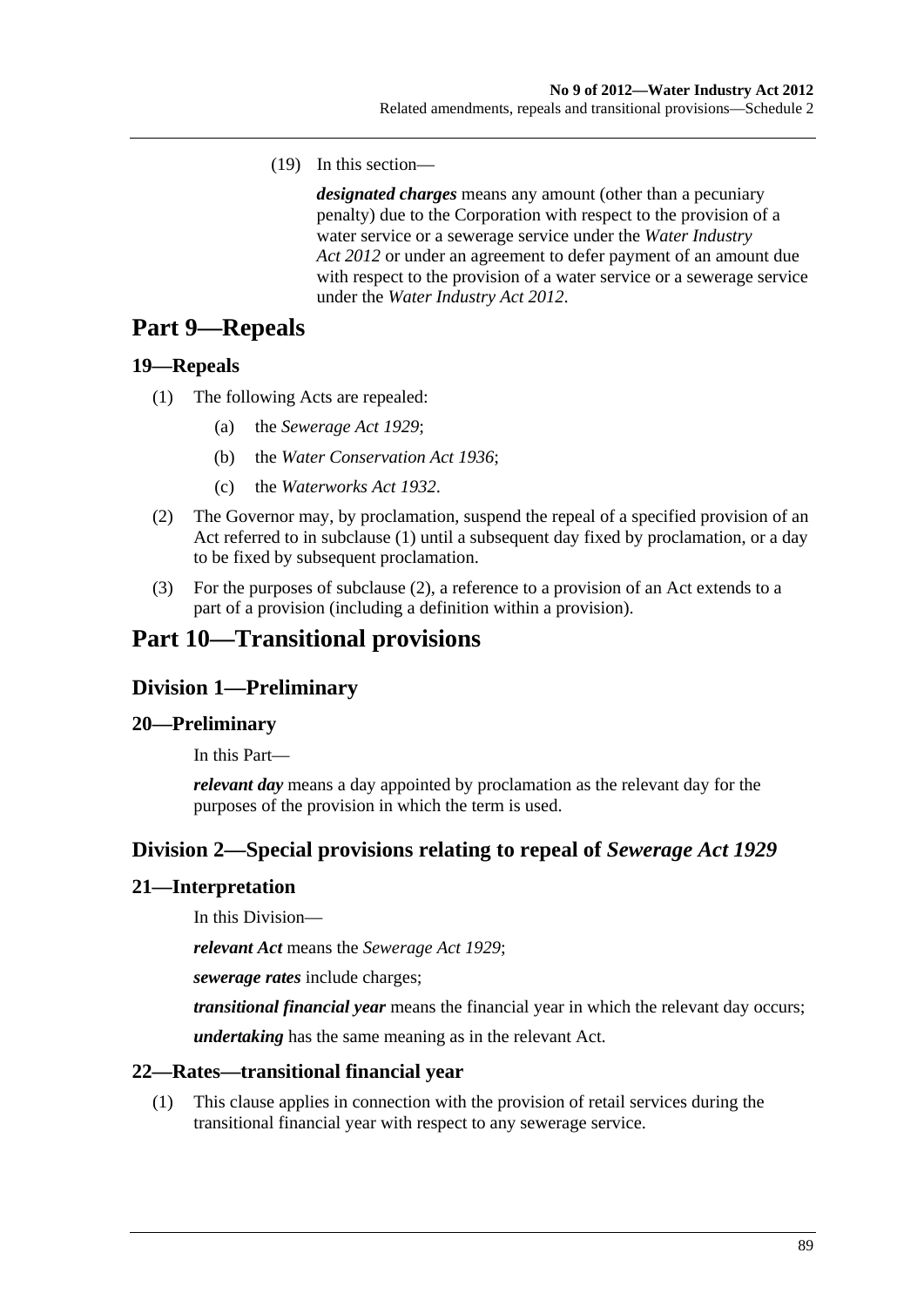- (2) The scheme established by Part 6 of the relevant Act will apply with respect to the transitional financial year despite the repeal of that Act by this Act and despite the ability of the Commission otherwise to make a determination relating to prices under this Act.
- (3) Accordingly—
	- (a) the Minister may, after consultation with SA Water—
		- (i) fix a scale or scale under section 73 of the relevant Act upon which sewerage rates will be levied in relation to the transitional financial year; and
		- (ii) fix a minimum sewerage rate under section 75 of the relevant Act in relation to the transitional financial year,

(and may act under this clause and those sections before, on or after the relevant day); and

- (b) Part 6 of the relevant Act, together with any other provision of that Act that may be relevant to the operation of that Part or to sewerage rates under that Act (including in relation to the declaration of drainage areas), will apply with respect to the declaration, imposition, payment or recovery of sewerage rates in relation to the transitional financial year as if the relevant Act had not been repealed; and
- (c) sewerage rates fixed under this clause will be taken to constitute the price for the provision of services to which this clause applies by SA Water during the transitional financial year; and
- (d) the Commission will not make a determination under [section 35](#page-24-0) of this Act in relation to the transitional financial year.
- (4) The Minister may, after consultation with SA Water, impose a requirement under section 78A of the relevant Act in relation to the transitional financial year (and may act under this clause and that section before, on or after the relevant day), and that section will continue to apply as if the relevant Act had not been repealed.

### **23—Rates—related provisions**

- (1) Without limiting any other provision, Part 6 of the relevant Act, and any other provision prescribed by the regulations for the purposes of this clause, will continue to apply in relation to any sewerage rates declared or imposed under that Act before the relevant day as if the relevant Act had not been repealed.
- (2) Without limiting any other provision, sections 93 and 94 of the relevant Act will apply (and continue to apply)—
	- (a) to any charge arising under section 93 before the relevant day; and
	- (b) to any rates or charges in relation to the provision of sewerage services due to SA Water on account of the operation of this Division.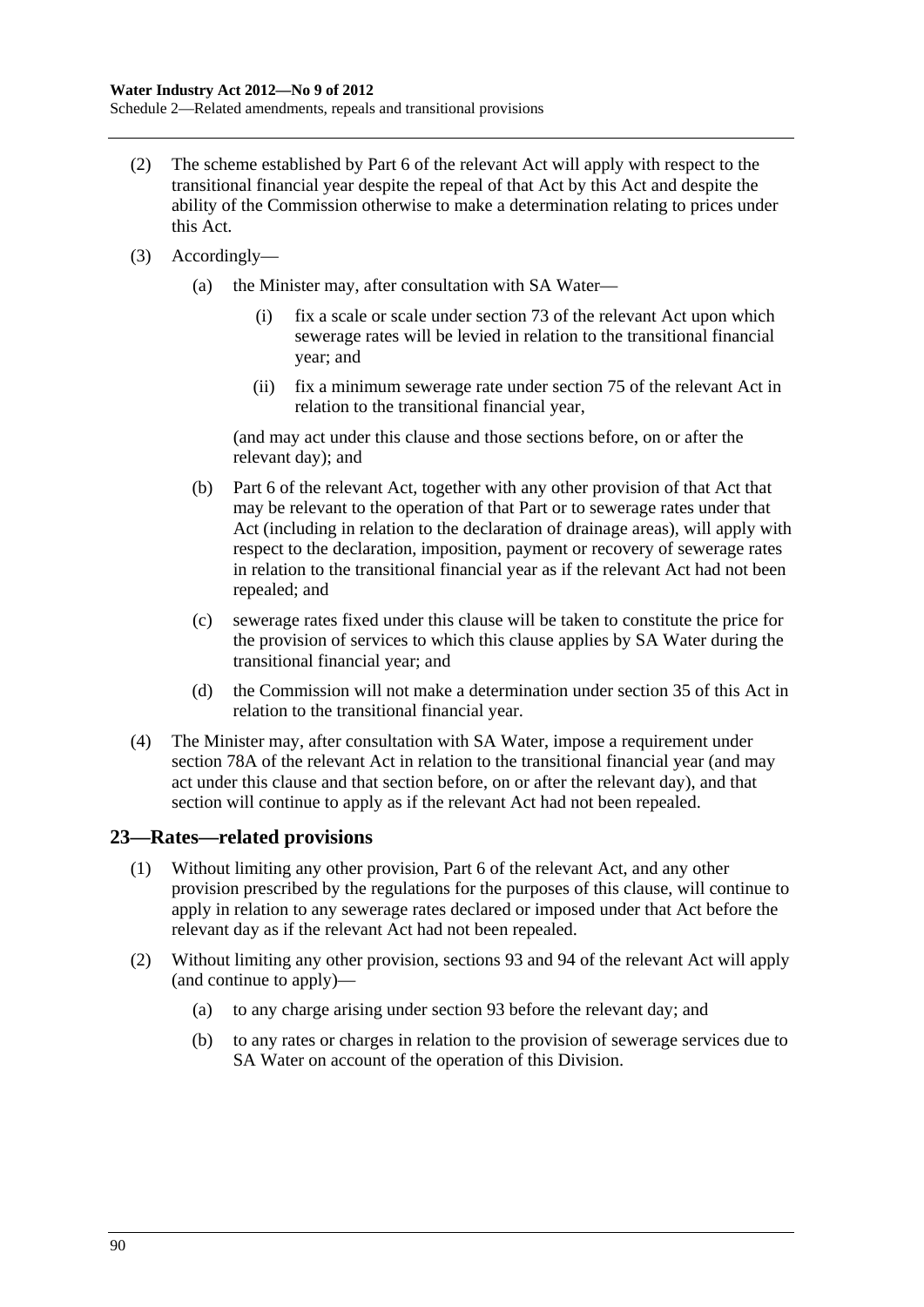#### <span id="page-90-0"></span>**24—Notices and authorisations**

- (1) Any notice or authorisation under the relevant Act given or received before the relevant day for the purpose of entering or remaining on land will continue to have full force and effect and any work or other activity to be undertaken, or underway, under the relevant Act may commence or continue as if the relevant Act had not been repealed.
- (2) Without limiting [subclause \(1\),](#page-90-0) if—
	- (a) the Minister or SA Water has given or received a notice or authorisation under a provision of the relevant Act; and
	- (b) it is expedient for SA Water to proceed on the basis of the notice or authorisation for the purposes of a section of this Act that corresponds (wholly or substantially) to the provision under the relevant Act,

then SA Water may proceed under this Act on the basis of that notice or authorisation.

- (3) Without limiting [subclauses \(1\)](#page-90-0) and [\(2\),](#page-90-0) the Minister or SA Water may, on or after the relevant day, occupy, or continue to occupy, any land on account of action taken under the relevant Act before the relevant day.
- (4) Any other notice given before the relevant day under the relevant Act will have full force and effect and may be enforced, and any other action authorised in relation to the notice under the relevant Act may be taken, as if the relevant Act had not been repealed.

#### **25—Vesting of undertaking in SA Water**

- (1) The whole of the undertaking, and all materials and things which form part of the undertaking, vested in SA Water by operation of section 14 of the relevant Act will continue to be vested in and held by SA Water (for as long as it thinks fit) and may be used by SA Water for the purposes of this or any other Act.
- (2) [Subclause \(1\)](#page-90-0) does not limit or affect the vesting of any property (or interest in property) in SA Water under any other Act or law.

#### **26—Capital contribution where capacity of undertaking increased**

Despite the repeal of section 47 of the relevant Act—

- (a) the section will continue to apply in relation to any development authorisation that is given—
	- (i) before the relevant day; or
	- (ii) on or after the relevant day on account of any application made before the relevant day; and
- (b) SA Water may, in relation to a development authorisation that is within the ambit of [paragraph \(a\),](#page-90-0) act under that section as if the section were still in operation; and
- (c) a liability to make a contribution under that section may arise on or after the relevant day (including in relation to any work undertaken on or after the relevant day).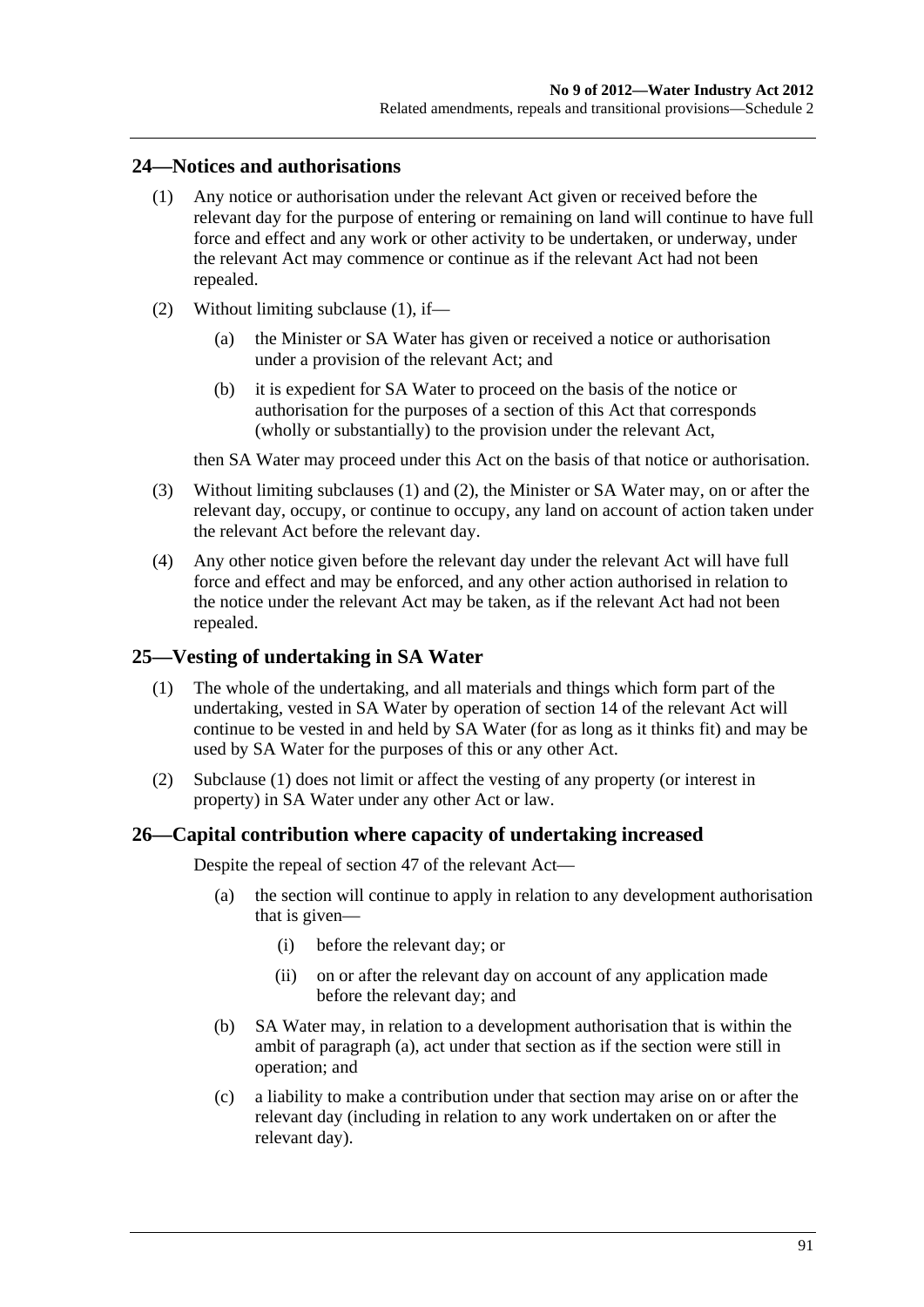### **27—Authorisation to discharge material into sewerage infrastructure**

An authorisation under section 54 of the relevant Act will, on the relevant day, unless or until revoked by SA Water, be taken to be an authorisation under [section 59](#page-42-0) of this Act (and may be varied by SA Water as it thinks fit).

#### **28—Requirement to carry out work**

A requirement under section 56 of the relevant Act will, on the relevant day, unless or until revoked by SA Water, be taken to be a requirement under [section 60](#page-43-0) of this Act (and may be varied by SA Water as it thinks fit and may be enforced, including by taking action required by the relevant notice, by SA Water under the provisions of this Act).

#### **29—Power to disconnect drains**

The Minister may take action under section 61 of the relevant Act on or after the relevant day in respect of any action taken before the relevant day (and that section will continue to apply in relation to any such action as if the relevant Act had not been repealed).

#### **30—Exemption**

Until a day designated by the Minister by notice in the Gazette, section 65 of the repealed Act will apply in relation to the imposition of any charge for the provision of a sewerage service by SA Water (including a charge imposed under this Act after the relevant day).

# **Division 3—Special provisions relating to repeal of** *Water Conservation Act 1936*

### **31—Interpretation**

In this Division—

*relevant Act* means the *[Water Conservation Act 1936](http://www.legislation.sa.gov.au/index.aspx?action=legref&type=act&legtitle=Water%20Conservation%20Act%201936)*;

*transitional financial year* means the financial year in which the relevant day occurs;

*water district* means a water district constituted under the relevant Act on the commencement of this Division;

*water rates* include charges.

### **32—Rates and charges—transitional financial year**

- (1) This clause applies in connection with the provision of retail services during the transitional financial year with respect to the sale or supply of water (including a right to the supply of water) to land within a water district by SA Water.
- (2) An agreement under section 19 of the relevant Act entered into for the purposes of the transitional financial year, or that would have effect in relation to the transitional financial year if this Act were not enacted, may have effect in relation to the transitional financial year as if the relevant Act had not been repealed.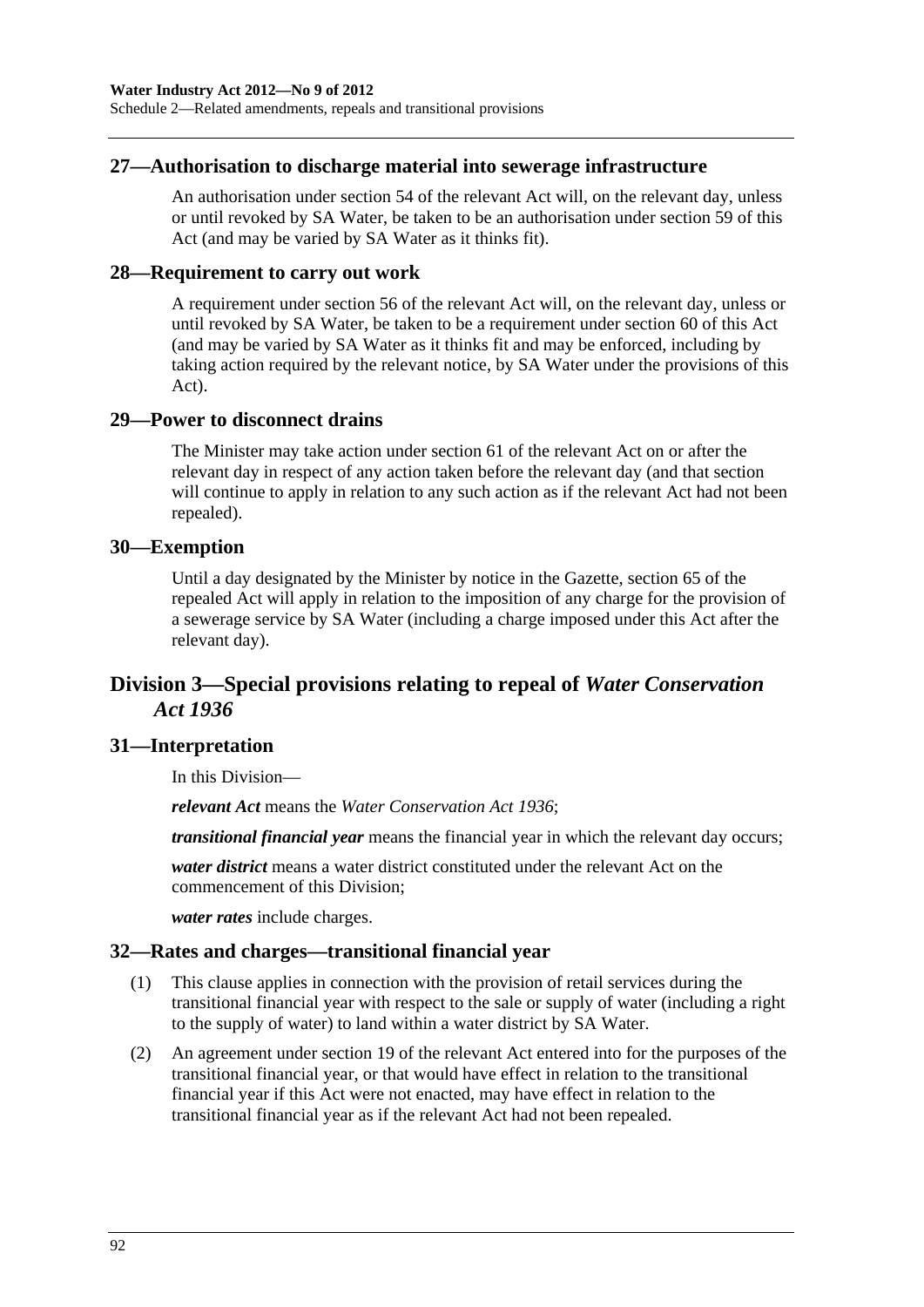- <span id="page-92-0"></span> (3) To the extent that may be relevant to the imposition and recovery of water rates for services supplied during the transitional financial year on account of when meters are read and the form or nature of the relevant rate or rates—
	- (a) water rates may be charged and recovered on a pro rata basis according to—
		- (i) readings that relate to water supplied during various periods or parts of periods; and
		- (ii) the application of the relevant rate or rates over the period of supply to which a water rate is to be applied; and
	- (b) water rates declared or imposed under this clause may, depending on when meters are read, be recovered after the end of the transitional financial year.
- (4) In connection with the operation of this clause, any determination, calculation or adjustment of any amount (whether in the nature of a water rate or in relation to the supply of any water or other services) over or in respect of any period (whether or not falling within the transitional financial year) or on a pro rata basis may assume that water has been supplied at a uniform daily rate over any relevant period.
- (5) This clause does not apply to or in relation to—
	- (a) the determination or imposition of a fee for laying, installing, providing or connecting any infrastructure in connection with a retail service; or
	- (b) any fee relevant to the use of a meter or other device; or
	- (c) any case prescribed by the regulations.

#### **33—Water rates—related provisions**

- (1) Without limiting any other provision, the relevant Act will continue to apply in relation to any water rates imposed under that Act before the relevant day as if the relevant Act had not been repealed.
- (2) Until the Minister otherwise determines, an agreement in place under section 19 of the relevant Act in relation to the transitional financial year may continue to have effect in relation to a subsequent financial year or years as if section 19 had not been repealed and despite any price for the provision of water set under this Act (and section 19 will continue to apply for the purposes of this subclause subject to such modifications as may be prescribed by the regulations).
- (3) Without limiting any other provision, section 87 of the relevant Act will apply (and continue to apply)—
	- (a) to any charge arising under that section before the relevant day; or
	- (b) to any rates or charges in relation to the supply of water due to SA Water on account of the operation of this Division.
- (4) Any water district will continue to apply in connection with the operation of this Division.

#### **34—Notices and authorisations**

 (1) Any notice or authorisation under the relevant Act given or received before the relevant day for the purpose of entering or remaining on land will continue to have full force and effect and any work or other activity to be undertaken, or underway, under the relevant Act may commence or continue as if this Act had not been enacted.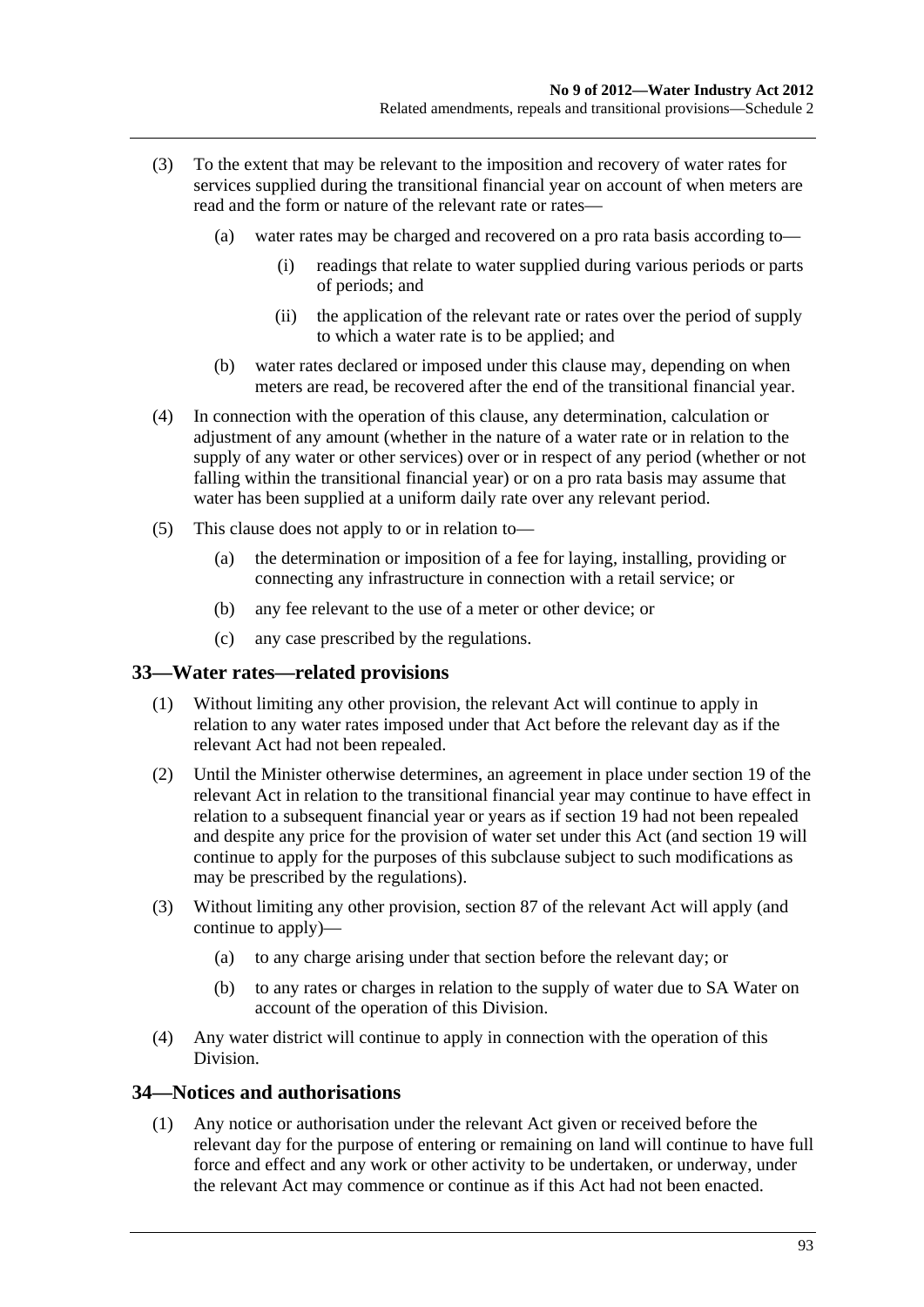- <span id="page-93-0"></span> (2) Without limiting [subclause \(1\),](#page-92-0) if—
	- (a) the Minister or SA Water has given or received a notice or authorisation under a provision of the relevant Act; and
	- (b) it is expedient for SA Water to proceed on the basis of the notice or authorisation for the purposes of a section of this Act that corresponds (wholly or substantially) to the provision under the relevant Act,

then SA Water may proceed under this Act on the basis of that notice or authorisation.

- (3) Without limiting [subclauses \(1\)](#page-92-0) and [\(2\),](#page-93-0) the Minister or SA Water may, on or after the relevant day, occupy, or continue to occupy, any land on account of action taken under the relevant Act before the relevant day.
- (4) Any other notice given before the relevant day under the relevant Act will have full force and effect and may be enforced, and any action authorised in relation to the notice under the relevant Act may be taken, as if the relevant Act had not been repealed.

#### **35—Land etc vested in Minister**

- (1) Any land or waterworks vested in the Minister under section 14 or 15 of the relevant Act may be held by the Minister for any purpose—
	- (a) relevant to this or any other Act; or
	- (b) authorised by the Governor by proclamation.
- (2) Despite the repeal of the relevant Act, the Governor may at any time on or after the relevant day make a proclamation contemplated by section 13 or 14 of the relevant Act (and any such proclamation will have effect according to its terms).

#### **36—Agreements to bind subsequent owners and occupiers**

Unless or until otherwise determined by the Minister, section 20 of the relevant Act will continue to apply in relation to any agreement within the ambit of that section immediately before the relevant day.

#### **37—Water conservation reserves**

- (1) Despite the repeal of the relevant Act, the Governor may at any time on or after the relevant day make a proclamation contemplated by section 53(2) of the relevant Act in relation to any water conservation reserve vested in a council before the relevant day (and any such proclamation will have effect according to its terms).
- (2) A council may impose a separate rate under section 55 of the relevant Act in relation to the transitional financial year.
- (3) Sections 56 to 62 (inclusive) of the relevant Act will continue to apply to and in relation to any water conservation reserve vested in a council before the relevant day.

### **Division 4—Special provisions relating to repeal of** *Waterworks Act 1932*

#### **38—Interpretation**

In this Division—

*relevant Act* means the *[Waterworks Act 1932](http://www.legislation.sa.gov.au/index.aspx?action=legref&type=act&legtitle=Waterworks%20Act%201932)*;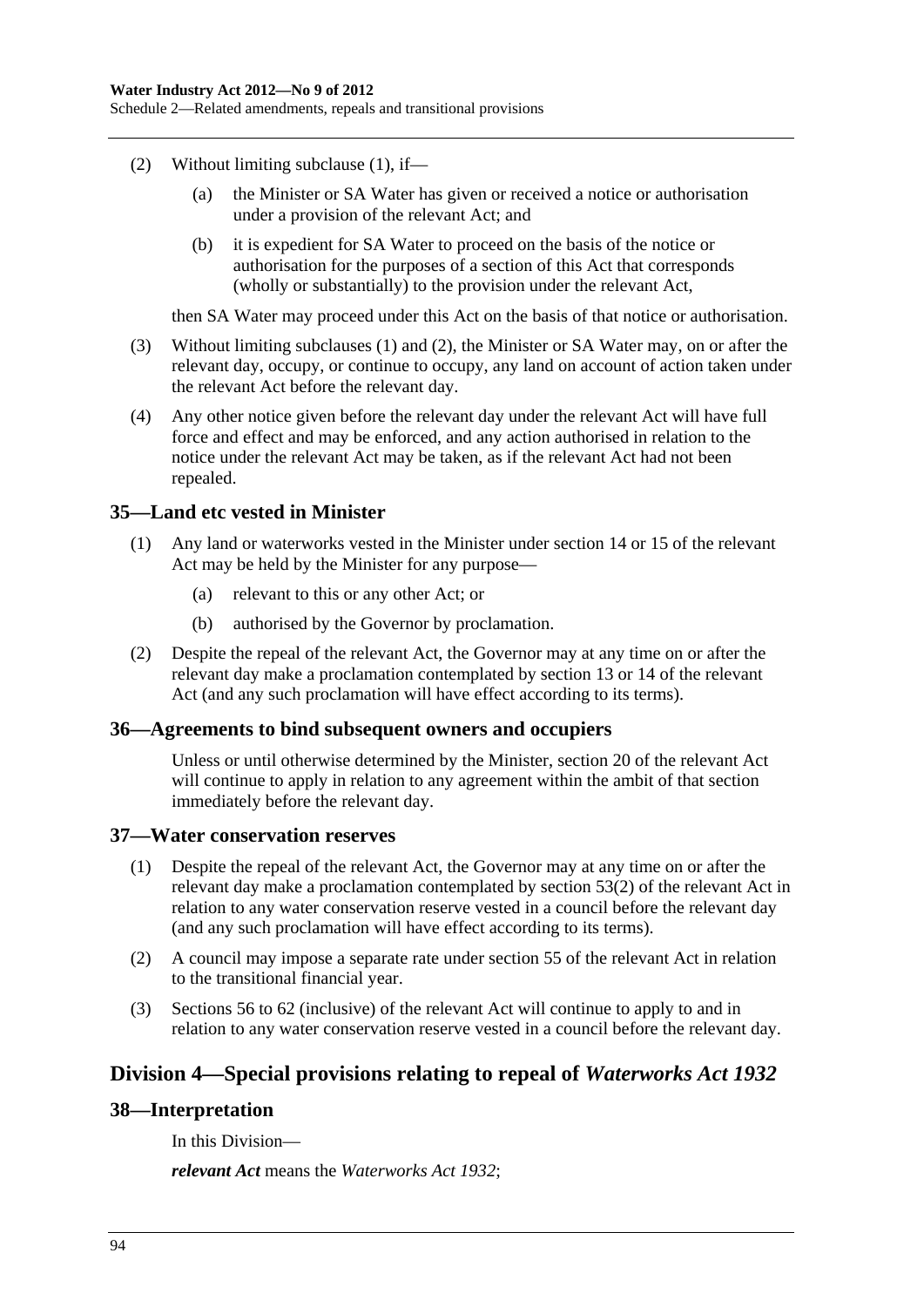*transitional financial year* means the financial year in which the relevant day occurs;

*water district* means a water district constituted under the relevant Act on the commencement of this Division;

*water rates* include charges.

#### **39—Rates and charges—transitional financial year**

- (1) This clause applies in connection with the provision of retail services during the transitional financial year with respect to—
	- (a) the sale or supply of water (including a right to a supply of water) to land within a water district by SA Water; and
	- (b) the Save the River Murray levy under the relevant Act.
- (2) The scheme established by Part 5 of the relevant Act will apply with respect to the transitional financial year despite the repeal of that Act by this Act and despite the ability of the Commission otherwise to make a determination relating to prices under this Act.
- (3) Accordingly—
	- (a) the Minister may, after consultation with SA Water, make a declaration under section 65C of the relevant Act before the commencement of the transitional financial year; and
	- (b) Part 5 of the relevant Act, together with any other provision of that Act that may be relevant to the operation of that Part or to water rates under that Act (including in relation to the declaration of water districts), will apply with respect to the declaration, imposition, payment or recovery of water rates in relation to the transitional financial year as if the relevant Act had not been repealed; and
	- (c) water rates declared under this clause will be taken to constitute the price for the provision of services to which this clause applies by SA Water during the transitional financial year; and
	- (d) the Commission will not make a determination under [section 35](#page-24-0) of this Act in relation to the transitional financial year.
- (4) An agreement under section 37 of the relevant Act entered into for the purposes of the transitional financial year, or that would have effect in relation to the transitional financial year if this Act were not enacted, may have effect in relation to the transitional financial year as if the relevant Act had not been repealed.
- (5) To the extent that may be relevant to the imposition and recovery of water rates for services supplied during the transitional financial year on account of when meters are read and the form or nature of the relevant rate or rates—
	- (a) water rates may be charged and recovered on a pro rata basis according to—
		- (i) readings that relate to water supplied during various periods or parts of periods; and
		- (ii) the application of the relevant rate or rates over the period of supply to which a water rate is to be applied; and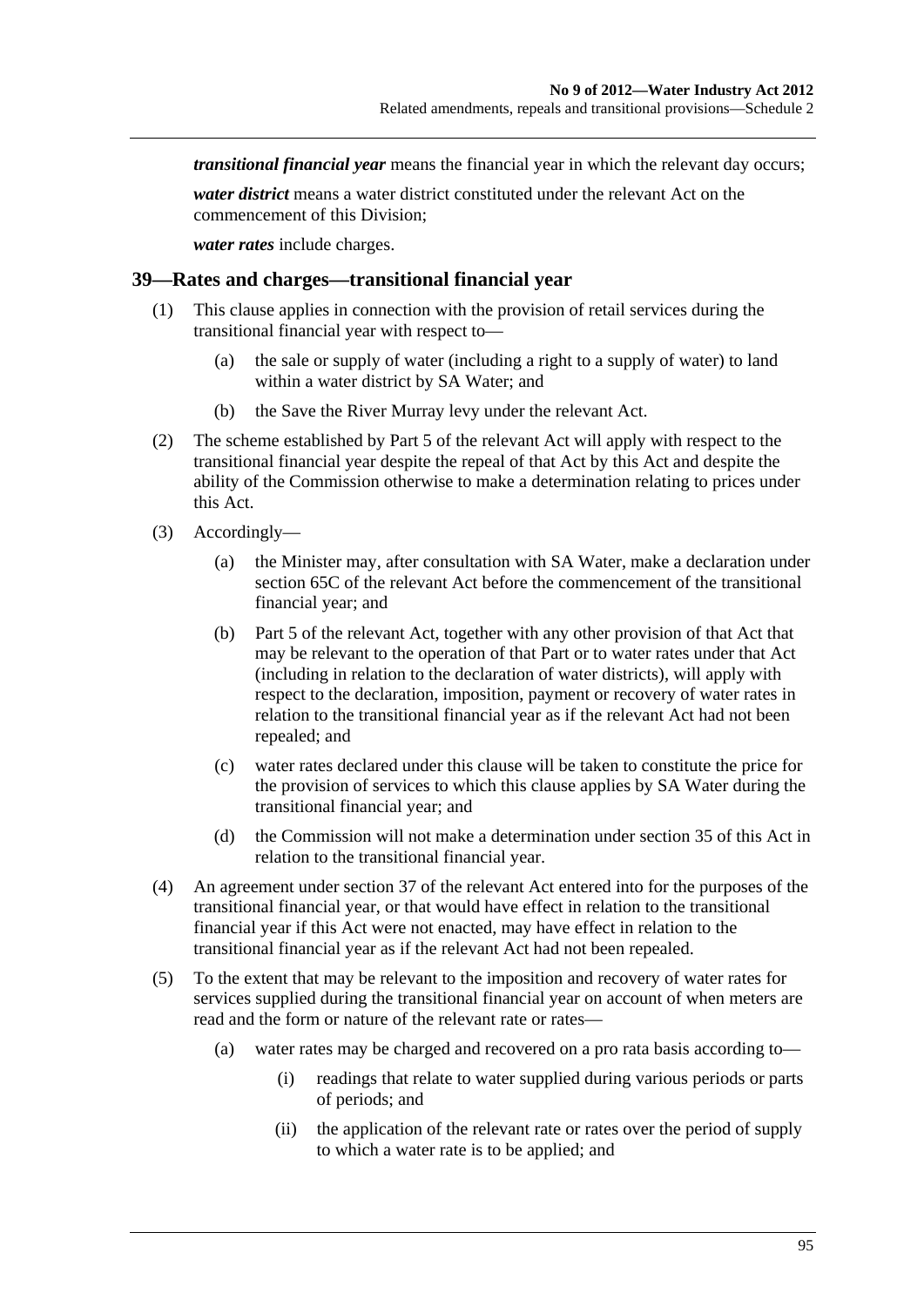- (b) water rates declared or imposed under this clause may, depending on when meters are read, be recovered after the end of the transitional financial year.
- <span id="page-95-0"></span> (6) In connection with the operation of this clause, any determination, calculation or adjustment of any amount (whether in the nature of a water rate or in relation to the supply of any water or other services) over or in respect of any period (whether or not falling within the transitional financial year) or on a pro rata basis may assume that water has been supplied at a uniform daily rate over any relevant period.
- (7) This clause does not apply to or in relation to—
	- (a) the determination or imposition of a fee for laying, installing, providing or connecting any infrastructure in connection with a retail service; or
	- (b) any fee relevant to the use of a meter or other device; or
	- (c) any case prescribed by the regulations.

#### **40—Rates and charges—related provisions**

- (1) Without limiting any other provision, the relevant Act will continue to apply in relation to any water rates imposed under that Act before the relevant day as if the relevant Act had not been repealed.
- (2) Until SA Water otherwise determines, an agreement in place under section 37 of the relevant Act in relation to the transitional financial year may continue to have effect in relation to a subsequent financial year or years as if section 37 had not been repealed and despite any price for the provision of water set under this Act (and section 37 will continue to apply for the purposes of this subclause subject to such modifications as may be prescribed by the regulations).
- (3) Without limiting any other provision, sections 93 and 98 of the relevant Act will apply (and continue to apply)—
	- (a) to any charge arising under section 93 before the relevant day; and
	- (b) to any rates or charges in relation to the supply of water due to SA Water on account of the operation of this Division.
- (4) Without limiting any other provision, section 121 of the relevant Act will apply (and continue to apply) to any rates or charges in relation to the supply of water on account of the operation of this Division.

#### **41—Notices and authorisations**

- (1) Any notice or authorisation under the relevant Act given or received before the relevant day for the purpose of entering or remaining on land will continue to have full force and effect and any work or other activity to be undertaken or underway, under the relevant Act may commence or continue as if this Act had not been enacted.
- (2) Without limiting [subclause \(1\),](#page-95-0) if—
	- (a) the Minister or SA Water has given or received a notice or authorisation under a provision of the relevant Act; and
	- (b) it is expedient for SA Water to proceed on the basis of the notice or authorisation for the purposes of a section of this Act that corresponds (wholly or substantially) to the provision under the relevant Act,

then SA Water may proceed under this Act on the basis of that notice or authorisation.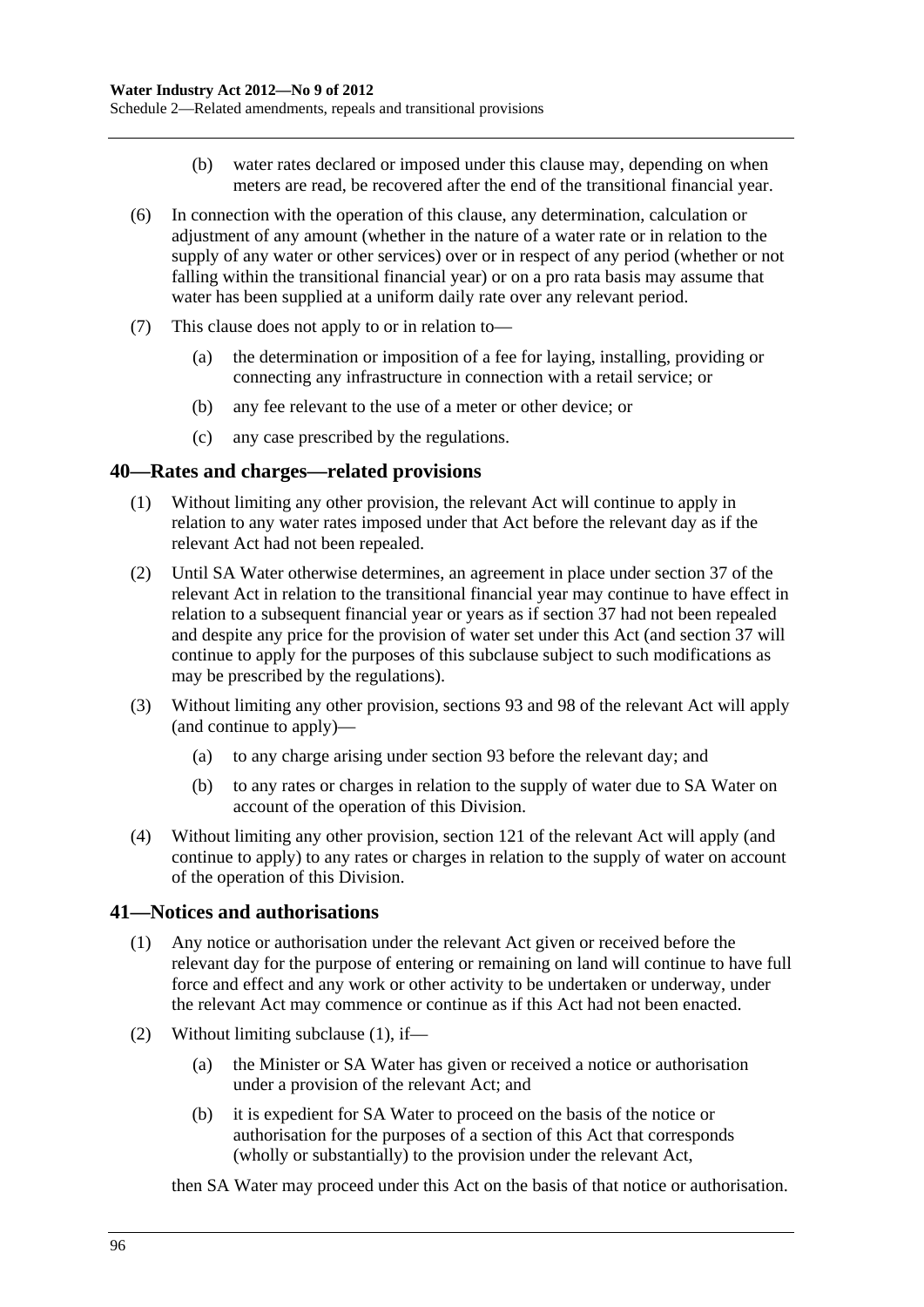- <span id="page-96-0"></span> (3) Without limiting [subclauses \(1\)](#page-95-0) and [\(2\),](#page-95-0) the Minister or SA Water may, on or after the relevant day, occupy, or continue to occupy, any land on account of action taken under the relevant Act before the relevant day.
- (4) Any other notice given before the relevant day under the relevant Act will have full force and effect and may be enforced, and any action authorised in relation to the notice under the relevant Act may be taken, as if the relevant Act had not been repealed.

### **42—Vesting of waterworks etc in SA Water**

- (1) Any waterworks, land, goods, materials and things vested in SA Water by operation of section 23 of the relevant Act will continue to be vested in and held by SA Water (for as long as it thinks fit) and may be used by SA Water for the purposes of this or any other Act.
- (2) [Subclause \(1\)](#page-96-0) does not limit or affect the vesting of any property (or interest in property) in SA Water under any other Act or law.

#### **43—Fire plugs and pipes**

Sections 28, 29 and 30 of the relevant Act will continue to operate and have effect until the Minister has established a scheme under [section 98](#page-71-0) of this Act.

#### **44—Exemption**

Until a day designated by the Minister by notice in the Gazette, section 88 of the repealed Act will apply in relation to the imposition of any charge for the provision of a water service by SA Water (including a charge imposed under this Act after the relevant day).

#### **45—Capital contribution where capacity of waterworks increased**

Despite the repeal of section 109B of the relevant Act—

- (a) the section will continue to apply in relation to any development authorisation that is given—
	- (i) before the relevant day; or
	- (ii) on or after the relevant day on account of any application made before the relevant day; and
- (b) the Minister may, in relation to a development authorisation that is within the ambit of [paragraph \(a\),](#page-96-0) act under that section as if the section were still in operation; and
- (c) a liability to make a contribution under that section may arise on or after the relevant day (including in relation to any work undertaken on or after the relevant day).

### **Division 5—Other matters**

#### **46—Approved schemes**

 (1) A scheme that falls within the ambit of a regulation under this clause will be taken to be an approved scheme under [section 48](#page-32-0).